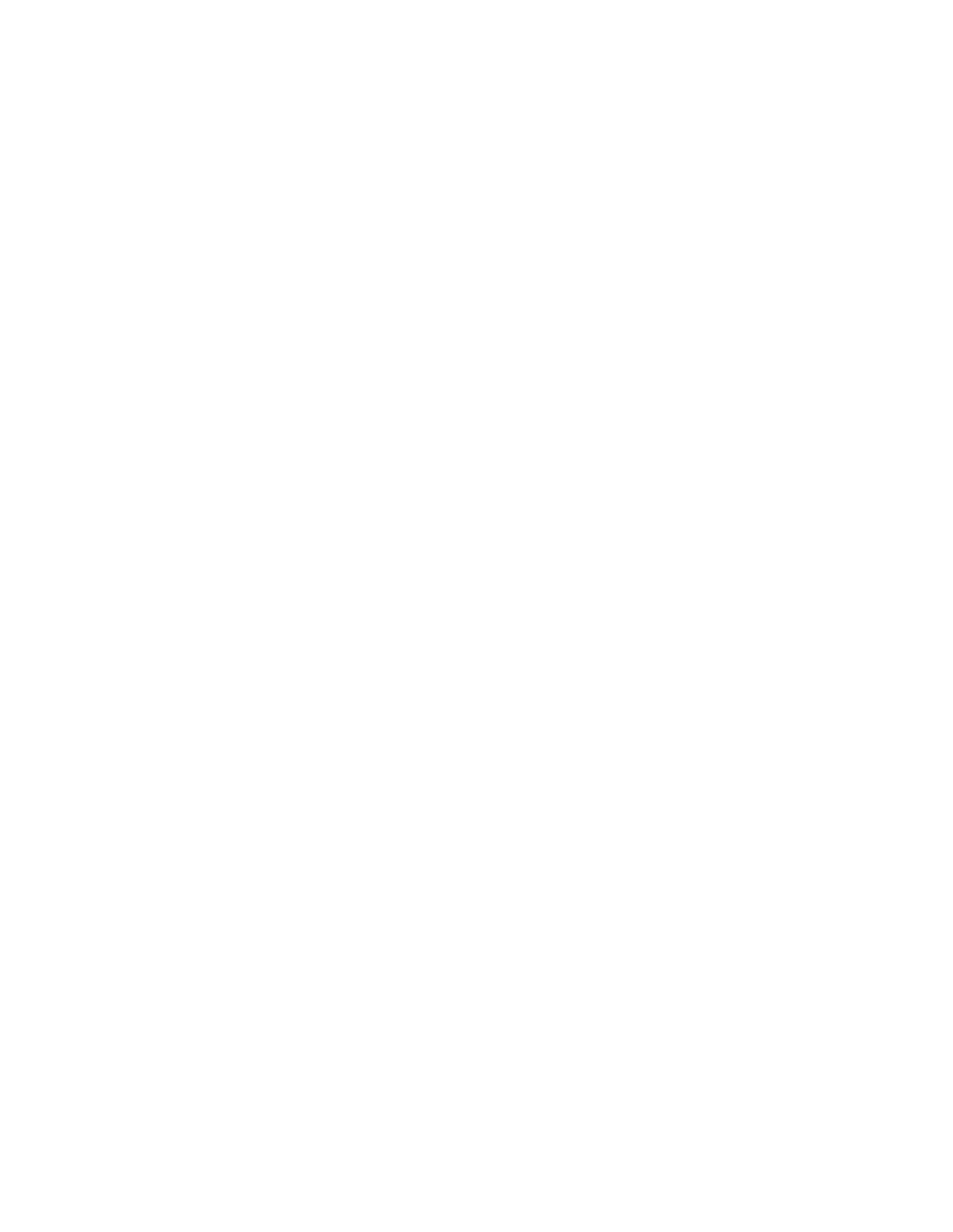

An Independent Licensee of the Blue Cross and **Blue Shield Association** 

# **AllianceSelect**sM

# **City of Clinton**

#### **NOTICE**

This group health plan is sponsored and funded by your employer or group sponsor. Your employer or group sponsor has a financial arrangement with Wellmark under which your employer or group sponsor is solely responsible for claim payment amounts for covered services provided to you. Wellmark provides administrative services and provider network access only and does not assume any financial risk or obligation for claim payment amounts.

> Group Effective Date: 1/1/2015 Plan Year: 07/01 Print Date: 6/8/2015 Coverage Code: CQ1

Form Number: Wellmark SD Grp (TPA) Version: 01/15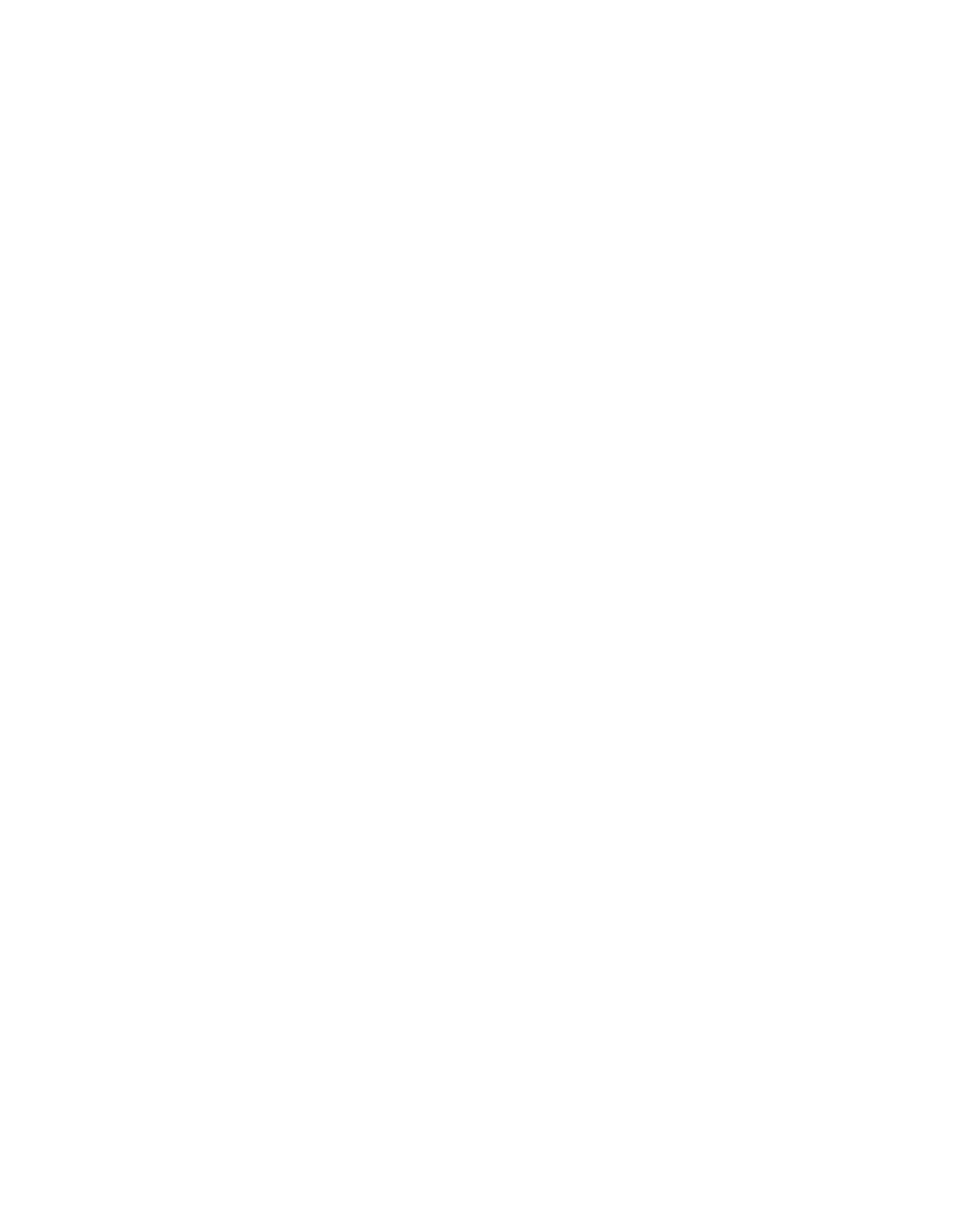# **Contents**

| 1.  |                                                                                  |  |
|-----|----------------------------------------------------------------------------------|--|
| 2.  |                                                                                  |  |
| З.  |                                                                                  |  |
| 4.  | General Conditions of Coverage, Exclusions, and Limitations 25                   |  |
| 5.  |                                                                                  |  |
| 6.  | Notification Requirements and Care Coordination  33                              |  |
| 7.  |                                                                                  |  |
| 8.  |                                                                                  |  |
|     |                                                                                  |  |
|     |                                                                                  |  |
|     |                                                                                  |  |
|     |                                                                                  |  |
|     |                                                                                  |  |
|     |                                                                                  |  |
| 9.  |                                                                                  |  |
|     |                                                                                  |  |
|     | The Uniformed Services Employment and Reemployment Rights Act of 1994 (USERRA)48 |  |
|     |                                                                                  |  |
|     |                                                                                  |  |
| 10. |                                                                                  |  |
|     |                                                                                  |  |
|     |                                                                                  |  |
| 11. |                                                                                  |  |
|     |                                                                                  |  |
|     |                                                                                  |  |
|     |                                                                                  |  |
| 12. |                                                                                  |  |
|     |                                                                                  |  |
|     |                                                                                  |  |
|     |                                                                                  |  |
|     |                                                                                  |  |
|     |                                                                                  |  |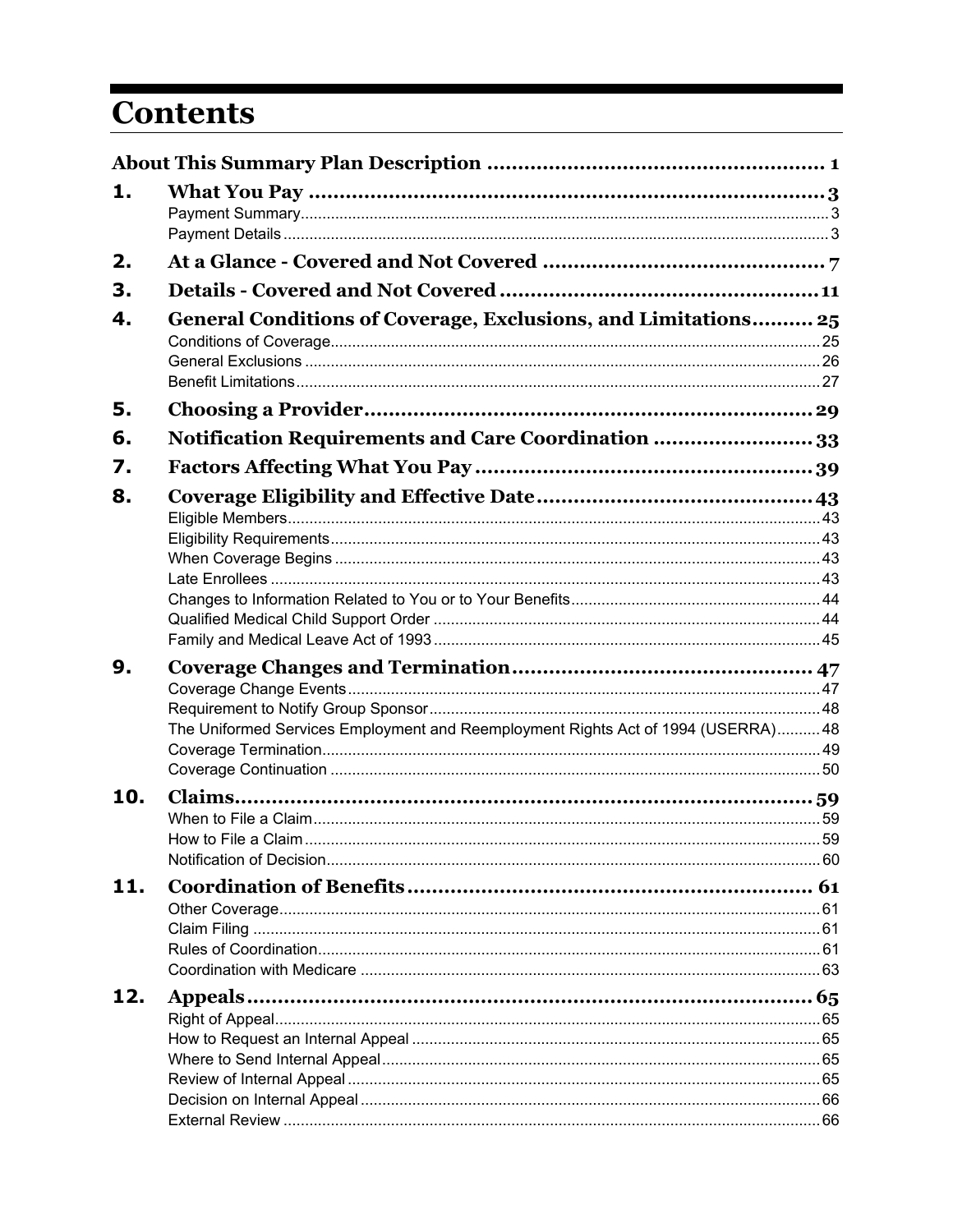| 13. |    |
|-----|----|
|     |    |
|     |    |
|     |    |
|     |    |
|     |    |
|     |    |
|     |    |
|     |    |
|     |    |
|     |    |
|     |    |
|     |    |
|     |    |
|     |    |
|     |    |
|     |    |
|     |    |
|     |    |
|     |    |
|     | 77 |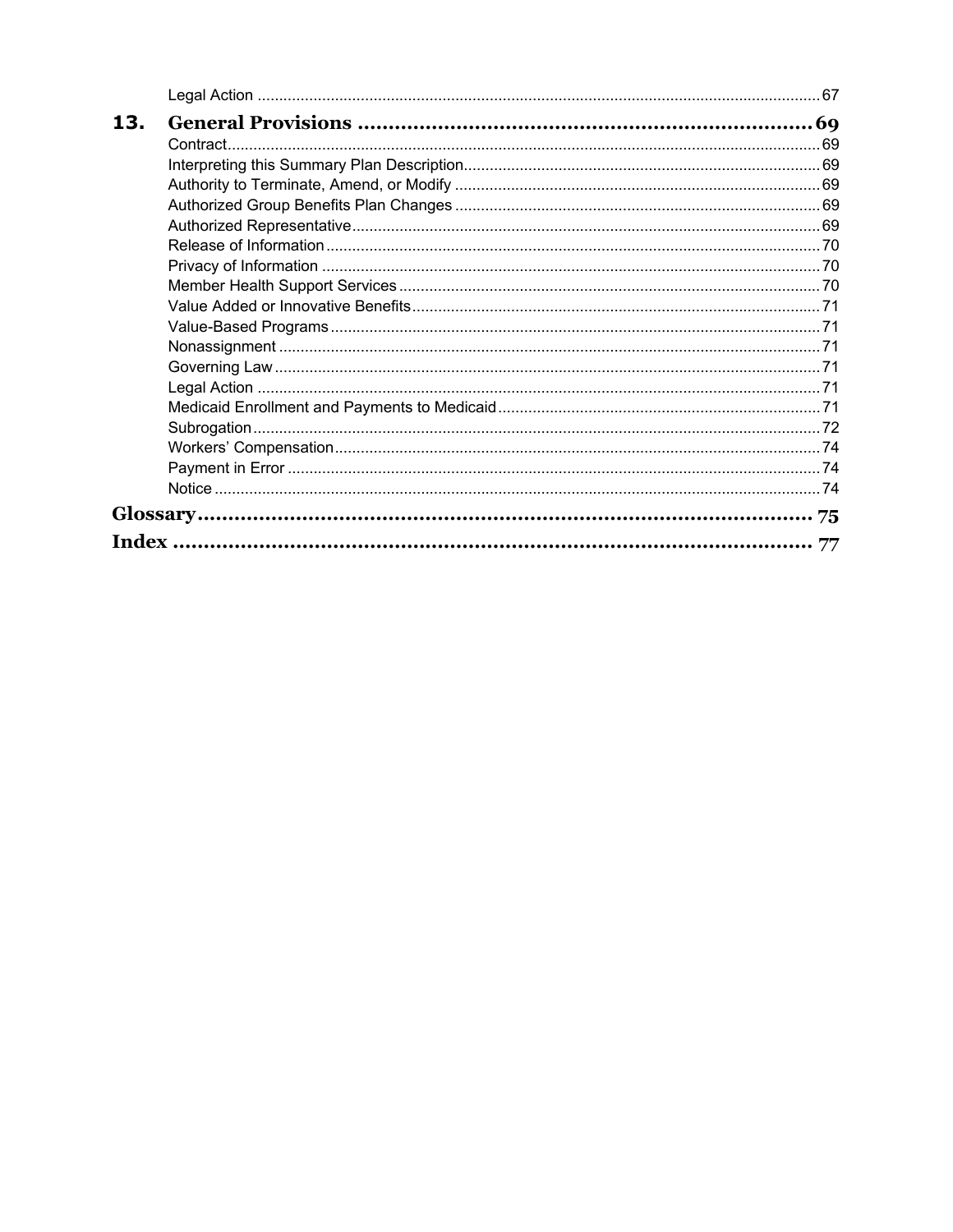# **About This Summary Plan Description**

# **Important Information**

This summary plan description describes your rights and responsibilities under your group health plan. You and your covered dependents have the right to request a copy of this summary plan description, at no cost to you, by contacting your employer or group sponsor.

**Please note:** Your employer or group sponsor has the authority to terminate, amend, or modify the coverage described in this summary plan description at any time. Any amendment or modification will be in writing and will be as binding as this summary plan description. If your contract is terminated, you may not receive benefits.

You should familiarize yourself with the entire summary plan description because it describes your benefits, payment obligations, provider networks, claim processes, and other rights and responsibilities.

## **Charts**

Some sections have charts, which provide a quick reference or summary but are not a complete description of all details about a topic. A particular chart may not describe some significant factors that would help determine your coverage, payments, or other responsibilities. It is important for you to look up details and not to rely only upon a chart. It is also important to follow any references to other parts of the summary plan description. (References tell you to "see" a section or subject heading, such as, "See *Details – Covered and Not Covered*." References may also include a page number.)

# **Complete Information**

Very often, complete information on a subject requires you to consult more than one section of the summary plan description. For instance, most information on coverage will be found in these sections:

- At a Glance Covered and Not Covered
- Details Covered and Not Covered
- General Conditions of Coverage, Exclusions, and Limitations

However, coverage might be affected also by your choice of provider (information in the *Choosing a Provider* section), certain notification requirements if applicable to your group health plan (the *Notification Requirements and Care Coordination* section), and considerations of eligibility (the *Coverage Eligibility and Effective Date* section).

Even if a service is listed as covered, benefits might not be available in certain situations, and even if a service is not specifically described as being excluded, it might not be covered.

# **Read Thoroughly**

You can use your group health plan to the best advantage by learning how this document is organized and how sections are related to each other. And whenever you look up a particular topic, follow any references, and read thoroughly.

Your coverage includes many services, treatments, supplies, devices, and drugs. Throughout the summary plan description, the words *services or supplies* refer to any services, treatments, supplies, devices, or drugs, as applicable in the context, that may be used to diagnose or treat a condition.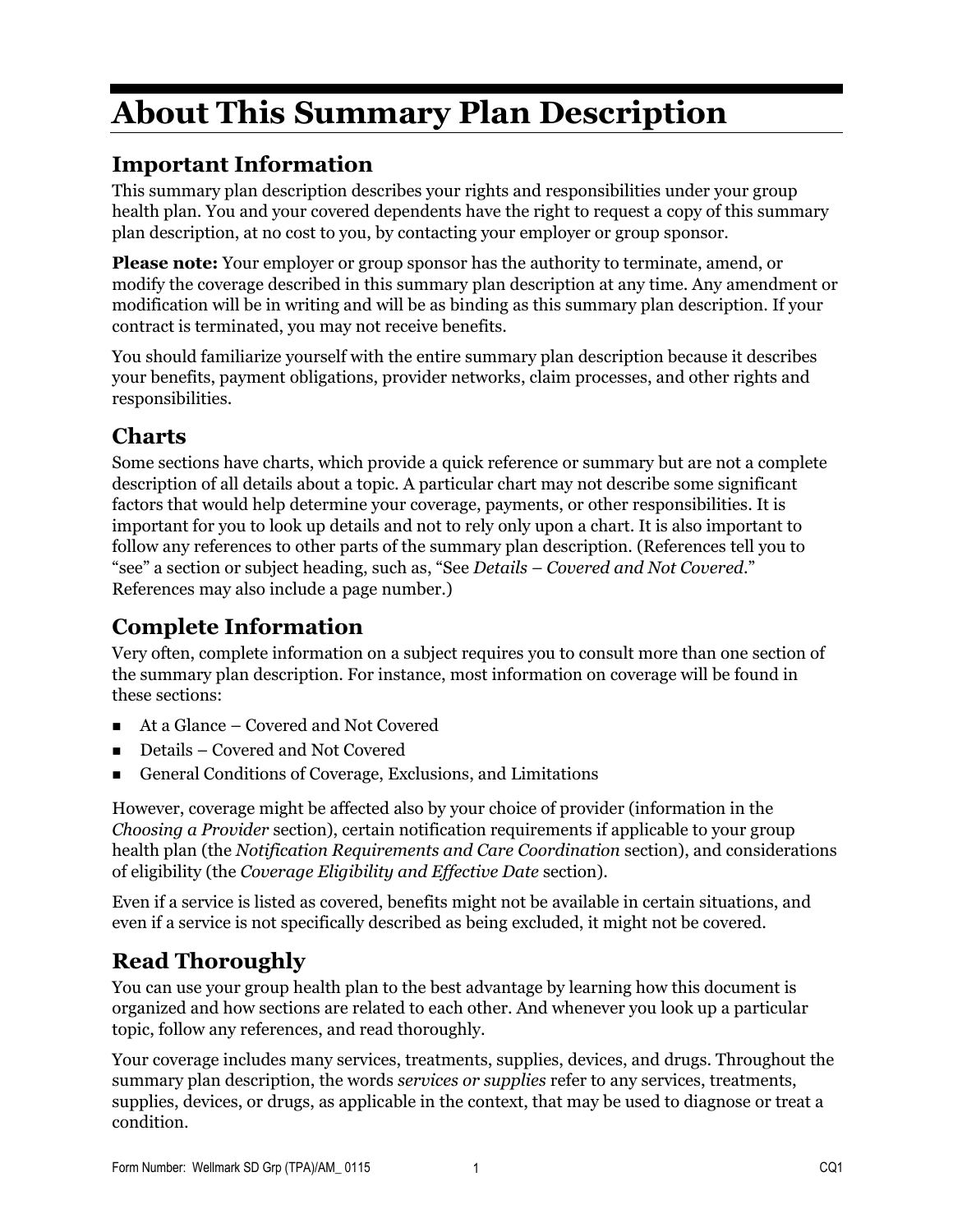# **Plan Description**

| <b>Plan Name:</b>                   | City of Clinton Group Health Plan                                                      |
|-------------------------------------|----------------------------------------------------------------------------------------|
| <b>Plan Sponsor:</b>                | City of Clinton                                                                        |
| <b>Employer ID Number:</b>          | 42-6004399                                                                             |
| <b>When Plan Year Ends:</b>         | June 30                                                                                |
| <b>Participants of Plan:</b>        | See Coverage Eligibility and Effective Date later in this summary plan<br>description. |
| <b>Plan Administrator and Agent</b> | City of Clinton                                                                        |
| for Service of Legal Process:       | Attn: Jessica Kinser                                                                   |
|                                     | 611 South 3rd St.                                                                      |
|                                     | P.O. Box 2958                                                                          |
|                                     | Clinton, IA 52733                                                                      |
|                                     | Phone Number: 563-242-2144                                                             |
|                                     | Service of legal process may be made upon the plan administrator and/or<br>agent.      |
| <b>How Plan Costs Are Funded:</b>   | The Plan Sponsor and employees pay the costs of this plan                              |
| Type of Plan:                       | Group Health Plan                                                                      |
| <b>Type of Administration:</b>      | Self-Funded                                                                            |
| <b>Benefits Administered by:</b>    | Wellmark Blue Cross and Blue Shield of South Dakota                                    |
|                                     | 1331 Grand Avenue                                                                      |
|                                     | Des Moines, IA 50309-2901                                                              |

If this plan is maintained by two or more employers, you may write to the plan administrator for a complete list of the plan sponsors.

### **Questions**

If you have questions about your group health plan, or are unsure whether a particular service or supply is covered, call the Customer Service number on your ID card.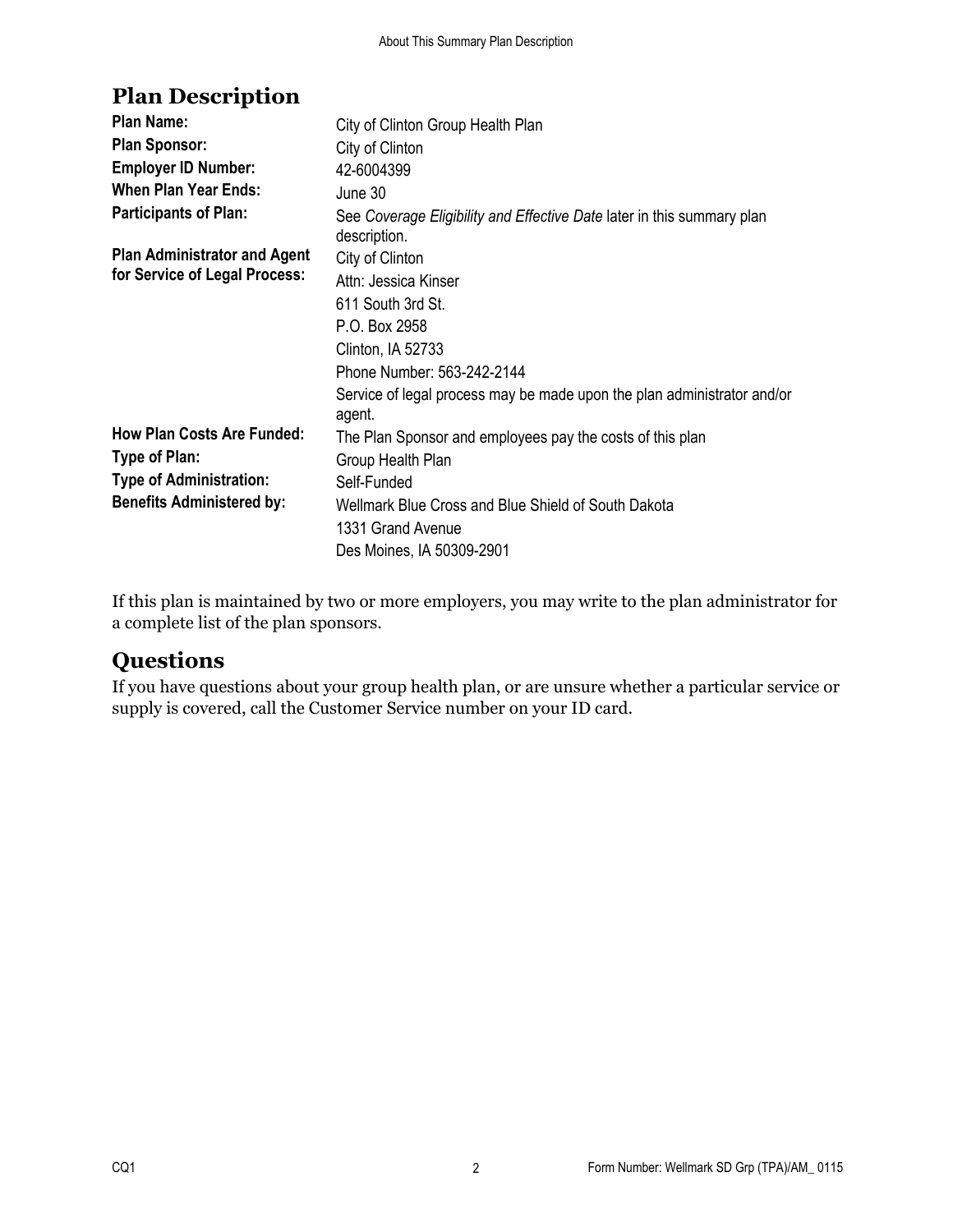# **1. What You Pay**

This section is intended to provide you with an overview of your payment obligations under this group health plan. This section is not intended to be and does not constitute a complete description of your payment obligations. To understand your complete payment obligations you must become familiar with this entire summary plan description, especially the *Factors Affecting What You Pay* and *Choosing a Provider* sections.

# **Payment Summary**

This chart summarizes your payment responsibilities. It is only intended to provide you with an overview of your payment obligations. It is important that you read this entire section and not just rely on this chart for your payment obligations.

| Category                          | You Pay                                                                                                                                                                                                                                                                                                                                                                            |
|-----------------------------------|------------------------------------------------------------------------------------------------------------------------------------------------------------------------------------------------------------------------------------------------------------------------------------------------------------------------------------------------------------------------------------|
| <b>Deductible</b>                 |                                                                                                                                                                                                                                                                                                                                                                                    |
|                                   | \$500 per person for covered services received from PPO providers.<br>\$1,000 (maximum) per family* for covered services received from PPO providers.<br>\$500 per person for covered services received from participating and nonparticipating<br>providers.<br>\$1,000 (maximum) per family* for covered services received from participating and<br>nonparticipating providers. |
| <b>Prosthetic Limb Deductible</b> |                                                                                                                                                                                                                                                                                                                                                                                    |
|                                   | \$140 per person                                                                                                                                                                                                                                                                                                                                                                   |
| <b>Coinsurance</b>                |                                                                                                                                                                                                                                                                                                                                                                                    |
|                                   | 20% for covered services received from PPO providers.                                                                                                                                                                                                                                                                                                                              |
|                                   | 30% for covered services received from participating and nonparticipating providers.                                                                                                                                                                                                                                                                                               |
| <b>Out-of-Pocket Maximum</b>      |                                                                                                                                                                                                                                                                                                                                                                                    |
|                                   | \$1,000 per person for covered services received from PPO, participating, and<br>BlueCard providers.<br>\$2,000 (maximum) per family* for covered services received from PPO, participating,<br>and BlueCard providers.                                                                                                                                                            |
|                                   | \$1,000 per person for covered services received from nonparticipating providers.<br>\$2,000 (maximum) per family* for covered services received from nonparticipating<br>providers.                                                                                                                                                                                               |

\*Family amounts are reached from amounts accumulated on behalf of any combination of covered family members.

# **Payment Details**

# **Deductible**

**Benefit Year Deductible.** This is a fixed dollar amount you pay for covered services in a benefit year before medical benefits become available.

The family deductible amount is reached from amounts accumulated on behalf of any combination of covered family members.

The PPO deductible and the participating/nonparticipating deductible accumulate separately.

Once you meet the deductible, then coinsurance applies.

Deductible amounts you pay during the last three months of a benefit year carry over as credits to meet your deductible for the next benefit year. These credits do not apply toward your out-of-pocket maximum.

**Prosthetic Limb Deductible.** This is the fixed dollar amount you pay for prosthetic limb services or supplies in a benefit year. Once you meet the deductible, then coinsurance applies.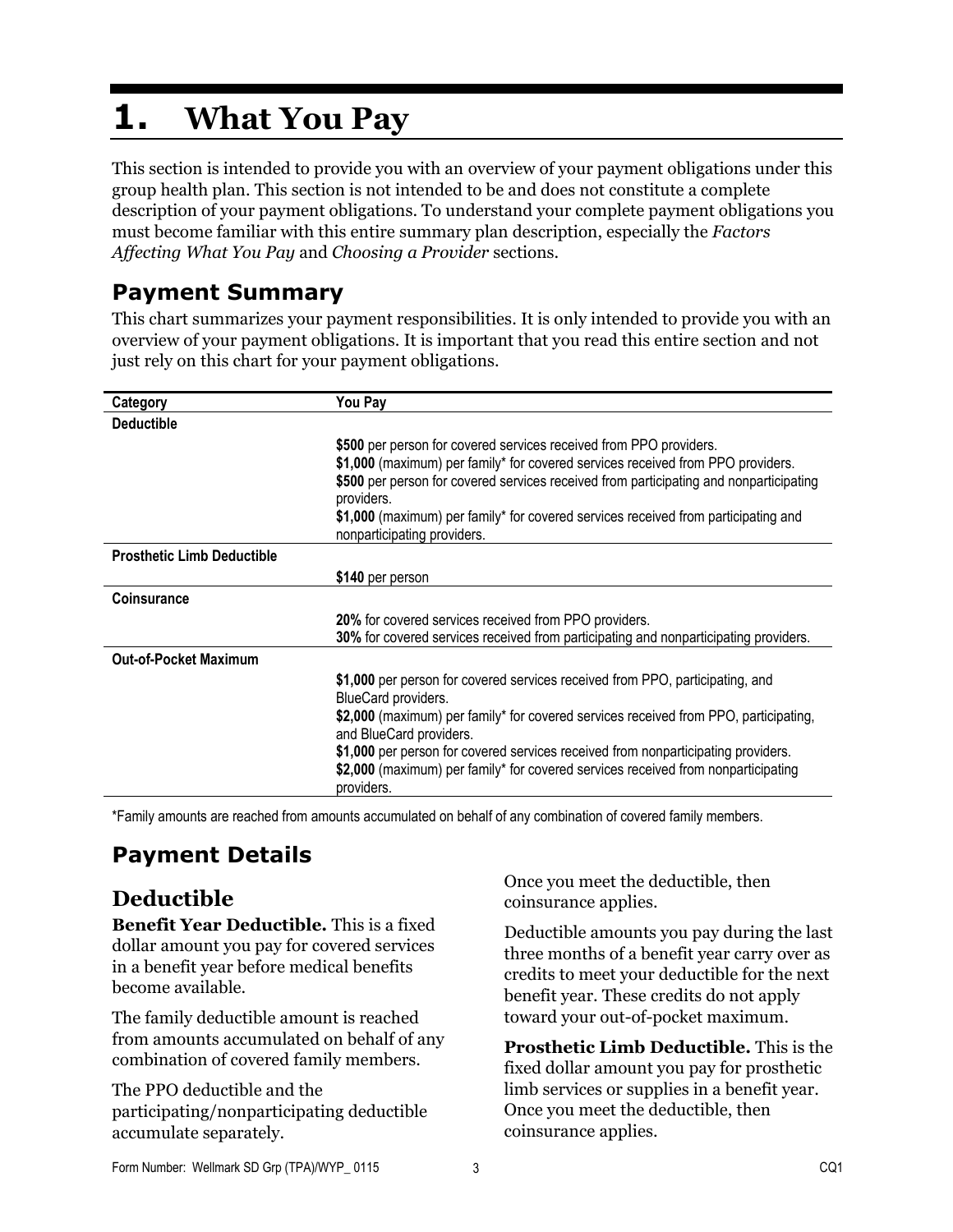Deductible amounts are waived for some services. See *Waived Payment Obligations* later in this section.

## **Coinsurance**

Coinsurance is an amount you pay for certain covered services. Coinsurance is calculated by multiplying the fixed percentage(s) shown earlier in this section times Wellmark's payment arrangement amount. Payment arrangements may differ depending on the contracting status of the provider and/or the state where you receive services. For details, see *How Coinsurance is Calculated*, page 39. Coinsurance amounts apply after you meet the deductible.

Coinsurance amounts are waived for some services. See *Waived Payment Obligations* later in this section.

## **Out-of-Pocket Maximum**

The out-of-pocket maximum is the maximum amount you pay, out of your pocket, for most covered services in a benefit year. Many amounts you pay for covered services during a benefit year accumulate toward the out-of-pocket maximum. These amounts include:

- Deductible.
- Coinsurance.

# **Waived Payment Obligations**

The family out-of-pocket maximum is reached from applicable amounts paid on behalf of any combination of covered family members.

There is an out-of-pocket maximum for services you receive from PPO providers, participating providers, and BlueCard providers. There is also an out-of-pocket maximum for services you receive from nonparticipating providers. These out-ofpocket maximums accumulate separately.

However, certain amounts do not apply toward your out-of-pocket maximum.

**Amounts representing any general** exclusions and conditions. See *General Conditions of Coverage, Exclusions, and Limitations*, page 25.

These amounts continue even after you have met your out-of-pocket maximum.

# **Benefits Maximums**

Benefits maximums are the maximum benefit amounts that each member is eligible to receive.

Benefits maximums are accumulated from benefits under this medical benefits plan and prior medical benefits plans sponsored by your employer or group sponsor and administered by Wellmark Blue Cross and Blue Shield.

Some payment obligations are waived for the following covered services.

| <b>Covered Service</b>                                                                                                                     | <b>Payment</b><br>Obligation<br>Waived |
|--------------------------------------------------------------------------------------------------------------------------------------------|----------------------------------------|
| Ambulance services for treatment of mental health conditions and<br>chemical dependency received from PPO providers.                       | Deductible                             |
| Breast pumps (manual)*** purchased from a covered PPO,<br>participating, or BlueCard home/durable medical equipment provider.              | Deductible<br>Coinsurance              |
| Contraceptive medical devices, *** such as intrauterine devices and<br>diaphragms received from PPO, participating, or BlueCard providers. | Deductible<br>Coinsurance              |
| Covered services received from a chiropractor.                                                                                             | Deductible                             |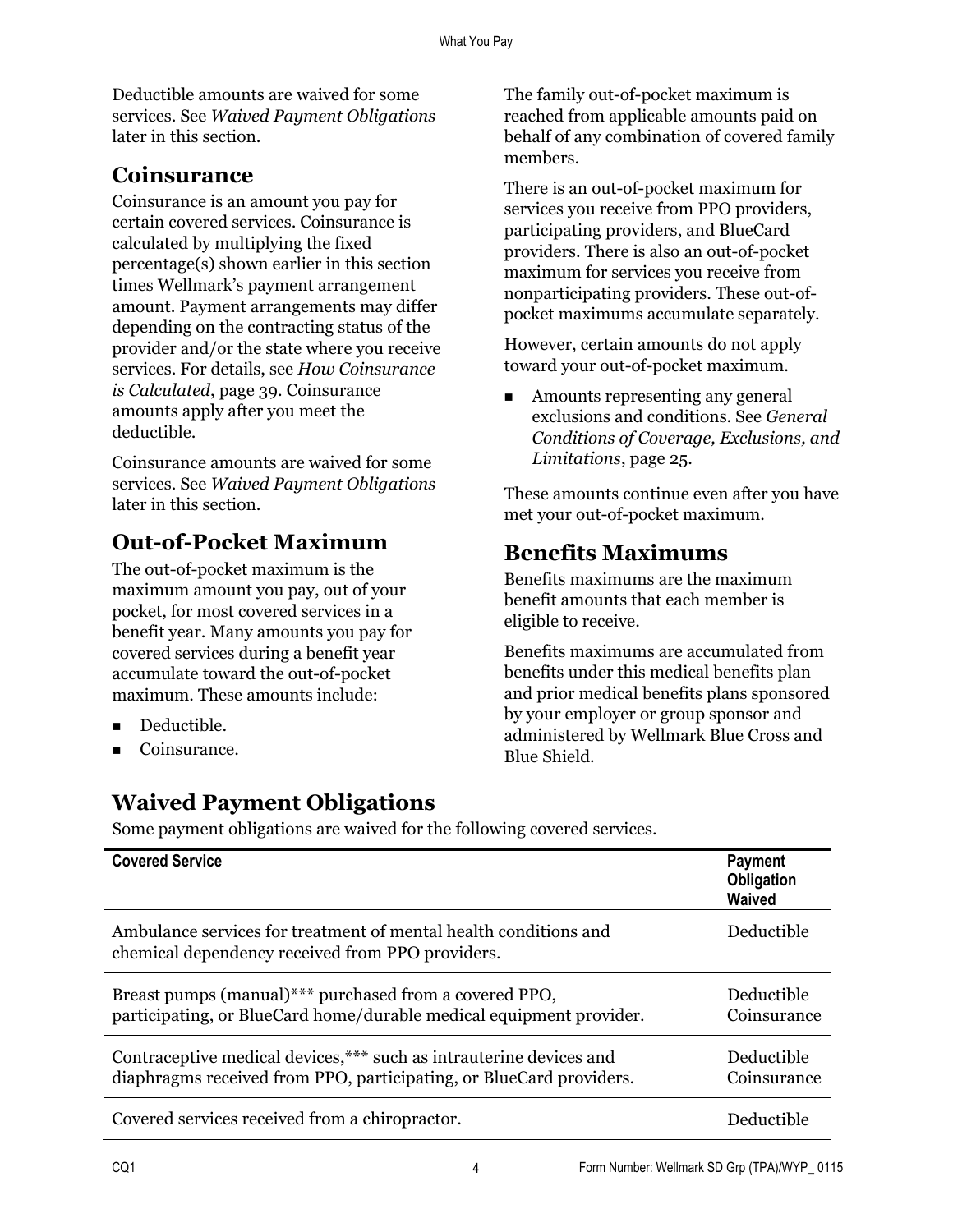What You Pay

| <b>Covered Service</b>                                                                                                                                                                                                                                | Payment<br>Obligation<br>Waived |
|-------------------------------------------------------------------------------------------------------------------------------------------------------------------------------------------------------------------------------------------------------|---------------------------------|
| Home health services for treatment of mental health conditions and<br>chemical dependency received from PPO providers.                                                                                                                                | Deductible                      |
| Implanted and injected contraceptives*** received from PPO,<br>participating, or BlueCard providers.                                                                                                                                                  | Deductible<br>Coinsurance       |
| Mental health conditions and chemical dependency treatment -<br>outpatient services received from PPO providers.                                                                                                                                      | Deductible                      |
| Newborn's initial hospitalization, when considered normal newborn<br>care – practitioner services.                                                                                                                                                    | Deductible                      |
| Office and independent lab services received from PPO providers.<br>Some lab testing performed in the office may be sent to a provider that<br>is not a PPO provider for processing. When this happens, your<br>deductible and coinsurance may apply. | Deductible                      |
| Physician services related to maternity care received from PPO<br>providers.                                                                                                                                                                          | Deductible                      |
| Postpartum home visit (one) when a mother and her baby are<br>voluntarily discharged from the hospital within 48 hours of normal<br>labor and delivery or within 96 hours of cesarean birth.**                                                        | Deductible<br>Coinsurance       |
| Preventive care, items, and services,* *** received from PPO,<br>participating, or BlueCard providers, as follows:                                                                                                                                    | Deductible<br>Coinsurance       |
| Items or services with an "A" or "B" rating in the current<br>п<br>recommendations of the United States Preventive Services Task<br>Force (USPSTF);                                                                                                   |                                 |
| Immunizations as recommended by the Advisory Committee on<br>Immunization Practices of the Centers for Disease Control and<br>Prevention;                                                                                                             |                                 |
| Preventive care and screenings for infants, children, and<br>■<br>adolescents provided for in guidelines supported by the Health<br>Resources and Services Administration (HRSA); and                                                                 |                                 |
| Preventive care and screenings for women provided for in<br>■<br>guidelines supported by the HRSA.                                                                                                                                                    |                                 |
| Urgent care facility services received from PPO providers                                                                                                                                                                                             | Deductible                      |
| Voluntary sterilization for female members*** received from PPO,<br>participating, or BlueCard providers.                                                                                                                                             | Deductible<br>Coinsurance       |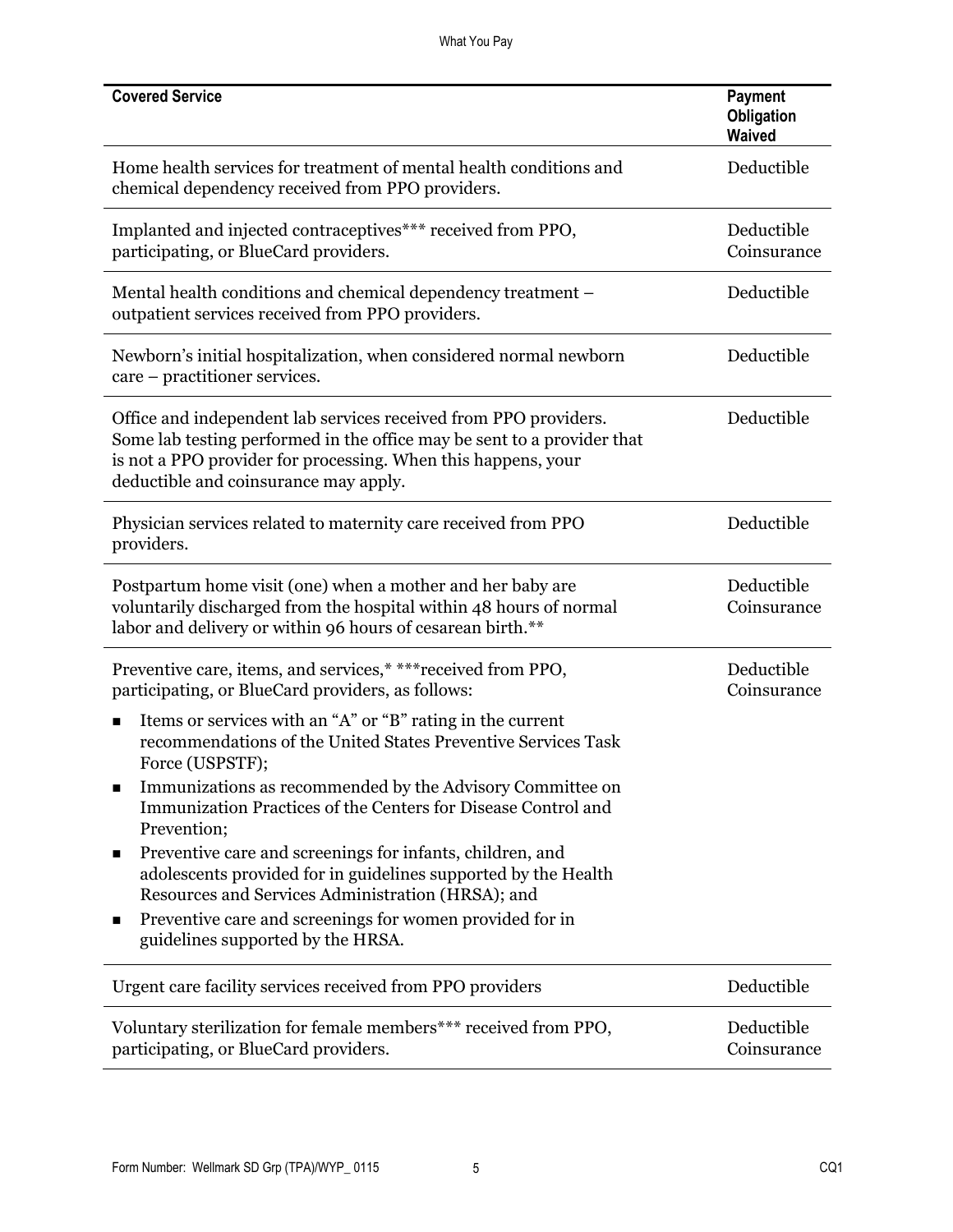What You Pay

| <b>Covered Service</b>                                                                                                                                                                                                                                                                                                                                                                            | <b>Payment</b><br>Obligation<br><b>Waived</b> |
|---------------------------------------------------------------------------------------------------------------------------------------------------------------------------------------------------------------------------------------------------------------------------------------------------------------------------------------------------------------------------------------------------|-----------------------------------------------|
| X-ray and lab services billed by PPO facilities in the Wellmark service<br>area and interpretations by PPO practitioners in the Wellmark service<br>area when your practitioner sends you to the outpatient department of<br>a PPO facility.                                                                                                                                                      | Deductible                                    |
| For a description of the Wellmark Service Area, see Choosing a<br><i>Provider</i> , page 29. The deductible is not waived for the following<br>services: CT (computerized tomography), MEG<br>(magnetoencephalography), MRAs (magnetic resonance angiography),<br>MRIs (magnetic resonance imaging), PET (positron emission<br>tomography), nuclear medicine, ultrasounds, and radiation therapy. |                                               |

\*A complete list of recommendations and guidelines related to preventive services can be found at *www.healthcare.gov.* Recommended preventive services are subject to change and are subject to medical management.

\*\*If you have a newborn child, but you do not add that child to your coverage, your newborn child may be added to your coverage solely for the purpose of administering the 48-96 hour mandated requirement. If that occurs, a separate deductible and coinsurance will be applied to your newborn child unless your coverage specifically waives the deductible or coinsurance for your newborn child.

\*\*\*When preventive services are received from nonparticipating providers, only deductible is waived.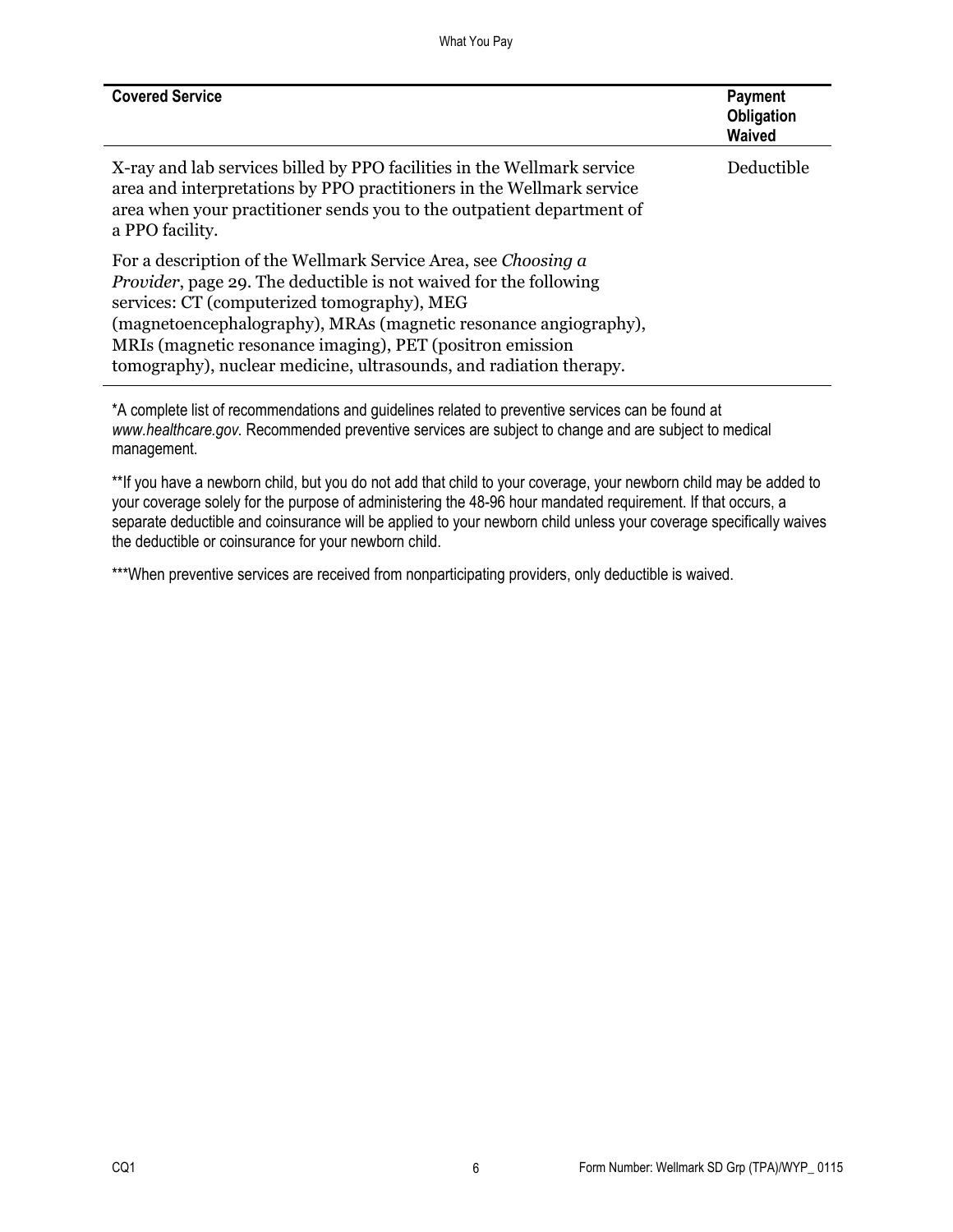# **2. At a Glance - Covered and Not Covered**

Your coverage provides benefits for many services and supplies. There are also services for which this coverage does not provide benefits. The following chart is provided for your convenience as a quick reference only. This chart is not intended to be and does not constitute a complete description of all coverage details and factors that determine whether a service is covered or not. All covered services are subject to the contract terms and conditions contained throughout this summary plan description. Many of these terms and conditions are contained in *Details – Covered and Not Covered*, page 11. To fully understand which services are covered and which are not, you must become familiar with this entire summary plan description. Please call us if you are unsure whether a particular service is covered or not.

The headings in this chart provide the following information:

**Category.** Service categories are listed alphabetically and are repeated, with additional detailed information, in *Details – Covered and Not Covered*.

**Covered.** The listed category is generally covered, but some restrictions may apply.

**Not Covered.** The listed category is generally not covered.

**See Page.** This column lists the page number in *Details – Covered and Not Covered* where there is further information about the category.

**Benefits Maximums.** This column lists maximum benefit amounts that each member is eligible to receive. Benefits maximums that apply per benefit year or per lifetime are reached from benefits accumulated under this group health plan and any prior group health plans sponsored by your employer or group sponsor and administered by Wellmark Blue Cross and Blue Shield.

| Category                                      | Covered   | Not Covered | Φ<br>Pag<br>See | <b>Benefits Maximum</b> |
|-----------------------------------------------|-----------|-------------|-----------------|-------------------------|
| <b>Acupuncture Treatment</b>                  |           | $\circ$     | 11              |                         |
| <b>Allergy Testing and Treatment</b>          | $\bullet$ |             | 11              |                         |
| <b>Ambulance Services</b>                     |           |             | 11              |                         |
| Anesthesia                                    |           |             | 11              |                         |
| <b>Blood Administration</b>                   | ●         |             | 11              |                         |
| <b>Chemical Dependency Treatment</b>          | ●         |             | 11              |                         |
| <b>Chemotherapy and Radiation Therapy</b>     | $\bullet$ |             | 12              |                         |
| <b>Clinical Trials</b>                        |           |             | 12              |                         |
| <b>Contraceptives</b>                         | $\bullet$ |             | 12              |                         |
| <b>Cosmetic Services</b>                      |           | $\circ$     | 12              |                         |
| <b>Counseling and Education Services</b>      |           | $\circ$     | 13              |                         |
| <b>Dental Treatment for Accidental Injury</b> | $\bullet$ |             | 13              |                         |
| <b>Dialysis</b>                               |           |             | 13              |                         |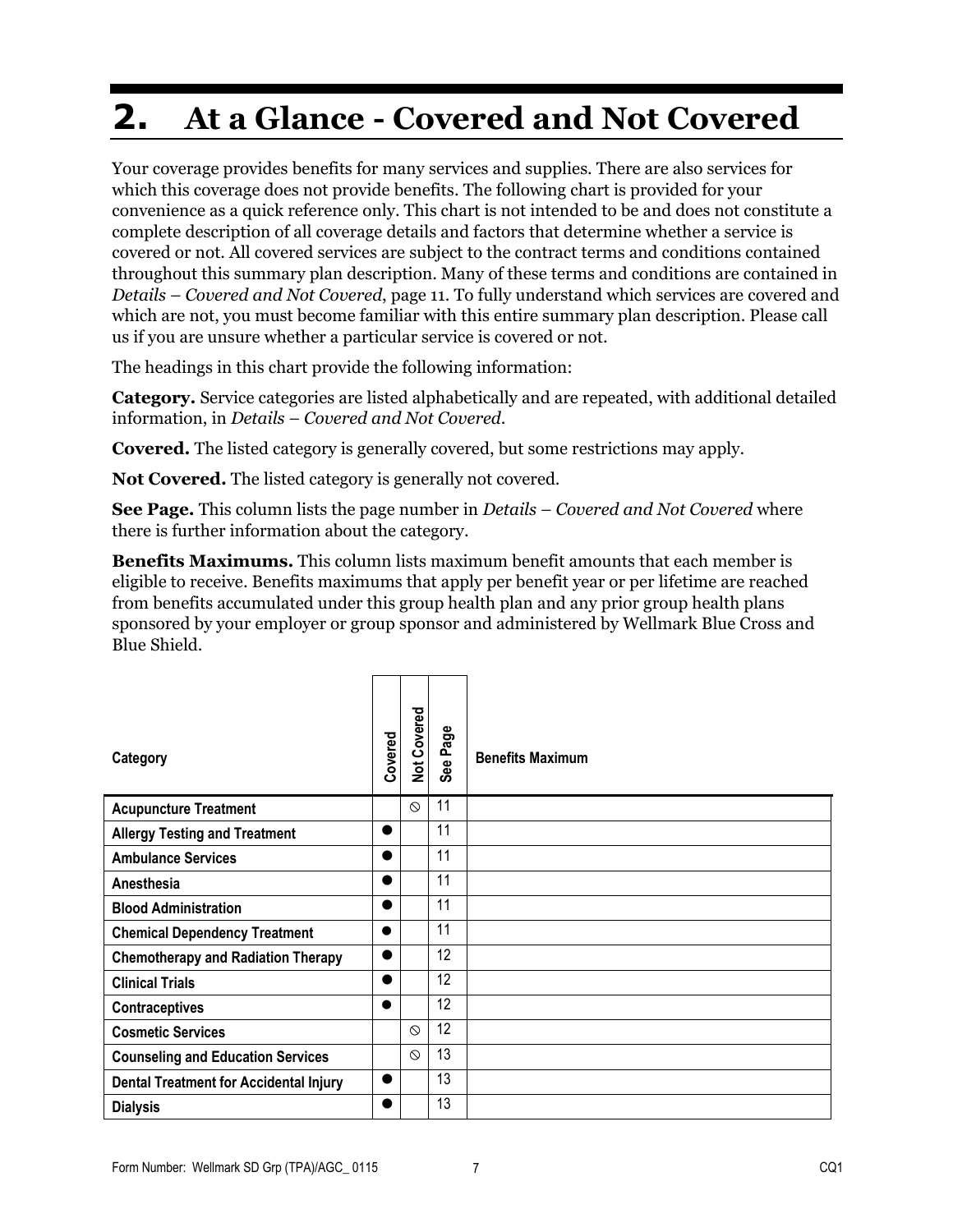#### At A Glance – Covered and Not Covered

| Category                                                     | Covered        | Not Covered | See Page        | <b>Benefits Maximum</b>                                                                                                                                                                                                        |
|--------------------------------------------------------------|----------------|-------------|-----------------|--------------------------------------------------------------------------------------------------------------------------------------------------------------------------------------------------------------------------------|
| <b>Education Services for Diabetes</b>                       | $\bullet$      |             | 14              |                                                                                                                                                                                                                                |
|                                                              |                |             |                 | 10 hours of outpatient diabetes self-management training<br>provided within a 12-month period, plus follow-up training of<br>up to two hours annually.                                                                         |
| <b>Emergency Services</b>                                    |                |             | 14              |                                                                                                                                                                                                                                |
| <b>Fertility Services</b>                                    | ●              |             | 14              |                                                                                                                                                                                                                                |
| <b>Genetic Testing</b>                                       |                |             | 14              |                                                                                                                                                                                                                                |
| <b>Hearing Services</b>                                      |                |             | 14              |                                                                                                                                                                                                                                |
|                                                              |                |             |                 | One routine hearing examination per benefit year.                                                                                                                                                                              |
| <b>Home Health Services</b>                                  |                |             | 14              |                                                                                                                                                                                                                                |
|                                                              |                |             |                 | The daily benefit for home skilled nursing services will not<br>exceed Wellmark's daily maximum allowable fee for skilled<br>nursing facility services.                                                                        |
| <b>Home/Durable Medical Equipment</b>                        |                |             | 15              |                                                                                                                                                                                                                                |
| <b>Hospice Services</b>                                      |                |             | 16              |                                                                                                                                                                                                                                |
|                                                              |                |             |                 | 15 days per lifetime for inpatient hospice respite care.<br>15 days per lifetime for outpatient hospice respite care.<br>Please note: Hospice respite care must be used in<br>increments of not more than five days at a time. |
| <b>Hospitals and Facilities</b>                              |                |             | 16              |                                                                                                                                                                                                                                |
| <b>Illness or Injury Services</b>                            |                |             | 17              |                                                                                                                                                                                                                                |
| <b>Infertility Treatment</b>                                 |                | $\circ$     | 17              |                                                                                                                                                                                                                                |
| <b>Inhalation Therapy</b>                                    |                |             | 17              |                                                                                                                                                                                                                                |
| <b>Maternity Services</b>                                    |                |             | 17              |                                                                                                                                                                                                                                |
| <b>Medical and Surgical Supplies</b>                         |                |             | 18              |                                                                                                                                                                                                                                |
| <b>Mental Health Services</b>                                |                |             | 18              |                                                                                                                                                                                                                                |
| <b>Morbid Obesity Treatment</b>                              |                |             | 19              |                                                                                                                                                                                                                                |
| <b>Motor Vehicles</b>                                        |                | $\circ$     | 20              |                                                                                                                                                                                                                                |
| <b>Musculoskeletal Treatment</b>                             | 0              |             | 20              |                                                                                                                                                                                                                                |
| <b>Nonmedical Services</b>                                   |                | $\odot$     | 20              |                                                                                                                                                                                                                                |
| <b>Occupational Therapy</b>                                  |                |             | 20              |                                                                                                                                                                                                                                |
| <b>Orthotics</b>                                             |                | $\circ$     | 20              |                                                                                                                                                                                                                                |
| <b>Physical Therapy</b>                                      | ●              |             | 20              |                                                                                                                                                                                                                                |
| <b>Physicians and Practitioners</b>                          |                |             | 21              |                                                                                                                                                                                                                                |
| <b>Advanced Registered Nurse</b>                             |                |             | 21              |                                                                                                                                                                                                                                |
| Practitioners                                                |                |             |                 |                                                                                                                                                                                                                                |
| Audiologists                                                 |                |             | 21              |                                                                                                                                                                                                                                |
| Chiropractors                                                | $\bullet$      |             | 21              |                                                                                                                                                                                                                                |
| Doctors of Osteopathy<br>Licensed Independent Social Workers | 0<br>$\bullet$ |             | 21<br>21        |                                                                                                                                                                                                                                |
| <b>Medical Doctors</b>                                       |                |             | $\overline{21}$ |                                                                                                                                                                                                                                |
| Occupational Therapists                                      |                |             | $\overline{21}$ |                                                                                                                                                                                                                                |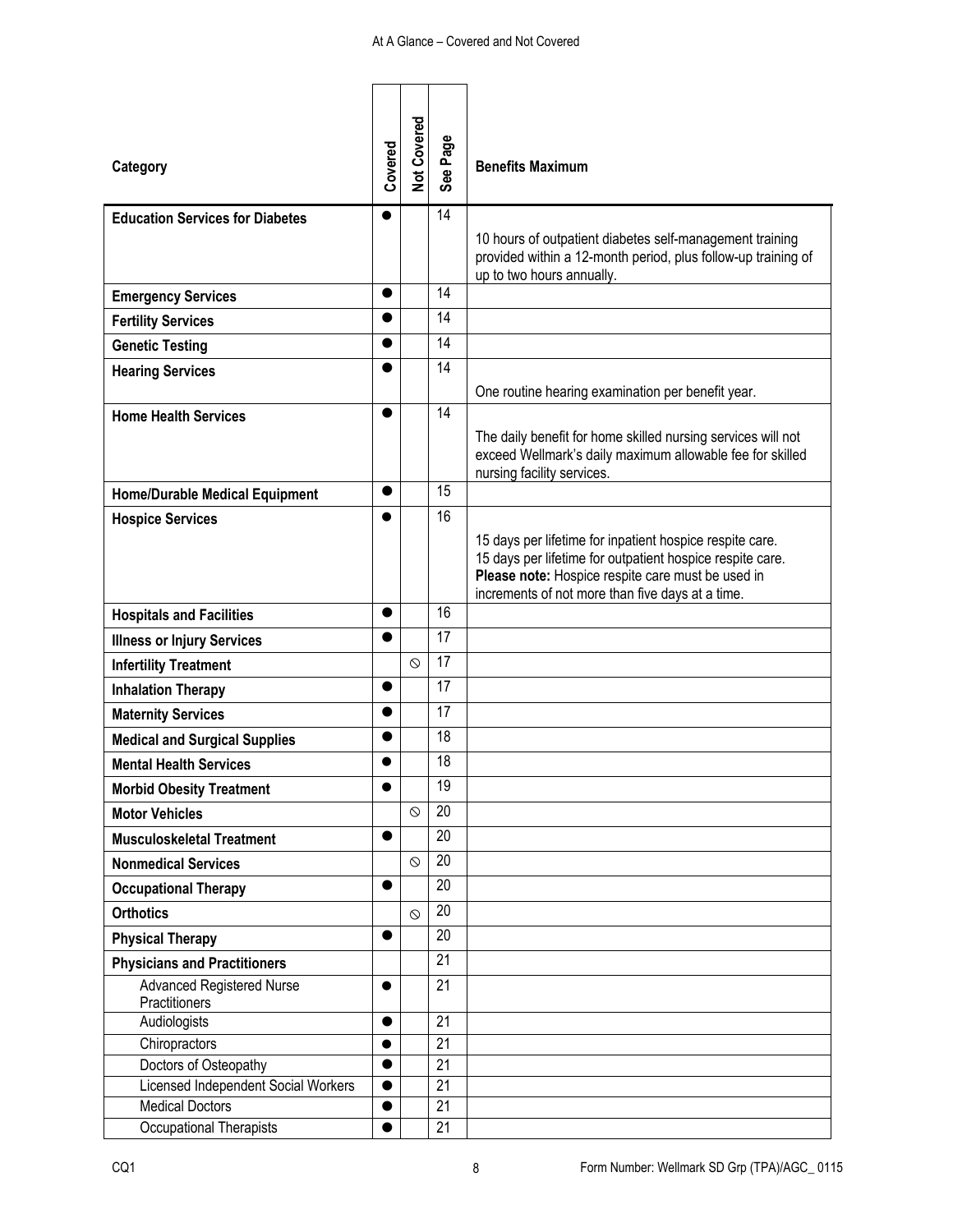| Category<br>Optometrists                             | Covered<br>$\bullet$ | Not Covered | See Page<br>21  | <b>Benefits Maximum</b>                                                                                                                                                                                                                                                                                                                                                                                                                                                                                                     |
|------------------------------------------------------|----------------------|-------------|-----------------|-----------------------------------------------------------------------------------------------------------------------------------------------------------------------------------------------------------------------------------------------------------------------------------------------------------------------------------------------------------------------------------------------------------------------------------------------------------------------------------------------------------------------------|
| Oral Surgeons                                        |                      |             | 21              |                                                                                                                                                                                                                                                                                                                                                                                                                                                                                                                             |
| <b>Physical Therapists</b>                           |                      |             | 21              |                                                                                                                                                                                                                                                                                                                                                                                                                                                                                                                             |
| Physician Assistants                                 |                      |             | 21              |                                                                                                                                                                                                                                                                                                                                                                                                                                                                                                                             |
| Podiatrists                                          | ●                    |             | 21              |                                                                                                                                                                                                                                                                                                                                                                                                                                                                                                                             |
| Psychologists                                        |                      |             | 21              |                                                                                                                                                                                                                                                                                                                                                                                                                                                                                                                             |
| Speech Pathologists                                  |                      |             | 21              |                                                                                                                                                                                                                                                                                                                                                                                                                                                                                                                             |
| <b>Prescription Drugs</b>                            |                      |             | 21              |                                                                                                                                                                                                                                                                                                                                                                                                                                                                                                                             |
| <b>Preventive Care</b>                               |                      |             | 21              | Well-child care until the child reaches age seven.<br>One routine physical examination per benefit year.<br>Mammograms according to the following schedule unless<br>recommended more frequently by your physician:<br>For women 35-39 years of age: one baseline<br>$\blacksquare$<br>mammogram.<br>For women 40-49 years of age: one mammogram every<br>$\blacksquare$<br>two years.<br>For women 50 years of age and older: one mammogram<br>п<br>every year.<br>One routine gynecological examination per benefit year. |
| <b>Prosthetic Devices</b>                            | $\bullet$            |             | 22              |                                                                                                                                                                                                                                                                                                                                                                                                                                                                                                                             |
| <b>Reconstructive Surgery</b>                        |                      |             | 23              |                                                                                                                                                                                                                                                                                                                                                                                                                                                                                                                             |
| <b>Self-Help Programs</b>                            |                      | $\circ$     | 23              |                                                                                                                                                                                                                                                                                                                                                                                                                                                                                                                             |
| <b>Sleep Apnea Treatment</b>                         | $\bullet$            |             | 23              |                                                                                                                                                                                                                                                                                                                                                                                                                                                                                                                             |
| <b>Speech Therapy</b>                                |                      |             | 23              |                                                                                                                                                                                                                                                                                                                                                                                                                                                                                                                             |
| <b>Surgery</b>                                       |                      |             | 23              |                                                                                                                                                                                                                                                                                                                                                                                                                                                                                                                             |
| Temporomandibular Joint Disorder<br>(TMD)            |                      |             | 23              |                                                                                                                                                                                                                                                                                                                                                                                                                                                                                                                             |
| <b>Transplants</b>                                   | $\bullet$            |             | $\overline{23}$ |                                                                                                                                                                                                                                                                                                                                                                                                                                                                                                                             |
| <b>Travel or Lodging Costs</b>                       |                      | $\odot$     | 24              |                                                                                                                                                                                                                                                                                                                                                                                                                                                                                                                             |
| Vision Services (related to an illness or<br>injury) |                      |             | 24              |                                                                                                                                                                                                                                                                                                                                                                                                                                                                                                                             |
| <b>Wigs or Hairpieces</b>                            |                      | $\circ$     | 24              |                                                                                                                                                                                                                                                                                                                                                                                                                                                                                                                             |
| X-ray and Laboratory Services                        | $\bullet$            |             | 24              |                                                                                                                                                                                                                                                                                                                                                                                                                                                                                                                             |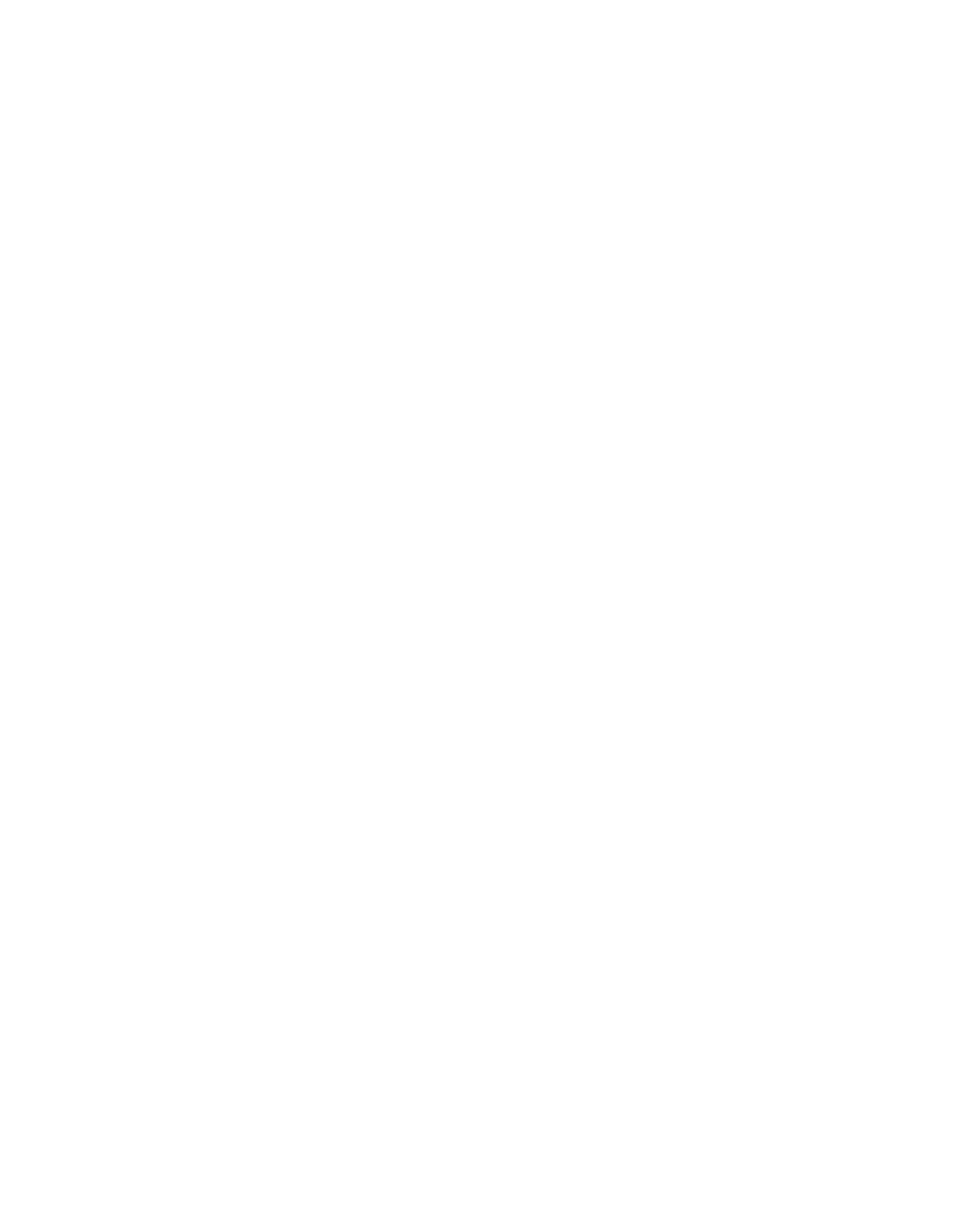# **3. Details - Covered and Not Covered**

All covered services or supplies listed in this section are subject to the general contract provisions and limitations described in this summary plan description. Also see the section *General Conditions of Coverage, Exclusions, and Limitations*, page 25. If a service or supply is not specifically listed, do not assume it is covered.

### **Acupuncture Treatment**

**Not Covered:** Acupuncture and acupressure treatment.

# **Allergy Testing and Treatment**

**Covered.** 

### **Ambulance Services**

**Covered:** Professional air and ground ambulance transportation to a hospital or nursing facility in the surrounding area where your ambulance transportation originates.

All of the following are required to qualify for benefits:

- The services required to treat your illness or injury are not available in the facility where you are currently receiving care if you are an inpatient at a facility.
- You are transported to the nearest hospital or nursing facility with adequate facilities to treat your medical condition.
- No other method of transportation is appropriate.
- $\blacksquare$  In addition to the preceding requirements, for air ambulance services to be covered, all of the following conditions must be met:
	- $-$  The air ambulance has the necessary patient care equipment and supplies to meet your needs.
	- Your medical condition requires immediate and rapid ambulance transport that cannot be provided by a ground ambulance; or the point of pick up is inaccessible by a land vehicle.
- $-$  Great distances, limited time frames, or other obstacles are involved in getting you to the nearest hospital with appropriate facilities for treatment.
- Your condition is such that the time needed to transport you by land poses a threat to your health.

**Not Covered:** Professional air ambulance transport from a facility capable of treating your condition when performed primarily for your convenience or the convenience of your family, physician, or other health care provider.

### **Anesthesia**

**Covered:** Anesthesia and the administration of anesthesia.

**Not Covered:** Local or topical anesthesia billed separately from related surgical or medical procedures.

### **Blood Administration**

**Covered:** Blood administration.

**Not Covered:** Blood. This exclusion does not apply to members with hemophilia.

### **Chemical Dependency Treatment**

**Covered:** Treatment for a condition with physical or psychological symptoms produced by the habitual use of certain drugs as described in the most current *Diagnostic and Statistical Manual of Mental Disorders*.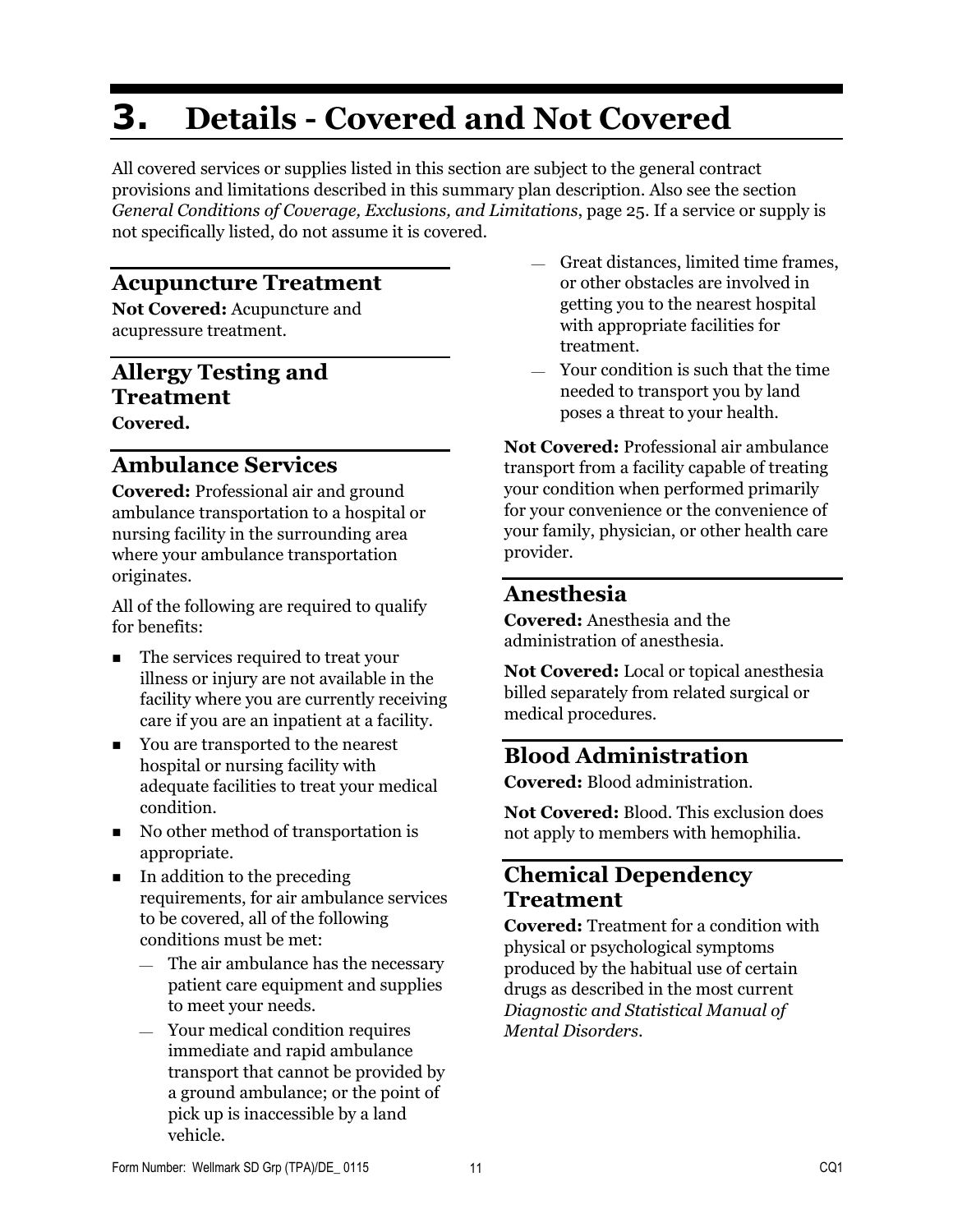For treatment in a residential treatment facility, benefits are available:

- For treatment provided on an intensive outpatient basis, but not including charges related to residential care;
- For partial hospitalization treatment, but not including charges related to residential care;
- For sub-acute, medically monitored inpatient treatment for patients whose condition requires 24-hour licensed registered nurse observation, monitoring, and treatment, as well as services provided by interdisciplinary staff under the direction of a licensed physician, but which does not require the full resources of an acute care general hospital or a medically managed inpatient treatment program; and
- For inpatient, medically managed acute care for patients whose condition requires the resources of an acute care general hospital or a medically managed inpatient treatment program.

Coverage for Psychiatric Medical Institutions for Children (PMIC) is separately addressed in this summary plan description and is not subject to the preceding provision.

### **Not Covered:**

 Treatment received in a residential treatment facility, except as described under *Covered*.

#### **See Also:**

*Hospitals and Facilities* later in this section.

### **Chemotherapy and Radiation Therapy**

**Covered:** Use of chemical agents or radiation to treat or control a serious illness.

# **Clinical Trials**

**Covered:** Medically necessary routine patient costs for items and services otherwise covered under this plan furnished in connection with participation in an

approved clinical trial related to the treatment of cancer or other life-threatening diseases or conditions, when a covered member is referred by a PPO or participating provider based on the conclusion that the member is eligible to participate in an approved clinical trial according to the trial protocol or the member provides medical and scientific information establishing that the member's participation in the clinical trial would be appropriate according to the trial protocol.

#### **Not Covered:**

- **Investigational or experimental items,** devices, or services which are themselves the subject of the clinical trial;
- Items and services that are provided solely to satisfy data collection and analysis needs and that are not used in the direct clinical management of the patient;
- Services that are clearly inconsistent with widely accepted and established standards of care for a particular diagnosis.

# **Contraceptives**

**Covered:** The following conception prevention, as approved by the U.S. Food and Drug Administration:

- Contraceptive medical devices, such as intrauterine devices and diaphragms.
- **Implanted contraceptives.**
- **Injected contraceptives.**

### **Not Covered:**

■ Contraceptive drugs and contraceptive drug delivery devices, such as insertable rings and patches.

### **Cosmetic Services**

**Not Covered:** Cosmetic services, supplies, or drugs if provided primarily to improve physical appearance. A service, supply or drug that results in an incidental improvement in appearance may be covered if it is provided primarily to restore function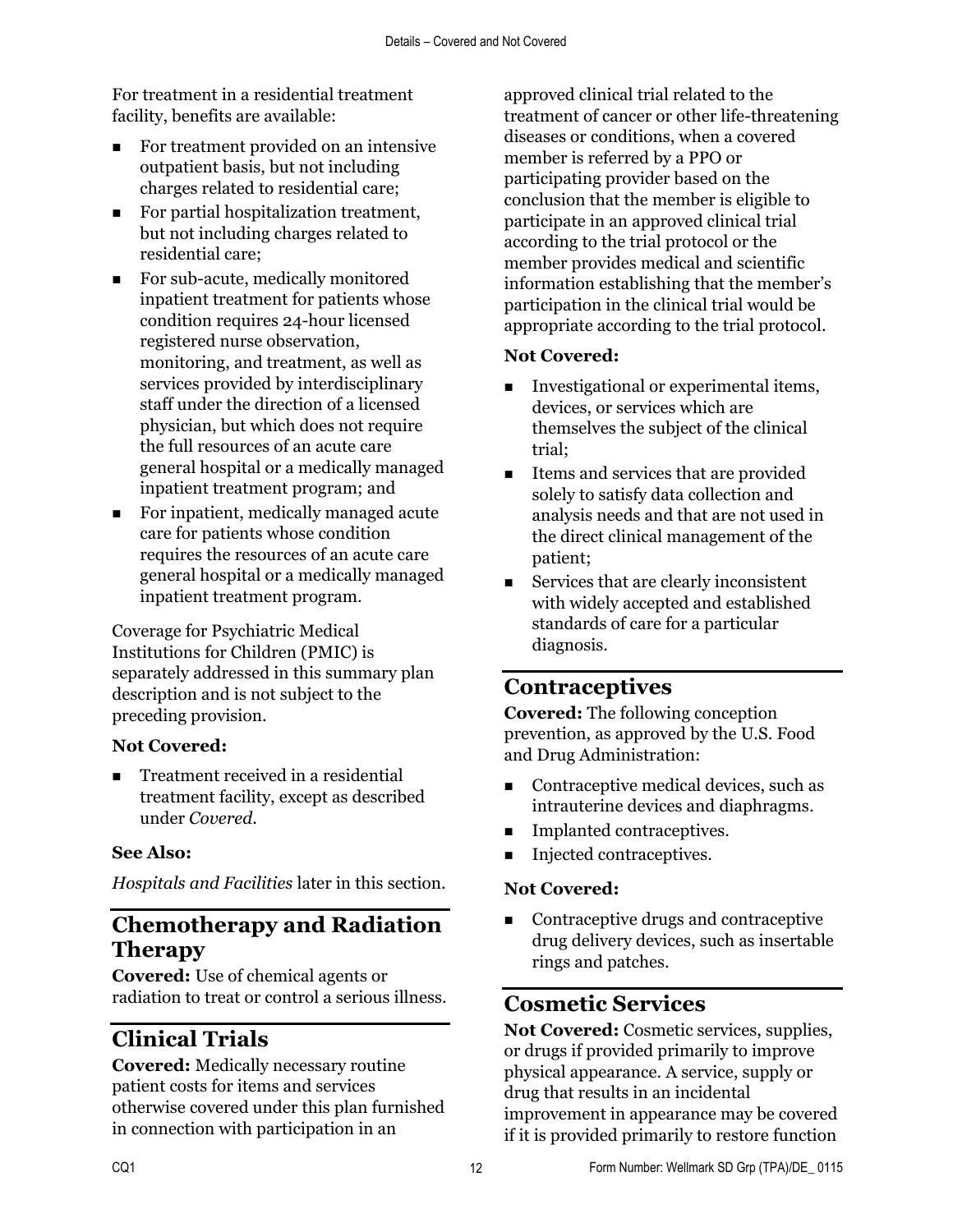lost or impaired as the result of an illness, accidental injury, or a birth defect. You are also not covered for treatment for any complications resulting from a noncovered cosmetic procedure.

### **See Also:**

*Reconstructive Surgery* later in this section.

# **Counseling and Education Services**

#### **Not Covered:**

- Bereavement counseling or services (including volunteers or clergy), family counseling or training services, and marriage counseling or training services.
- Education or educational therapy other than covered education for selfmanagement of diabetes.

### **See Also:**

*Genetic Testing* later in this section.

*Education Services for Diabetes* later in this section.

*Mental Health Services* later in this section.

### **Dental Services Covered:**

- Dental treatment for accidental injuries when all of the following requirements are met:
	- $-$  Initial treatment is received within 72 hours of the injury.
	- Follow-up treatment is completed within 30 days.
- Anesthesia (general) and hospital or ambulatory surgical facility services related to covered dental services if:
	- You are under age 14 and, based on a determination by a licensed dentist and your treating physician, you have a dental or developmental condition for which patient management in the dental office has been ineffective and requires dental treatment in a hospital or ambulatory surgical facility; or
- Based on a determination by a licensed dentist and your treating physician, you have one or more medical conditions that would create significant or undue medical risk in the course of delivery of any necessary dental treatment or surgery if not rendered in a hospital or ambulatory surgical facility.
- **IMPACTED 1** Impacted teeth removal (surgical) as an inpatient or outpatient of a facility only when you have a medical condition (such as hemophilia) that requires hospitalization.
- Facial bone fracture reduction.
- Incisions of accessory sinus, mouth, salivary glands, or ducts.
- Jaw dislocation manipulation.
- Orthodontic services required for surgical management of cleft palate.
- Treatment of abnormal changes in the mouth due to injury or disease.

### **Not Covered:**

- General dentistry including, but not limited to, diagnostic and preventive services, restorative services, endodontic services, periodontal services, indirect fabrications, dentures and bridges, and orthodontic services unrelated to accidental injuries or surgical management of cleft palate.
- Injuries associated with or resulting from the act of chewing.
- **Maxillary or mandibular tooth implants** (osseointegration) unrelated to accidental injuries or abnormal changes in the mouth due to injury or disease.

# **Dialysis**

**Covered:** Removal of toxic substances from the blood when the kidneys are unable to do so when provided as an inpatient in a hospital setting or as an outpatient in a Medicare-approved dialysis center.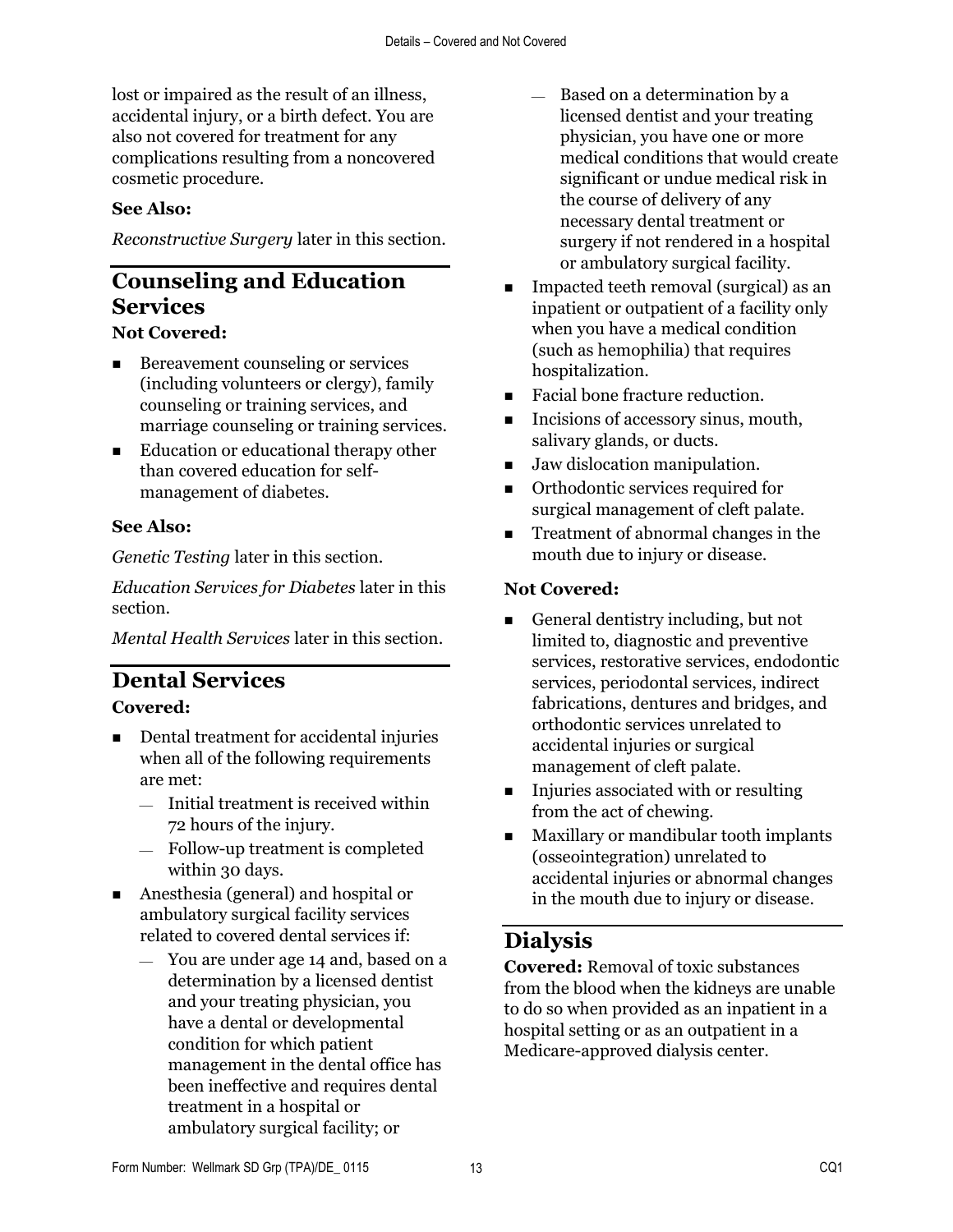# **Education Services for Diabetes**

**Covered:** Inpatient and outpatient training and education for the self-management of all types of diabetes mellitus.

All covered training or education must be prescribed by a licensed physician. Outpatient training or education must be provided by a state-certified program.

The state-certified diabetic education program helps any type of diabetic and his or her family understand the diabetes disease process and the daily management of diabetes.

#### **Benefits Maximum:**

**10 hours** of outpatient diabetes selfmanagement training provided within a 12-month period, plus follow-up training of up to two hours annually.

## **Emergency Services**

**Covered:** When treatment is for a medical condition manifested by acute symptoms of sufficient severity, including pain, that a prudent layperson, with an average knowledge of health and medicine, could reasonably expect absence of immediate medical attention to result in:

- Placing the health of the individual or, with respect to a pregnant woman, the health of the woman and her unborn child, in serious jeopardy; or
- Serious impairment to bodily function; or
- Serious dysfunction of any bodily organ or part.

In an emergency situation, if you cannot reasonably reach a PPO provider, covered services will be reimbursed as though they were received from a PPO provider. However, because we do not have contracts with nonparticipating providers and they may not accept our payment arrangements, you are responsible for any difference between the amount charged and our amount paid for a covered service.

### **See Also:**

*Nonparticipating providers*, page 40.

### **Fertility Services Covered:**

Fertility prevention, such as tubal ligation (or its equivalent) or vasectomy (initial surgery only).

### **Genetic Testing**

**Covered:** Genetic molecular testing (specific gene identification) and related counseling are covered when both of the following requirements are met:

- You are an appropriate candidate for a test under medically recognized standards (for example, family background, past diagnosis, etc.).
- The outcome of the test is expected to determine a covered course of treatment or prevention and is not merely informational.

# **Hearing Services**

#### **Covered:**

■ Routine hearing examinations.

#### **Benefits Maximum:**

**One** routine hearing examination per benefit year.

#### **Not Covered:**

■ Hearing aids.

### **Home Health Services**

**Covered:** All of the following requirements must be met in order for home health services to be covered:

- You require a medically necessary skilled service such as skilled nursing, physical therapy, or speech therapy.
- Services are received from an agency accredited by the Joint Commission for Accreditation of Health Care Organizations (JCAHO) and/or a Medicare-certified agency.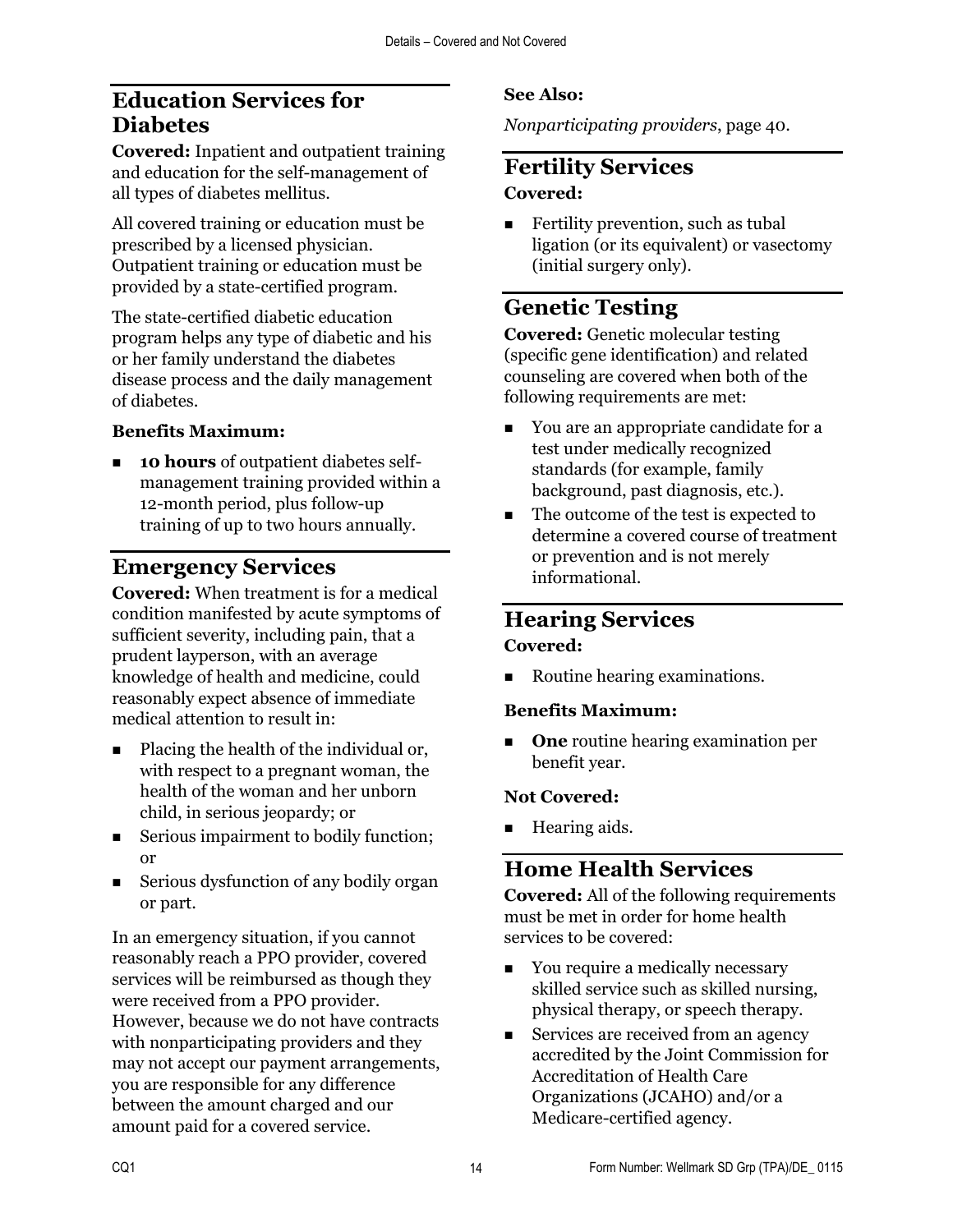- Services are prescribed by a physician and approved by our case manager for the treatment of illness or injury.
- Services are not more costly than alternative services that would be effective for diagnosis and treatment of your condition.
- The care is prescribed by a physician and approved by a Wellmark case manager.

The following are covered services and supplies:

**Home Health Aide Services**—when provided in conjunction with a medically necessary skilled service also received in the home.

**Home Skilled Nursing.** Treatment must be given by a registered nurse (R.N.) or licensed practical nurse (L.P.N.) from an agency accredited by the Joint Commission for Accreditation of Health Care Organizations (JCAHO) or a Medicare-certified agency. Home skilled nursing is intended to provide a safe transition from other levels of care when medically necessary, to provide teaching to caregivers for ongoing care, or to provide short-term treatments that can be safely administered in the home setting. The daily benefit for home skilled nursing services will not exceed Wellmark's daily maximum allowable fee for care in a skilled nursing facility. Home skilled nursing will be coordinated by a case manager. Custodial care is not included in this benefit.

#### **Inhalation Therapy.**

#### **Medical Equipment.**

#### **Medical Social Services.**

#### **Medical Supplies.**

**Occupational Therapy**—but only for services to treat the upper extremities, which means the arms from the shoulders to the fingers. You are not

covered for occupational therapy supplies.

**Oxygen and Equipment** for its administration.

#### **Parenteral and Enteral Nutrition.**

#### **Physical Therapy.**

**Prescription Drugs and Medicines** administered in the vein or muscle.

#### **Prosthetic Devices and Braces.**

#### **Speech Therapy.**

**Not Covered:** Custodial home care services and supplies, which help you with your daily living activities. This type of care does not require the continuing attention and assistance of licensed medical or trained paramedical personnel. Some examples of custodial care are assistance in walking and getting in and out of bed; aid in bathing, dressing, feeding, and other forms of assistance with normal bodily functions; preparation of special diets; and supervision of medication that can usually be selfadministered. You are also not covered for sanitaria care or rest cures.

#### **See Also:**

*Case Management*, page 37.

### **Home/Durable Medical Equipment**

**Covered:** Equipment that meets all of the following requirements:

- Durable enough to withstand repeated use.
- **Figure 1.5** Primarily and customarily manufactured to serve a medical purpose.
- **Used to serve a medical purpose.**

In addition, we determine whether to pay the rental amount or the purchase price amount for an item, and we determine the length of any rental term. Benefits will never exceed the lesser of the amount charged or the maximum allowable fee.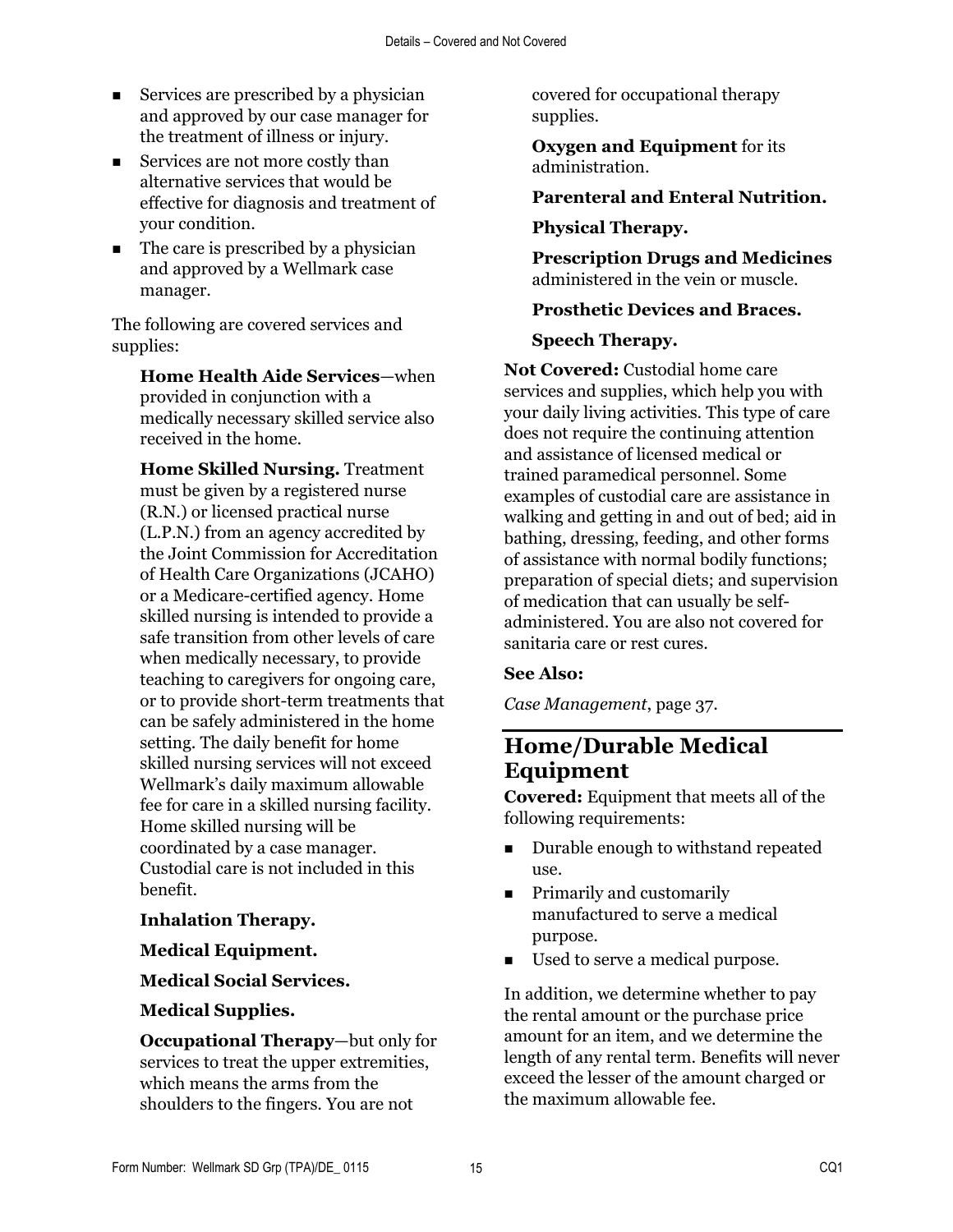### **See Also:**

*Medical and Surgical Supplies* later in this section.

*Orthotics* later in this section.

*Personal Convenience Items* in the section *General Conditions of Coverage, Exclusions, and Limitations*, page 27.

*Prosthetic Devices* later in this section.

## **Hospice Services**

**Covered:** Care (generally in a home setting) for patients who are terminally ill and who have a life expectancy of six months or less. Hospice care covers the same services as described under *Home Health Services*, as well as hospice respite care from a facility approved by Medicare or by the Joint Commission for Accreditation of Health Care Organizations (JCAHO).

Hospice respite care offers rest and relief help for the family caring for a terminally ill patient. Inpatient respite care can take place in a nursing home, nursing facility, or hospital.

### **Benefits Maximum:**

- **15 days** per lifetime for inpatient hospice respite care.
- **15 days** per lifetime for outpatient hospice respite care.
- Not more than **five days** of hospice respite care at a time.

# **Hospitals and Facilities**

**Covered:** Hospitals and other facilities that meet standards of licensing, accreditation or certification. Following are some recognized facilities:

**Ambulatory Surgical Facility.** This type of facility provides surgical services on an outpatient basis for patients who do not need to occupy an inpatient hospital bed.

**Chemical Dependency Treatment Facility.** This type of facility provides treatment of chemical dependency and

must be licensed and approved by Wellmark.

### **Community Mental Health Center.**

This type of facility provides outpatient treatment of mental health conditions and must be licensed and approved by Wellmark.

**Hospital.** This type of facility provides for the diagnosis, treatment, or care of injured or sick persons on an inpatient and outpatient basis. The facility must be licensed as a hospital under applicable law.

**Nursing Facility.** This type of facility provides continuous skilled nursing services as ordered and certified by your attending physician on an inpatient basis. A registered nurse (R.N.) must supervise services and supplies on a 24 hour basis. The facility must be licensed as a nursing facility under applicable law.

#### **Residential Treatment Facility**.

This is a licensed facility other than a hospital or nursing facility that provides:

- $-$  treatment on an intensive outpatient basis;
- $-$  partial hospitalization treatment;
- sub-acute, medically monitored inpatient treatment for patients whose condition requires 24-hour licensed registered nurse observation, monitoring, and treatment, as well as services provided by interdisciplinary staff under the direction of a licensed physician, but which does not require the full resources of an acute care general hospital or a medically managed inpatient treatment program;
- $\equiv$  inpatient, medically managed acute care for patients whose condition requires the resources of an acute care general hospital or a medically managed inpatient treatment program.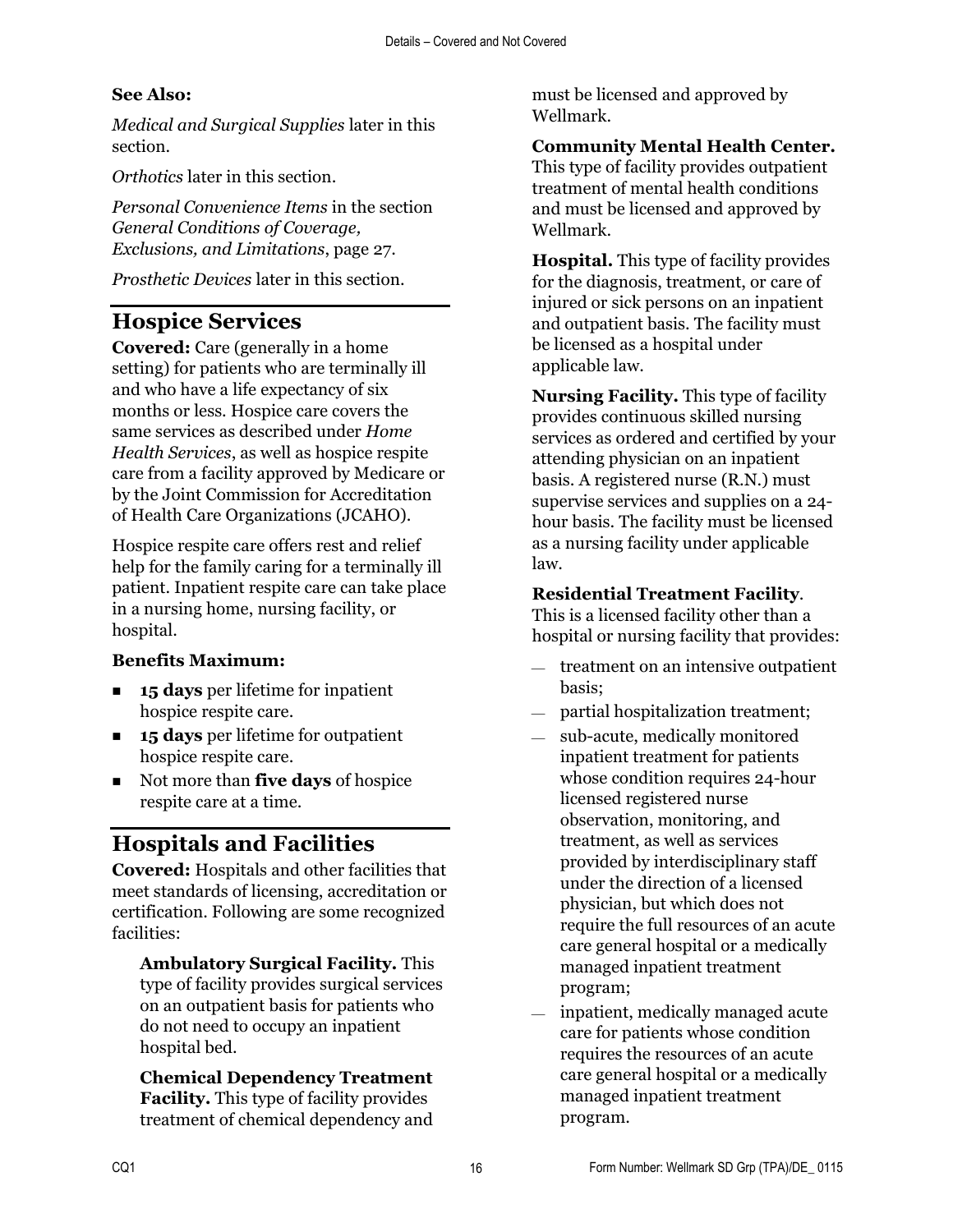Coverage for Psychiatric Medical Institutions for Children (PMIC) is separately addressed in this summary plan description and is not subject to the preceding provision.

**Psychiatric Medical Institution for Children (PMIC).** This type of facility provides inpatient psychiatric services to children and is licensed as a PMIC under Iowa Code Chapter 135H.

Prior approval is required and benefits will be provided pursuant to the Iowa mandate. For information on how to submit a prior approval request, refer to *Prior Approval* in the *Notification Requirements and Care Coordination* section of this summary plan description, or call the Customer Service number on your ID card.

#### **Not Covered:**

■ Treatment received in a residential treatment facility, except as described under *Covered*.

#### **See Also:**

*Chemical Dependency Treatment* earlier in this section.

*Mental Health Services* later in this section.

### **Illness or Injury Services**

**Covered:** Services or supplies used to treat any bodily disorder, bodily injury, disease, or mental health condition unless specifically addressed elsewhere in this section. This includes pregnancy and complications of pregnancy.

Treatment may be received from an approved provider in any of the following settings:

- **Home.**
- **IDEN** Inpatient (such as a hospital or nursing facility).
- Office (such as a doctor's office).
- **Outpatient.**

### **Infertility Treatment Not Covered:**

- **Infertility diagnosis and treatment.**
- Infertility treatment if the infertility is the result of voluntary sterilization.
- **Infertility treatment related to the** collection or purchase of donor semen (sperm) or oocytes (eggs); freezing of sperm, oocytes, or embryos; surrogate parent services.
- Reversal of a tubal ligation (or its equivalent) or vasectomy.

## **Inhalation Therapy**

**Covered:** Respiratory or breathing treatments to help restore or improve breathing function.

### **Maternity Services**

**Covered:** Prenatal and postnatal care, delivery, including complications of pregnancy. A complication of pregnancy refers to a cesarean section that was not planned, an ectopic pregnancy that is terminated, or a spontaneous termination of pregnancy that occurs during a period of gestation in which a viable birth is not possible. Complications of pregnancy also include conditions requiring inpatient hospital admission (when pregnancy is not terminated) whose diagnoses are distinct from pregnancy but are adversely affected by pregnancy or are caused by pregnancy.

**Please note:** You must notify us or your employer or group sponsor if you enter into an arrangement to provide surrogate parent services: Contact your employer or group sponsor or call the Customer Service number on your ID card.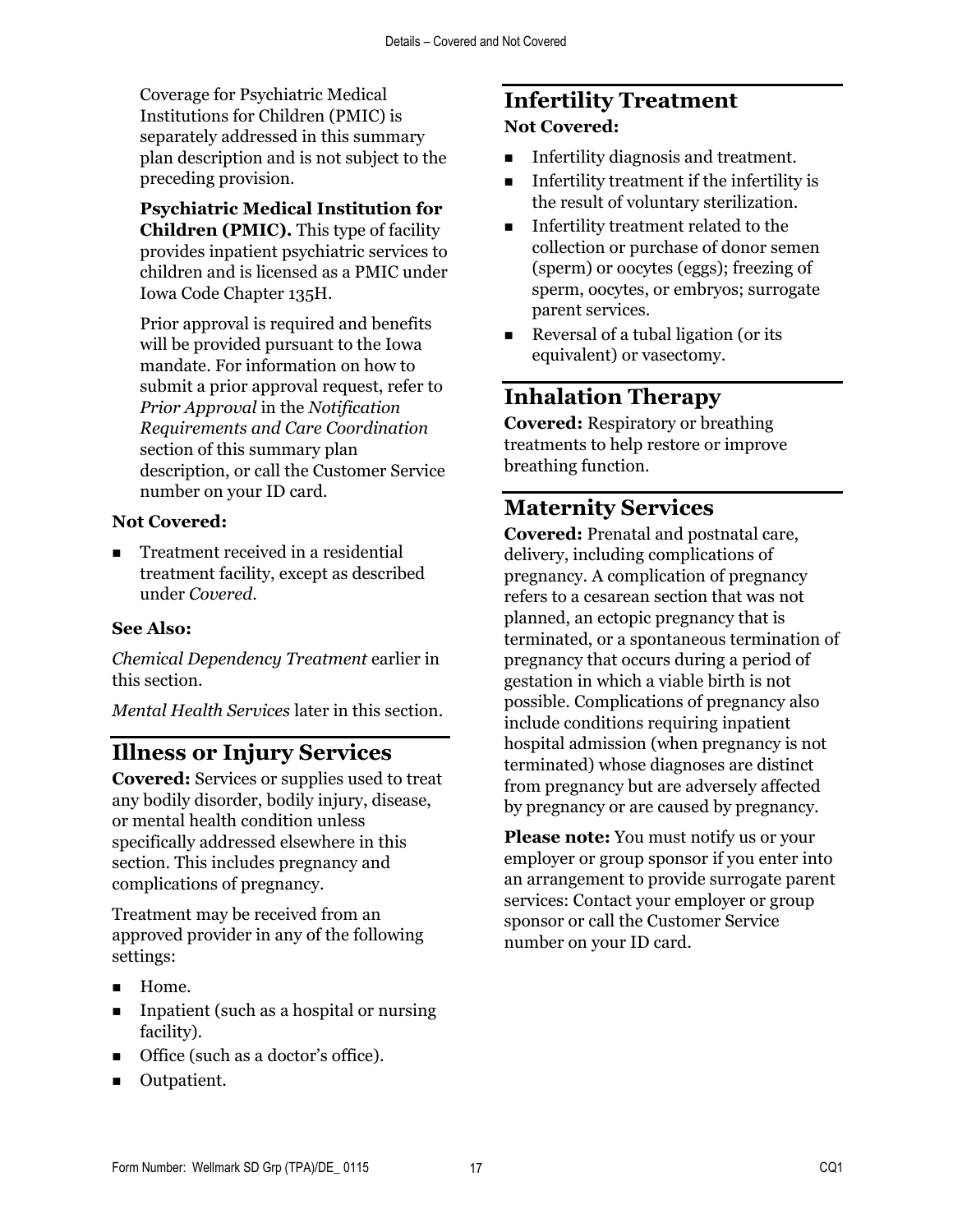In accordance with federal or applicable state law, maternity services include a minimum of:

- 48 hours of inpatient care (in addition to the day of delivery care) following a vaginal delivery, or
- 96 hours of inpatient care (in addition to the day of delivery) following a cesarean section.

A practitioner is not required to seek Wellmark's review in order to prescribe a length of stay of less than 48 or 96 hours. The attending practitioner, in consultation with the mother, may discharge the mother or newborn prior to 48 or 96 hours, as applicable.

If the inpatient hospital stay is shorter, coverage includes a follow-up postpartum home visit by a registered nurse (R.N.). This nurse must be from a home health agency under contract with Wellmark or employed by the delivering physician.

If you have a newborn child, but you do not add that child to your coverage, your newborn child may be added to your coverage solely for the purpose of administering the 48-96 hour mandated requirement. If that occurs, a separate deductible and coinsurance will be applied to your newborn child unless your coverage specifically waives the deductible or coinsurance for your newborn child.

#### **See Also:**

*Coverage Change Events*, page 47.

### **Medical and Surgical Supplies**

**Covered:** Medical supplies and devices such as:

- Dressings and casts.
- Oxygen and equipment needed to administer the oxygen.
- Diabetic equipment and supplies including insulin syringes purchased from a covered home/durable medical equipment provider.

### **Not Covered:**

- Elastic stockings or bandages including trusses, lumbar braces, garter belts, and similar items that can be purchased without a prescription.
- **Glucose strips.**

#### **See Also:**

*Home/Durable Medical Equipment* earlier in this section.

*Orthotics* later in this section.

*Personal Convenience Items* in the section *General Conditions of Coverage, Exclusions, and Limitations*, page 27.

*Prosthetic Devices* later in this section.

# **Mental Health Services**

**Covered:** Treatment for certain psychiatric, psychological, or emotional conditions as an inpatient or outpatient. Covered facilities for mental health services include licensed and accredited residential treatment facilities and community mental health centers.

Coverage includes diagnosis and treatment of these biologically based mental illnesses:

- Schizophrenia.
- **Bipolar disorders.**
- Major depressive disorders.
- Schizo-affective disorders.
- Obsessive-compulsive disorders.
- **Pervasive developmental disorders.**
- Autistic disorders.

To qualify for mental health treatment benefits, the following requirements must be met:

The disorder is classified as a mental health condition in the *Diagnostic and Statistical Manual of Mental Disorders, Fourth Edition-Revised* (DSM-IV-R) or subsequent revisions.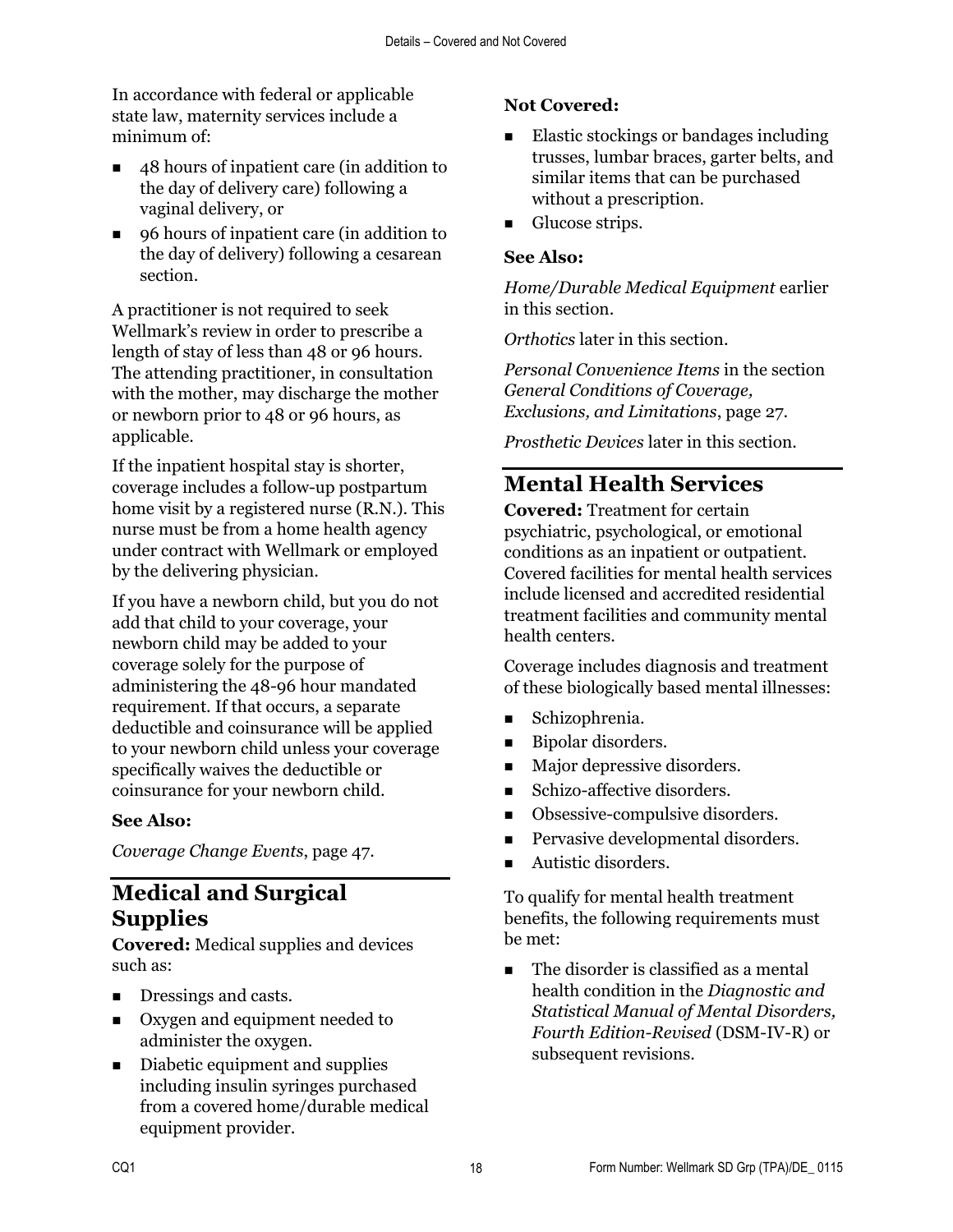- The disorder is listed only as a mental health condition and not dually listed elsewhere in the most current version of *International Classification of Diseases, Clinical Modification* used for diagnosis coding.
- The disorder is not a chemical dependency condition.
- The disorder is a behavioral or psychological condition not attributable to a mental disorder that is the focus of professional attention or treatment, but only to the extent services for such conditions are otherwise considered covered under your medical benefits.

For treatment in a residential treatment facility, benefits are available:

- For treatment provided on an intensive outpatient basis, but not including charges related to residential care;
- For partial hospitalization treatment, but not including charges related to residential care;
- For sub-acute, medically monitored inpatient treatment for patients whose condition requires 24-hour licensed registered nurse observation, monitoring, and treatment, as well as services provided by interdisciplinary staff under the direction of a licensed physician, but which does not require the full resources of an acute care general hospital or a medically managed inpatient treatment program; and
- For inpatient, medically managed acute care for patients whose condition requires the resources of an acute care general hospital or a medically managed inpatient treatment program.

Coverage for Psychiatric Medical Institutions for Children (PMIC) is separately addressed in this summary plan description and is not subject to the preceding provision.

### **Not Covered:**

- Applied Behavior Analysis (ABA) services for the treatment of autism and related disorders.
- Certain disorders related to early childhood, such as academic underachievement disorder.
- **Communication disorders, such as** stuttering and stammering.
- **Impulse control disorders, such as** pathological gambling.
- Nonpervasive developmental and learning disorders.
- Sensitivity, shyness, and social withdrawal disorders.
- Sexual disorders and gender identity disorders.
- **Treatment received in a residential** treatment facility, except as described under *Covered*.

### **See Also:**

*Chemical Dependency Treatment* and *Hospitals and Facilities* earlier in this section.

# **Morbid Obesity Treatment**

**Covered:** Weight reduction surgery provided the surgery is medically necessary for your condition. Not all procedures classified as weight reduction surgery are covered. Prior approval for weight reduction surgery is required. For information on how to submit a prior approval request, refer to *Prior Approval* in the *Notification Requirements and Care Coordination* section of this summary plan description, or call the Customer Service number on your ID card.

### **Not Covered:**

■ Weight reduction programs or supplies (including dietary supplements, foods, equipment, lab testing, examinations, and prescription drugs), whether or not weight reduction is medically appropriate.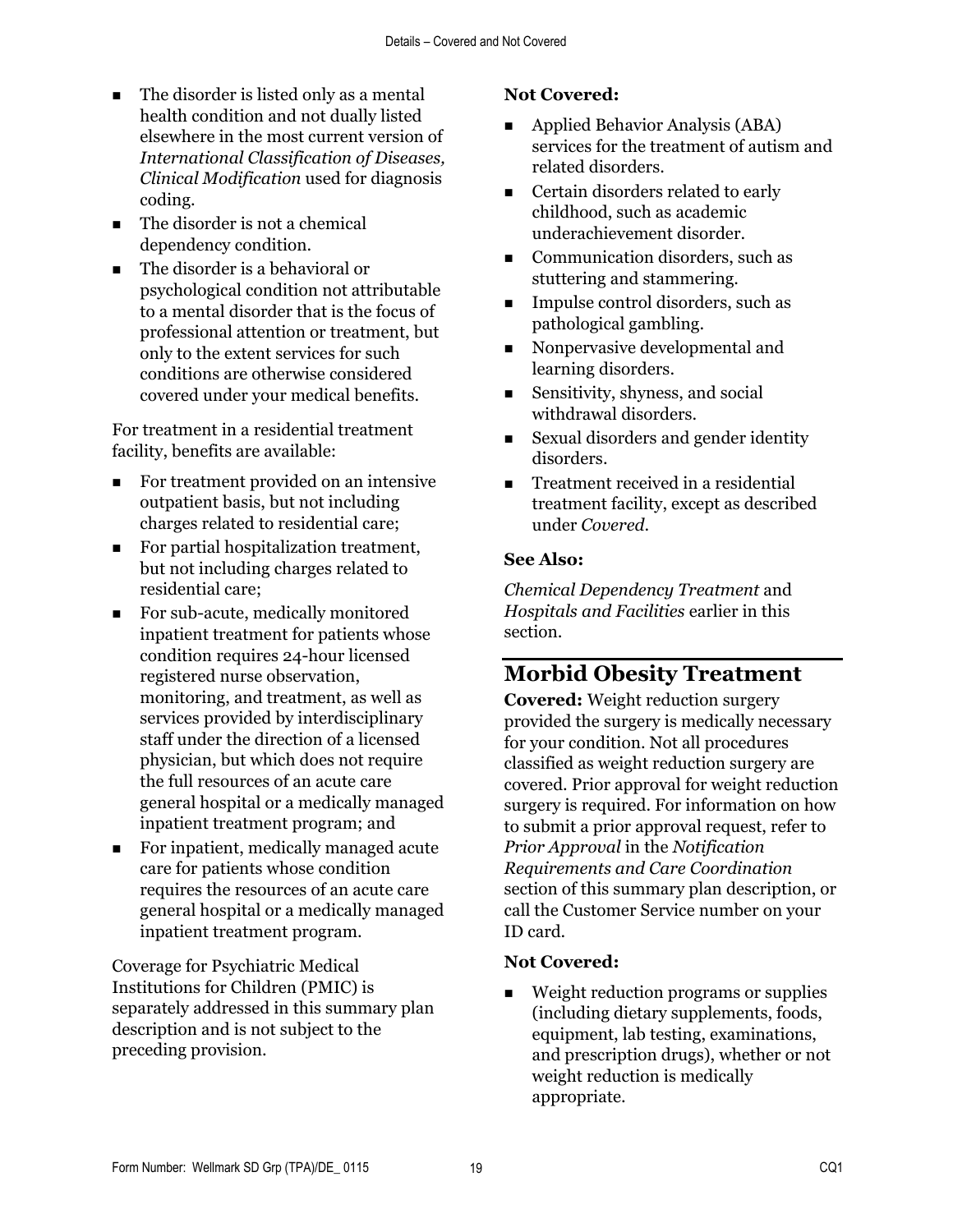# **Motor Vehicles**

**Not Covered:** Purchase or rental of motor vehicles such as cars or vans. You are also not covered for equipment or costs associated with converting a motor vehicle to accommodate a disability.

# **Musculoskeletal Treatment**

**Covered:** Outpatient nonsurgical treatment of ailments related to the musculoskeletal system, such as manipulations or related procedures to treat musculoskeletal injury or disease.

**Not Covered:** Massage therapy.

# **Nonmedical Services**

**Not Covered:** Such services as telephone consultations, charges for failure to keep scheduled appointments, charges for completion of any form, charges for medical information, recreational therapy, and any services or supplies that are nonmedical.

# **Occupational Therapy**

**Covered:** Occupational therapy services are covered when all the following requirements are met:

- Services are to treat the upper extremities, which means the arms from the shoulders to the fingers.
- $\blacksquare$  The goal of the occupational therapy is improvement of an impairment or functional limitation.
- $\blacksquare$  The potential for rehabilitation is significant in relation to the extent and duration of services.
- The expectation for improvement is in a reasonable (and generally predictable) period of time.
- $\blacksquare$  There is evidence of improvement by successive objective measurements whenever possible.

### **Not Covered:**

- Occupational therapy supplies.
- Occupational therapy provided as an inpatient in the absence of a separate

medical condition that requires hospitalization.

- Occupational therapy performed for maintenance.
- Occupational therapy services that do not meet the requirements specified under "Covered."

## **Orthotics**

**Not Covered:** Orthotic foot devices such as arch supports or in-shoe supports, orthopedic shoes, elastic supports, or examinations to prescribe or fit such devices.

#### **See Also:**

*Home/Durable Medical Equipment* earlier in this section.

*Personal Convenience Items* in the section *General Conditions of Coverage, Exclusions, and Limitations*, page 27.

*Prosthetic Devices* later in this section.

# **Physical Therapy**

**Covered.** Physical therapy services are covered when all the following requirements are met:

- $\blacksquare$  The goal of the physical therapy is improvement of an impairment or functional limitation.
- The potential for rehabilitation is significant in relation to the extent and duration of services.
- The expectation for improvement is in a reasonable (and generally predictable) period of time.
- There is evidence of improvement by successive objective measurements whenever possible.

### **Not Covered:**

- Physical therapy provided as an inpatient in the absence of a separate medical condition that requires hospitalization.
- **Physical therapy performed for** maintenance.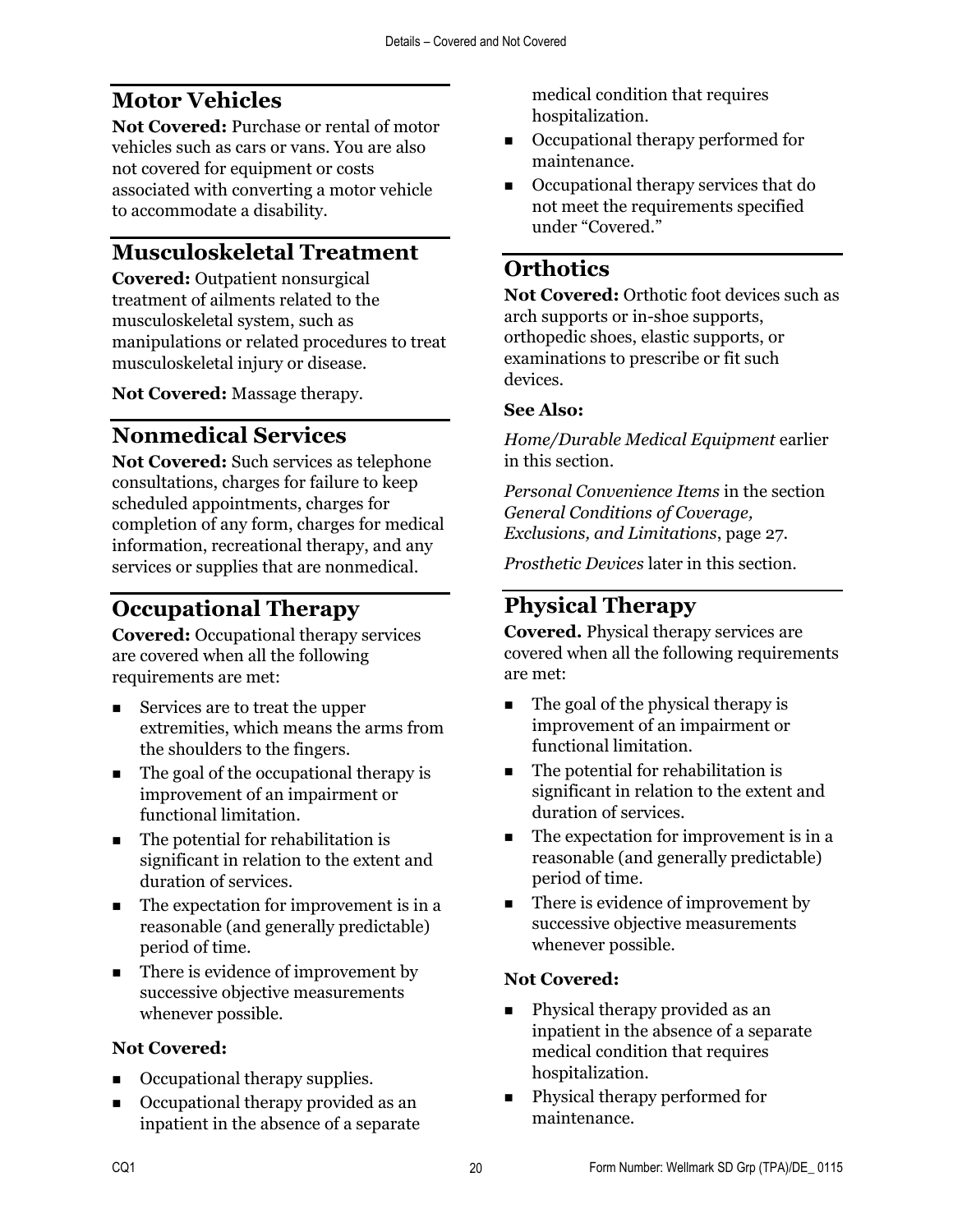**Physical therapy services that do not** meet the requirements specified under "Covered."

### **Physicians and Practitioners**

**Covered:** Most services provided by practitioners that are recognized by us and meet standards of licensing, accreditation or certification. Following are some recognized physicians and practitioners:

**Advanced Registered Nurse Practitioners (ARNP).** An ARNP is a registered nurse with advanced training in a specialty area who is registered with the Iowa Board of Nursing to practice in an advanced role with a specialty designation of certified clinical nurse specialist, certified nurse midwife, certified nurse practitioner, or certified registered nurse anesthetist.

#### **Audiologists.**

**Chiropractors.**

**Doctors of Osteopathy (D.O.).**

**Licensed Independent Social Workers.**

#### **Medical Doctors (M.D.).**

#### **Occupational Therapists.** This

provider is covered only when treating the upper extremities, which means the arms from the shoulders to the fingers.

#### **Optometrists.**

**Oral Surgeons.**

**Physical Therapists.**

**Physician Assistants.**

#### **Podiatrists.**

**Psychologists.** Psychologists must have a doctorate degree in psychology with two years' clinical experience and meet the standards of a national register.

#### **Speech Pathologists.**

#### **See Also:**

*Choosing a Provider*, page 29.

## **Prescription Drugs**

#### **Covered:**

- When you are an inpatient or outpatient of a facility.
- **Any state sales tax associated with the** purchase of a covered prescription drug.

Prescription drugs and medicines covered under this medical benefits plan include:

**Drugs and Biologicals.** Drugs and biologicals approved by the U.S. Food and Drug Administration. This includes such supplies as serum, vaccine, antitoxin, or antigen used in the prevention or treatment of disease.

#### **Intravenous Administration.**

Intravenous administration of nutrients, antibiotics, and other drugs and fluids when provided in the home (home infusion therapy).

#### **Not Covered:**

- **Prescription drugs that are not FDA**approved.
- **Glucose strips.**
- **Insulin.**
- **Prescription drugs and devices used to** treat nicotine dependence.
- **Prescription drugs other than as stated** earlier in this section.

#### **See Also:**

*Contraceptives* earlier in this section.

*Medical and Surgical Supplies* earlier in this section.

*Notification Requirements and Care Coordination*, page 33.

### **Preventive Care**

**Covered:** Preventive care such as:

- Gynecological examinations.
- **Mammograms.**
- Medical evaluations related to nicotine dependence.
- Pap smears.
- **Physical examinations.**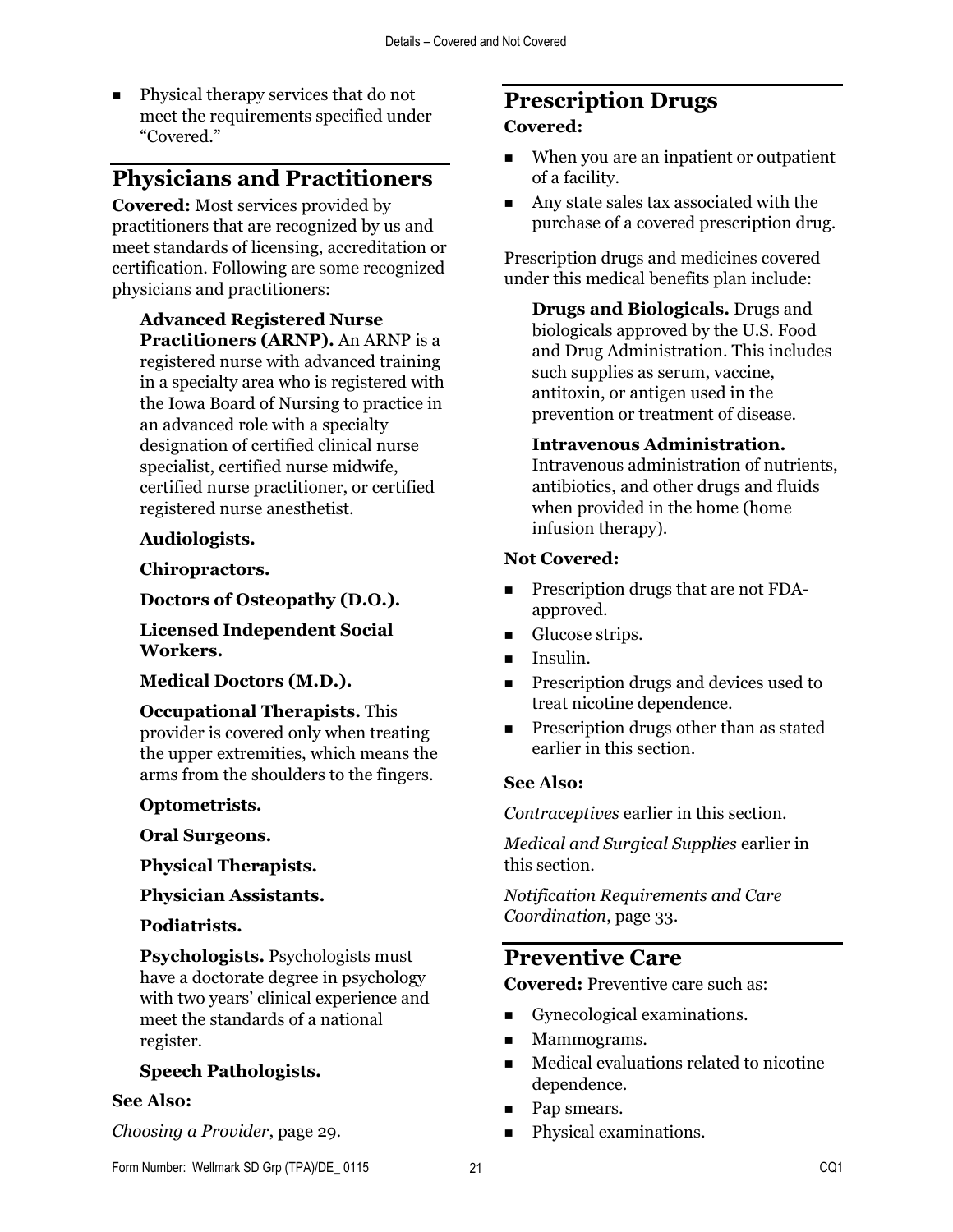- **Preventive items and services including,** but not limited to:
	- $\equiv$  Items or services with an "A" or "B" rating in the current recommendations of the United States Preventive Services Task Force (USPSTF);
	- $-$  Immunizations as recommended by the Advisory Committee on Immunization Practices of the Centers for Disease Control and Prevention;
	- Preventive care and screenings for infants, children and adolescents provided for in the guidelines supported by the Health Resources and Services Administration (HRSA); and
	- Preventive care and screenings for women provided for in guidelines supported by the HRSA.
- Well-child care including ageappropriate pediatric preventive services, as defined by current recommendations for Preventive Pediatric Health Care of the American Academy of Pediatrics. Pediatric preventive services shall include, at minimum, a history and complete physical examination as well as developmental assessment, anticipatory guidance, immunizations, and laboratory services including, but not limited to, screening for lead exposure as well as blood levels.

### **Benefits Maximum:**

- Well-child care until the child reaches age seven.
- **One** routine physical examination per benefit year.
- **Mammograms according to the** following schedule:
	- $-$  For women between the ages of 35– 39: one baseline mammogram.
	- $-$  For women between the ages of 40– 49: one mammogram every two years.
	- For women age 50 and older: one mammogram every year.

For this benefit, a year is 12 consecutive months. Mammograms may be more frequent if recommended by your physician.

**One** routine gynecological examination per benefit year.

#### **Not Covered:**

- Routine foot care, including related services or supplies.
- **Periodic physicals or health** examinations, screening procedures, or immunizations performed solely for school, sports, employment, insurance, licensing, or travel.

#### **See Also:**

*Hearing Services* earlier in this section.

*Vision Services* later in this section.

### **Prosthetic Devices**

**Covered:** Devices used as artificial substitutes to replace a missing natural part of the body or to improve, aid, or increase the performance of a natural function.

Also covered are braces, which are rigid or semi-rigid devices commonly used to support a weak or deformed body part or to restrict or eliminate motion in a diseased or injured part of the body. Braces do not include elastic stockings, elastic bandages, garter belts, arch supports, orthodontic devices, or other similar items.

#### **Not Covered:**

Devices such as eyeglasses and air conduction hearing aids or examinations for their prescription or fitting.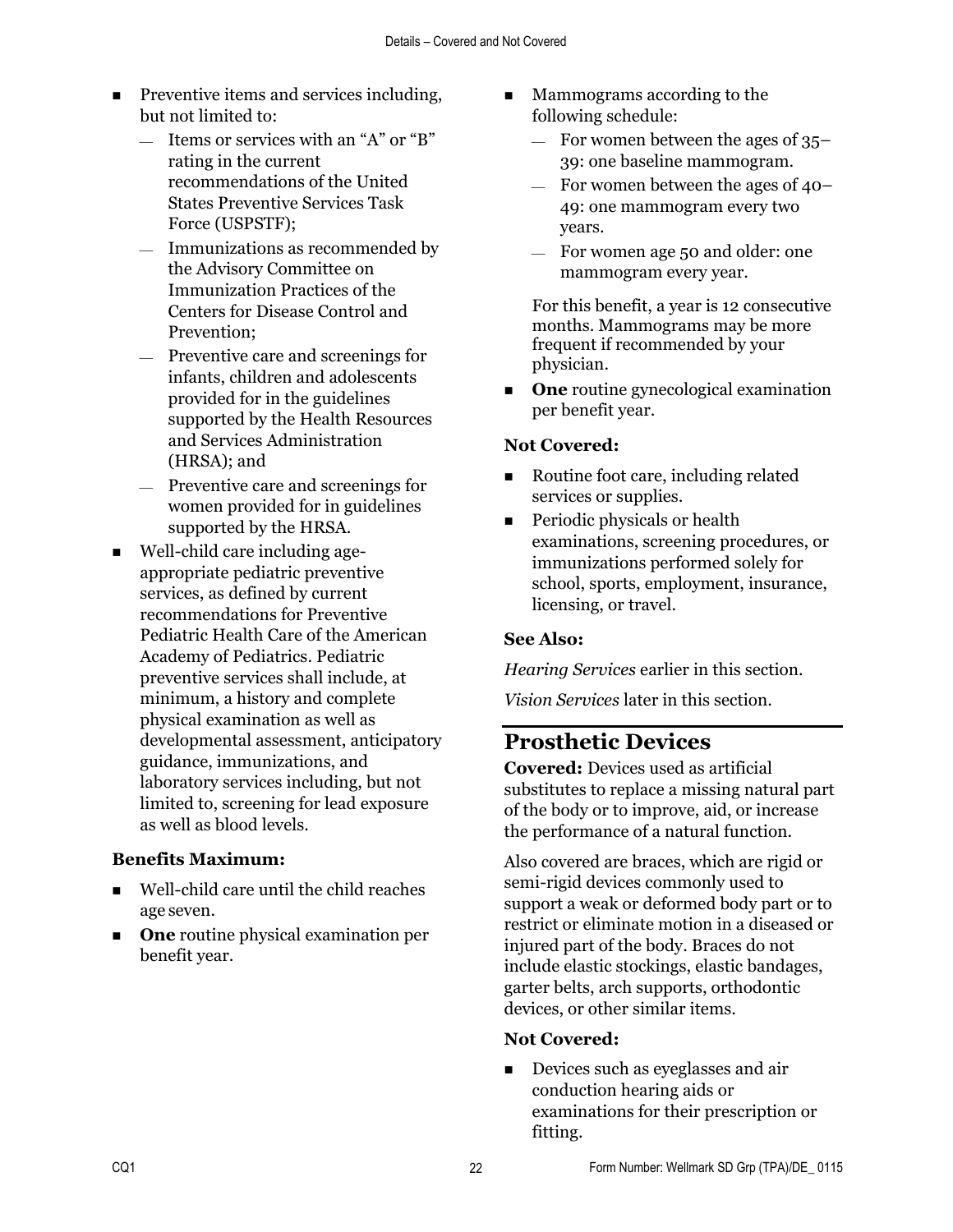Elastic stockings or bandages including trusses, lumbar braces, garter belts, and similar items that can be purchased without a prescription.

#### **See Also:**

*Home/Durable Medical Equipment* earlier in this section.

*Medical and Surgical Supplies* earlier in this section.

*Orthotics* earlier in this section.

*Personal Convenience Items* in the section *General Conditions of Coverage, Exclusions, and Limitations*, page 27.

### **Reconstructive Surgery**

**Covered:** Reconstructive surgery primarily intended to restore function lost or impaired as the result of an illness, injury, or a birth defect (even if there is an incidental improvement in physical appearance) including breast reconstructive surgery following mastectomy. Breast reconstructive surgery includes the following:

- Reconstruction of the breast on which the mastectomy has been performed.
- Surgery and reconstruction of the other breast to produce a symmetrical appearance.
- **Prostheses.**
- Treatment of physical complications of the mastectomy, including lymphedemas.

#### **See Also:**

*Cosmetic Services* earlier in this section.

### **Self-Help Programs**

**Not Covered:** Self-help and self-cure products or drugs.

### **Sleep Apnea Treatment**

**Covered:** Obstructive sleep apnea diagnosis and treatments.

**Not Covered:** Treatment for snoring without a diagnosis of obstructive sleep apnea.

### **Speech Therapy**

**Covered:** Rehabilitative speech therapy services when related to a specific illness, injury, or impairment and involve the mechanics of phonation, articulation, or swallowing. Services must be provided by a licensed or certified speech pathologist.

#### **Not Covered:**

- Speech therapy services not provided by a licensed or certified speech pathologist.
- $\blacksquare$  Speech therapy to treat certain developmental, learning, or communication disorders, such as stuttering and stammering.

#### **Surgery**

**Covered.** This includes the following:

- **Major endoscopic procedures.**
- Operative and cutting procedures.
- **Preoperative and postoperative care.**

**Not Covered:** Gender reassignment surgery.

#### **See Also:**

*Dental Services* earlier in this section.

*Reconstructive Surgery* earlier in this section.

### **Temporomandibular Joint Disorder (TMD)**

**Covered.**

**Not Covered:** Dental extractions, dental restorations, or orthodontic treatment for temporomandibular joint disorders.

# **Transplants**

### **Covered:**

- Certain bone marrow/stem cell transfers from a living donor.
- **Heart.**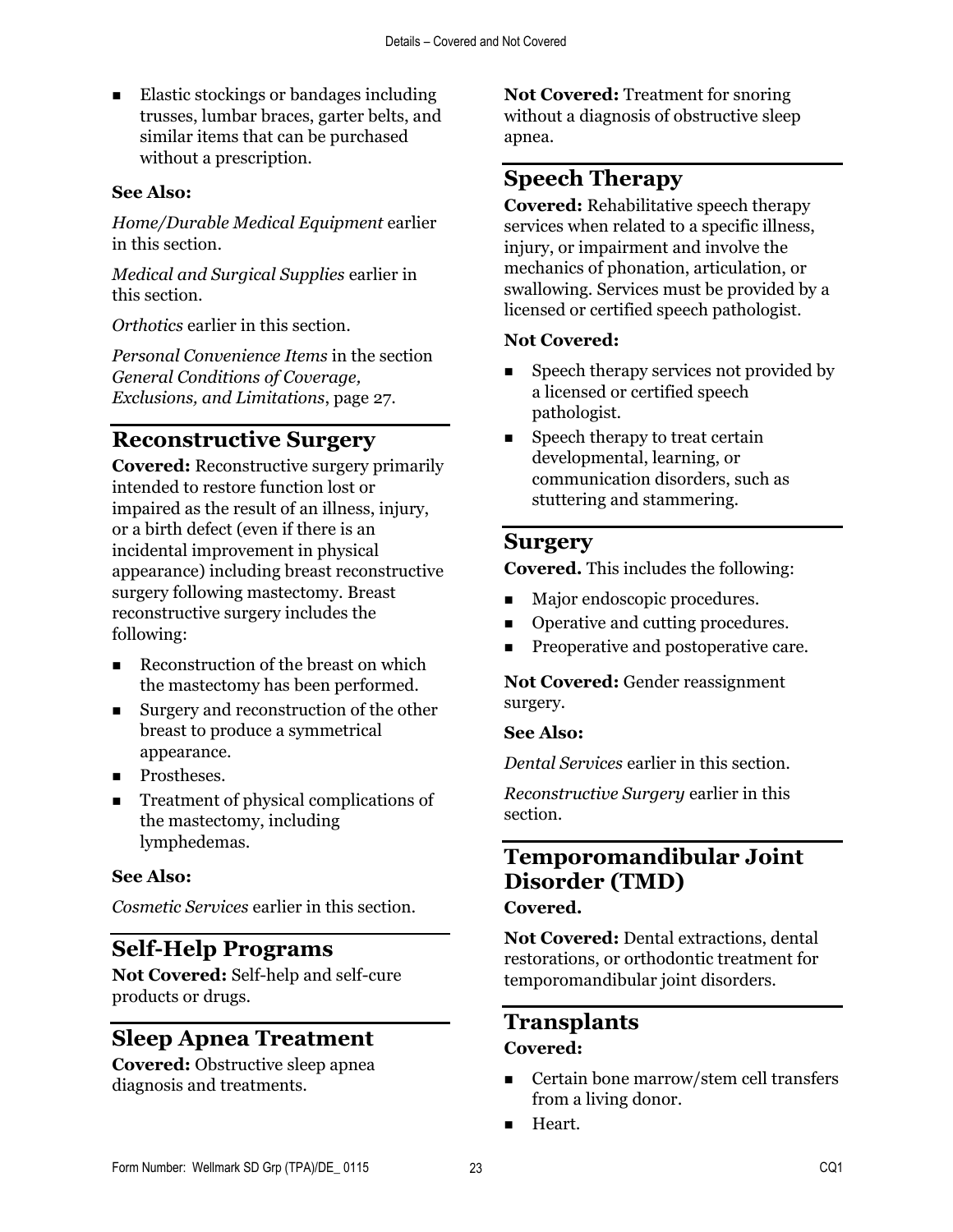- **Heart and lung.**
- Kidney.
- **Liver.**
- **Lung.**
- **Pancreas.**
- Simultaneous pancreas/kidney.
- Small bowel.

Transplants are subject to Case Management.

Charges related to the donation of an organ are usually covered by the recipient's medical benefits plan. However, if donor charges are excluded by the recipient's plan, and you are a donor, the charges will be covered by your medical benefits.

### **Not Covered:**

- Expenses of transporting a living donor.
- **Expenses related to the purchase of any** organ.
- Services or supplies related to mechanical or non-human organs associated with transplants.
- Transplant services and supplies not listed in this section including complications.

### **See Also:**

*Case Management*, page 37.

### **Travel or Lodging Costs Not Covered.**

# **Vision Services**

**Covered:** Vision examinations but only when related to an illness or injury.

### **Not Covered:**

- Surgery to correct a refractive error (i.e., when the shape of your eye does not bend light correctly resulting in blurred images).
- Eyeglasses or contact lenses, including charges related to their fitting.
- **Prescribing of corrective lenses.**
- Eye examinations for the fitting of eyewear.

Routine vision examinations.

### **Wigs or Hairpieces Not Covered.**

### **X-ray and Laboratory Services**

**Covered:** Tests, screenings, imagings, and evaluation procedures as identified in the American Medical Association's Current Procedural Terminology (CPT) manual, Standard Edition, under *Radiology Guidelines* and *Pathology and Laboratory Guidelines*.

### **See Also:**

*Preventive Care* earlier in this section.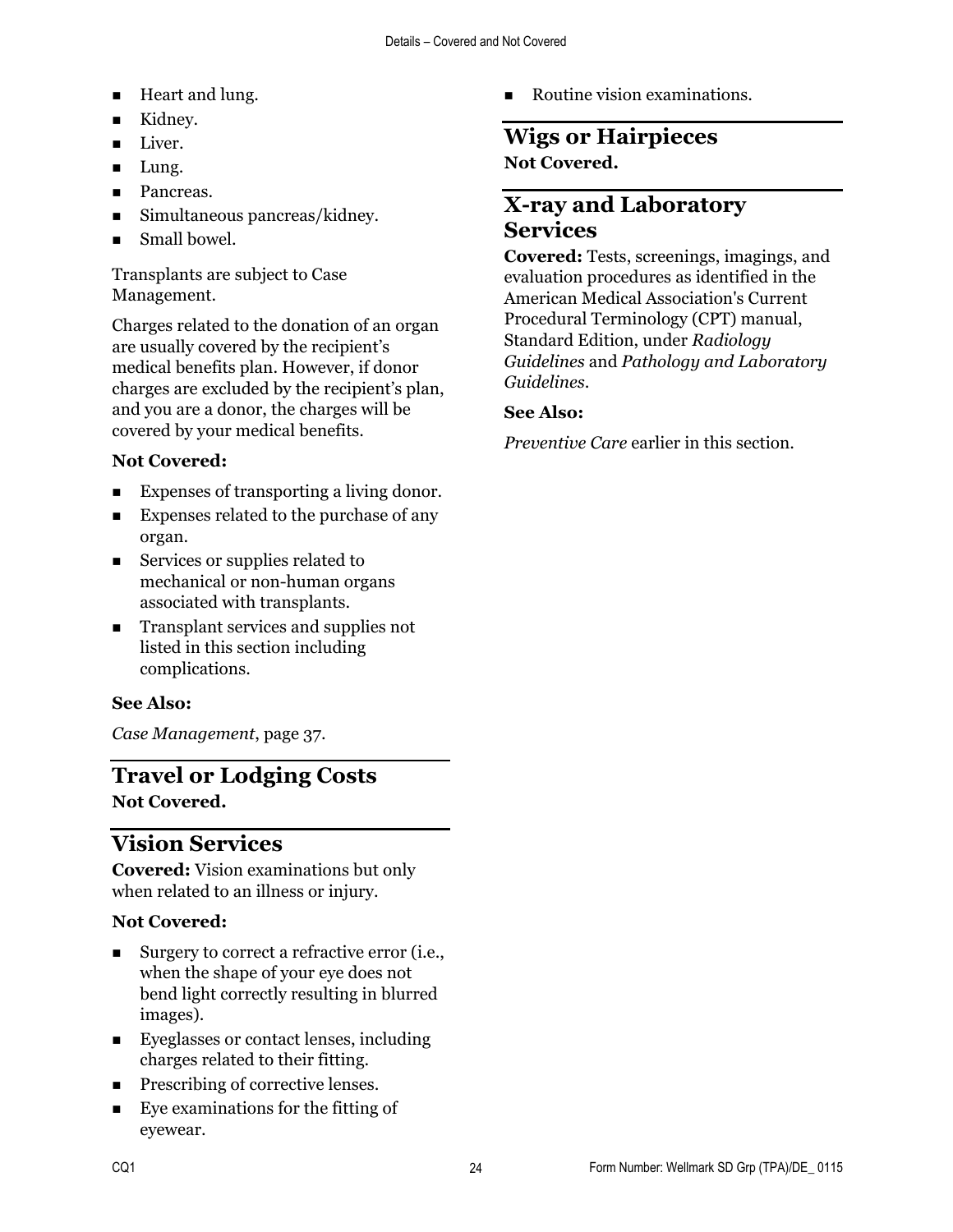# **4. General Conditions of Coverage, Exclusions, and Limitations**

The provisions in this section describe general conditions of coverage and important exclusions and limitations that apply generally to all types of services or supplies.

# **Conditions of Coverage**

#### **Medically Necessary**

A key general condition in order for you to receive benefits is that the service, supply, device, or drug must be medically necessary. Even a service, supply, device, or drug listed as otherwise covered in *Details - Covered and Not Covered* may be excluded if it is not medically necessary in the circumstances. Unless otherwise required by law, Wellmark determines whether a service, supply, device, or drug is medically necessary, and that decision is final and conclusive. Even though a provider may recommend a service or supply, it may not be medically necessary.

A medically necessary health care service is one that a provider, exercising prudent clinical judgment, provides to a patient for the purpose of preventing, evaluating, diagnosing or treating an illness, injury, disease or its symptoms, and is:

- Provided in accordance with generally accepted standards of medical practice. Generally accepted standards of medical practice are based on:
	- Credible scientific evidence published in peer-reviewed medical literature generally recognized by the relevant medical community;
	- Physician Specialty Society recommendations and the views of physicians practicing in the relevant clinical area; and
	- Any other relevant factors.
- $\blacksquare$  Clinically appropriate in terms of type, frequency, extent, site and duration, and

considered effective for the patient's illness, injury or disease.

Not provided primarily for the convenience of the patient, physician, or other health care provider, and not more costly than an alternative service or sequence of services at least as likely to produce equivalent therapeutic or diagnostic results as to the diagnosis or treatment of the illness, injury or disease.

An alternative service, supply, device, or drug may meet the criteria of medical necessity for a specific condition. If alternatives are substantially equal in clinical effectiveness and use similar therapeutic agents or regimens, we reserve the right to approve the least costly alternative.

If you receive services that are not medically necessary, you are responsible for the cost if:

- You receive the services from a nonparticipating provider; or
- You receive the services from a PPO or participating provider in the Wellmark service area and:
	- $-$  The provider informs you in writing before rendering the services that Wellmark determined the services to be not medically necessary; and
	- The provider gives you a written estimate of the cost for such services and you agree in writing, before receiving the services, to assume the payment responsibility.

If you do not receive such a written notice, and do not agree in writing to assume the payment responsibility for services that Wellmark determined are not medically necessary, the PPO or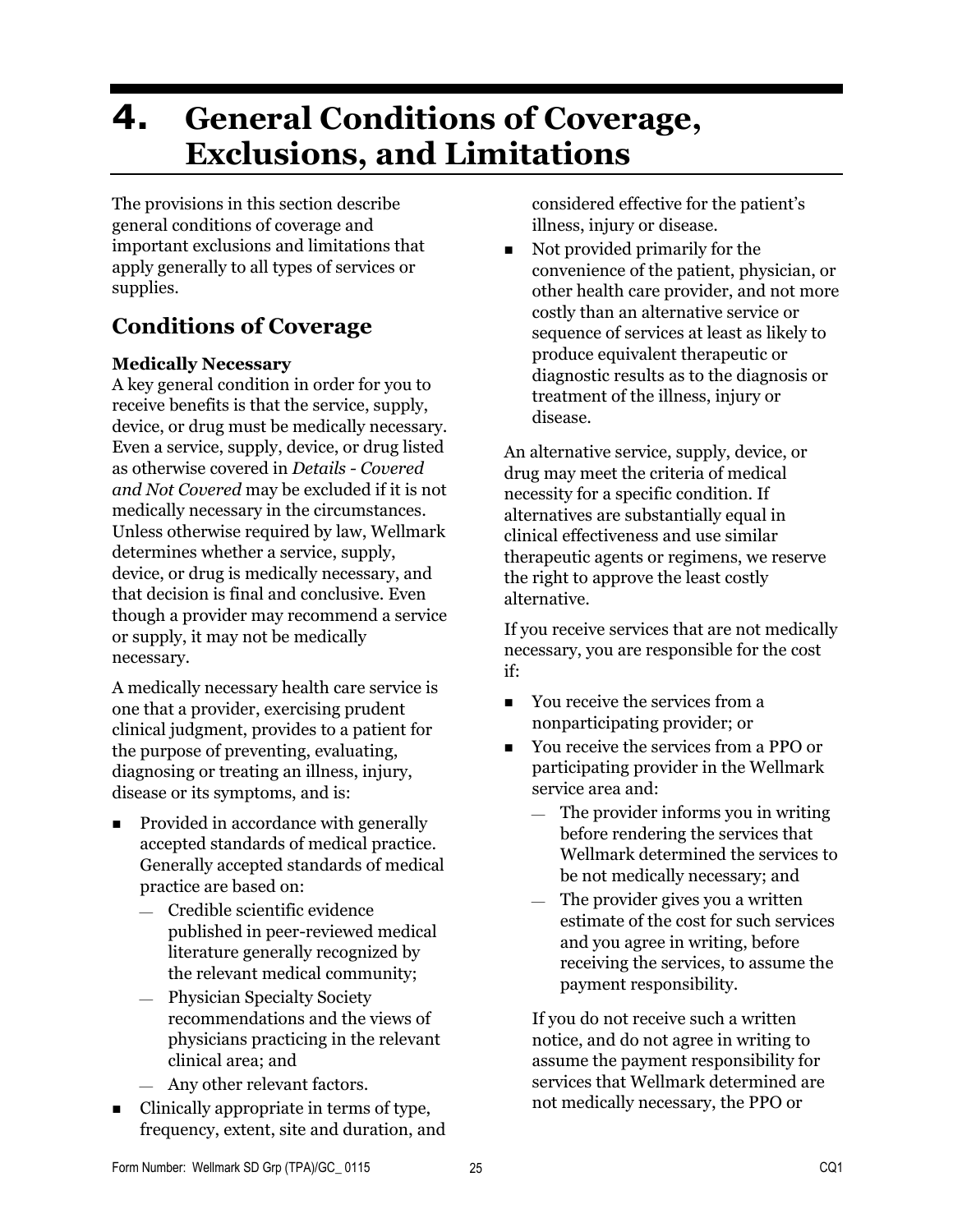participating provider is responsible for these amounts.

■ You are also responsible for the cost if you receive services from a provider outside of the Wellmark service area that Wellmark determines to be not medically necessary. This is true even if the provider does not give you any written notice before the services are rendered.

### **Member Eligibility**

Another general condition of coverage is that the person who receives services must meet requirements for member eligibility. See *Coverage Eligibility and Effective Date*, page 43.

# **General Exclusions**

Even if a service, supply, device, or drug is listed as otherwise covered in *Details - Covered and Not Covered,* it is not eligible for benefits if any of the following general exclusions apply.

### **Investigational or Experimental**

You are not covered for a service, supply, device, or drug that is investigational or experimental. A treatment is considered investigational or experimental when it has progressed to limited human application but has not achieved recognition as being proven effective in clinical medicine.

To determine investigational or experimental status, we may refer to the technical criteria established by the Blue Cross and Blue Shield Association, including whether a service, supply, device, or drug meets these criteria:

- It has final approval from the appropriate governmental regulatory bodies.
- The scientific evidence must permit conclusions concerning its effect on health outcomes.
- It improves the net health outcome.
- It is as beneficial as any established alternatives.

The health improvement is attainable outside the investigational setting.

These criteria are considered by the Blue Cross and Blue Shield Association's Medical Advisory Panel for consideration by all Blue Cross and Blue Shield member organizations. While we may rely on these criteria, the final decision remains at the discretion of our Medical Director, whose decision may include reference to, but is not controlled by, policies or decisions of other Blue Cross and Blue Shield member organizations. You may access our medical policies, with supporting information and selected medical references for a specific service, supply, device, or drug through our website, *Wellmark.com*.

If you receive services that are investigational or experimental, you are responsible for the cost if:

- You receive the services from a nonparticipating provider; or
- You receive the services from a PPO or participating provider in the Wellmark service area and:
	- $-$  The provider informs you in writing before rendering the services that Wellmark determined the services to be investigational or experimental; and
	- $\equiv$  The provider gives you a written estimate of the cost for such services and you agree in writing, before receiving the services, to assume the payment responsibility.

If you do not receive such a written notice, and do not agree in writing to assume the payment responsibility for services that Wellmark determined to be investigational or experimental, the PPO or participating provider is responsible for these amounts.

■ You are also responsible for the cost if you receive services from a provider outside of the Wellmark service area that Wellmark determines to be investigational or experimental. This is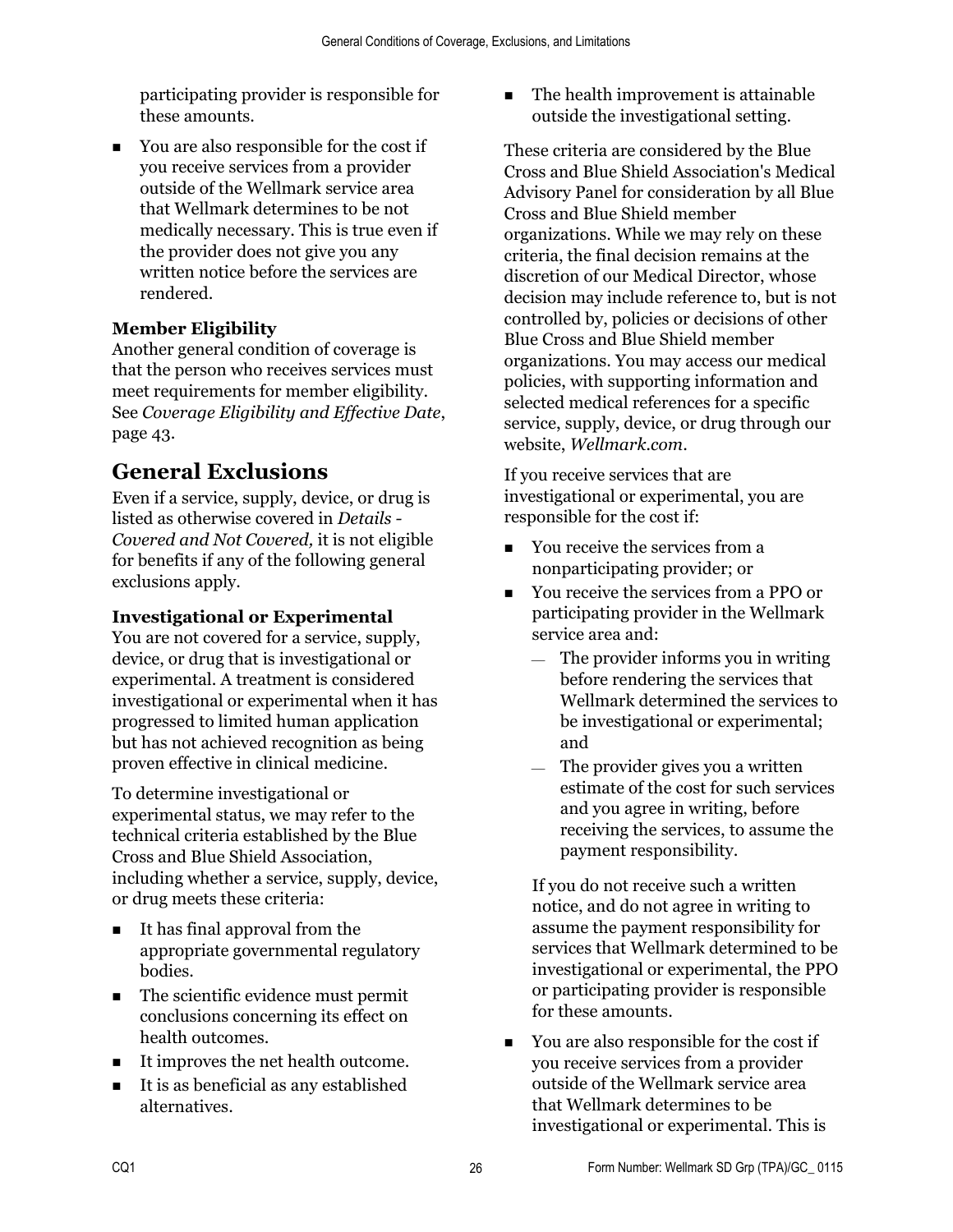true even if the provider does not give you any written notice before the services are rendered.

#### **See Also:**

*Clinical Trials*, page 12.

#### **Complications of a Noncovered Service**

You are not covered for a complication resulting from a noncovered service, supply, device, or drug. However, this exclusion does not apply to the treatment of complications resulting from:

- Smallpox vaccinations when payment for such treatment is not available through workers' compensation or government-sponsored programs; or
- A noncovered abortion.

#### **Nonmedical Services**

You are not covered for telephone consultations, charges for missed appointments, charges for completion of any form, or charges for information.

#### **Personal Convenience Items**

You are not covered for items used for your personal convenience, such as:

- Items not primarily and customarily manufactured to serve a medical purpose or which can be used in the absence of illness or injury (including, but not limited to, air conditioners, dehumidifiers, ramps, home remodeling, hot tubs, swimming pools); or
- $\blacksquare$  Items that do not serve a medical purpose or are not needed to serve a medical purpose.

#### **Provider Is Family Member**

You are not covered for a service or supply received from a provider who is in your immediate family (which includes yourself, parent, child, or spouse or domestic partner).

**Covered by Other Programs or Laws**  You are not covered for a service, supply,

- device, or drug if:
- You are entitled to claim benefits from a governmental program (other than Medicaid).
- Someone else has the legal obligation to pay for services or without this group health plan, you would not be charged.
- You require services or supplies for an illness or injury sustained while on active military status.

#### **Workers' Compensation**

You are not covered for services or supplies that are compensated under workers' compensation laws, including services or supplies applied toward satisfaction of any deductible under your employer's workers' compensation coverage. You are also not covered for any services or supplies that could have been compensated under workers' compensation laws if you had complied with the legal requirements relating to notice of injury, timely filing of claims, and medical treatment authorization.

For treatment of complications resulting from smallpox vaccinations, see *Complications of a Noncovered Service* earlier in this section.

### **Benefit Limitations**

Benefit limitations refer to amounts for which you are responsible under this group health plan. These amounts are not credited toward your out-of-pocket maximum. In addition to the exclusions and conditions described earlier, the following are examples of benefit limitations under this group health plan:

- A service or supply that is not covered under this group health plan is your responsibility.
- If a covered service or supply reaches a benefit maximum, it is no longer eligible for benefits. (A maximum may renew at the next benefit year.) See *Details – Covered and Not Covered,* page 11.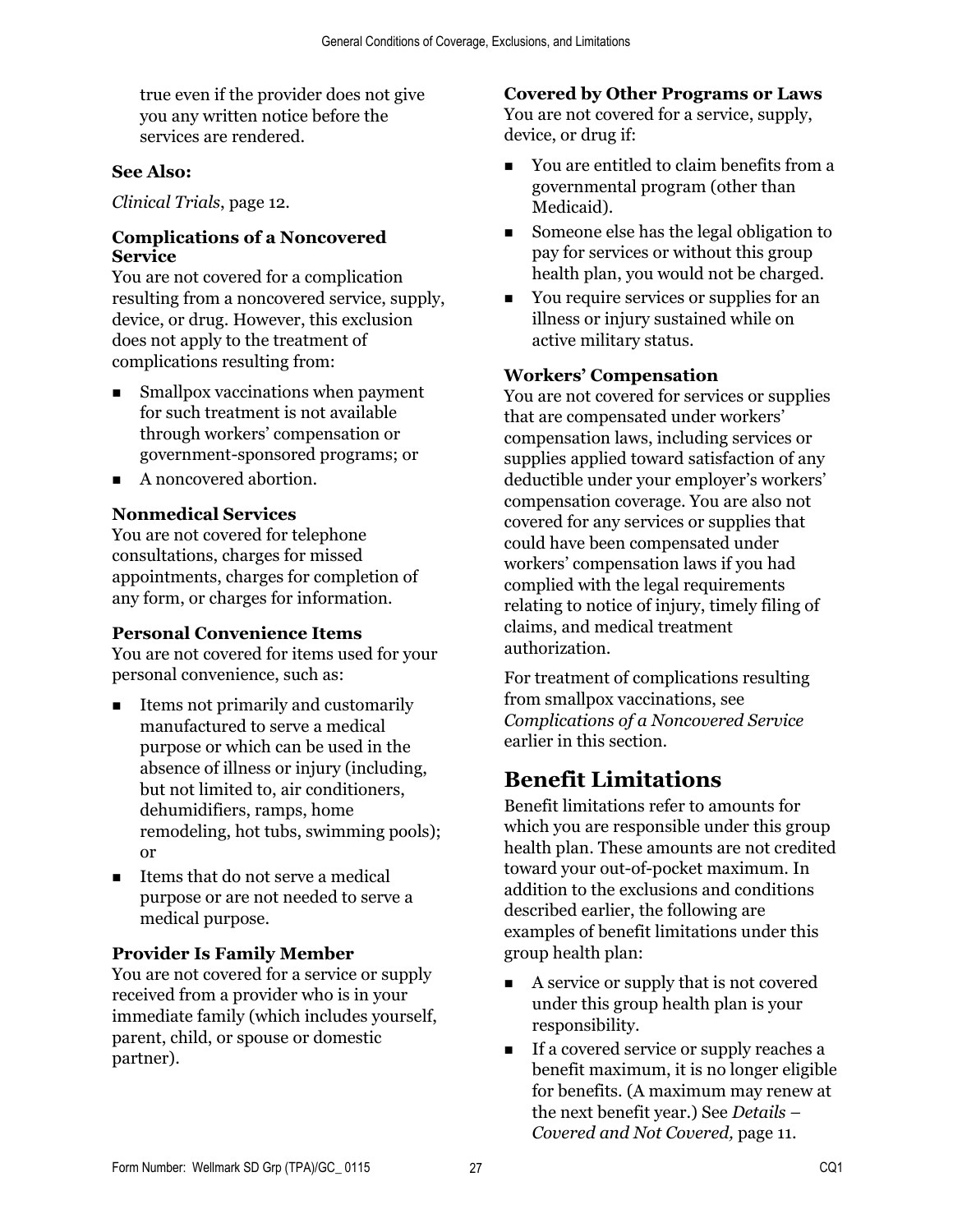- If you receive benefits that reach a lifetime benefits maximum applicable to any specific service, then you are no longer eligible for benefits for that service under this group health plan. See *Benefits Maximums*, page 4, and *At a Glance–Covered and Not Covered*, page 7.
- If you do not obtain precertification for certain medical services, benefits can be reduced or denied. You are responsible for benefit reductions if you receive the services from a nonparticipating provider. You are responsible for benefit denials only if you are responsible (not your provider) for notification. A PPO provider in Iowa or South Dakota will handle notification requirements for you. If you see a PPO provider outside Iowa or South Dakota, you are responsible for notification requirements. See *Notification Requirements and Care Coordination*, page 33.
- If you do not obtain prior approval for certain medical services, benefits will be denied on the basis that you did not obtain prior approval. Upon receiving an Explanation of Benefits (EOB) indicating a denial of benefits for failure to request prior approval, you will have the opportunity to appeal (see the *Appeals* section) and provide us with medical information for our consideration in determining whether the services were medically necessary and a benefit under your medical benefits. Upon review, if we determine the service was medically necessary and a benefit under your medical benefits, benefits for that service will be provided according to the terms of your medical benefits.

You are responsible for these benefit denials only if you are responsible (not your provider) for notification. A PPO provider in Iowa or South Dakota will handle notification requirements for you. If you see a PPO provider outside

Iowa or South Dakota, you are responsible for notification requirements. See *Notification Requirements and Care Coordination*, page 33.

- The type of provider you choose can affect your benefits and what you pay. See *Choosing a Provider*, page 29, and *Factors Affecting What You Pay*, page 39. Examples of charges that depend on the type of provider include but are not limited to:
	- Any difference between the provider's amount charged and our amount paid is your responsibility if you receive services from a nonparticipating provider.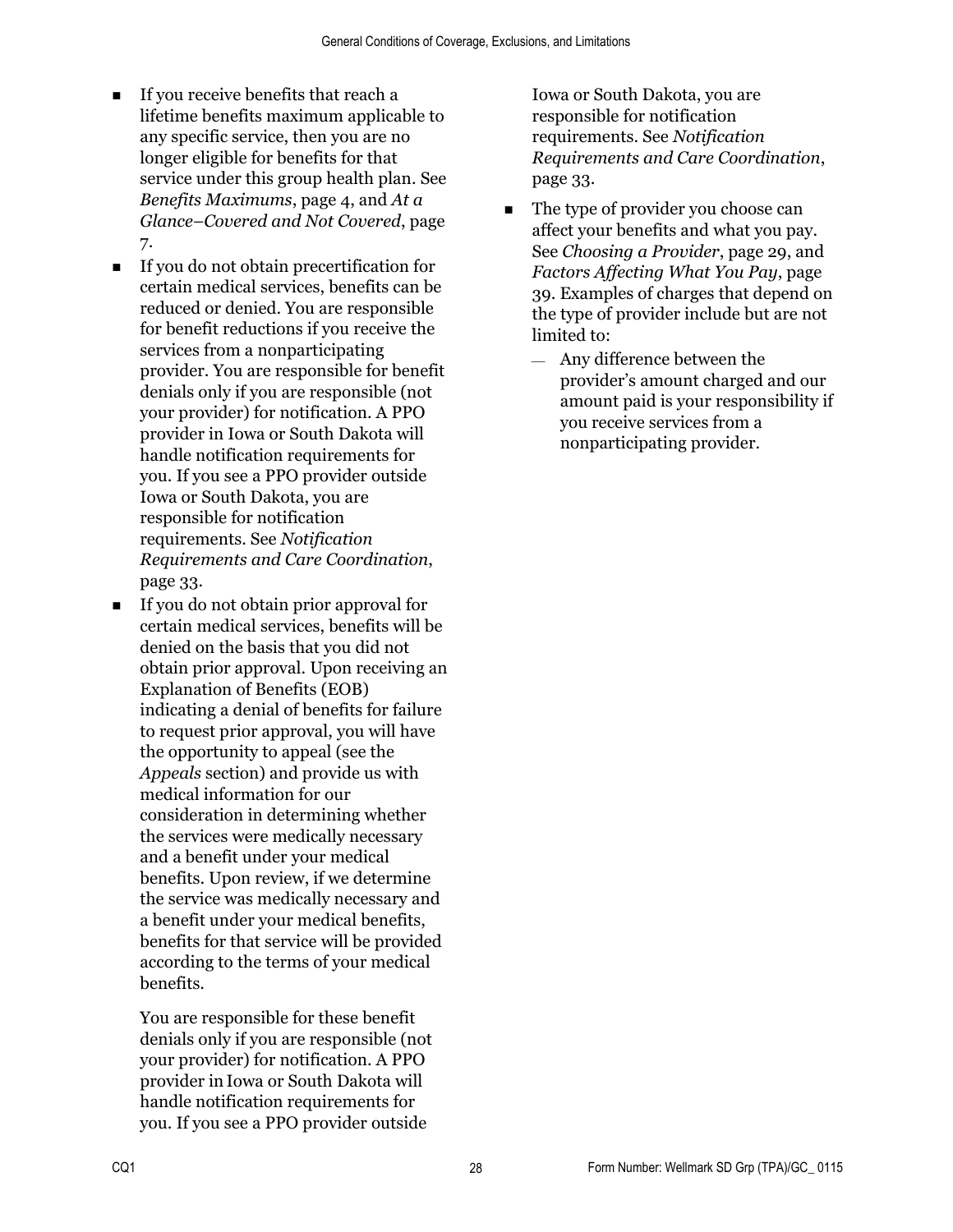# **5. Choosing a Provider**

Your medical benefits are called Alliance Select.

It relies on a preferred provider organization (PPO) network, which consists of providers that participate directly with Alliance Select and providers that participate with other Blue Cross and/or Blue Shield preferred provider organizations (PPOs). These PPO providers offer services to members of contracting medical benefits plans at a reduced cost, which usually results in the least expense for you.

Non-PPO providers are either participating or nonparticipating. If you are unable to utilize a PPO provider, it is usually to your advantage to visit what we call a *participating provider.* Participating providers participate with a Blue Cross and/or Blue Shield Plan, but not with a PPO.

Other providers are considered nonparticipating, and you will usually pay the most for services you receive from them.

See *What You Pay,* page 3 and *Factors Affecting What You Pay,* page 39.

To determine if a provider participates with your medical benefits, ask your provider, refer to our online provider directory at *Wellmark.com*, or call the Customer Service number on your ID card.

Providers are independent contractors and are not agents or employees of Wellmark Blue Cross and Blue Shield of Iowa. For

types of providers that may be covered under your medical benefits, see *Hospitals and Facilities*, page 16 and *Physicians and Practitioners*, page 21.

**Please note:** Even if a specific provider type is not listed as a recognized provider type, Wellmark does not discriminate against a licensed health care provider acting within the scope of his or her state license or certification with respect to coverage under this plan.

**Please note:** Even though a facility may be PPO or participating, particular providers within the facility may not be PPO or participating providers. Examples include nonparticipating physicians on the staff of a PPO or participating hospital, home medical equipment suppliers, and other independent providers. Therefore, when you are referred by a PPO or participating provider to another provider, or when you are admitted into a facility, always ask if the providers contract with a Blue Cross and/or Blue Shield Plan.

Always carry your ID card and present it when you receive services. Information on it, especially the ID number, is required to process your claims correctly.

Pharmacies do not participate with Alliance Select. Pharmacies typically do not provide services and supplies considered medical benefits under the plan, and are not considered participating providers for such benefits.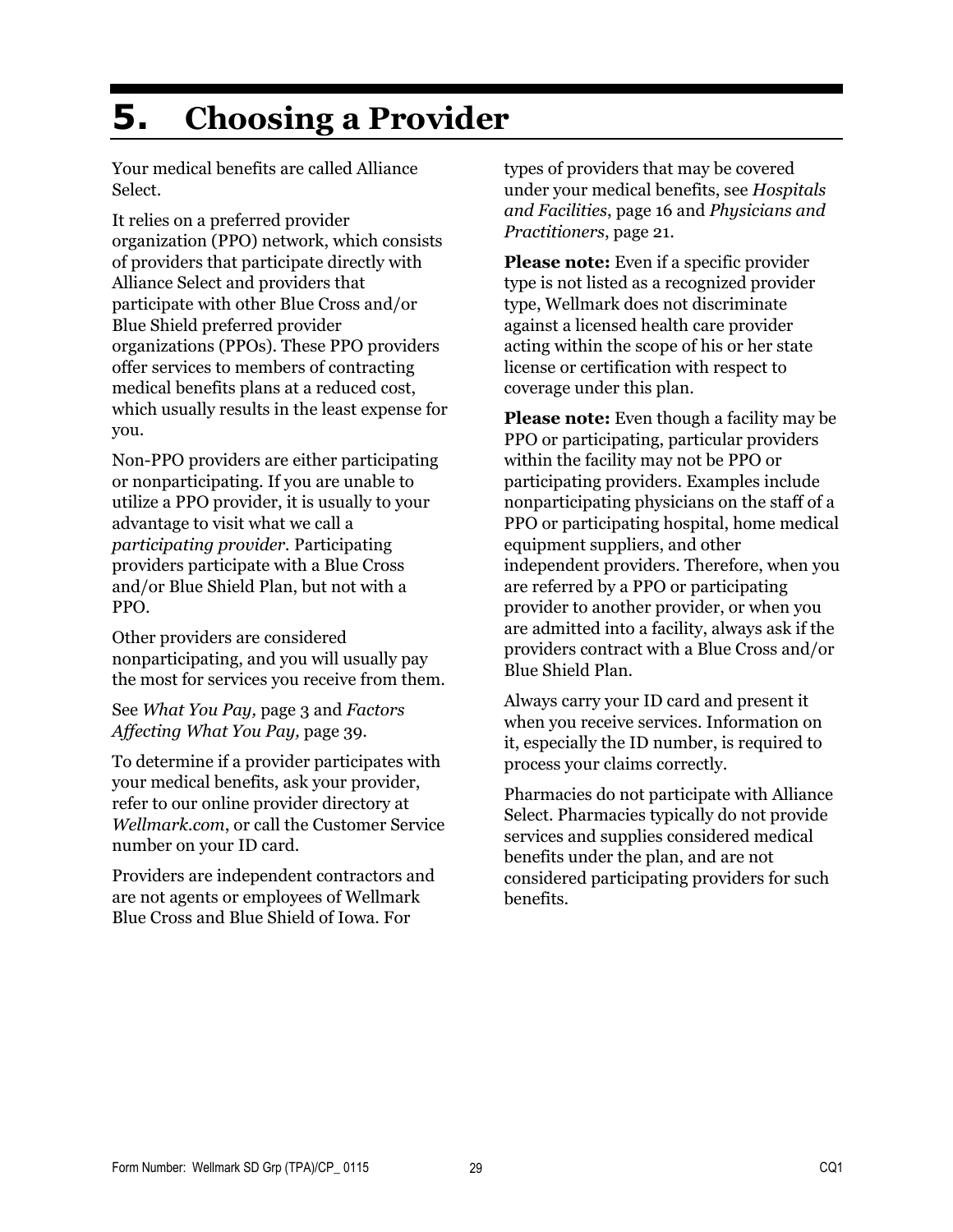| <b>Provider Comparison Chart</b>                              | Ddd  | Participating | Nonparticipating |
|---------------------------------------------------------------|------|---------------|------------------|
| Accepts Blue Cross and/or Blue Shield payment arrangements.   | Yes  | Yes           | No               |
| Minimizes your payment obligations. See What You Pay, page 3. | Yes  | No            | No               |
| Claims are filed for you.                                     | Yes  | Yes           | No               |
| Blue Cross and/or Blue Shield pays these providers directly.  | Yes  | Yes           | No               |
| Notification requirements are handled for you.                | Yes* | No            | No               |

\*If you visit a PPO provider outside the Wellmark service area, you are responsible for notification requirements. See *Services Outside the Wellmark Service Area* later in this section.

## **Services Outside the Wellmark Service Area**

Whenever possible, before receiving services outside the Wellmark service area, you should ask the provider if he or she participates with a Blue Cross and/or Blue Shield Plan in that state. To locate PPO providers in any state, call **800-810- BLUE**, or visit *www.bcbs.com*.

Iowa and South Dakota comprise the Wellmark service area.

**Laboratory services.** You may have laboratory specimens or samples collected by a PPO provider and those laboratory specimens may be sent to another laboratory services provider for processing or testing. If that laboratory services provider does not have a contractual relationship with the Blue Plan where the specimen was drawn, that provider will be considered a nonparticipating provider and you will be responsible for any applicable nonparticipating provider payment obligations and you may also be responsible for any difference between the amount charged and our amount paid for the covered service.

**Home/durable medical equipment.** If you purchase or rent home/durable medical equipment from a provider that does not have a contractual relationship with the Blue Plan where you purchased or rented

the equipment, that provider will be considered a nonparticipating provider and you will be responsible for any applicable nonparticipating provider payment obligations and you may also be responsible for any difference between the amount charged and our amount paid for the covered service.

If you purchase or rent home/durable medical equipment and have that equipment shipped to a service area of a Blue Plan that does not have a contractual relationship with the home/durable medical equipment provider, that provider will be considered nonparticipating and you will be responsible for any applicable nonparticipating provider payment obligations and you may also be responsible for any difference between the amount charged and our amount paid for the covered service. This includes situations where you purchase or rent home/durable medical equipment and have the equipment shipped to you in Wellmark's service area, when Wellmark does not have a contractual relationship with the home/durable medical equipment provider.

**Prosthetic devices.** If you purchase prosthetic devices from a provider that does not have a contractual relationship with the Blue Plan where you purchased the prosthetic devices, that provider will be considered a nonparticipating provider and you will be responsible for any applicable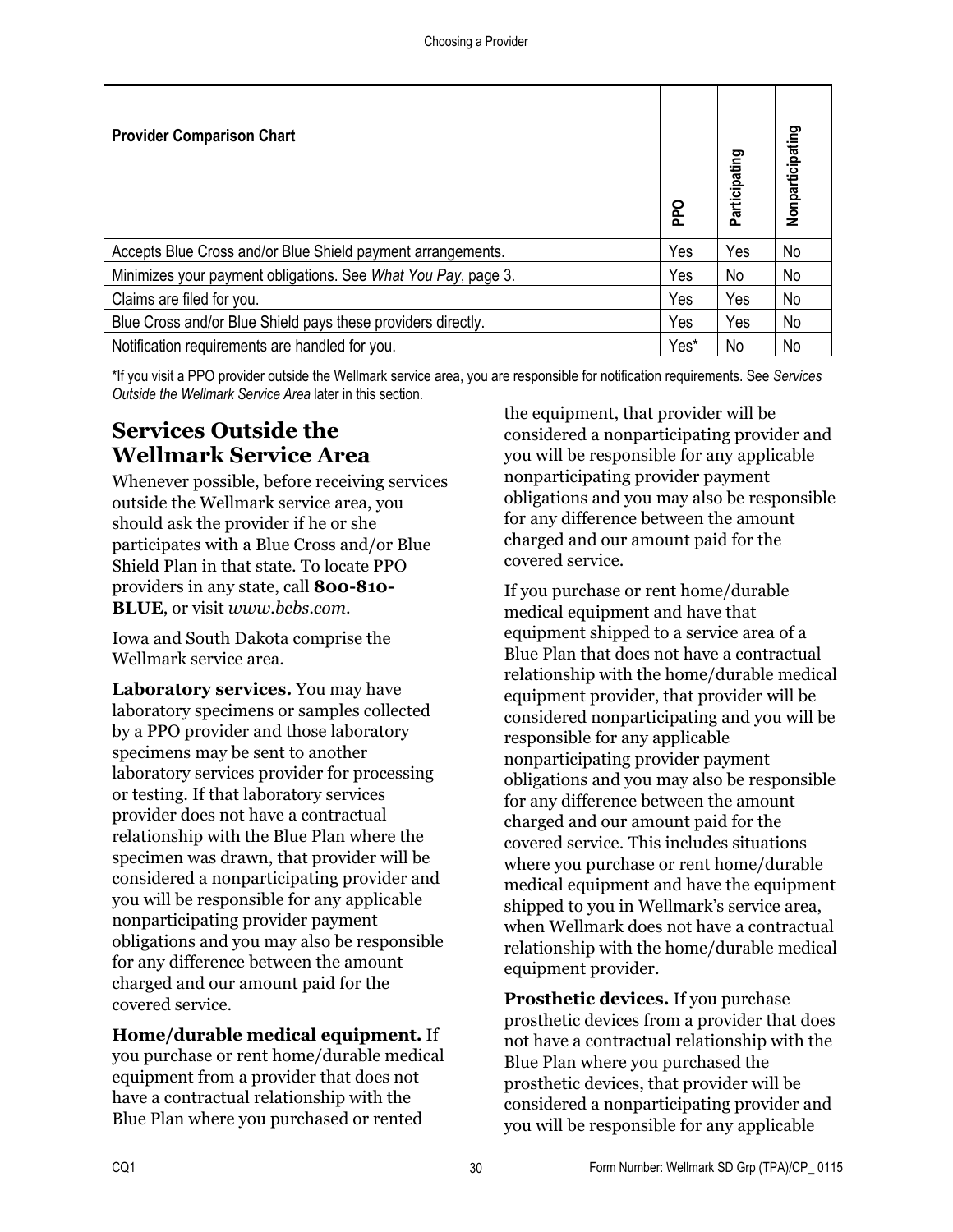nonparticipating provider payment obligations and you may also be responsible for any difference between the amount charged and our amount paid for the covered service.

If you purchase prosthetic devices and have that equipment shipped to a service area of a Blue Plan that does not have a contractual relationship with the provider, that provider will be considered nonparticipating and you will be responsible for any applicable nonparticipating provider payment obligations and you may also be responsible for any difference between the amount charged and our amount paid for the covered service. This includes situations where you purchase prosthetic devices and have them shipped to you in Wellmark's service area, when Wellmark does not have a contractual relationship with the provider.

**Talk to your provider.** Whenever possible, before receiving laboratory services, home/durable medical equipment. or prosthetic devices, ask your provider to utilize a provider that has a contractual arrangement with the Blue Plan where you received services, purchased or rented equipment, or shipped equipment, or ask your provider to utilize a provider that has a contractual arrangement with Wellmark.

To determine if a provider has a contractual arrangement with a particular Blue Plan or with Wellmark, call the Customer Service number on your ID card or visit our website, *Wellmark.com*.

#### See *Nonparticipating Providers,* page 40.

**BlueCard Program.** We have relationships with other Blue Cross and/or Blue Shield Plans. These relationships are generally referred to as Inter-Plan Programs. Whenever you obtain services outside Iowa or South Dakota, the claims for these services may be processed through one of these Inter-Plan Programs, which include the BlueCard Program. These programs ensure that members of any Blue Plan have access to the advantages of PPO providers throughout the United States.

Participating providers have a contractual agreement with the Blue Cross or Blue Shield Plan in their home state ("Host Blue"). The Host Blue is responsible for contracting with and generally handling all interactions with its participating providers.

The BlueCard Program is one of the advantages of your coverage with Wellmark Blue Cross and Blue Shield. It provides conveniences and benefits outside the Wellmark service area similar to those you would have within our service area when you obtain covered medical services from a BlueCard PPO provider. Always carry your ID card (or BlueCard) and present it to your provider when you receive care. Information on it, especially the ID number, is required to process your claims correctly.

BlueCard PPO providers may not be available in some states. In this case, when you receive covered services from a non-BlueCard PPO provider, you will receive the same advantages as when you receive covered services from a BlueCard PPO provider.

BlueCard PPO providers contract with the Blue Cross and/or Blue Shield preferred provider organization (PPO) in their home state.

When you receive covered services from BlueCard providers outside the Wellmark service area, all of the following statements are true:

- Claims are filed for you.
- These providers agree to accept payment arrangements or negotiated prices of the Blue Cross and/or Blue Shield Plan with which the provider contracts. These payment arrangements may result in savings.
- The health plan payment is sent directly to the providers.

Typically, when you receive covered services from BlueCard providers outside the Wellmark service area, you are responsible for notification requirements. See *Notification Requirements and Care*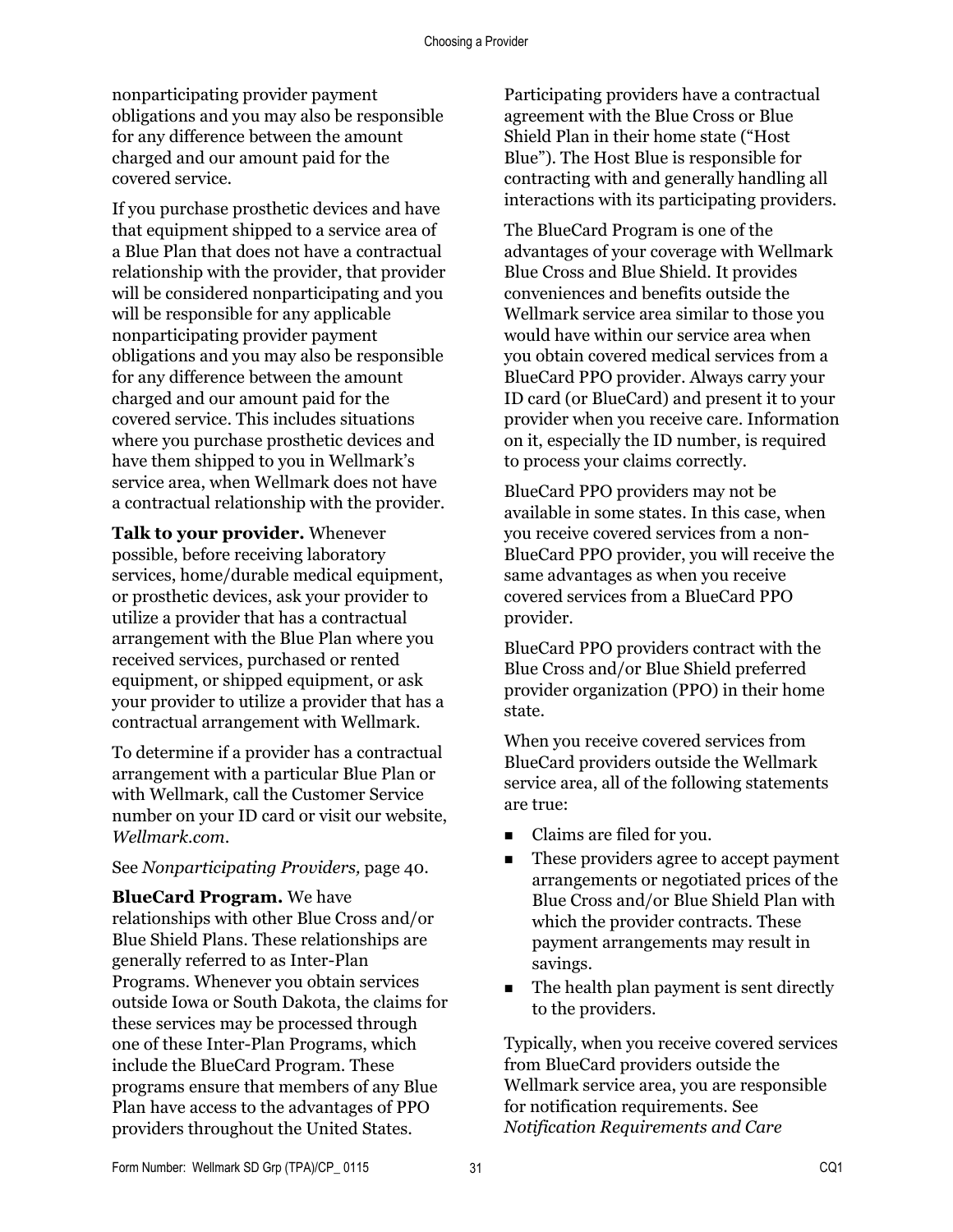*Coordination*, page 33. However, if you are admitted to a BlueCard facility outside the Wellmark service area, any BlueCard provider will handle notification requirements for you.

#### **Care in a Foreign Country**

For covered services you receive in a country other than the United States, payment level assumes the provider category is nonparticipating except for services received from providers that participate with BlueCard Worldwide.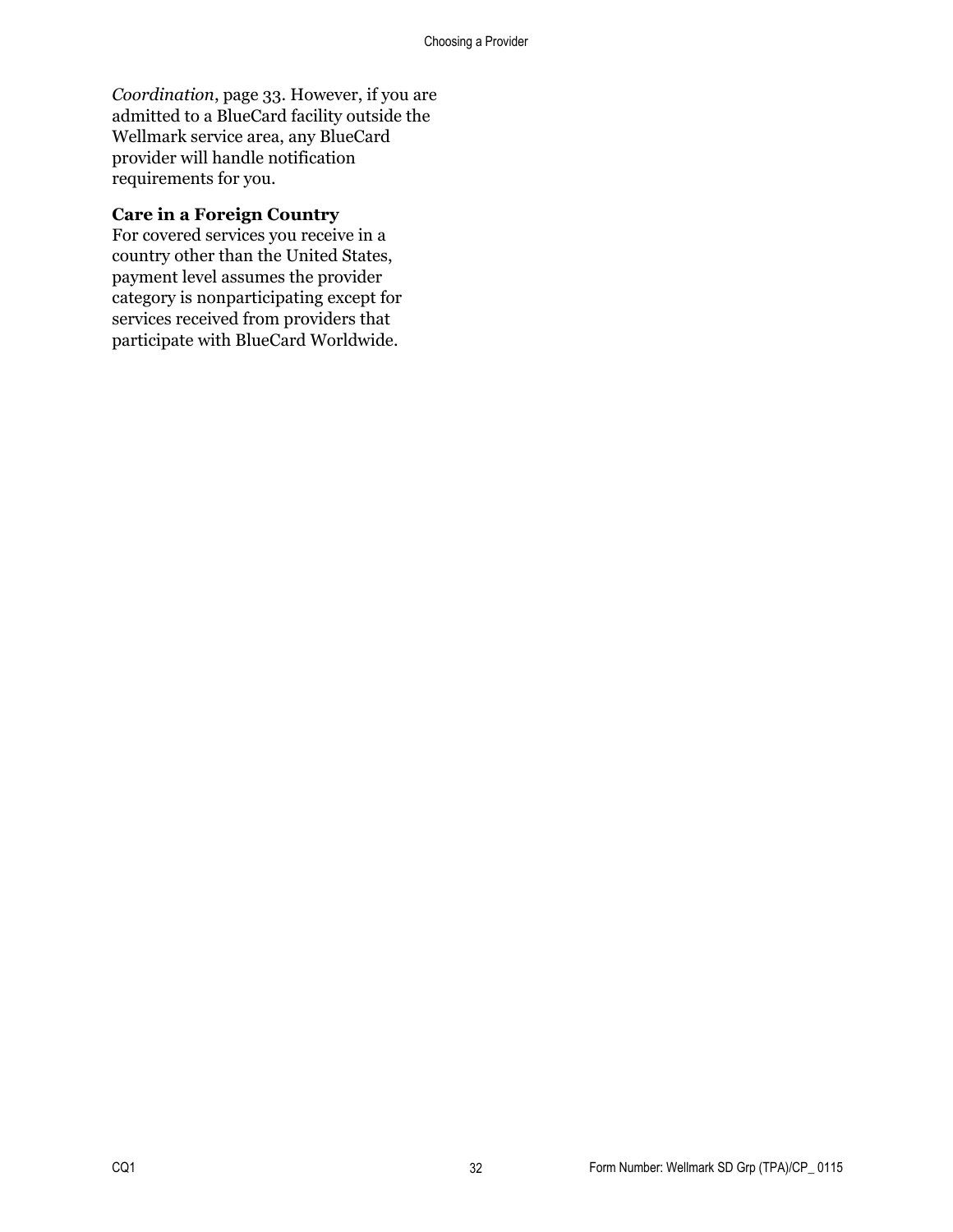# **6. Notification Requirements and Care Coordination**

Many services require a notification to us or a review by us. If you do not follow notification requirements properly, you may have to pay for services yourself, so the information in this section is critical. For a complete list of services subject to notification or review, visit *Wellmark.com* or call the Customer Service number on your ID card.

#### **BlueCard Providers and Notification Requirements**

Typically, only BlueCard providers in Iowa and South Dakota handle notification requirements for you. However, if you are admitted to a BlueCard facility outside Iowa or South Dakota, any BlueCard provider will handle notification requirements for you.

If you receive any other covered services (i.e., services unrelated to an inpatient admission) from a BlueCard provider outside Iowa or South Dakota, you or someone acting on your behalf are responsible for notification requirements.

More than one of the notification requirements and care coordination programs described in this section may apply to a service. Any notification or care coordination decision is based on the medical benefits in effect at the time of your request. If your coverage changes for any reason, you may be required to repeat the notification process.

You or your authorized representative, if you have designated one, may appeal a denial or reduction of benefits resulting from these notification requirements and care coordination programs. See *Appeals*, page 65. Also see *Authorized Representative*, page 69.

| <b>Purpose</b>        | Precertification helps determine whether a service or admission to a facility is<br>medically necessary. Precertification is required; however, it does not apply to<br>maternity or emergency services. |
|-----------------------|----------------------------------------------------------------------------------------------------------------------------------------------------------------------------------------------------------|
| <b>Applies to</b>     | For a complete list of the services subject to precertification, visit Wellmark.com<br>or call the Customer Service number on your ID card.                                                              |
| Person<br>Responsible | PPO providers in the states of Iowa and South Dakota obtain precertification for<br>you. However, you or someone acting on your behalf are responsible for<br>precertification if:                       |
|                       | You receive services subject to precertification (other than services you<br>$\blacksquare$<br>receive as an inpatient in a facility) from a provider outside Iowa or South<br>Dakota;                   |
|                       | You receive services subject to precertification from a participating or<br>$\blacksquare$<br>nonparticipating provider.                                                                                 |

## **Precertification**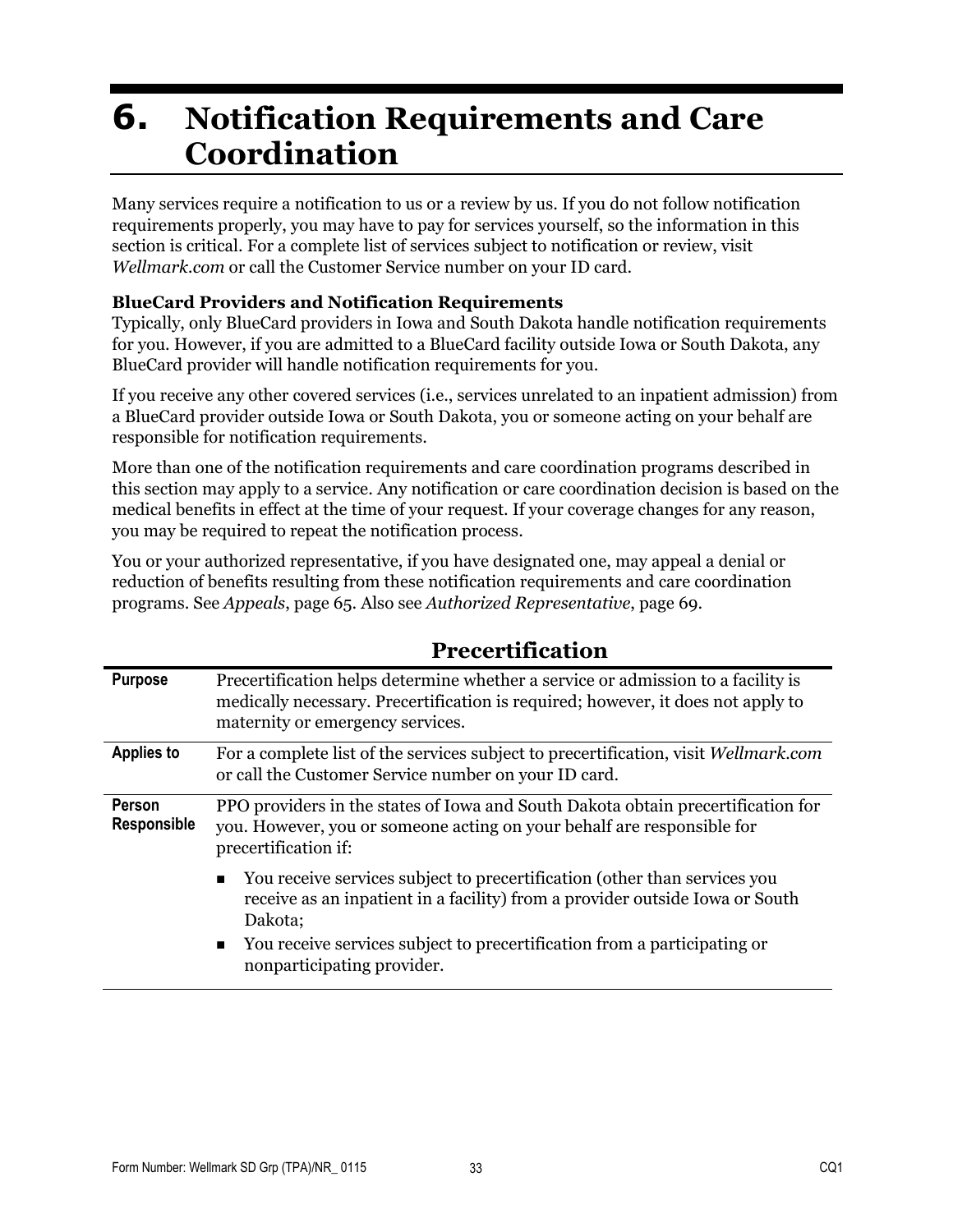| <b>Process</b> | When you, instead of your provider, are responsible for precertification, call the<br>phone number on your ID card before receiving services.                                                                                                                                                                                                                                                                                                                                                                               |
|----------------|-----------------------------------------------------------------------------------------------------------------------------------------------------------------------------------------------------------------------------------------------------------------------------------------------------------------------------------------------------------------------------------------------------------------------------------------------------------------------------------------------------------------------------|
|                | Wellmark will respond to a precertification request within:                                                                                                                                                                                                                                                                                                                                                                                                                                                                 |
|                | 72 hours in a medically urgent situation;<br>15 days in a non-medically urgent situation.<br>п                                                                                                                                                                                                                                                                                                                                                                                                                              |
|                | Precertification requests must include supporting clinical information to<br>determine medical necessity of the service or admission.                                                                                                                                                                                                                                                                                                                                                                                       |
|                | After you receive the service(s), Wellmark may review the related medical<br>records to confirm the records document the services subject to the approved<br>precertification request. The medical records also must support the level of<br>service billed and document that the services have been provided by the<br>appropriate personnel with the appropriate level of supervision.                                                                                                                                    |
| Importance     | If you choose to receive services subject to precertification and we determine<br>that the procedure was not medically necessary, you will be responsible for the<br>charges.                                                                                                                                                                                                                                                                                                                                               |
|                | If you receive the services from a nonparticipating provider and we determine<br>the procedure is medically necessary and otherwise covered, without<br>precertification, benefits can be reduced by 50% of the maximum allowable fee,<br>after which we subtract your applicable payment obligations. The maximum<br>reduction will not exceed \$500 per admission. See Maximum Allowable Fee,<br>page 41. You are subject to this benefit reduction only if you receive the services<br>from a nonparticipating provider. |
|                | Reduced or denied benefits that result from failure to follow notification<br>requirements are not credited toward your out-of-pocket maximum. See What<br>You Pay, page 3.                                                                                                                                                                                                                                                                                                                                                 |

| <b>Purpose</b>        | Notification of most facility admissions and certain services helps us identify<br>and initiate discharge planning or care coordination. Notification is required.                                                                                                                    |
|-----------------------|---------------------------------------------------------------------------------------------------------------------------------------------------------------------------------------------------------------------------------------------------------------------------------------|
| <b>Applies to</b>     | For a complete list of the services subject to notification, visit Wellmark.com or<br>call the Customer Service number on your ID card.                                                                                                                                               |
| Person<br>Responsible | PPO providers in the states of Iowa and South Dakota perform notification for<br>you. However, you or someone acting on your behalf are responsible for<br>notification if:                                                                                                           |
|                       | You receive services subject to notification (other than services you receive<br>as an inpatient in a facility) from a provider outside Iowa or South Dakota;<br>You receive services subject to notification from a participating or<br>$\blacksquare$<br>nonparticipating provider. |

**Notification**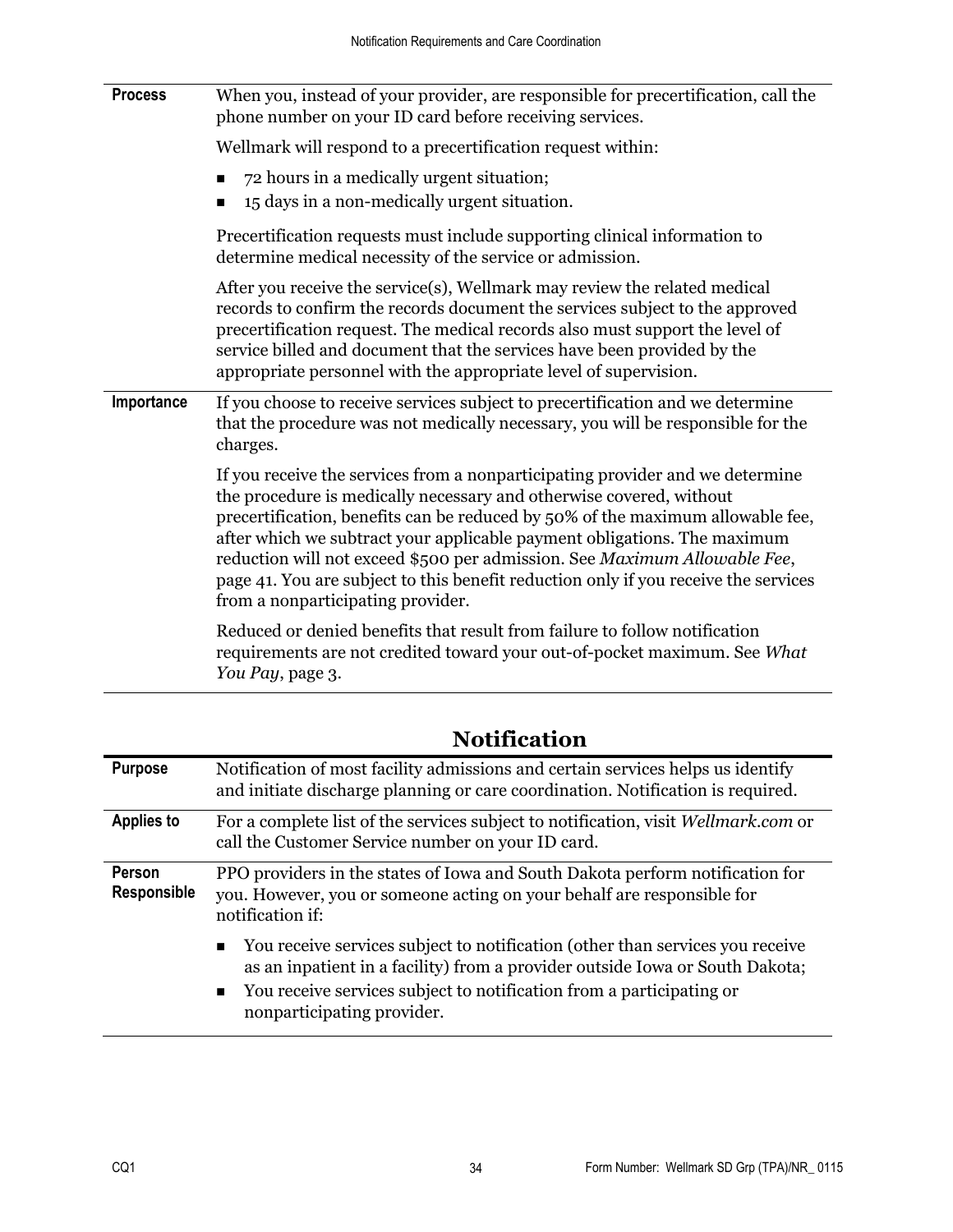**Process** When you, instead of your provider, are responsible for notification, call the phone number on your ID card before receiving services, except when you are unable to do so due to a medical emergency. In the case of an emergency admission, you must notify us within one business day of the admission or the receipt of services.

| <b>Prior Approval</b> |
|-----------------------|
|-----------------------|

| <b>Purpose</b>               | Prior approval helps determine whether a proposed treatment plan is medically<br>necessary and a benefit under your medical benefits. Prior approval is required.                                                                                         |
|------------------------------|-----------------------------------------------------------------------------------------------------------------------------------------------------------------------------------------------------------------------------------------------------------|
| <b>Applies to</b>            | For a complete list of the services subject to prior approval, visit Wellmark.com<br>or call the Customer Service number on your ID card.                                                                                                                 |
| Person<br><b>Responsible</b> | PPO providers in the states of Iowa and South Dakota request prior approval for<br>you. You are responsible for prior approval if:                                                                                                                        |
|                              | You are admitted to a facility outside Iowa or South Dakota;                                                                                                                                                                                              |
|                              | You receive services subject to prior approval from a provider outside Iowa<br>п<br>or South Dakota;                                                                                                                                                      |
|                              | You receive services subject to prior approval from a participating or<br>п<br>nonparticipating provider.                                                                                                                                                 |
| <b>Process</b>               | When you, instead of your provider, are responsible for requesting prior<br>approval, call the number on your ID card to obtain a prior approval form and<br>ask the provider to help you complete the form.                                              |
|                              | Wellmark will determine whether the requested service is medically necessary<br>and eligible for benefits based on the written information submitted to us. We<br>will respond to a prior approval request in writing to you and your provider<br>within: |
|                              | 72 hours in a medically urgent situation.<br>15 days in a non-medically urgent situation.<br>п                                                                                                                                                            |
|                              | Prior approval requests must include supporting clinical information to<br>determine medical necessity of the services or supplies.                                                                                                                       |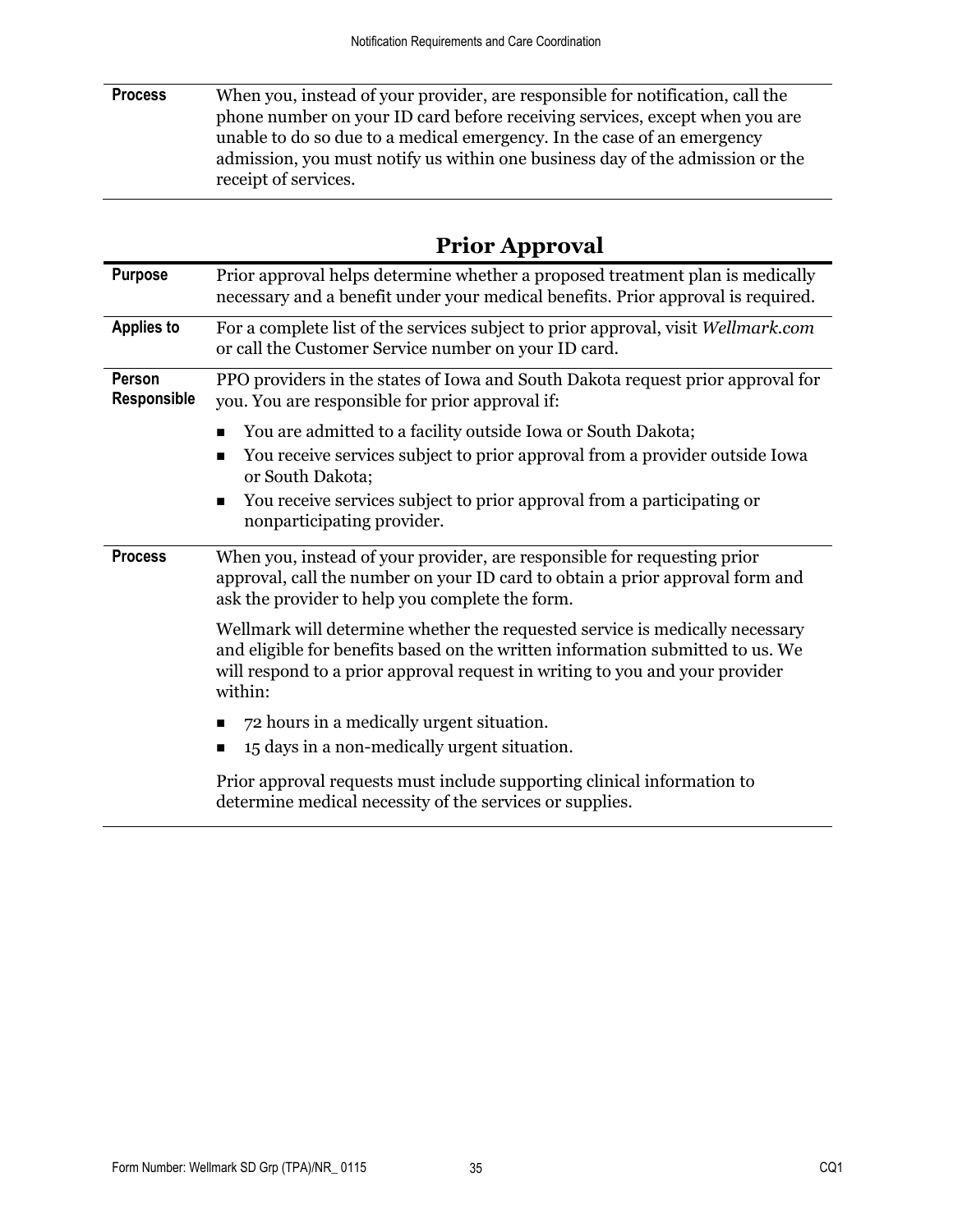**Importance** If your request is approved, the service is covered provided other contractual requirements, such as member eligibility and benefit maximums, are observed. If your request is denied, the service is not covered, and you will receive a notice with the reasons for denial.

> If you do not request prior approval for a service, the benefit for that service will be denied on the basis that you did not request prior approval.

> Upon receiving an Explanation of Benefits (EOB) indicating a denial of benefits for failure to request prior approval, you will have the opportunity to appeal (see the *Appeals* section) and provide us with medical information for our consideration in determining whether the services were medically necessary and a benefit under your medical benefits. Upon review, if we determine the service was medically necessary and a benefit under your medical benefits, the benefit for that service will be provided according to the terms of your medical benefits.

> Approved services are eligible for benefits for a limited time. Approval is based on the medical benefits in effect and the information we had as of the approval date. If your coverage changes for any reason (for example, because of a new job or new medical benefits), an approval may not be valid. If your coverage changes before the approved service is performed, a new approval is recommended.

**Note:** When prior approval is required, and an admission to a facility is required for that service, the admission also may be subject to notification or precertification. See *Precertification* and *Notification* earlier in this section.

| <b>Purpose</b>        | Concurrent review is a utilization review conducted during a member's facility<br>stay or course of treatment at home or in a facility setting to determine whether<br>the place or level of service is medically necessary. This care coordination<br>program occurs without any notification required from you.                                                 |
|-----------------------|-------------------------------------------------------------------------------------------------------------------------------------------------------------------------------------------------------------------------------------------------------------------------------------------------------------------------------------------------------------------|
| <b>Applies to</b>     | For a complete list of the services subject to concurrent review, visit<br>Wellmark.com or call the Customer Service number on your ID card.                                                                                                                                                                                                                      |
| Person<br>Responsible | Wellmark                                                                                                                                                                                                                                                                                                                                                          |
| <b>Process</b>        | Wellmark may review your case to determine whether your current level of care<br>is medically necessary.                                                                                                                                                                                                                                                          |
|                       | Responses to Wellmark's concurrent review requests must include supporting<br>clinical information to determine medical necessity as a condition of your<br>coverage.                                                                                                                                                                                             |
| Importance            | Wellmark may require a change in the level or place of service in order to<br>continue providing benefits. If we determine that your current facility setting or<br>level of care is no longer medically necessary, we will notify you, your attending<br>physician, and the facility or agency at least 24 hours before your benefits for<br>these services end. |

## **Concurrent Review**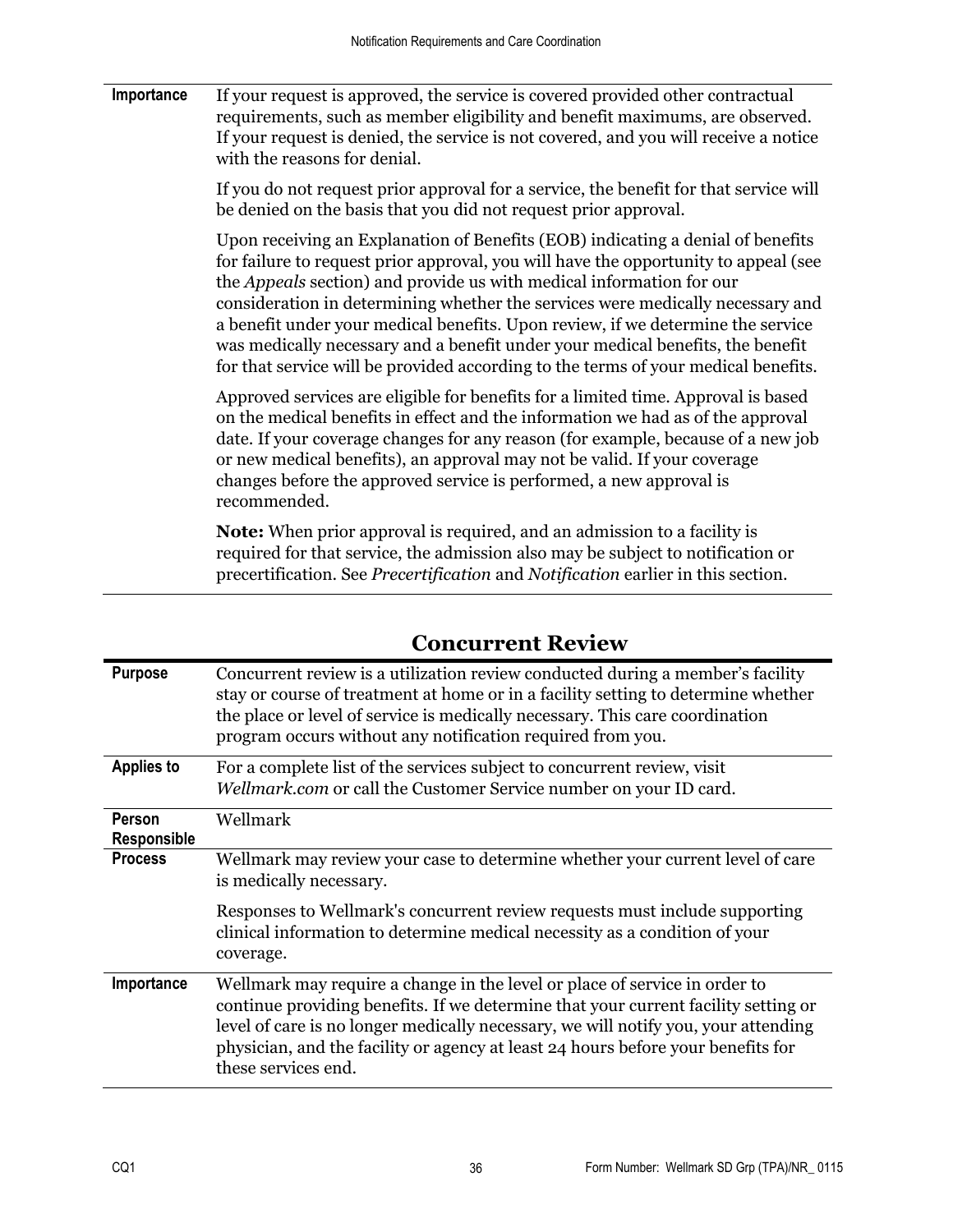| <b>Purpose</b>        | Case management is a process of considering alternative treatments for<br>members with severe illnesses or injuries that require costly, long-term care.<br>Depending on the individual circumstances, a hospital may not be the most<br>appropriate setting for treatment. |
|-----------------------|-----------------------------------------------------------------------------------------------------------------------------------------------------------------------------------------------------------------------------------------------------------------------------|
| <b>Applies to</b>     | Examples where case management might be appropriate include but are not<br>limited to:                                                                                                                                                                                      |
|                       | Brain or Spinal Cord Injuries                                                                                                                                                                                                                                               |
|                       | <b>Cystic Fibrosis</b>                                                                                                                                                                                                                                                      |
|                       | Degenerative Muscle Disorders                                                                                                                                                                                                                                               |
|                       | Hemophilia                                                                                                                                                                                                                                                                  |
|                       | <b>Home Health Services</b>                                                                                                                                                                                                                                                 |
|                       | Pregnancy (high risk)                                                                                                                                                                                                                                                       |
|                       | Transplants                                                                                                                                                                                                                                                                 |
| Person<br>Responsible | You, your physician, and the health care facility can work with Wellmark's case<br>managers to identify and arrange alternative treatment plans to meet special<br>needs. Wellmark may initiate a request for case management.                                              |
| <b>Process</b>        | Wellmark's case managers try to identify alternative settings or treatment plans,<br>provided costs do not exceed those of an inpatient facility. A benefit program is<br>tailored to the circumstances of the case.                                                        |
|                       | Even if a service is not covered or is subject to a specific limitation, Wellmark<br>may waive exclusions or limitations with the agreement of its medical director.                                                                                                        |
|                       | If your current level or setting of care is no longer medically necessary, you, your<br>attending physician, and the facility or agency will be notified at least 24 hours<br>before benefits end.                                                                          |
| Importance            | Case management provides an opportunity to receive alternative benefits to<br>meet special needs. Wellmark may recommend a different treatment plan that<br>preserves coverage.                                                                                             |

# **Case Management**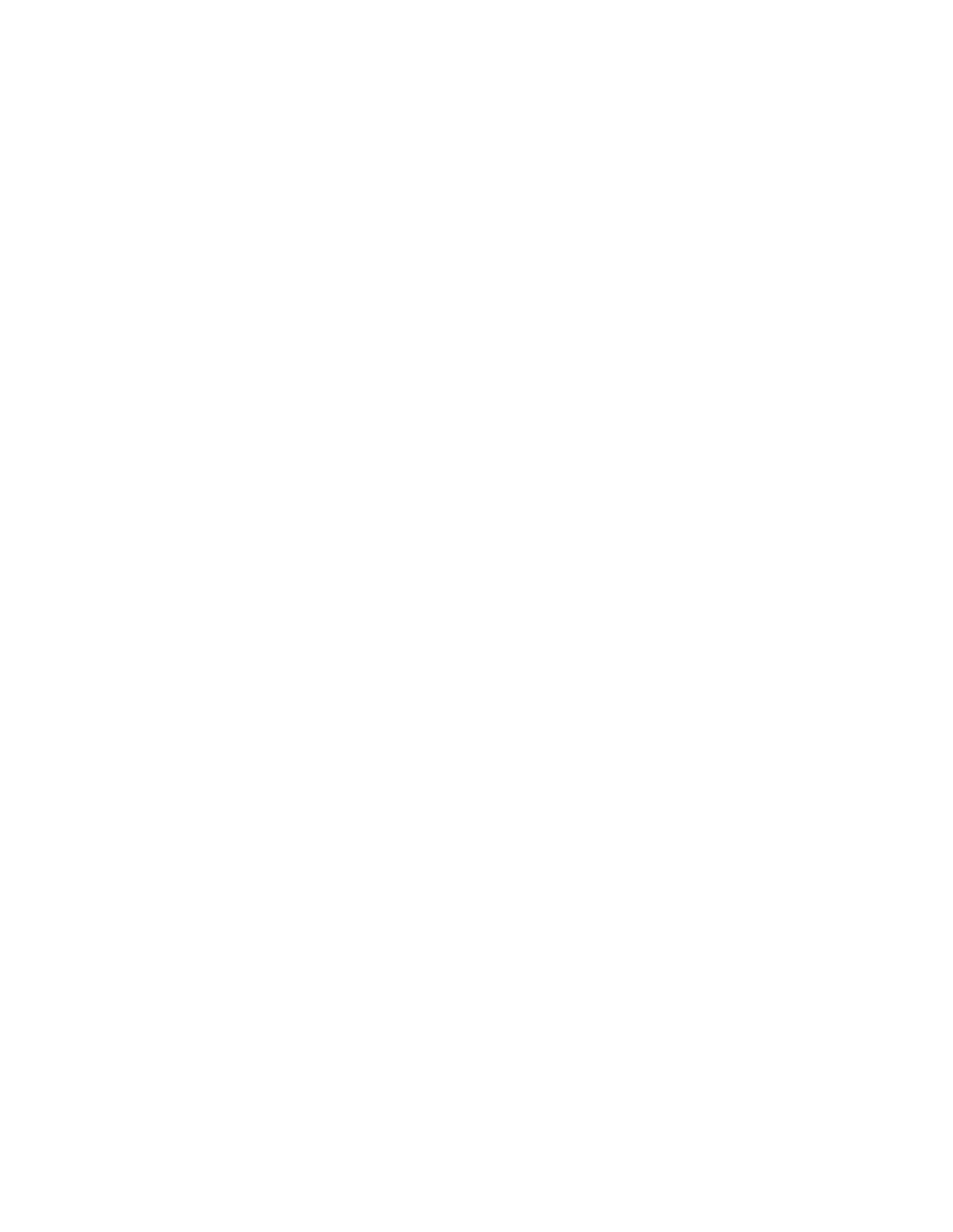# **7. Factors Affecting What You Pay**

How much you pay for covered services is affected by many different factors discussed in this section.

# **Benefit Year**

A benefit year is the same as a calendar year. It begins on the effective date of the agreement between Wellmark Blue Cross and Blue Shield and your employer or group sponsor and starts over each January 1. Your benefit year continues even if your employer or group sponsor changes Wellmark group health plan benefits during the year.

If you change coverage and your Wellmark identification number is changed, a new benefit year will start under the new ID number for the rest of the calendar year. In this case, the benefit year would be less than a full year.

If you are an inpatient in a covered facility on the date of your annual benefit year renewal, your benefit limitations and payment obligations, including your deductible and out-of-pocket maximum, for facility services will renew and will be based on the benefit limitations and payment obligation amounts in effect on the date you were admitted. However, your payment obligations, including your deductible and out-of-pocket maximum, for practitioner services will be based on the payment obligation amounts in effect on the day you receive services.

The benefit year is important for calculating:

- Deductible.
- Coinsurance.
- Out-of-pocket maximum.
- Benefit maximum.

### **How Coinsurance is Calculated**

The amount on which coinsurance is calculated depends on the state where you receive a covered service and the contracting status of the provider.

#### **PPO Providers in the Wellmark Service Area and All Participating and Nonparticipating Providers**

Coinsurance is calculated using the payment arrangement amount after the following amounts (if applicable) are subtracted from it:

- Deductible.
- Amounts representing any general exclusions and conditions. See *General Conditions of Coverage, Exclusions, and Limitations*, page 25.

#### **BlueCard PPO Providers Outside the Wellmark Service Area**

The coinsurance for covered services is calculated on the lower of:

- The amount charged for the covered service, or
- The negotiated price that the Host Blue makes available to Wellmark after the following amounts (if applicable) are subtracted from it:
	- Deductible.
	- Amounts representing any general exclusions and conditions. See *General Conditions of Coverage, Exclusions, and Limitations*, page 25.

Often, the negotiated price will be a simple discount that reflects an actual price the local Host Blue paid to your provider. Sometimes, the negotiated price is an estimated price that takes into account special arrangements with your healthcare provider or provider group that may include types of settlements, incentive payments, and/or other credits or charges. Occasionally, the negotiated price may be an average price based on a discount that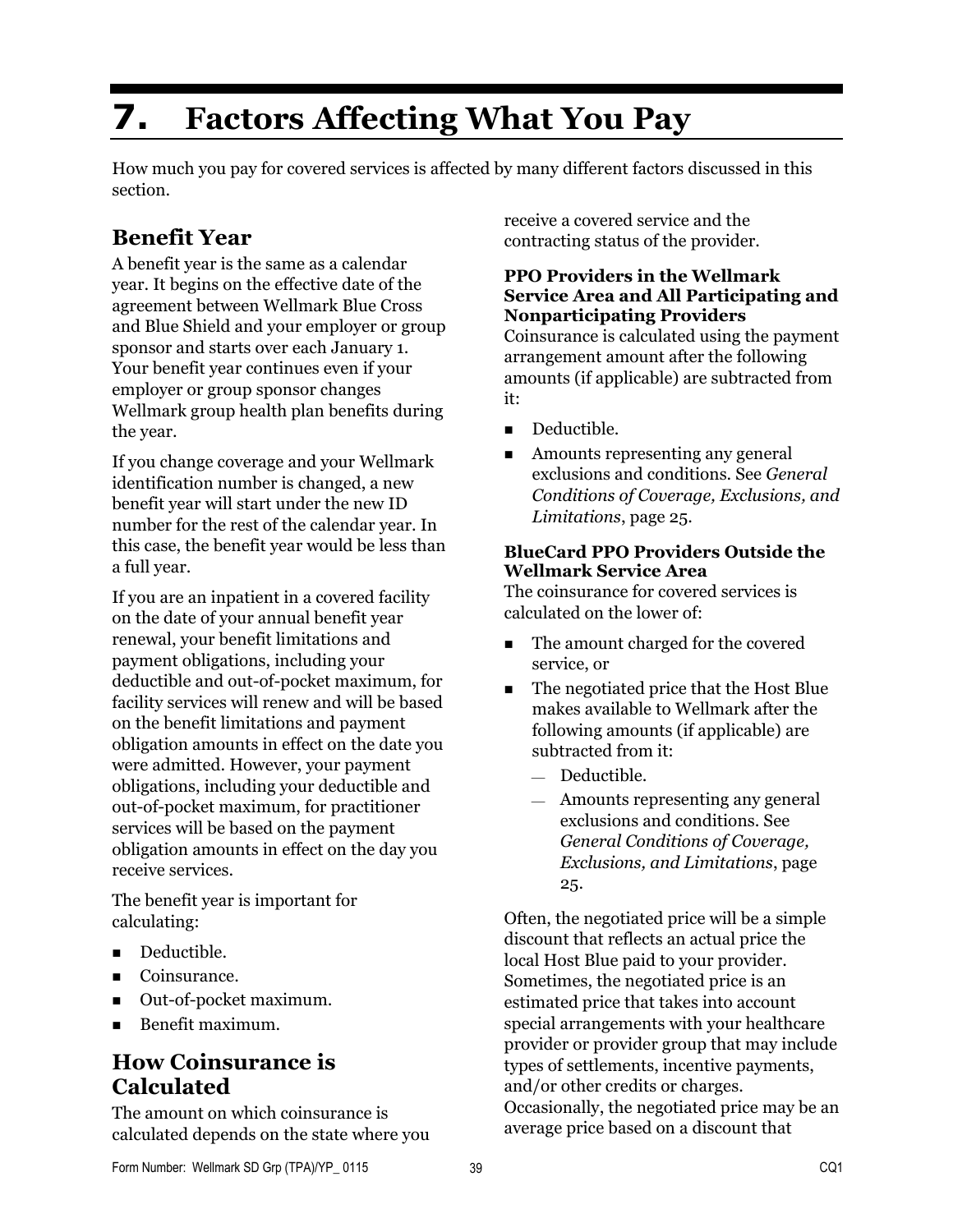results in expected average savings for similar types of healthcare providers after taking into account the same types of transactions as with an estimated price. Estimated pricing and average pricing, going forward, also take into account adjustments to correct for over- or underestimation of modifications of past pricing for the types of transaction modifications noted previously. However, such adjustments will not affect the price we use for your claim because they will not be applied retroactively to claims already paid.

Occasionally, claims for services you receive from a provider that participates with a Blue Cross and/or Blue Shield Plan outside of Iowa or South Dakota may need to be processed by Wellmark instead of by the BlueCard Program. In that case, coinsurance is calculated using the amount charged for covered services after the following amounts (if applicable) are subtracted from it:

- Deductible.
- Amounts representing any general exclusions and conditions. See *General Conditions of Coverage, Exclusions, and Limitations*, page 25.

Laws in a small number of states may require the Host Blue Plan to add a surcharge to your calculation. If any state laws mandate other liability calculation methods, including a surcharge, Wellmark will calculate your payment obligation for any covered services according to applicable law. For more information, see *BlueCard Program*, page 31.

# **PPO Providers**

Blue Cross and Blue Shield Plans have contracting relationships with PPO providers. When you receive services from PPO providers:

• The PPO payment obligation amounts may be waived or may be less than the participating and nonparticipating amounts for certain covered services.

See *Waived Payment Obligations*, page 4.

- These providers agree to accept Wellmark's payment arrangements, or payment arrangements or negotiated prices of the Blue Cross and Blue Shield Plan with which the provider contracts. These payment arrangements may result in savings.
- The health plan payment is sent directly to the provider.

# **Nonparticipating Providers**

Wellmark and Blue Cross and/or Blue Shield Plans do not have contracting relationships with nonparticipating providers, and they may not accept our payment arrangements. Pharmacies are considered nonparticipating providers. Therefore, when you receive services from nonparticipating providers:

- You are responsible for any difference between the amount charged and our payment for a covered service. In the case of services received outside Iowa or South Dakota, our maximum payment for services by a nonparticipating provider will generally be based on either the Host Blue's nonparticipating provider local payment or the pricing arrangements required by applicable state law. In certain situations, we may use other payment bases, such as the amount charged for a covered service, the payment we would make if the services had been obtained within Iowa or South Dakota, or a special negotiated payment, as permitted under Inter-Plan Programs policies, to determine the amount we will pay for services you receive from nonparticipating providers. See *Services Outside the Wellmark Service Area,* page 30.
- Wellmark does not make claim payments directly to these providers. You are responsible for ensuring that your provider is paid in full.
- The health plan payment for nonparticipating hospitals, M.D.s, and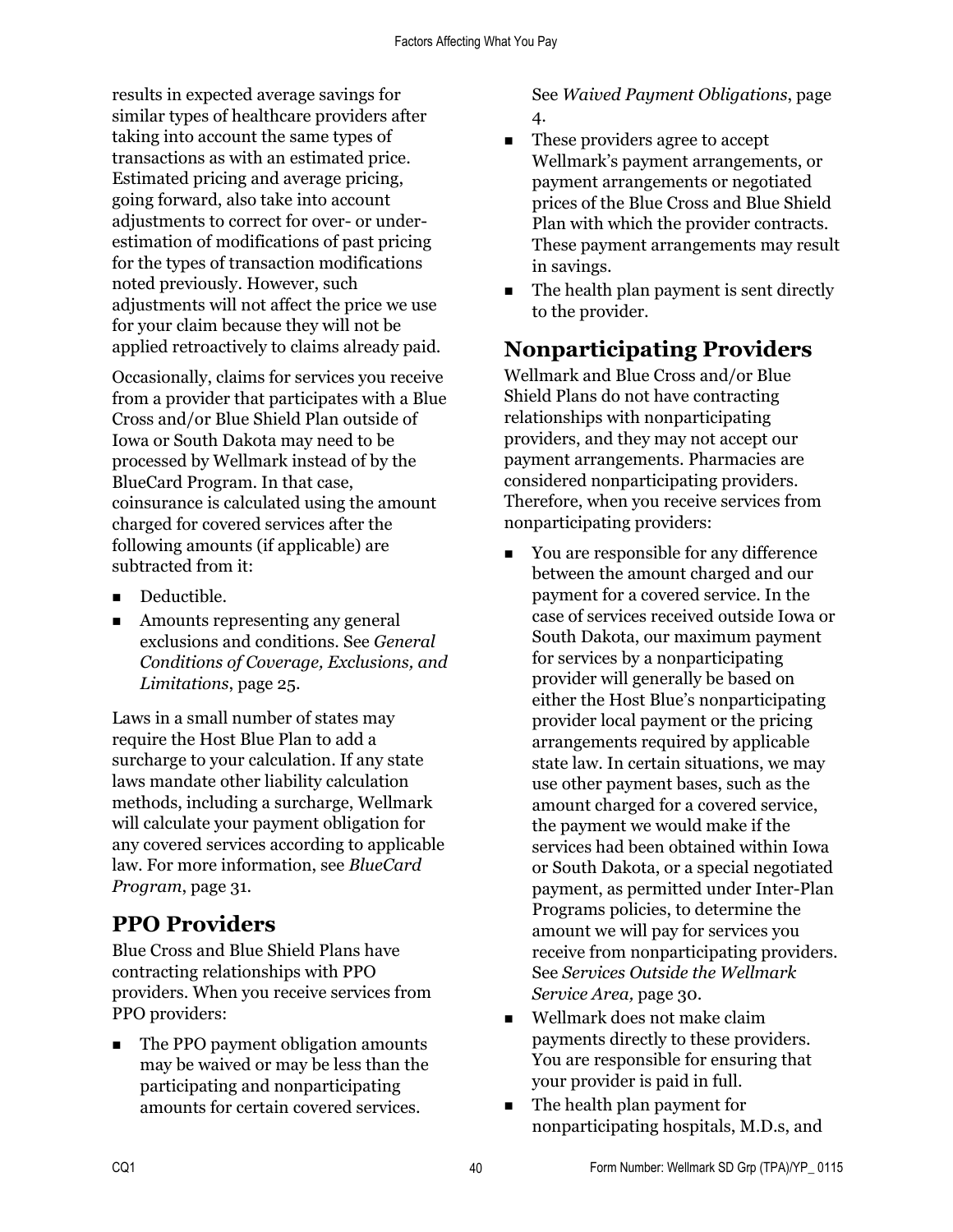D.O.s in Iowa is made payable to the provider, but the check is sent to you. You are responsible for forwarding the check to the provider (plus any billed balance you may owe).

## **Amount Charged and Maximum Allowable Fee**

#### **Amount Charged**

The amount charged is the amount a provider charges for a service or supply, regardless of whether the services or supplies are covered under your medical benefits.

#### **Maximum Allowable Fee**

The maximum allowable fee is the amount, established by Wellmark, using various methodologies, for covered services and supplies. Wellmark's amount paid may be based on the lesser of the amount charged for a covered service or supply or the maximum allowable fee.

## **Payment Arrangements**

#### **Payment Arrangement Savings**

Wellmark has contracting relationships with PPO providers. We use different methods to determine payment arrangements, including negotiated fees. These payment arrangements usually result in savings.

The savings from payment arrangements and other important amounts will appear on your Explanation of Benefits statement as follows:

 *Network Savings*, which reflects the amount you save on a claim by receiving services from a participating or PPO provider. For the majority of services, the savings reflects the actual amount you saved on a claim. However, depending on many factors, the amount we pay a provider could be different from the covered charge. Regardless of the amount we pay a participating or PPO provider, your payment responsibility will always be based on

the lesser of the covered charge or the maximum allowable fee.

- *Amount Not Covered*, which reflects the portion of provider charges not covered under your health benefits and for which you are responsible. This amount may include services or supplies not covered; amounts in excess of a benefit maximum, benefit year maximum, or lifetime benefits maximum; reductions or denials for failure to follow a required precertification; and the difference between the amount charged and the maximum allowable fee for services from a nonparticipating provider. For general exclusions and examples of benefit limitations, see *General Conditions of Coverage, Exclusions, and Limitations*, page 25.
- *Amount Paid by Health Plan*, which reflects our payment responsibility to a provider or to you. We determine this amount by subtracting the following amounts (if applicable) from the amount charged:
	- Deductible.
	- $-$  Coinsurance.
	- Amounts representing any general exclusions and conditions.
	- $-$  Network savings.

#### **Payment Method for Services**

Provider payment arrangements are calculated using industry methods, including but not limited to fee schedules, per diems, percentage of charge, capitation, or episodes of care. Some provider payment arrangements may include an amount payable to the provider based on the provider's performance. Performance-based amounts that are not distributed are not allocated to your specific group or to your specific claims and are not considered when determining any amounts you may owe. We reserve the right to change the methodology we use to calculate payment arrangements based on industry practice or business need. PPO and participating providers agree to accept our payment arrangements as full settlement for providing covered services,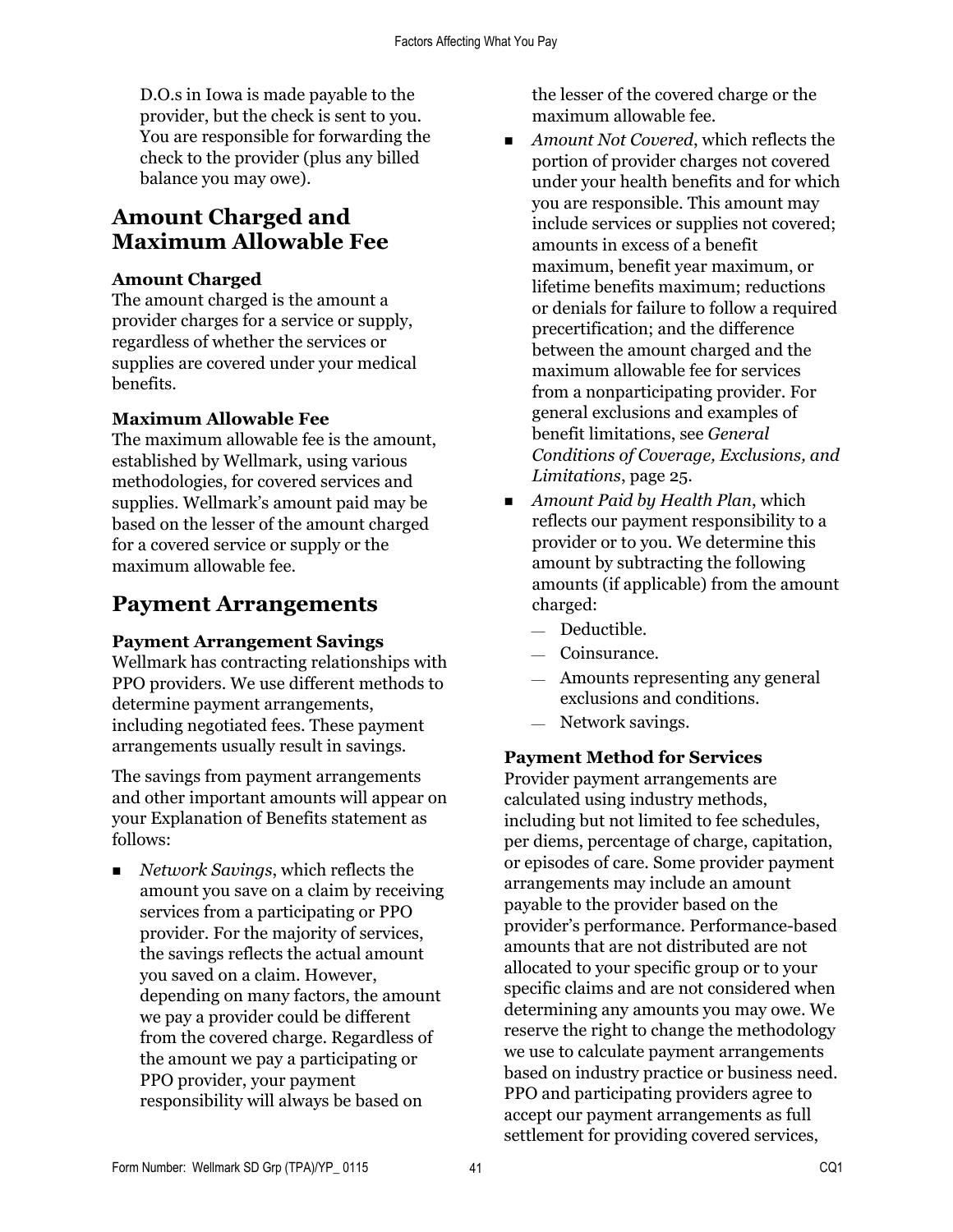except to the extent of any amounts you may owe.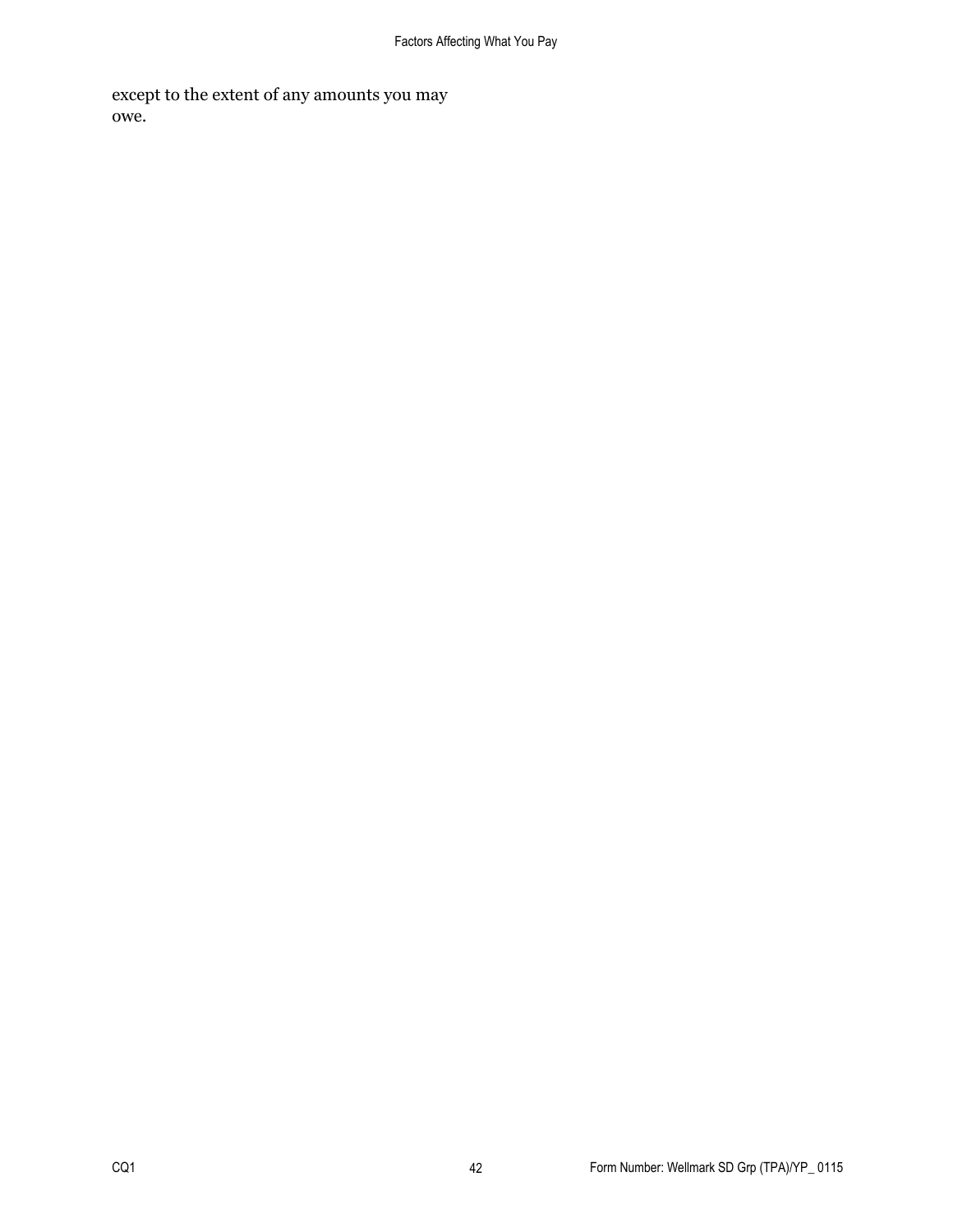# **8. Coverage Eligibility and Effective Date**

## **Eligible Members**

You are eligible for coverage if you meet your employer's or group sponsor's eligibility requirements. Also eligible for coverage is an eligible member's spouse or domestic partner.

A child is eligible under the plan member's coverage if the child has any of the following relationships to the plan member or an enrolled spouse or domestic partner:

- A natural child.
- Legally adopted or placed for adoption (that is, you assume a legal obligation to provide full or partial support and intend to adopt the child).
- A child for whom you have legal guardianship.
- A stepchild.
- A foster child.
- A natural child a court orders to be covered.

A child who has been placed in your home for the purpose of adoption or whom you have adopted is eligible for coverage on the date of placement for adoption or the date of actual adoption, whichever occurs first.

**Please note:** You must notify us or your employer or group sponsor if you enter into an arrangement to provide surrogate parent services: Contact your employer or group sponsor or call the Customer Service number on your ID card.

In addition, a child must be one of the following:

- Under age 26.
- An unmarried child who is totally and permanently disabled, physically or mentally. The disability must have existed before the child turned age 26. In addition, the child must have had creditable coverage without a break of 63 days or more since turning age 26.

**Please note:** In addition to the preceding requirements, eligibility is affected by coverage enrollment events and coverage termination events. See *Coverage Change Events*, page 47.

## **Eligibility Requirements**

The following are eligibility requirements for participating in this health benefits plan.

**Full-time Employees.** A full-time employee means an employee who works a minimum of 37.5 hours per week. If you are a full-time employee, you are eligible to apply for coverage on your effective date as a full-time employee or at an annual enrollment of the group. See your employer or group sponsor for details.

**Retirees.** You are eligible to continue participating under this health benefits plan if:

- You are covered under this plan at the time you retire with this employer or group sponsor, and
- You are eligible for IPERS or MFPRSI (Municipal Fire and Police Retirement System of Iowa), and
- Vou are age 55.

## **When Coverage Begins**

Coverage begins on the member's effective date. If you have just started a new job, or if a coverage enrollment event allows you to add a new member, ask your employer or group sponsor about your effective date. Services received before the effective date of coverage are not eligible for benefits.

## **Late Enrollees**

A late enrollee is a member who declines coverage when initially eligible to enroll and then later wishes to enroll for coverage. However, a member is not a late enrollee if a qualifying enrollment event allows enrollment as a special enrollee, even if the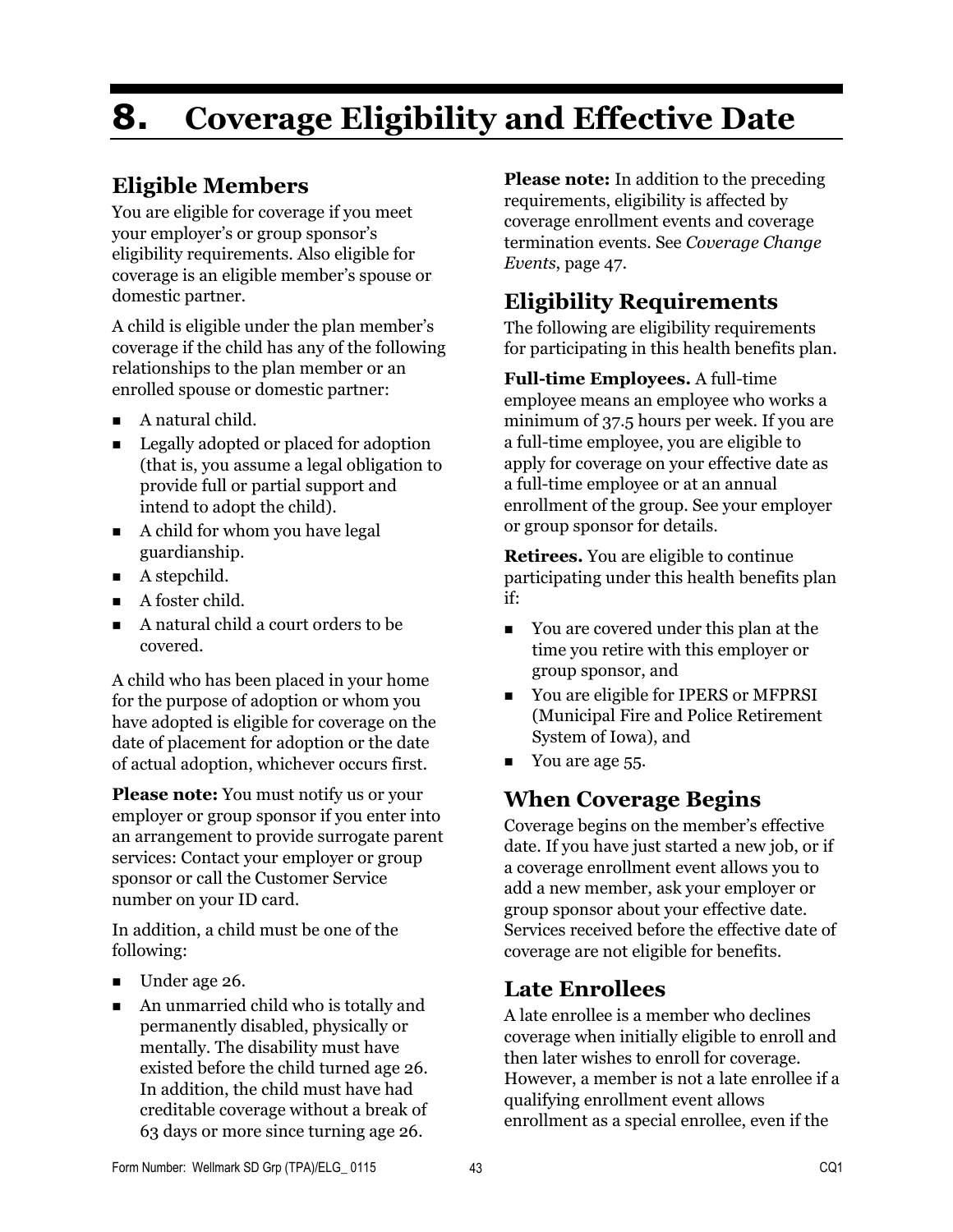enrollment event coincides with a late enrollment opportunity. See *Coverage Change Events*, page 47.

A late enrollee may enroll for coverage at the group's next renewal or enrollment period.

## **Changes to Information Related to You or to Your Benefits**

Wellmark may, from time to time, permit changes to information relating to you or to your benefits. In such situations, Wellmark shall not be required to reprocess claims as a result of any such changes.

## **Qualified Medical Child Support Order**

If you have a dependent child and you or your spouse's employer or group sponsor receives a Medical Child Support Order recognizing the child's right to enroll in this group health plan or in your spouse's benefits plan, the employer or group sponsor will promptly notify you or your spouse and the dependent that the order has been received. The employer or group sponsor also will inform you or your spouse and the dependent of its procedures for determining whether the order is a Qualified Medical Child Support Order (QMCSO). Participants and beneficiaries can obtain, without charge, a copy of such procedures from the plan administrator.

A QMCSO specifies information such as:

- Your name and last known mailing address.
- The name and mailing address of the dependent specified in the court order.
- A reasonable description of the type of coverage to be provided to the dependent or the manner in which the type of coverage will be determined.
- The period to which the order applies.

A Qualified Medical Child Support Order cannot require that a benefits plan provide any type or form of benefit or option not

otherwise provided under the plan, except as necessary to meet requirements of Iowa Code Chapter 252E (2001) or Social Security Act Section 1908 with respect to group health plans.

The order and the notice given by the employer or group sponsor will provide additional information, including actions that you and the appropriate insurer must take to determine the dependent's eligibility and procedures for enrollment in the benefits plan, which must be done within specified time limits.

If eligible, the dependent will have the same coverage as you or your spouse and will be allowed to enroll immediately. You or your spouse's employer or group sponsor will withhold any applicable share of the dependent's health care premiums from your compensation and forward this amount to us.

If you are subject to a waiting period that expires more than 90 days after the insurer receives the QMCSO, your employer or group sponsor must notify us when you become eligible for enrollment. Enrollment of the dependent will commence after you have satisfied the waiting period.

The dependent may designate another person, such as a custodial parent or legal guardian, to receive copies of explanations of benefits, checks, and other materials.

Your employer or group sponsor may not revoke enrollment or eliminate coverage for a dependent unless the employer or group sponsor receives satisfactory written evidence that:

- The court or administrative order requiring coverage in a group health plan is no longer in effect;
- The dependent's eligibility for or enrollment in a comparable benefits plan that takes effect on or before the date the dependent's enrollment in this group health plan terminates; or
- The employer eliminates dependent health coverage for all employees.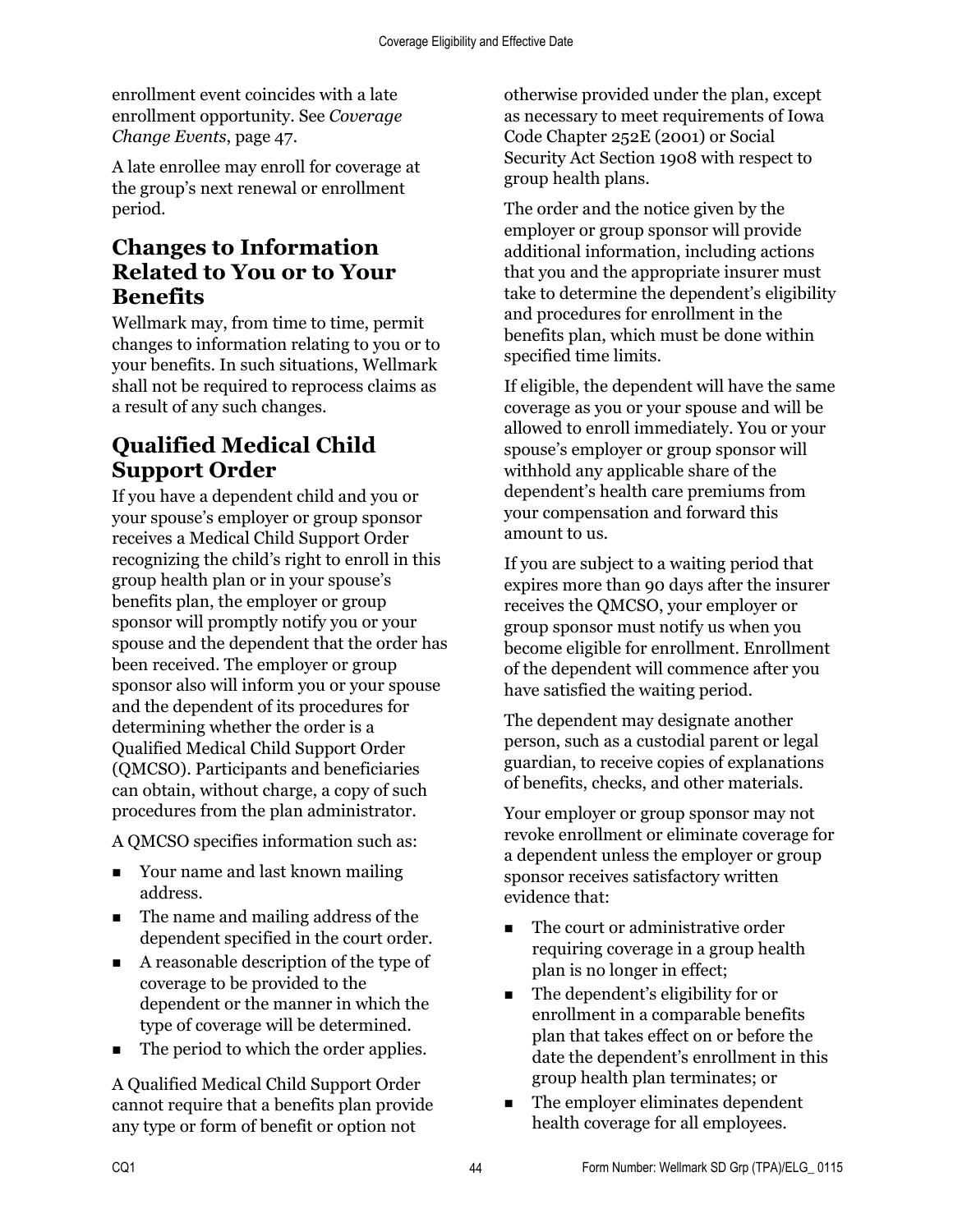The employer or group sponsor is not required to maintain the dependent's coverage if:

- You or your spouse no longer pay premiums because the employer or group sponsor no longer owes compensation; or
- You or your spouse have terminated employment with the employer and have not elected to continue coverage.

## **Family and Medical Leave Act of 1993**

The Family and Medical Leave Act of 1993 (FMLA), requires a covered employer to allow an employee with 12 months or more of service who has worked for 1,250 hours over the previous 12 months and who is employed at a worksite where 50 or more employees are employed by the employer within 75 miles of that worksite a total of 12 weeks of leave per fiscal year for the birth of a child, placement of a child with the employee for adoption or foster care, care for the spouse, child or parent of the employee if the individual has a serious health condition or because of a serious health condition, the employee is unable to perform any one of the essential functions of the employee's regular position. In addition, FMLA requires an employer to allow eligible employees to take up to 12 weeks of leave per 12-month period for qualifying exigencies arising out of a covered family member's active military duty in support of a contingency operation and to take up to 26 weeks of leave during a single 12-month period to care for a covered family member recovering from a serious illness or injury incurred in the line of duty during active service.

Any employee taking a leave under the FMLA shall be entitled to continue the employee's benefits during the duration of the leave. The employer must continue the benefits at the level and under the conditions of coverage that would have been provided if the employee had remained employed. **Please note:** The employee is

still responsible for paying their share of the premium if applicable. If the employee for any reason fails to return from the leave, the employer may recover from the employee that premium or portion of the premium that the employer paid, provided the employee fails to return to work for any reason other than the reoccurrence of the serious health condition or circumstances beyond the control of the employee.

Leave taken under the FMLA does not constitute a qualifying event so as to trigger COBRA rights. However, a qualifying event triggering COBRA coverage may occur when it becomes known that the employee is not returning to work. Therefore, if an employee does not return at the end of the approved period of Family and Medical Leave and terminates employment with employer, the COBRA qualifying event occurs at that time.

If you have any questions regarding your eligibility or obligations under the FMLA, contact your employer or group sponsor.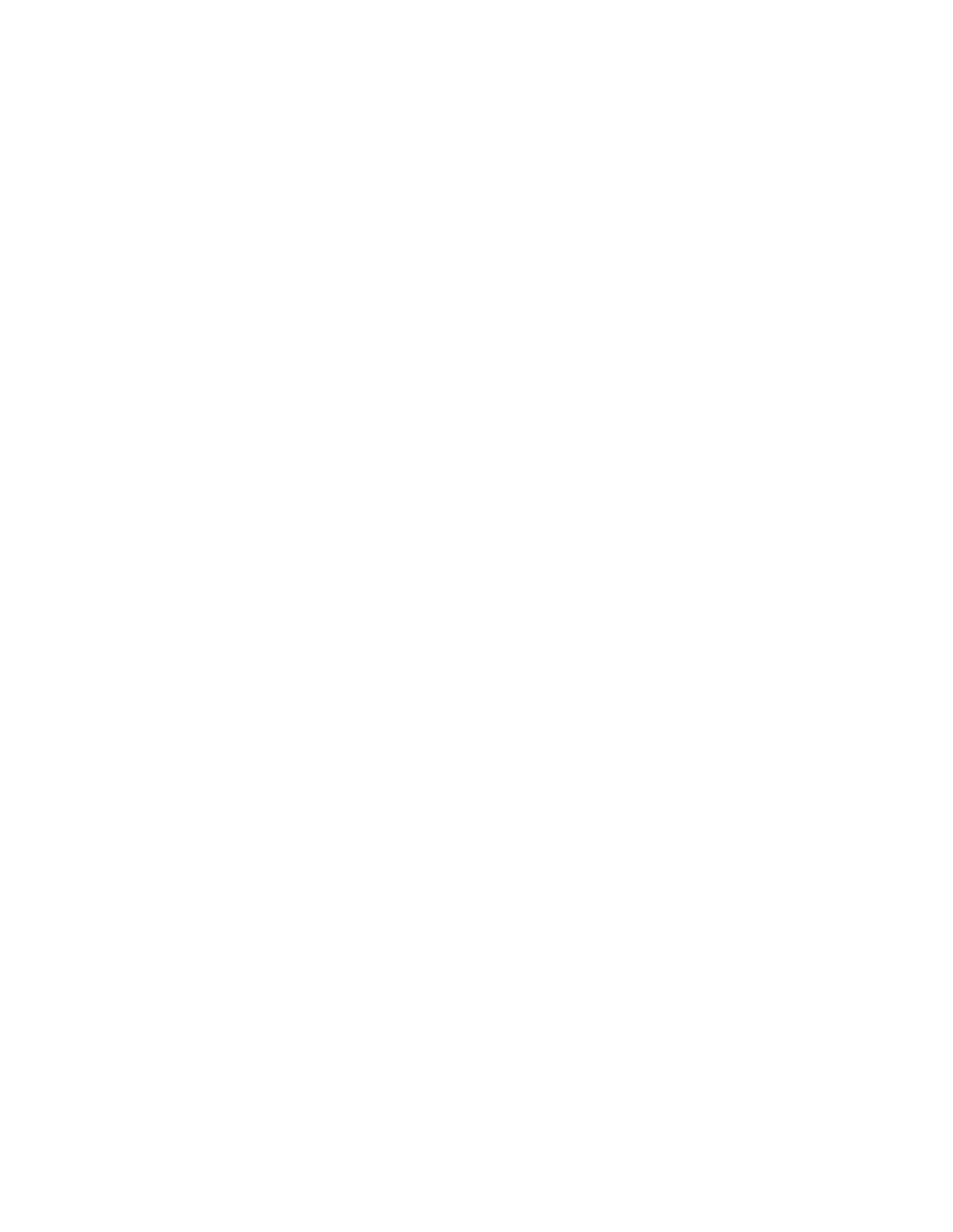# **9. Coverage Changes and Termination**

Certain events may require or allow you to add or remove persons who are covered by this group health plan.

# **Coverage Change Events**

**Coverage Enrollment Events:** The following events allow you as well as an affected spouse, domestic partner, or eligible child to enroll for coverage. If your employer or group sponsor offers more than one group health plan, the event also allows you to move from one plan option to another.

- Birth, adoption, or placement for adoption by an approved agency.
- **Marriage.**
- Exhaustion of COBRA coverage.
- You or your spouse or dependent loses eligibility for creditable coverage or his or her employer or group sponsor ceases contribution to creditable coverage.
- Spouse loses coverage through his or her employer.
- You lose eligibility for coverage under Medicaid or the Children's Health Insurance Program (CHIP) (the *hawk-i* plan in Iowa).
- You become eligible for premium assistance under Medicaid or CHIP.

The following events allow you to add only the new dependent resulting from the event:

- Addition of a natural child by court order. See *Qualified Medical Child Support Order*, page 44.
- Appointment as a child's legal guardian.
- Placement of a foster child in your home by an approved agency.

#### **Coverage Removal Events:** The

following events require you to remove the affected family member from your coverage:

- Death.
- Divorce or annulment. Legal separation, also, may result in removal from

coverage. If you become legally separated, notify your employer or group sponsor.

- $\blacksquare$  Medicare eligibility. If you become eligible for Medicare, you must notify your employer or group sponsor immediately. If you are eligible for this group health plan other than as a current employee or a current employee's spouse, your Medicare eligibility may terminate this coverage.
- Child who is not permanently disabled reaches age 26.
- Marriage of a permanently disabled child age 26 or older.

# **Reinstatement of Child**

**Reinstatement Events.** A child up to age 26 who was removed from coverage may be reinstated on his or her parent's existing coverage under any of the following conditions:

- Involuntary loss of creditable coverage (including but not limited to group or *hawk-i* coverage).
- Loss of creditable coverage due to: Termination of employment or eligibility.
	- Death of spouse.
	- Divorce.
- Court ordered coverage for spouse or minor children under the parent's health insurance.
- **Exhaustion of COBRA or Iowa** continuation coverage.
- The plan member is employed by an employer that offers multiple health plans and elects a different plan during an open enrollment period.
- $\blacksquare$  A change in status in which the employee becomes eligible to enroll in this health plan and requests enrollment within 63 days after the date of the change in status. See *Coverage*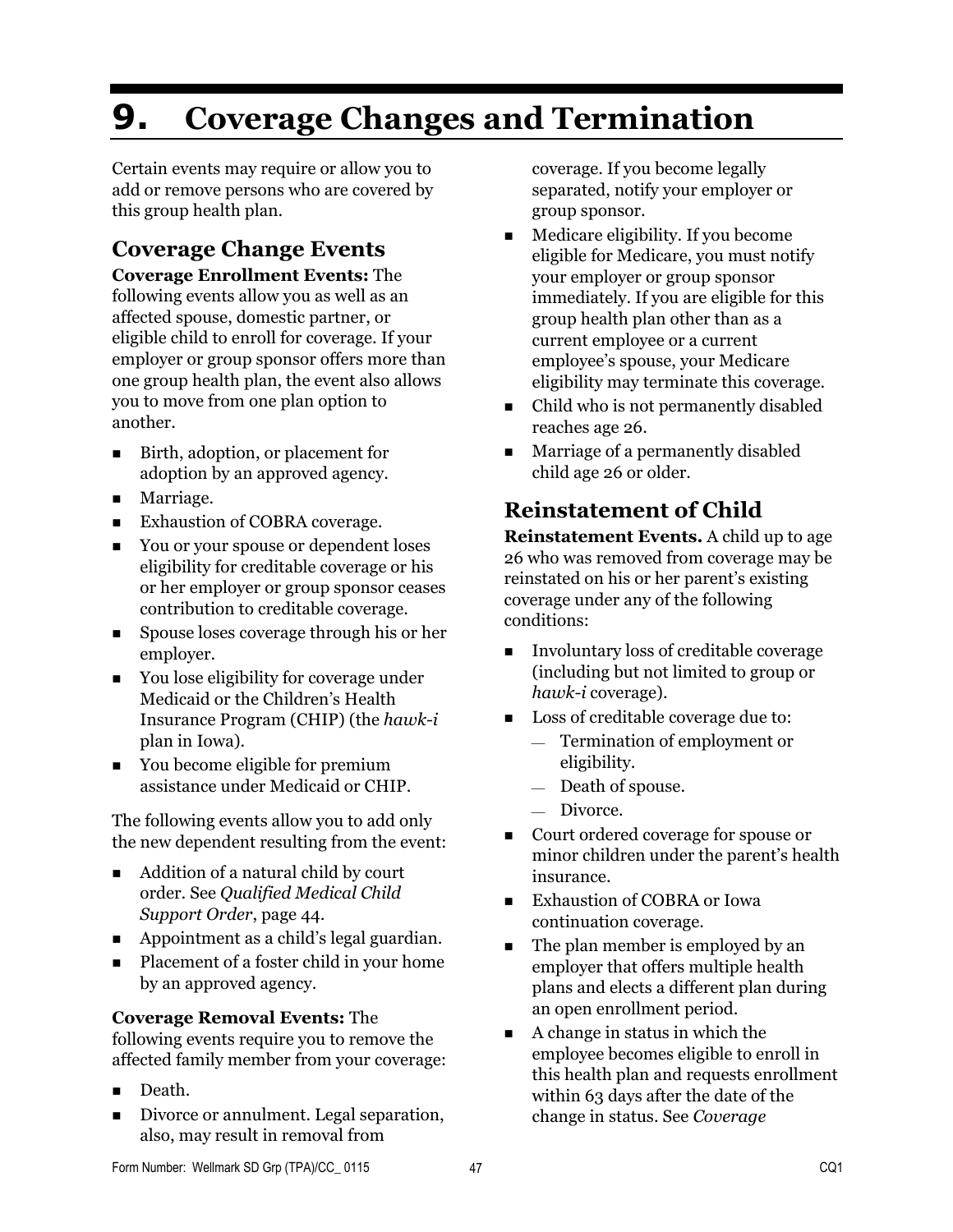*Enrollment Events* earlier in this section.

#### **Reinstatement Requirements.** A

request for reinstated coverage for a child up to age 26 must be made within 31 days of the reinstatement event. In addition, the following requirements must be met:

- The child must have been covered under the parent's current coverage at the time the child left that coverage to enroll in other creditable coverage.
- The parent's coverage must be currently in effect and continuously in effect during the time the child was enrolled in other creditable coverage.

## **Requirement to Notify Group Sponsor**

You must notify your employer or group sponsor of an event that changes the coverage status of members. Notify your employer or group sponsor within 60 days in case of the following events:

- A birth, adoption, or placement for adoption.
- You lose eligibility for coverage under Medicaid or the Children's Health Insurance Program (CHIP) (the *hawk-i* plan in Iowa).
- You become eligible for premium assistance under Medicaid or CHIP.

For all other events, you must notify your employer or group sponsor within 31 days of the event.

If you do not provide timely notification of an event that requires you to remove an affected family member, your coverage may be terminated.

If you do not provide timely notification of a coverage enrollment event, the affected person may not enroll until an annual group enrollment period.

### **The Uniformed Services Employment and Reemployment Rights Act of 1994 (USERRA)**

Your group health plan will fully comply with the Uniformed Services Employment and Reemployment Rights Act of 1994 (USERRA). If any part of the plan conflicts with USERRA, the conflicting provision will not apply. All other benefits and exclusions of the group health plan will remain effective to the extent there is no conflict with USERRA.

USERRA provides for, among other employment rights and benefits, continuation of health care coverage to a covered employee and the employee's covered dependents during a period of the employee's active service or training with any of the uniformed services. The plan provides that a covered employee may elect to continue coverages in effect at the time the employee is called to active service. The maximum period of coverage for an employee and the covered employee's dependents under such an election shall be the lesser of:

- The 24-month period beginning on the date on which the covered employee's absence begins; or
- The period beginning on the date on which the covered employee's absence begins and ending on the day after the date on which the covered employee fails to apply for or return to a position of employment as follows:
	- $-$  For service of less than 31 days, no later than the beginning of the first full regularly scheduled work period on the first full calendar day following the completion of the period of service and the expiration of eight hours after a period allowing for the safe transportation from the place of service to the covered employee's residence or as soon as reasonably possible after such eight hour period;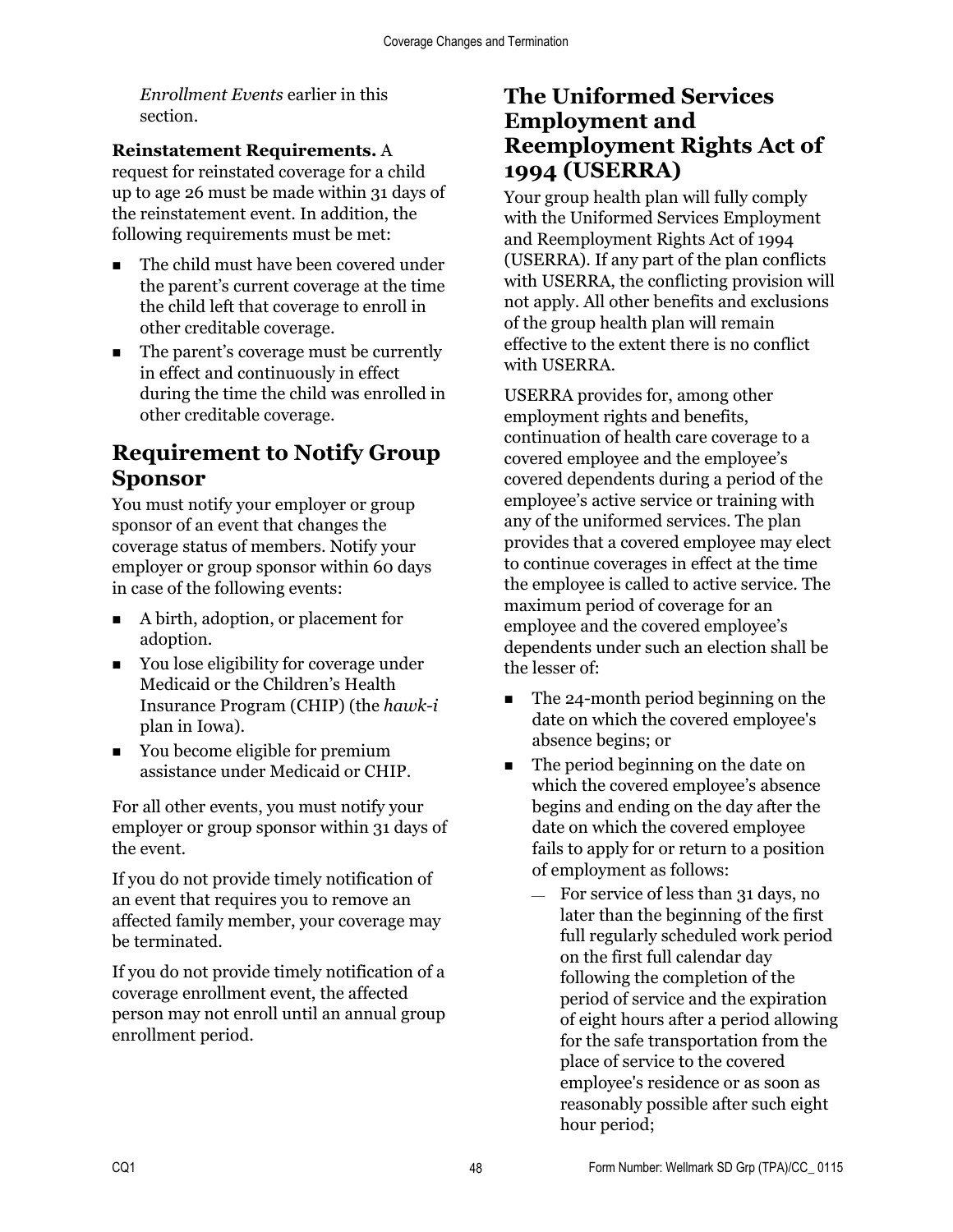- For service of more than 30 days but less than 181 days, no later than 14 days after the completion of the period of service or as soon as reasonably possible after such period;
- $-$  For service of more than 180 days, no later than 90 days after the completion of the period of service; or
- For a covered employee who is hospitalized or convalescing from an illness or injury incurred in or aggravated during the performance of service in the uniformed services, at the end of the period that is necessary for the covered employee to recover from the illness or injury. The period of recovery may not exceed two (2) years.

A covered employee who elects to continue health plan coverage under the plan during a period of active service in the uniformed services may be required to pay no more than 102% of the full premium under the plan associated with the coverage for the employer's other employees. This is true except in the case of a covered employee who performs service in the uniformed services for less than 31 days. When this is the case, the covered employee may not be required to pay more than the employee's share, if any, for the coverage. Continuation coverage cannot be discontinued merely because activated military personnel receive health coverage as active duty members of the uniformed services and their family members are eligible to receive coverage under the TRICARE program (formerly CHAMPUS).

When a covered employee's coverage under a health plan was terminated by reason of service in the uniformed services, the preexisting condition exclusion and waiting period may not be imposed in connection with the reinstatement of the coverage upon reemployment under USERRA. This applies to a covered employee who is reemployed and any dependent whose coverage is

reinstated. The waiver of the preexisting condition exclusion shall not apply to illness or injury which occurred or was aggravated during performance of service in the uniformed services.

*Uniformed services* includes full-time and reserve components of the United States Army, Navy, Air Force, Marines and Coast Guard, the Army National Guard, the commissioned corps of the Public Health Service, and any other category of persons designated by the President in time of war or emergency.

If you are a covered employee called to a period of active service in the uniformed service, you should check with the plan administrator for a more complete explanation of your rights and obligations under USERRA.

## **Coverage Termination**

The following events terminate your coverage eligibility.

- You become unemployed when your eligibility is based on employment.
- You become ineligible under your employer's or group sponsor's eligibility requirements for reasons other than unemployment.
- Your employer or group sponsor discontinues or replaces this group health plan.
- We terminate coverage of all similar group health plans by written notice to your employer or group sponsor 90 days prior to termination.

#### Also see *Fraud or Intentional Misrepresentation of Material Facts*, and *Nonpayment* later in this section.

When your coverage terminates check with your employer or group sponsor or call the Customer Service number on your ID card to verify the coverage termination date.

If you receive covered facility services as an inpatient of a hospital or a resident of a nursing facility on the date your coverage eligibility terminates, payment for the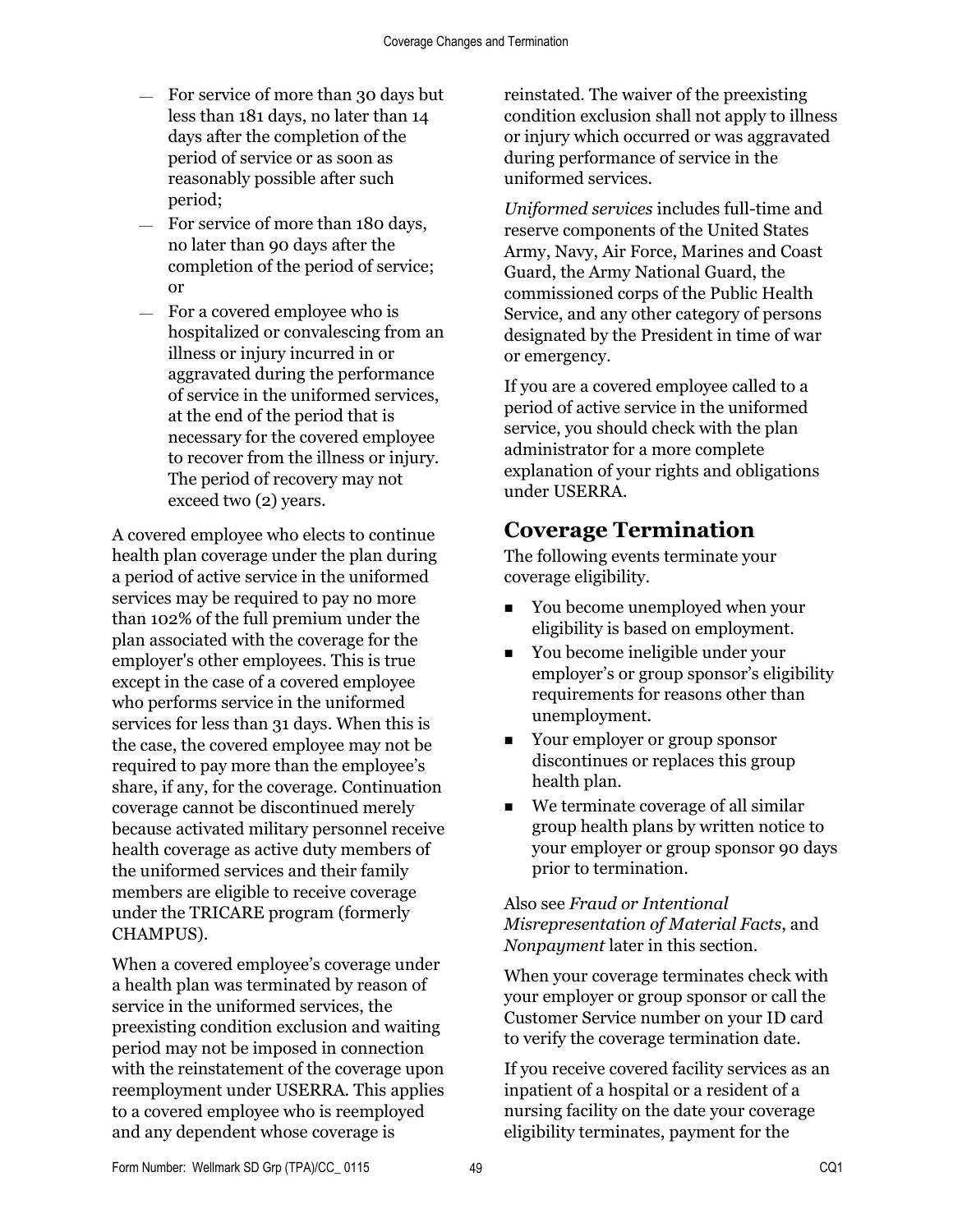covered facility services will end on the earliest of the following:

- The end of your remaining days of coverage under this benefits plan.
- The date you are discharged from the hospital or nursing facility following termination of your coverage eligibility.
- A period not more than 60 days from the date of termination.

Only facility services will be covered under this extension of benefits provision. Benefits for professional services will end on the date of termination of your coverage eligibility.

#### **Fraud or Intentional Misrepresentation of Material Facts**  Your coverage will terminate immediately if:

- You use this group health plan fraudulently or intentionally misrepresent a material fact in your application; or
- Your employer or group sponsor commits fraud or intentionally misrepresents a material fact under the terms of this group health plan.

If your coverage is terminated for fraud or intentional misrepresentation of a material fact, then:

- We may declare this group health plan void retroactively from the effective date of coverage following a 30-day written notice. In this case, we will recover any claim payments made.
- **Premiums may be retroactively adjusted** as if the fraud or intentionally misrepresented material fact had been accurately disclosed in your application.
- We will retain legal rights, including the right to bring a civil action.

#### **Nonpayment**

Your coverage will terminate immediately if you or your employer or group sponsor fails to make required payments to us when due.

## **Coverage Continuation**

When your coverage ends, you may be eligible to continue coverage under this group health plan or to convert to another Wellmark health benefits plan pursuant to certain state and federal laws.

#### **COBRA Continuation**

COBRA continuation coverage is a temporary extension of group health coverage under the plan under certain circumstances when coverage would otherwise end. The right to COBRA coverage was created by a federal law, the Consolidated Omnibus Budget Reconciliation Act of 1985 (COBRA). COBRA coverage can become available when you would otherwise lose group health coverage under the plan. It can also become available to your spouse and dependent children, if they are covered under the plan, when they would otherwise lose their group health coverage under the plan. The following paragraphs generally explain COBRA coverage, when it may become available to you and your family, and what you need to do to protect the right to receive it.

The description of COBRA coverage contained here applies only to the group health plan benefits offered under the plan and not to any other benefits offered by your employer or group sponsor (such as life insurance, disability, or accidental death or dismemberment benefits). The plan provides no greater COBRA rights than what COBRA requires. Nothing in the plan is intended to expand the participant's rights beyond COBRA's requirements.

**Coverage Entitlement.** You, your spouse, and/or your dependent child(ren) will be entitled to elect COBRA if you lose your group health coverage under the plan because of a life event known as a *qualifying event*. You may be entitled to continue this coverage under COBRA for a period of 18, 29, or 36 months depending on the qualifying event that causes loss of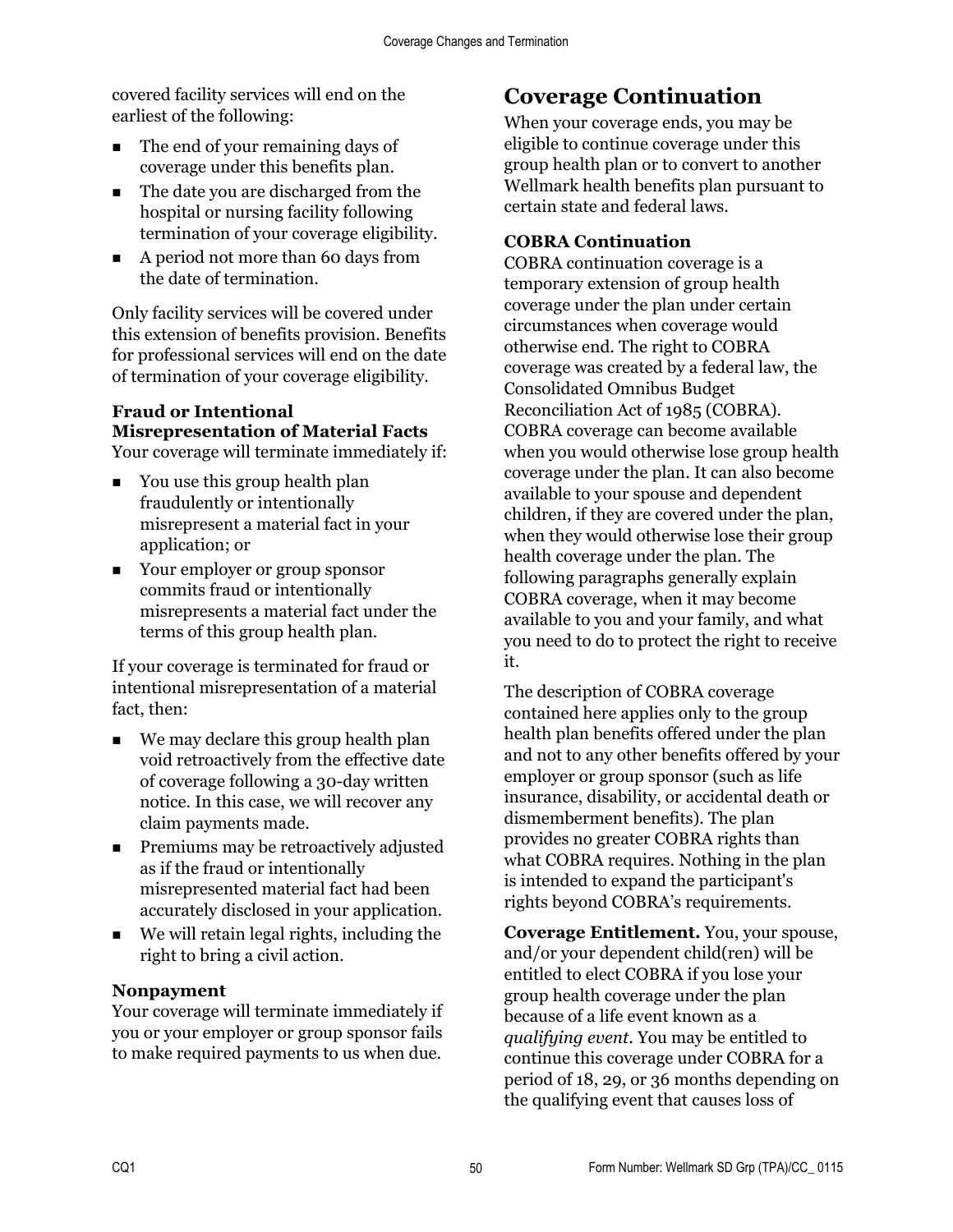coverage under this plan. See *Length of Coverage* later in this section.

The following are recognized qualifying events that will entitle you, your spouse, and/or your dependent child(ren) for COBRA Coverage.

You will be entitled to elect COBRA:

- If you lose your group health coverage under the plan because your hours of employment are reduced; or
- Your employment ends for any reason other than your gross misconduct.

Your spouse will be entitled to elect COBRA if he/she loses his/her group health coverage under the plan because any of the following qualifying events happens:

- You die;
- Your hours of employment are reduced;
- Your employment ends for any reason other than your gross misconduct;
- You become entitled to Medicare benefits (Part A, Part B or both) prior to your qualifying event; or
- Your spouse becomes divorced or legally separated from you.

Your dependent child will be entitled to elect COBRA if he/she loses his/her group health coverage under the plan because any of the following qualifying events happens:

- You die:
- Your hours of employment are reduced;
- Your employment ends for any reason other than your gross misconduct;
- You become entitled to Medicare benefits (Part A, Part B or both);
- You and your spouse become divorced or legally separated; or
- The dependent stops being eligible for coverage under the plan as a dependent child.

A child born to, adopted by, or placed for adoption with you during a period of COBRA coverage is considered to be a qualified beneficiary provided that, if you are a qualified beneficiary, you have elected

COBRA coverage for yourself. The child's COBRA coverage begins when the child is enrolled under this plan, whether through special enrollment or open enrollment, and it lasts for as long as COBRA coverage lasts for other family members of the employee. To be enrolled under this plan, the child must satisfy the otherwise applicable eligibility requirements (for example, regarding age).

Your child who is receiving benefits under this plan pursuant to a qualified medical child support order (QMCSO) received by your employer or group sponsor during your period of employment with your employer or group sponsor is entitled to the same rights to elect COBRA as your eligible dependent child.

If you take a Family and Medical Leave Act (FMLA) leave and do not return to work at the end of the leave or terminate coverage during the leave, you (and your spouse and dependent children, if any) will be entitled to elect COBRA if:

- They were covered under the plan on the day before the FMLA leave began or became covered during the FMLA leave; and
- They will lose coverage under the plan because of your failure to return to work at the end of the leave. This means that some individuals may be entitled to elect COBRA at the end of an FMLA leave even if they were not covered under the plan during the leave.

COBRA coverage elected in these circumstances will begin on the last day of the FMLA leave, with the same 18-month maximum coverage period, subject to extension or early termination, generally applicable to the COBRA qualifying events of termination of employment and reduction of hours. For information on how long you may have COBRA coverage, see later in this section, under *Length of Coverage.* 

**Qualifying Events.** After a qualifying event occurs and any required notice of that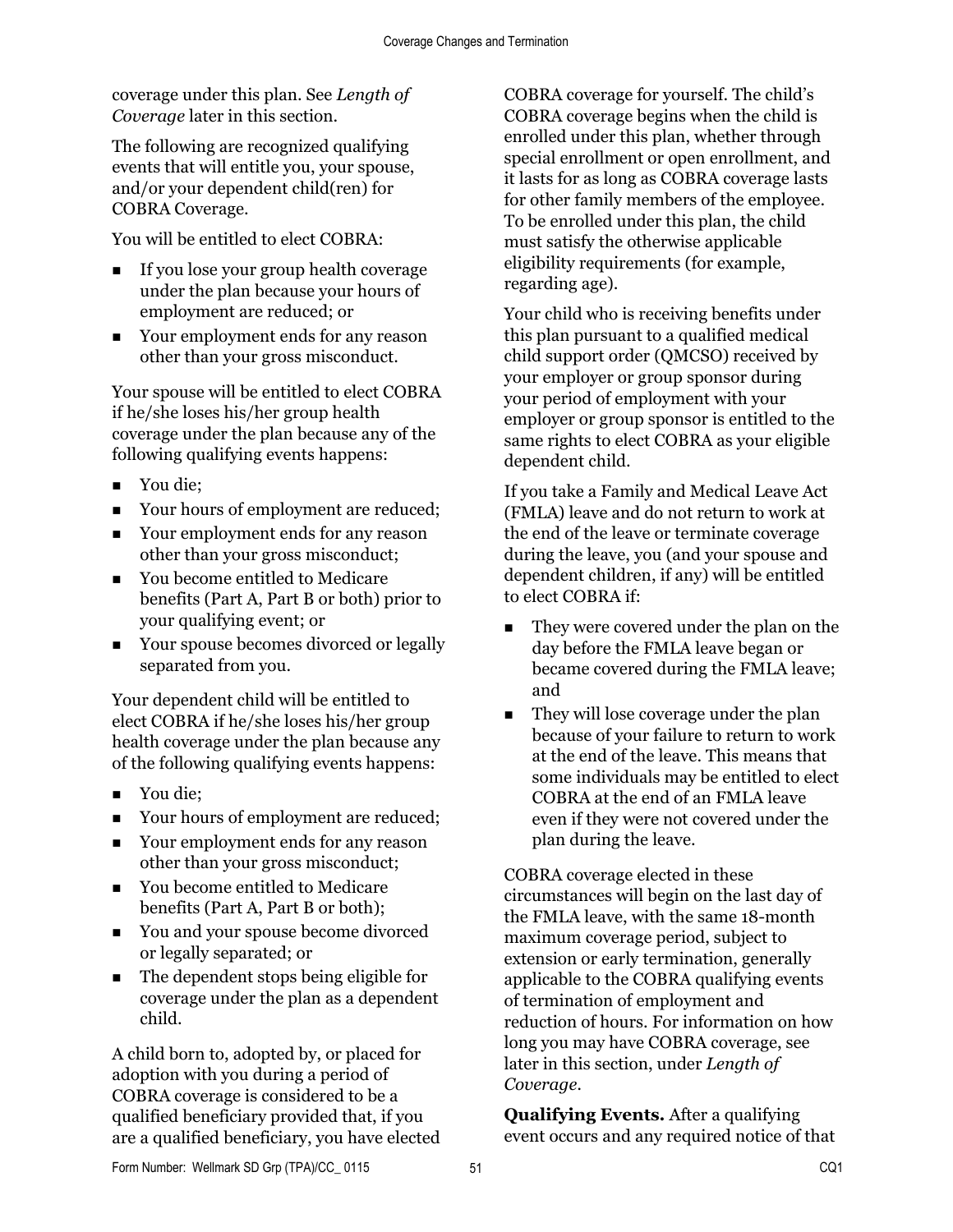event is properly provided to your employer or group sponsor, COBRA coverage must be offered to each person losing coverage under the plan who is a qualified beneficiary. You, your spouse, and your dependent children could become qualified beneficiaries and would be entitled to elect COBRA if coverage under the plan is lost because of the qualifying event.

COBRA coverage is the same coverage that this plan gives to other participants or beneficiaries under the plan who are not receiving COBRA coverage. Each qualified beneficiary who elects COBRA will have the same rights under the plan as other participants or beneficiaries covered under the component or components of this plan elected by the qualified beneficiary, including open enrollment and special enrollment rights. Under this plan, qualified beneficiaries who elect COBRA must pay for COBRA coverage.

When the qualifying event is the end of your employment, your reduction of hours of employment, or your death, COBRA coverage will be offered to qualified beneficiaries. You need not notify your employer or group sponsor of any of these three qualifying events.

For the other qualifying events, a COBRA election will be available only if you notify your employer or group sponsor in writing within 60 days after the later of:

- The date of the qualifying event; and
- The date on which the qualified beneficiary loses (or would lose) coverage under the terms of the plan as a result of the qualifying event.

The written notice must include the plan name or group name, your name, your Social Security Number, your dependent's name and a description of the event.

**Please note:** If these procedures are not followed or if the written notice is not provided to your employer or group sponsor during the 60-day notice period, you or your

dependents will lose your right to elect COBRA.

**Electing Coverage.** To elect COBRA, you must complete the Election form that is part of the COBRA election notice and submit it to City of Clinton. An election notice will be provided to qualified beneficiaries at the time of a qualifying event. You may also obtain a copy of the Election form from your employer or group sponsor. Under federal law, you must have 60 days after the date the qualified beneficiary coverage under the plan terminates, or, if later, 60 days after the date of the COBRA election notice provided to you at the time of the qualifying event to decide whether you want to elect COBRA under the plan.

Mail the completed Election form to:

City of Clinton 611 South 3rd St. P.O. Box 2958 Clinton, IA 52733

The Election form must be completed in writing and mailed to the individual and address specified above. The following are not acceptable as COBRA elections and will not preserve COBRA rights: oral communications regarding COBRA coverage, including in-person or telephone statements about an individual's COBRA coverage; and electronic communications, including e-mail and faxed communications.

The election must be postmarked 60 days from the termination date or 60 days from the date the COBRA election notice provided at the time of the qualifying event. **Please note:** If you do not submit a completed Election form within this period, you will lose your right to elect COBRA.

If you reject COBRA before the due date, you may change your mind as long as you furnish a completed Election form before the due date. The plan will only provide continuation coverage beginning on the date the waiver of coverage is revoked.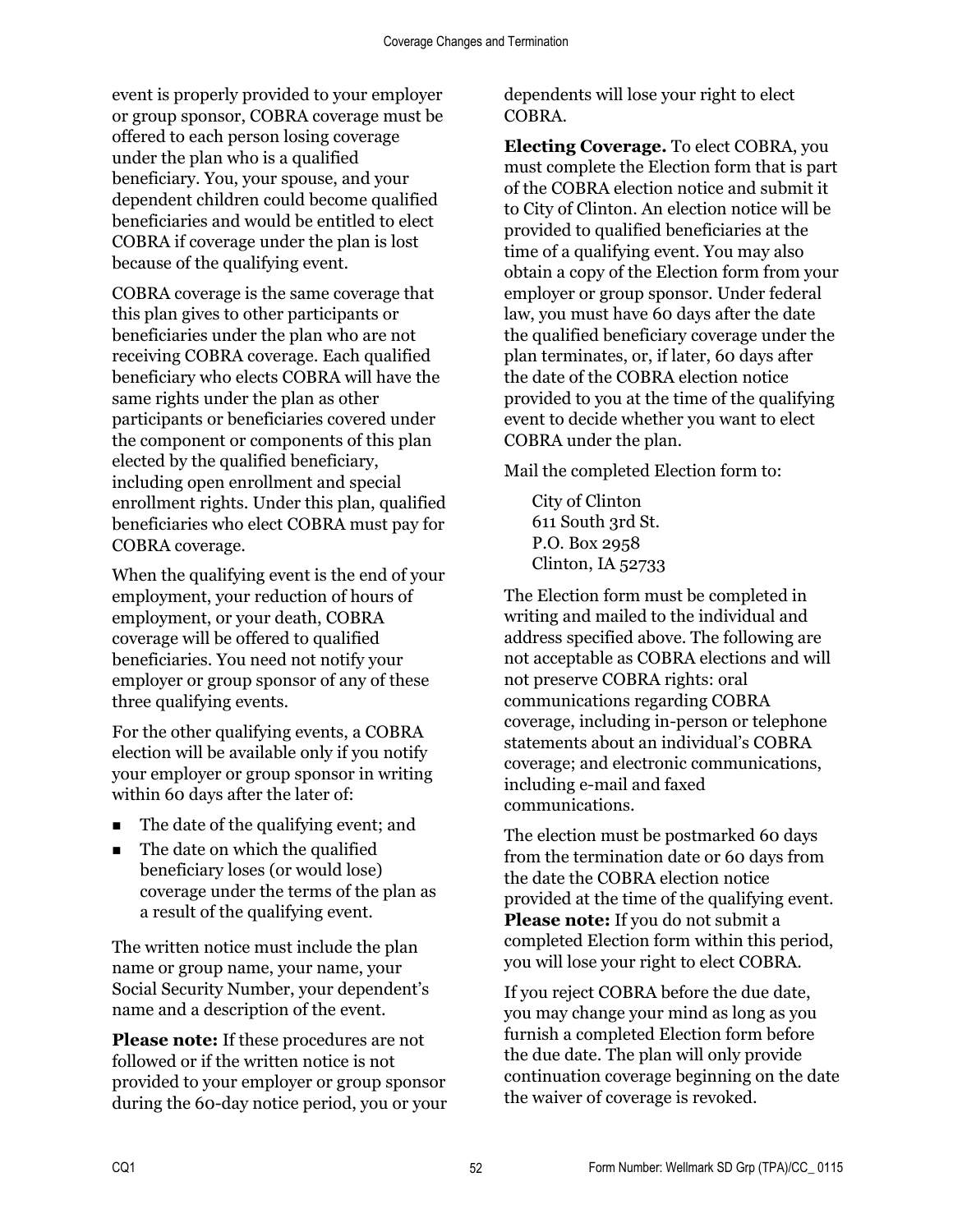You do not have to send any payment with your Election form when you elect COBRA. Important additional information about payment for COBRA coverage is included below.

Each qualified beneficiary will have an independent right to elect COBRA. For example, your spouse may elect COBRA even if you do not. COBRA may be elected for only one, several, or for all dependent children who are qualified beneficiaries. You and your spouse (if your spouse is a qualified beneficiary) may elect COBRA on behalf of all of the qualified beneficiaries, and parents may elect COBRA on behalf of their children. Any qualified beneficiary for whom COBRA is not elected within the 60 day election period specified in the COBRA election notice will lose his or her right to elect COBRA coverage.

When you complete the Election form, you must notify City of Clinton if any qualified beneficiary has become entitled to Medicare (Part A, Part B, or both) and, if so, the date of Medicare entitlement. If you become entitled to Medicare (or first learn that you are entitled to Medicare) after submitting the Election form, immediately notify City of Clinton of the date of the Medicare entitlement at the address specified above for delivery of the Election form.

Qualified beneficiaries may be enrolled in one or more group health components at the time of a qualifying event. If a qualified beneficiary is entitled to a COBRA election as the result of a qualifying event, he or she may elect COBRA under any or all of the group health components under which he or she was covered on the day before the qualifying event. For example, if a qualified beneficiary was covered under the medical and vision components on the day before a qualifying event, he or she may elect COBRA under the vision component only, the medical component only, or under both medical and vision (only if both components are available as a separate election option to the active employee).

Qualified beneficiaries who are entitled to elect COBRA may do so even if they have other group health plan coverage or are entitled to Medicare benefits on or before the date on which COBRA is elected. However, a qualified beneficiary's COBRA coverage will terminate automatically if, after electing COBRA, he or she becomes entitled to Medicare benefits or becomes covered under other group health plan coverage. For information on when coverage will terminate, see later in this section, under *Termination of Coverage.*

When considering whether to elect COBRA, you should take into account that a failure to elect COBRA will affect your future rights under federal law. You should take into account that you have special enrollment rights under federal law. You have the right to request special enrollment in another group health plan for which you are otherwise eligible (such as coverage sponsored by the spouse's employer) within 30 days after your group health coverage under the plan ends because of one of the qualifying events listed above. You will also have the same special enrollment right at the end of COBRA coverage if you get COBRA coverage for the maximum time available.

**Length of Coverage.** When coverage is lost due to your death, your divorce or legal separation, or your dependent child losing eligibility as a dependent child, COBRA coverage can last for up to a maximum of 36 months.

When coverage is lost due to the end of your employment or reduction in hours of employment, and you became entitled to Medicare benefits less than 18 months before the qualifying event, COBRA coverage for qualified beneficiaries (other than you as the employee) who lose coverage as a result of the qualifying event can last a maximum of 36 months after the date of Medicare entitlement. For example, if you become entitled to Medicare eight months before the date on which your employment terminates, COBRA coverage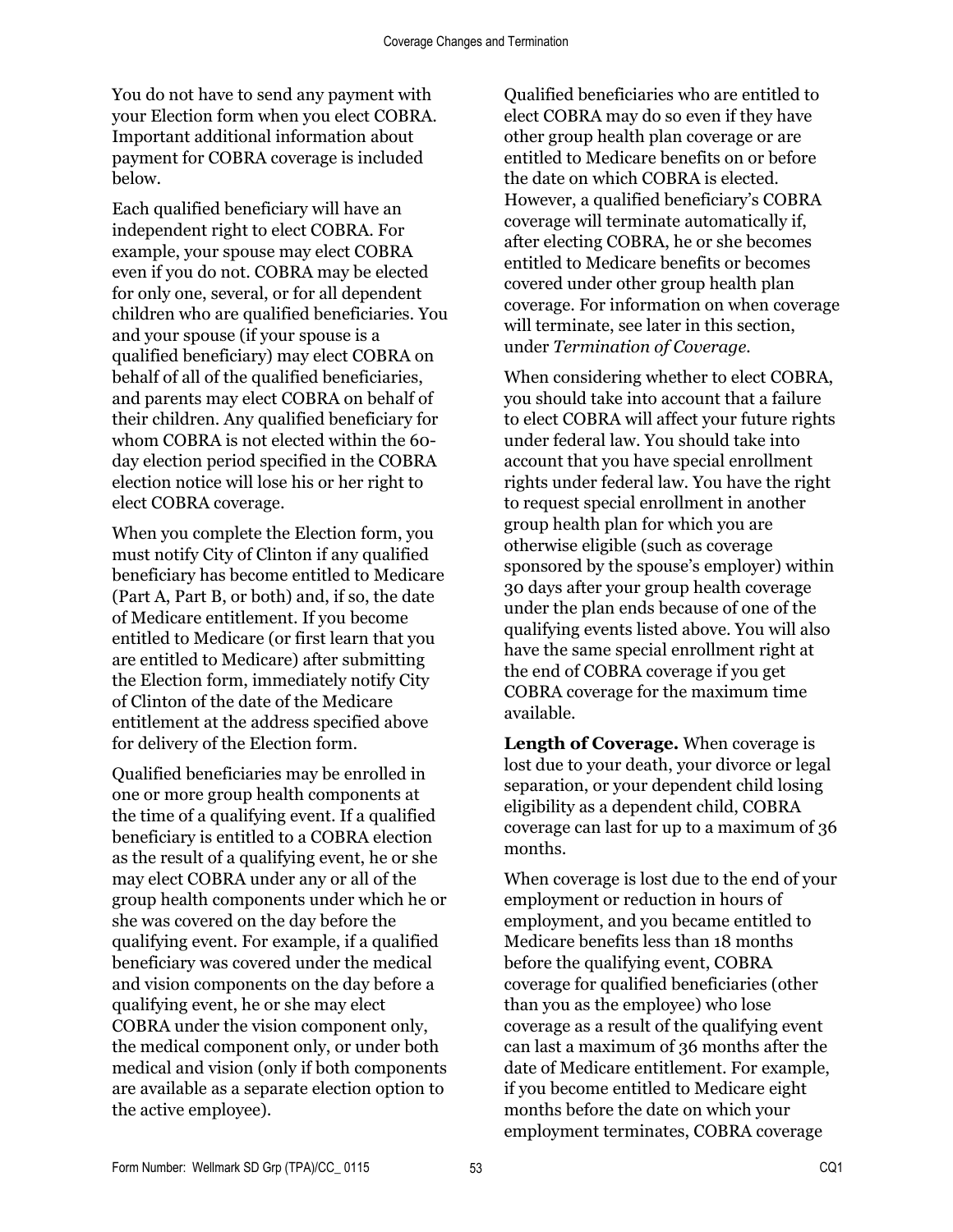under the plan for your spouse and children who lost coverage as a result of your termination can last up to 36 months after the date of Medicare entitlement, which is equal to 28 months after the date of the qualifying event (36 months minus eight months). This COBRA coverage period is available only if you become entitled to Medicare within 18 months before the termination or reduction of hours.

Otherwise, when coverage is lost due to the end of your employment or reduction of hours of employment, COBRA coverage generally can last for only up to a maximum of 18 months.

**Extending Coverage.** If the qualifying event that resulted in your COBRA election was your termination of employment or reduction of hours, an extension of the maximum period of coverage may be available if a qualified beneficiary is disabled or a second qualifying event occurs. You must notify your employer or group sponsor of a disability or a second qualifying event in order to extend the period of COBRA coverage. Failure to provide notice of a disability or second qualifying event will eliminate the right to extend the period of COBRA coverage. Along with the notice of a disability, the qualified beneficiary must also supply a copy of the Social Security Administration disability determination.

If a qualified beneficiary is determined by the Social Security Administration to be disabled and you notify your employer or group sponsor in a timely fashion, all of the qualified beneficiaries in your family may be entitled to receive up to an additional 11 months of COBRA coverage, for a total maximum of 29 months. This extension is available only for qualified beneficiaries who are receiving COBRA coverage because of a qualifying event that was your termination of employment or reduction of hours. The qualified beneficiary must be determined disabled at any time during the first 60 days of COBRA coverage. Each

qualified beneficiary will be entitled to the disability extension if one of them qualifies.

The disability extension is available only if you notify your employer or group sponsor in writing of the Social Security Administration's determination of disability within 60 days after the latest of:

- The date of the Social Security Administration's disability determination;
- The date of your termination of employment or reduction of hours; or
- The date on which the qualified beneficiary loses (or would lose) coverage under the terms of the plan as a result of your termination of employment or reduction of hours.

The written notice must include the plan name or group name, your name, your Social Security Number, your dependent's name and a description of the event.

You must also provide this notice within 60 days after your termination of employment or reduction of hours in order to be entitled to a disability extension.

If these procedures are not followed or if the written notice is not provided to your employer or group sponsor during the 60 day notice period, then there will be no disability extension of COBRA coverage.

An extension of coverage will be available to your spouse and dependent children who are receiving COBRA coverage if a second qualifying event occurs during the 60 days (or, in the case of a disability extension, the 29 months) following your termination of employment or reduction of hours. The maximum amount of COBRA coverage available when a second qualifying event occurs is 36 months. Such second qualifying events may include your death, your divorce or legal separation, or a dependent child's ceasing to be eligible for coverage as a dependent under this plan. These events can be a second qualifying event only if they would have caused the qualified beneficiary to lose coverage under the plan if the first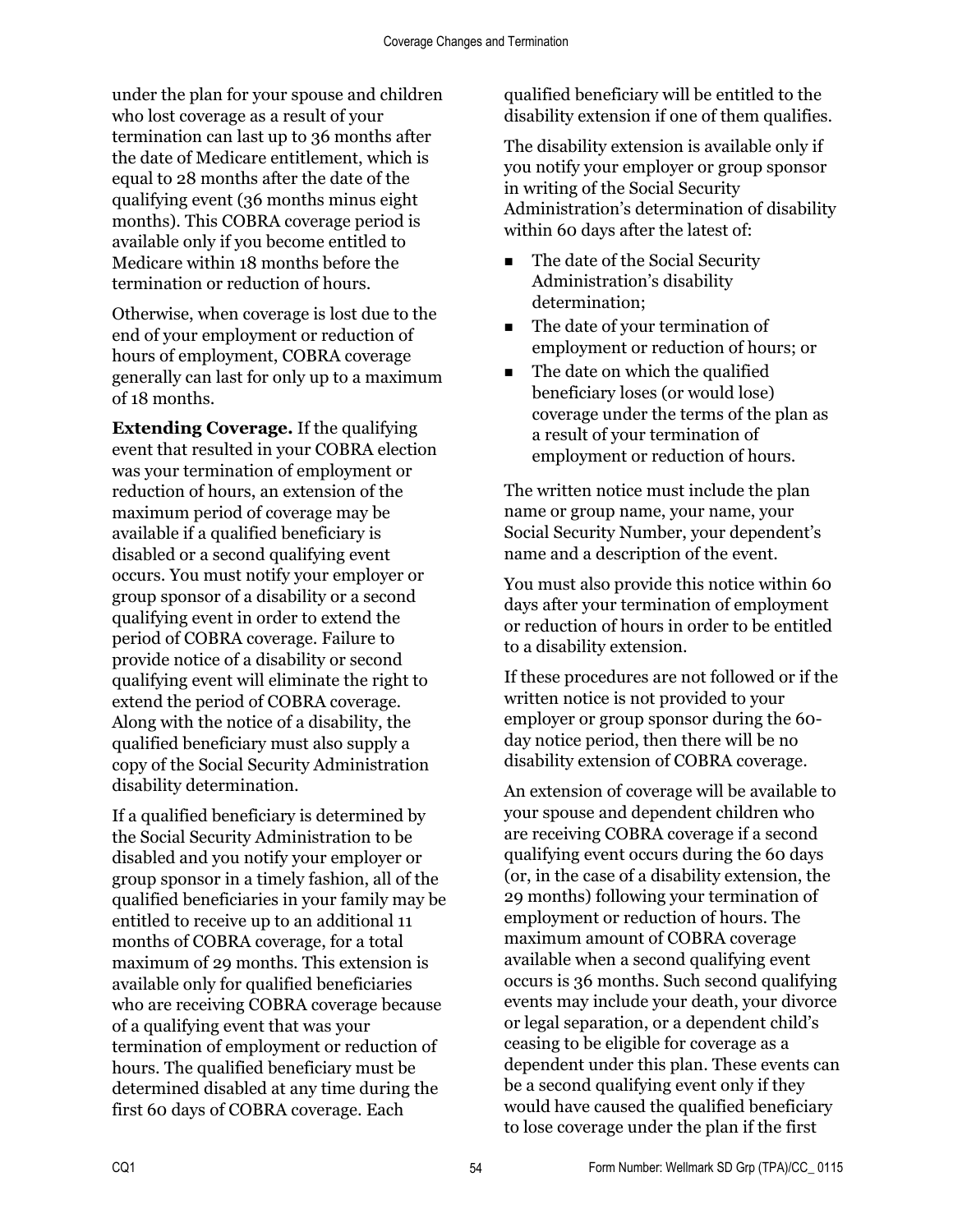qualifying event had not occurred. (This extension is not available under this plan when you become entitled to Medicare.)

This extension due to a second qualifying event is available only if the participant notifies your employer or group sponsor in writing of the second qualifying event within 60 days after the later of:

- The date of the second qualifying event; and
- $\blacksquare$  The date on which the qualified beneficiary would lose coverage under the terms of this plan as a result of the second qualifying event (if it had occurred while the qualified beneficiary was still covered under this plan).

If these procedures are not followed or if the written notice is not provided to your employer or group sponsor during the 60 day notice period, there will be no extension of COBRA coverage due to a second qualifying event.

In addition to the regular COBRA termination events specified later in this section, the disability extension period will end the first of the month beginning more than 30 days following recovery.

For example, if disability ends June 10, coverage will continue through the month of July (7/31).

**Termination of Coverage.** Coverage under COBRA will end when you meet the maximum period for your qualifying event, as indicated earlier under *Length of Coverage.*

COBRA coverage will automatically terminate before the end of the maximum period if:

- Any required premium is not paid in full on time;
- A qualified beneficiary becomes covered, after electing COBRA, under another group health plan;
- A qualified beneficiary becomes entitled to Medicare benefits (under Part A, Part B, or both) after electing COBRA;
- The employer ceases to provide any group health plan for its employees; or
- **During a disability extension period, the** disabled qualified beneficiary is determined by the Social Security Administration to be no longer disabled. For more information about the disability extension period, see *Extending Coverage,* earlier in this section.
- COBRA coverage may also be terminated for any reason this plan would terminate your coverage or coverage of a beneficiary not receiving COBRA coverage, such as fraud.

You must notify your employer or group sponsor in writing within 30 days if, after electing COBRA, a qualified beneficiary becomes entitled to Medicare (Part A, Part B, or both) or becomes covered under other group health plan coverage.

COBRA coverage will terminate (retroactively if applicable) as of the date of Medicare entitlement or as of the beginning date of the other group health coverage. Your employer or group sponsor will require repayment of all benefits paid after the termination date, regardless of whether or when you provide notice to your employer or group sponsor of Medicare entitlement or other group health plan coverage.

If a disabled qualified beneficiary is determined by the Social Security Administration to no longer be disabled, you must notify your employer or group sponsor of that fact within 30 days after the Social Security Administration's determination.

If the Social Security Administration's determination that the qualified beneficiary is no longer disabled occurs during a disability extension period, COBRA coverage for all qualified beneficiaries will terminate (retroactively if applicable) as of the first day of the month that is more than 30 days after the Social Security Administration's determination that the qualified beneficiary is no longer disabled.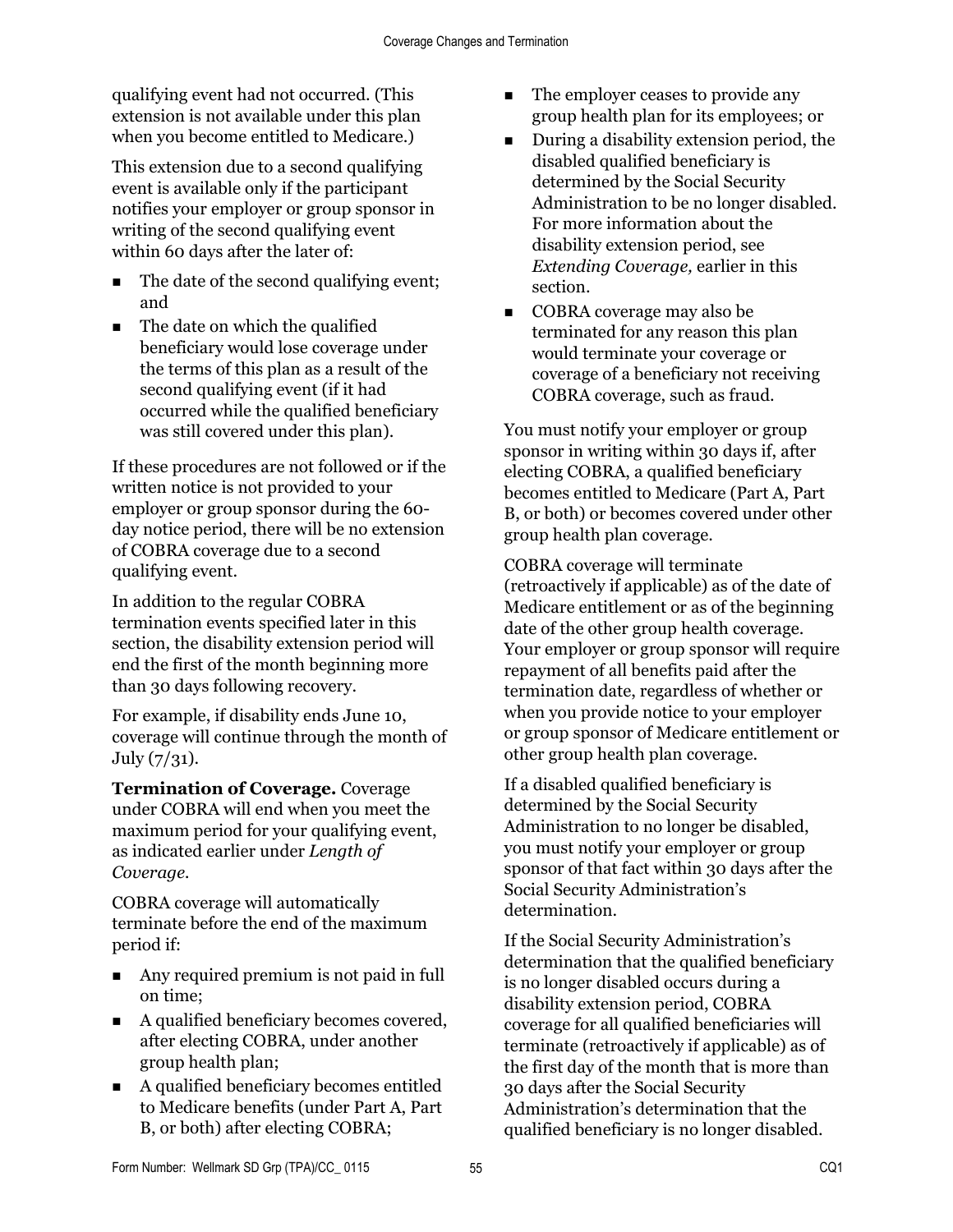Your employer or group sponsor will require repayment of all benefits paid after the termination date, regardless of whether or when you provide notice to your employer or group sponsor that the disabled qualified beneficiary is no longer disabled. For more information about the disability extension period, see *Extending Coverage,* earlier in this section.

**Coverage Cost and Payment.** Each qualified beneficiary is required to pay the entire cost of COBRA coverage. The amount a qualified beneficiary may be required to pay may not exceed 102 percent (or, in the case of an extension of COBRA coverage due to a disability, 150 percent) of the cost to the group health plan (including both employer and employee contributions) for coverage of a similarly situated plan participant or beneficiary who is not receiving COBRA coverage. The amount of the COBRA premiums may change from time to time during the period of COBRA coverage and will most likely increase over time. You will be notified of COBRA premium changes.

All COBRA premiums must be paid by check or money order.

Your first payment and all monthly payments for COBRA coverage must be made payable to City of Clinton and mailed to:

City of Clinton 611 South 3rd St. P.O. Box 2958 Clinton, IA 52733

The payment is considered to have been made on the date that it is postmarked. You will not be considered to have made any payment by mailing a check if your check is returned due to insufficient funds or otherwise.

If you elect COBRA, you do not have to send any payment with the Election form. However, you must make your first payment for COBRA coverage not later than 45 days after the date of election. This is the date the Election form is postmarked, if mailed, or

the date the Election form is received by the individual at the address specified for delivery of the Election form, if handdelivered. For more information on electing coverage, see *Electing Coverage* earlier in this section.

The first payment must cover the cost of COBRA coverage from the time coverage under the plan would have otherwise terminated up through the end of the month before the month in which you make your first payment.

For example, Sue's employment terminated on September 30, and she loses coverage on September 30. Sue elects COBRA on November 15. Her initial premium payment equals the premiums for October and November and is due on or before December 30, the 45<sup>th</sup> day after the date of her COBRA election.

You are responsible for making sure that the amount of your first payment is correct. You may contact the plan administrator to confirm the correct amount of the first payment.

Claims for reimbursement will not be processed and paid until you have elected COBRA and make the first payment for it.

If you do not make the first payment for COBRA coverage in full within 45 days after the date of your election, you will lose all COBRA rights under this plan.

After you make your first payment for COBRA coverage, you will be required to make monthly payments for each subsequent month of COBRA coverage. The amount due for each month for each qualified beneficiary will be disclosed in the election notice provided at the time of the qualifying event. Under the plan, each of these monthly payments for COBRA coverage is due on the first day of the month for that month's COBRA coverage. If you make a monthly payment on or before the first day of the month to which it applies, your COBRA coverage under this plan will continue for that month without any break.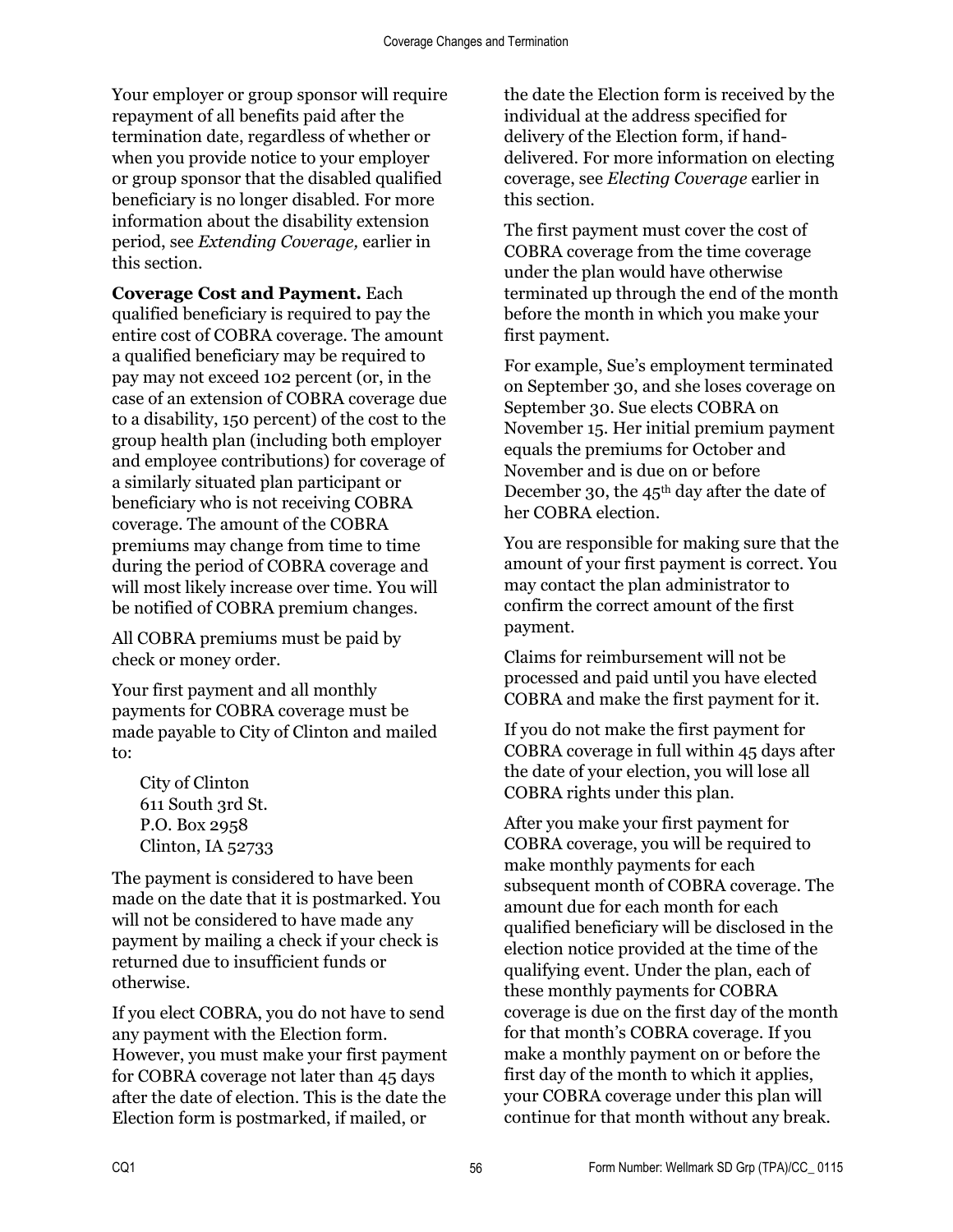Although monthly payments are due on the first day of each month of COBRA coverage, you will be given a grace period of 30 days after the first day of the month to make each monthly payment. COBRA coverage will be provided for each month as long as payment for that month is made before the end of the grace period for that payment. However, if you pay a monthly payment later than the first day of the month to which it applies, but before the end of the grace period for the month, your coverage under this plan will be suspended as of the first day of the month and then retroactively reinstated (going back to the first day of the month) when the monthly payment is received. This means that any claim submitted for benefits while coverage is suspended may be denied and may have to be resubmitted once coverage is reinstated.

If you fail to make a monthly payment before the end of the grace period for that month, you will lose all rights to COBRA coverage under the plan.

**Assistance With Questions.** Questions concerning the plan or your COBRA rights should be addressed to the contact or contacts identified below. For more information about *COBRA,* the *Health Insurance Portability and Accountability Act (HIPAA),* and other laws affecting group health plans, contact the nearest Regional Office of the U.S. Department of Health and Human Services (HHS) or visit the HHS website at *www.hhs.gov*. Addresses and phone numbers of Regional HHS Offices are also available through HHS's website.

**Notification of Changes.** In order to protect your family's rights, you should keep City of Clinton informed of any changes in the addresses of family members. You should also keep a copy, for your records, of any notices sent by your employer or group sponsor.

#### **Plan Contact Information.** For

additional information about you and your dependents' rights and obligations under the plan and under federal law, you should contact your employer or group sponsor, the plan administrator. You may obtain information about COBRA coverage on request from:

City of Clinton 611 South 3rd St. P.O. Box 2958 Clinton, IA 52733

The contact information for the plan may change from time to time. The most recent information will be included in the most recent plan documents (if you are not sure whether this is the most recent plan document, you may request the most recent one from the plan administrator or your employer or group sponsor).

#### **Continuation for Public Group**

Iowa Code Sections 509A.7 and 509A.13 may apply if you are an employee of the State, an Iowa school district, or other public entity supported by public funds. If this law applies to you, you may be entitled to continue participation in this medical benefits plan when you retire.

#### **Continuation Under Iowa Law**

Under Iowa Code Chapter 509B, you may be eligible to continue your medical care coverage for up to nine months if:

- You lose the coverage you have been receiving through your employer or group sponsor; and
- You have been covered by your medical benefits plan continuously for the last three months.

Your employer or group sponsor must provide written notice of your right to continue coverage within 10 days of the last day you are considered employed or your coverage ends. You will then have 10 days to give your employer or group sponsor written notice that you want to continue coverage.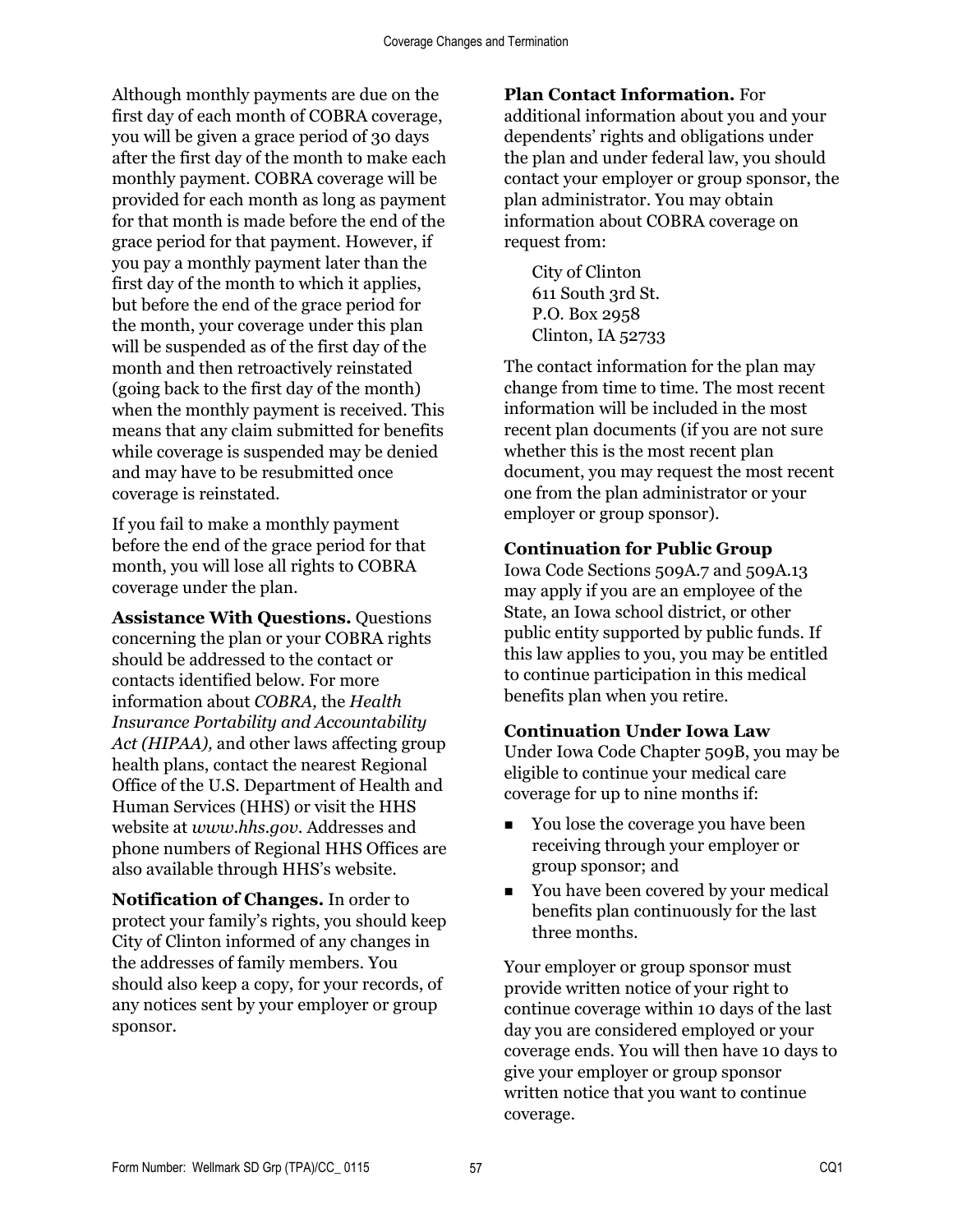Your right to continue coverage ends 31 days after the date of your employment termination or the date you were given notice of your continuation right, whichever is later.

If you lose your coverage because of divorce, annulment, or death of the employee, you must notify the employer or group sponsor providing the coverage within 31 days.

Benefits provided by continuation coverage may not be identical to the benefits that active employees have and will be subject to different premium rates. You will be responsible for paying any premiums to your employer or group sponsor for continuation coverage.

If you believe the Iowa continuation law applies to you, you may contact your employer or group sponsor for information on premiums and any necessary paperwork.

If you are eligible for coverage continuation under both Iowa law and COBRA, your employer can comply with Iowa law by offering only COBRA continuation.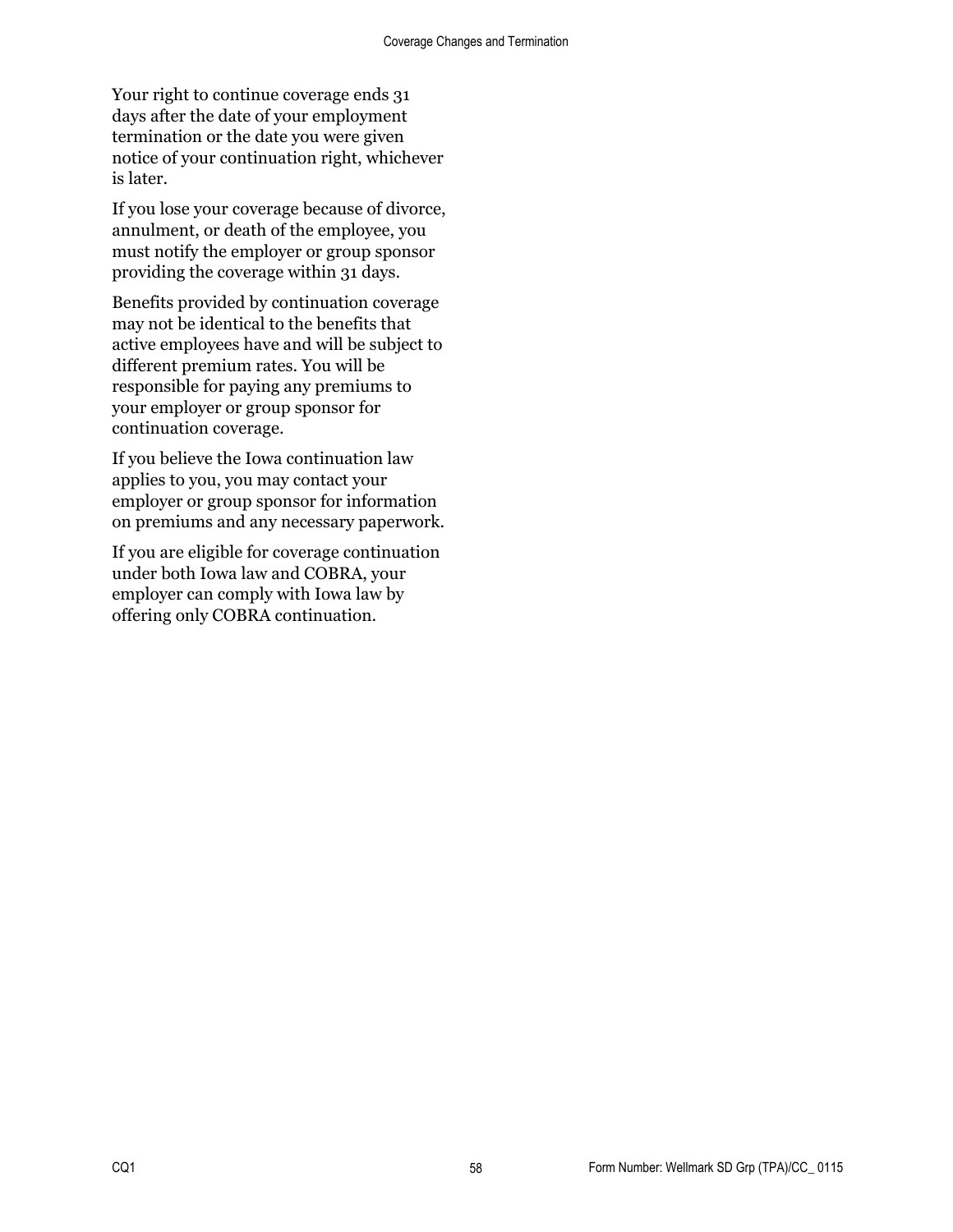# **10. Claims**

Once you receive medical services we must receive a claim to determine the amount of your benefits. The claim lets us know the services you received, when you received them, and from which provider.

# **When to File a Claim**

You need to file a claim if you:

 Use a provider who does not file claims for you. Participating and PPO providers file claims for you.

Wellmark must receive claims within 365 days following the date of service of the claim.

## **How to File a Claim**

All claims must be submitted in writing.

#### **1. Get a Claim Form**

Forms are available at *Wellmark.com* or by calling the Customer Service number on your ID card or from your personnel department.

#### **2. Fill Out the Claim Form**

Follow the same claim filing procedure regardless of where you received services. Directions are printed on the back of the claim form. Complete all sections of the claim form. For more efficient processing, all claims (including those completed outof-country) should be written in English.

If you need assistance completing the claim form, call the Customer Service number on your ID card.

**Medical Claim Form.** Follow these steps to complete a medical claim form:

- Use a separate claim form for each covered family member and each provider.
- Attach a copy of an itemized statement prepared by your provider. We cannot accept statements you prepare, cash register receipts, receipt of payment notices, or balance due notices. In order

for a claim request to qualify for processing, the itemized statement must be on the provider's stationery, and include at least the following:

- $-$  Identification of provider: full name, address, tax or license ID numbers, and provider numbers.
- Patient information: first and last name, date of birth, gender, relationship to plan member, and daytime phone number.
- $-$  Date(s) of service.
- Charge for each service.
- Place of service (office, hospital, etc).
- For injury or illness: date and diagnosis.
- For inpatient claims: admission date, patient status, attending physician ID.
- Days or units of service.
- Revenue, diagnosis, and procedure codes.
- Description of each service.

## **Prescription Drugs Claim Form.** For

prescription drugs covered under your medical benefits, use a separate prescription drug claim form and include the following information:

- Pharmacy name and address.
- Patient information: first and last name, date of birth, gender, and relationship to plan member.
- $\blacksquare$  Date(s) of service.
- Description and quantity of drug.
- **Original pharmacy receipt or cash** receipt with the pharmacist's signature on it.

#### **3. Sign the Claim Form**

#### **4. Submit the Claim**

We recommend you retain a copy for your records. The original form you send or any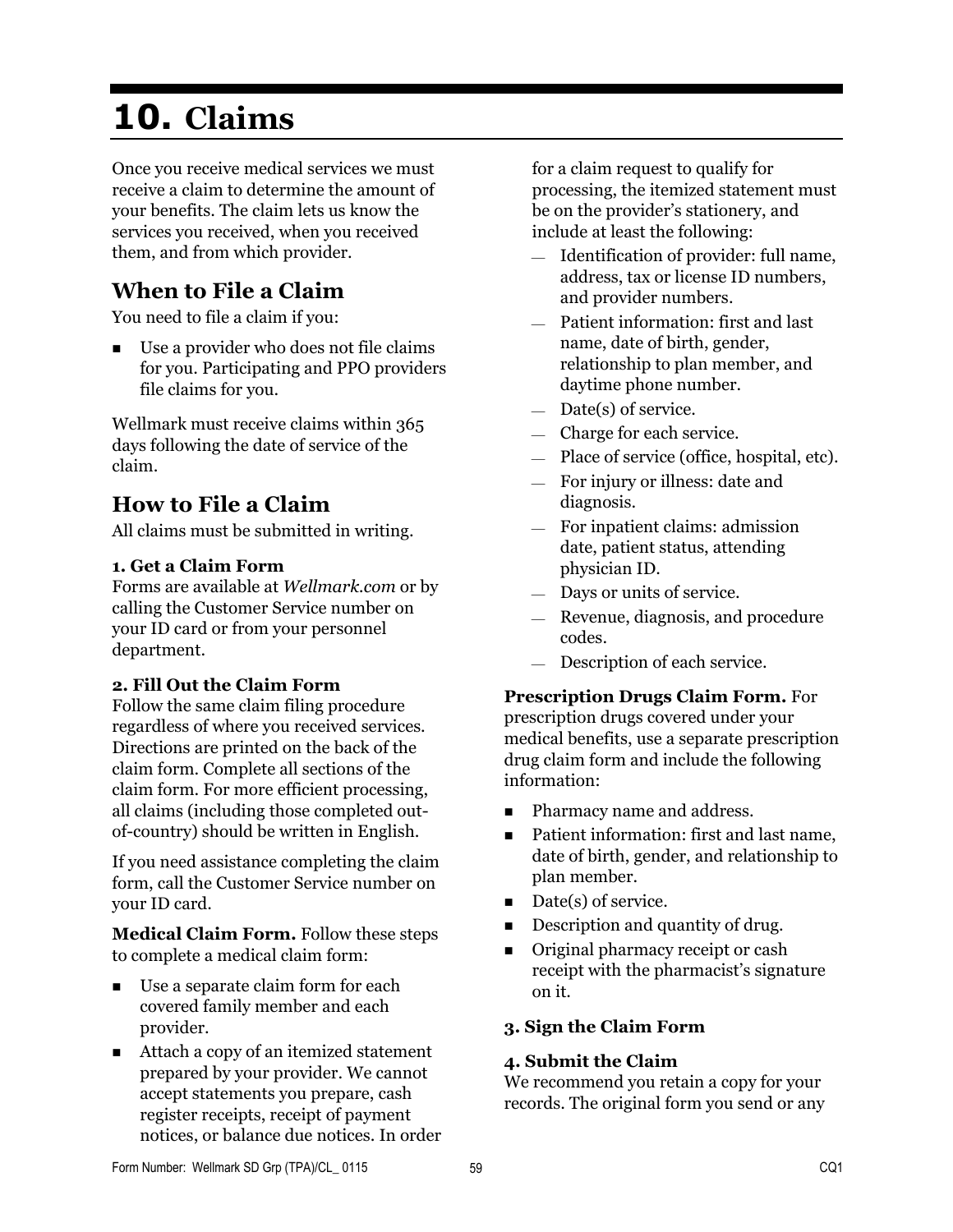attachments sent with the form cannot be returned to you. Send the claim to:

Wellmark Blue Cross and Blue Shield Station 1E238 P.O. Box 9291 Des Moines, IA 50306-9291

#### **Claims for Services Received Outside the United States.** Send the claim to:

BlueCard Worldwide Service Center P.O. Box 261630 Miami, FL 33126

We may require additional information from you or your provider before a claim can be considered complete and ready for processing.

## **Notification of Decision**

We will send an Explanation of Benefits (EOB) following your claim. The EOB is a statement outlining how we applied benefits to a submitted claim. It details amounts that providers charged, network savings, our paid amounts, and amounts for which you are responsible.

In case of an adverse decision, the notice will be sent within 30 days of receipt of the claim. We may extend this time by up to 15 days if the claim determination is delayed for reasons beyond our control. If we do not send an explanation of benefits statement or a notice of extension within the 30-day period, you have the right to begin an appeal. We will notify you of the circumstances requiring an extension and the date by which we expect to render a decision.

If an extension is necessary because we require additional information from you, the notice will describe the specific information needed. You have 45 days from receipt of the notice to provide the information. Without complete information, your claim will be denied.

If you have other insurance coverage, our processing of your claim may utilize coordination of benefits guidelines. See *Coordination of Benefits*, page 61.

Once we pay your claim, whether our payment is sent to you or to your provider, our obligation to pay benefits for the claim is discharged. However, we may adjust a claim due to overpayment or underpayment for up to 18 months after we first process the claim. In the case of nonparticipating hospitals, M.D.s, and D.O.s located in Iowa, the health plan payment is made payable to the provider, but the check is sent to you. You are responsible for forwarding the check to the provider, plus any difference between the amount charged and our payment.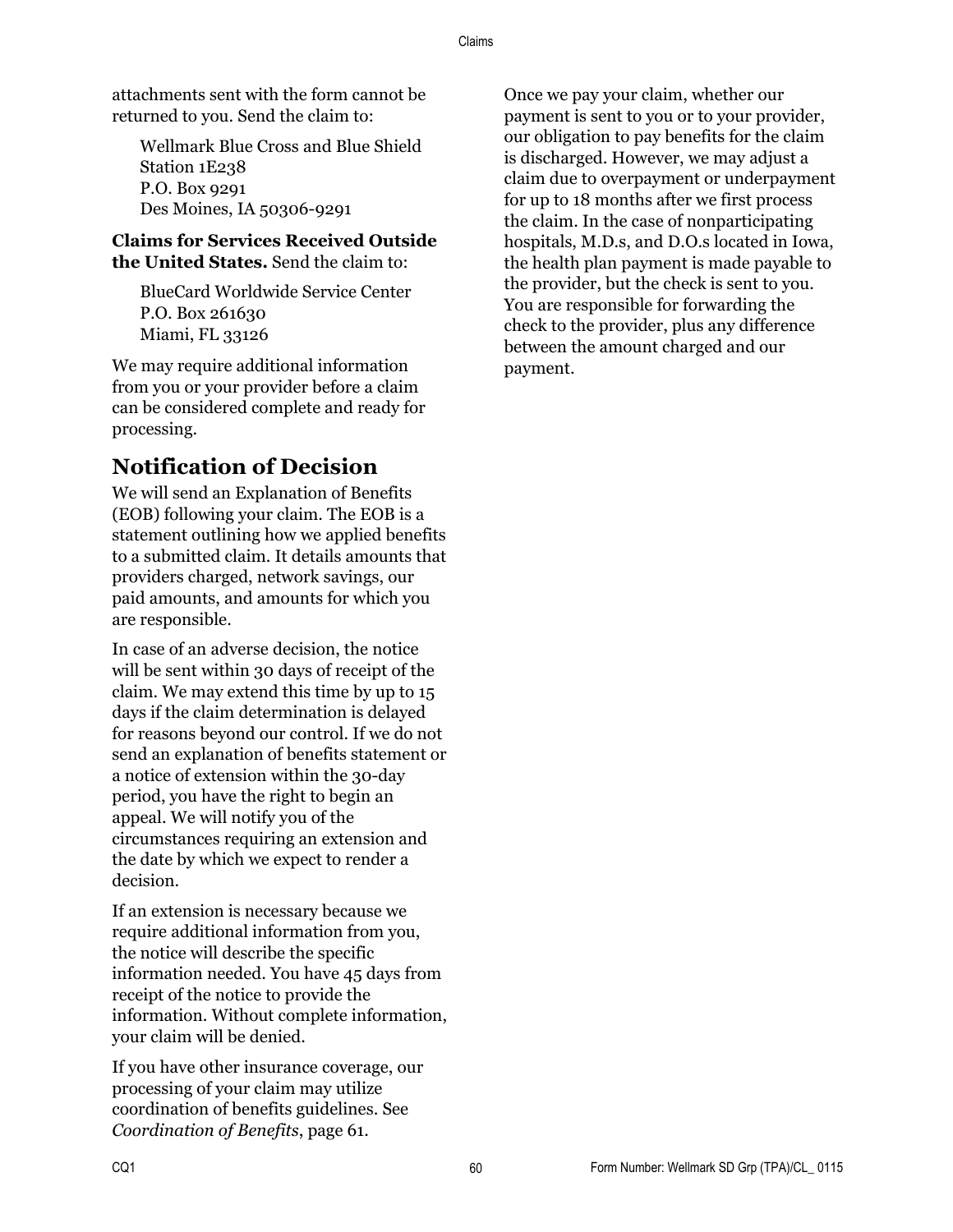# **11. Coordination of Benefits**

Coordination of benefits applies when you have more than one insurance policy or group health plan that provides the same or similar benefits as this plan. Benefits payable under this plan, when combined with those paid under your other coverage, will not be more than 100 percent of either our payment arrangement amount or the other plan's payment arrangement amount.

The method we use to calculate the payment arrangement amount may be different from your other plan's method.

## **Other Coverage**

When you receive services, you must inform us that you have other coverage, and inform your health care provider about your other coverage. Other coverage includes any of the following:

- Group and nongroup insurance contracts and subscriber contracts.
- HMO contracts.
- Uninsured arrangements of group or group-type coverage.
- Group and nongroup coverage through closed panel plans.
- Group-type contracts.
- The medical care components of longterm contracts, such as skilled nursing care.
- Medicare or other governmental benefits (not including Medicaid).
- The medical benefits coverage of your auto insurance (whether issued on a fault or no-fault basis).

Coverage that is not subject to coordination of benefits includes the following:

- Hospital indemnity coverage or other fixed indemnity coverage.
- Accident-only coverage.
- Specified disease or specified accident coverage.
- Limited benefit health coverage, as defined by Iowa law.
- School accident-type coverage.
- Benefits for non-medical components of long-term care policies.
- **Medicare supplement policies.**
- **Medicaid policies.**
- Coverage under other governmental plans, unless permitted by law.

You must cooperate with Wellmark and provide requested information about other coverage. Failure to provide information can result in a denied claim. We may get the facts we need from or give them to other organizations or persons for the purpose of applying the following rules and determining the benefits payable under this plan and other plans covering you. We need not tell, or get the consent of, any person to do this.

Your participating or PPO provider will forward your coverage information to us. If you have a nonparticipating provider, you are responsible for informing us about your other coverage.

# **Claim Filing**

If you know that your other coverage has primary responsibility for payment, after you receive services, a claim should be submitted to your other insurance carrier first. If that claim is processed with an unpaid balance for benefits eligible under this group health plan, you or your provider should submit a claim to us and attach the other carrier's explanation of benefit payment. We may contact your provider or the other carrier for further information.

# **Rules of Coordination**

We follow certain rules to determine which health plan or coverage pays first (as the primary plan) when other coverage provides the same or similar benefits as this group health plan. Here are some of those rules: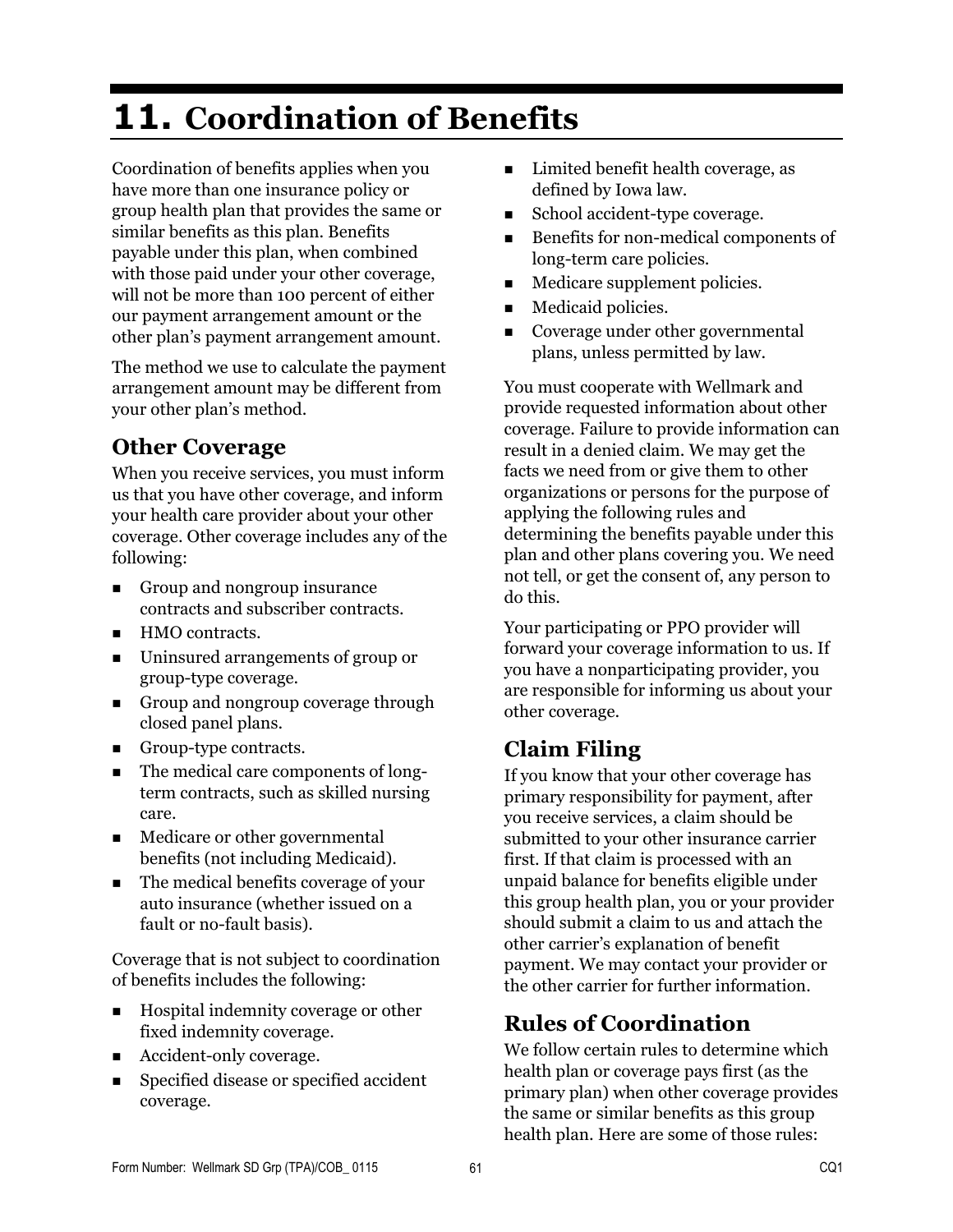- The primary plan pays or provides benefits according to its terms of coverage and without regard to the benefits under any other plan. Except as provided below, a plan that does not contain a coordination of benefits provision that is consistent with applicable regulations is always primary unless the provisions of both plans state that the complying plan is primary.
- Coverage that is obtained by membership in a group and is designed to supplement a part of a basic package of benefits is excess to any other parts of the plan provided by the contract holder. (Examples of such supplementary coverage are major medical coverage that is superimposed over base plan hospital and surgical benefits and insurance-type coverage written in connection with a closed panel plan to provide out-of-network benefits.)

The following rules are to be applied in order. The first rule that applies to your situation is used to determine the primary plan.

- The coverage that you have as an employee, plan member, subscriber, policyholder, or retiree pays before coverage that you have as a spouse or dependent. However, if the person is a Medicare beneficiary and, as a result of federal law, Medicare is secondary to the plan covering the person as a dependent and primary to the plan covering the person as other than a dependent (e.g., a retired employee), then the order of benefits between the two plans is reversed, so that the plan covering the person as the employee, plan member, subscriber, policyholder or retiree is the secondary plan and the other plan is the primary plan.
- The coverage that you have as the result of active employment (not laid off or retired) pays before coverage that you have as a laid-off or retired employee. The same would be true if a person is a

dependent of an active employee and that same person is a dependent of a retired or laid-off employee. If the other plan does not have this rule and, as a result, the plans do not agree on the order of benefits, this rule is ignored.

- If a person whose coverage is provided pursuant to COBRA or under a right of continuation provided by state or other federal law is covered under another plan, the plan covering the person as an employee, plan member, subscriber, policyholder or retiree or covering the person as a dependent of an employee, member, subscriber or retiree is the primary plan and the COBRA or state or other federal continuation coverage is the secondary plan. If the other plan does not have this rule and, as a result, the plans do not agree on the order of benefits, this rule is ignored.
- The coverage with the earliest continuous effective date pays first if none of the rules above apply.
- $\blacksquare$  If the preceding rules do not determine the order of benefits, the benefits payable will be shared equally between the plans. In addition, this plan will not pay more than it would have paid had it been the primary plan.

#### **Dependent Children**

To coordinate benefits for a dependent child, the following rules apply (unless there is a court decree stating otherwise):

 $\blacksquare$  If the child is covered by both parents who are married (and not separated) or who are living together, whether or not they have been married, then the coverage of the parent whose birthday occurs first in a calendar year pays first. If both parents have the same birthday, the plan that has covered the parent the longest is the primary plan.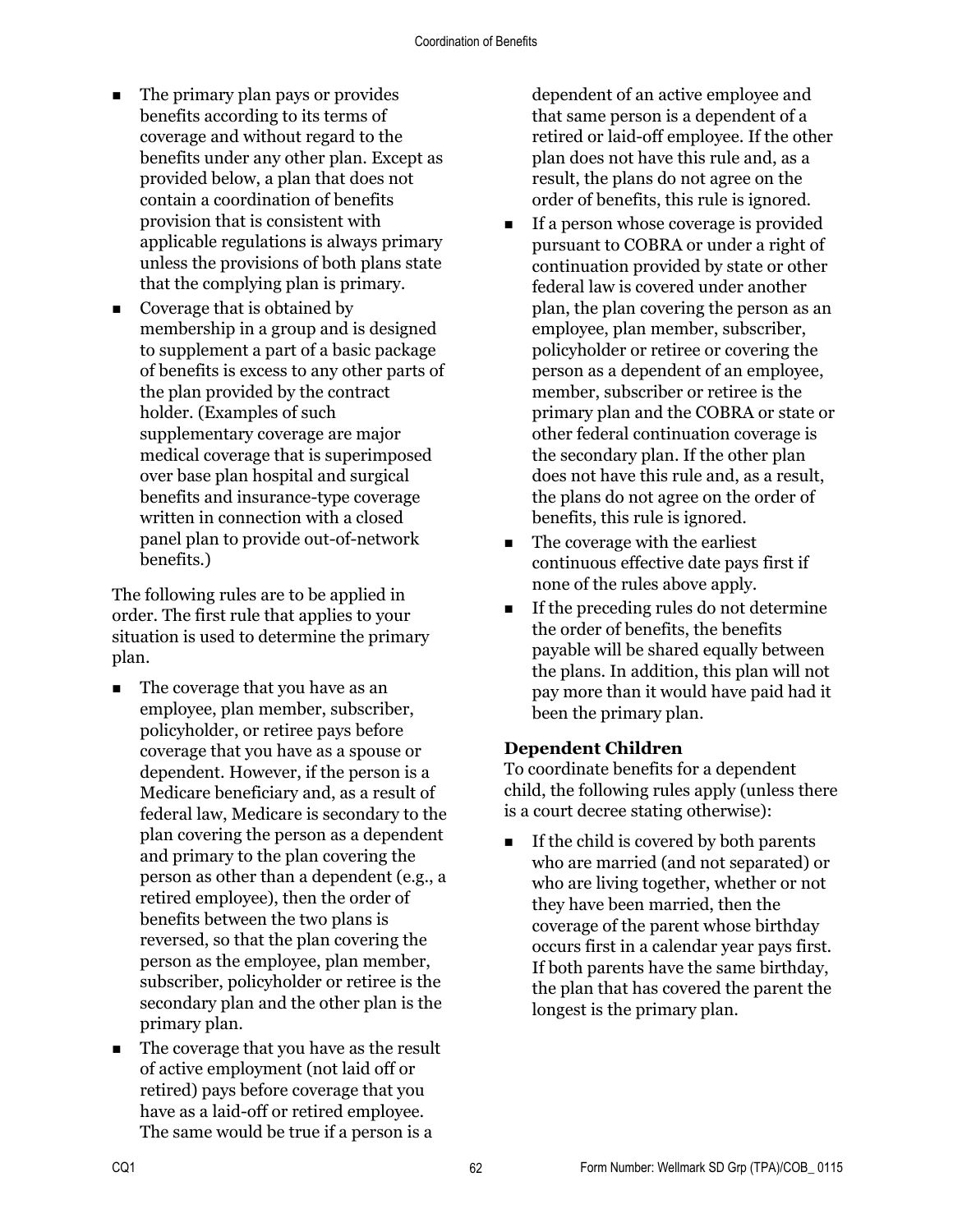- For a child covered by separated or divorced parents or parents who are not living together, whether or not they have been married:
	- $-$  If a court decree states that one of the parents is responsible for the child's health care expenses or coverage and the plan of that parent has actual knowledge of those terms, then that parent's coverage pays first. If the parent with responsibility has no health care coverage for the dependent child's health care expenses, but that parent's spouse does, that parent's spouse's coverage pays first. This item does not apply with respect to any plan year during which benefits are paid or provided before the entity has actual knowledge of the court decree provision.
	- If a court decree states that both parents are responsible for the child's health care expense or health care coverage or if a court decree states that the parents have joint custody without specifying that one parent has responsibility for the health care expenses or coverage of the dependent child, then the coverage of the parent whose birthday occurs first in a calendar year pays first. If both parents have the same birthday, the plan that has covered the parent the longest is the primary plan.
	- $-$  If a court decree does not specify which parent has financial or insurance responsibility, then the coverage of the parent with custody pays first. The payment order for the child is as follows: custodial parent, spouse of custodial parent, other parent, spouse of other parent. A custodial parent is the parent awarded custody by a court decree or, in the absence of a court decree, is the parent with whom the child resides more than one-half of the

calendar year excluding any temporary visitation.

If none of these rules apply to your situation, we will follow the Iowa Insurance Division's Coordination of Benefits guidelines to determine this health plan payment.

#### **Effects on the Benefits of this Plan**

In determining the amount to be paid for any claim, the secondary plan will calculate the benefits it would have paid in the absence of other coverage and apply the calculated amount to any allowable expense under its plan that is unpaid by the primary plan. The secondary plan may then reduce its payment by the amount so that, when combined with the amount paid by the primary plan, total benefits paid or provided by all plans for the claim do not exceed the total allowable expense for that claim. In addition, the secondary plan will credit to its applicable deductible any amounts it would have credited to its deductible in the absence of other coverage.

#### **Right of Recovery**

If the amount of payments made by us is more than we should have paid under these coordination of benefits provisions, we may recover the excess from any of the persons to or for whom we paid, or from any other person or organization that may be responsible for the benefits or services provided for the covered person. The amount of payments made includes the reasonable cash value of any benefits provided in the form of services.

## **Coordination with Medicare**

Medicare is by law the secondary coverage to group health plans in a variety of situations. The following provisions apply only if you have both Medicare and employer group health coverage under this medical benefits plan and your employer has the required minimum number of employees.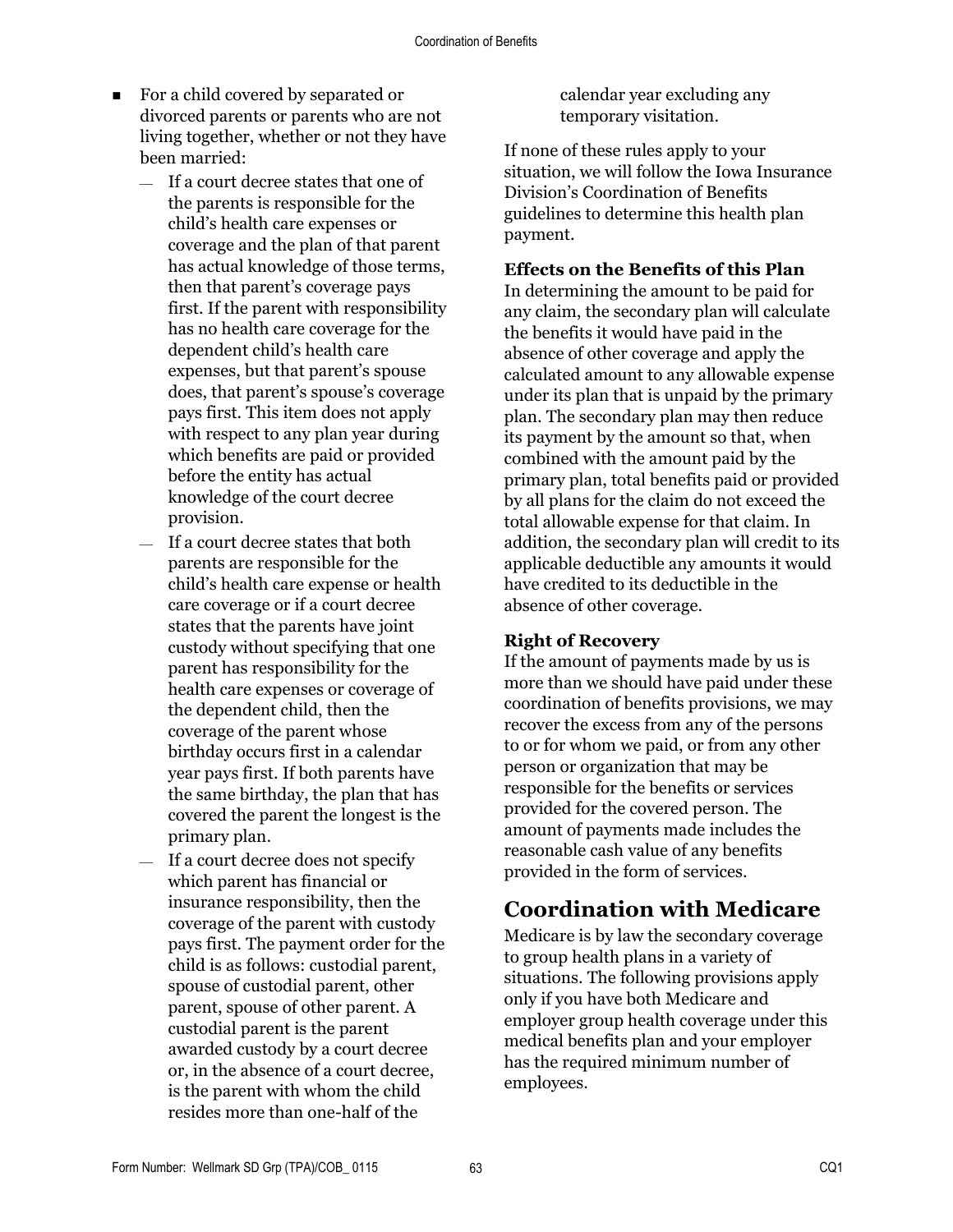#### **Working Aged**

If you are a member of a group health plan of an employer with at least 20 employees for each working day for at least 20 calendar weeks in the current or preceding year, then Medicare is the secondary payer if the beneficiary is:

- Age 65 or older; and
- A current employee or spouse of a current employee covered by an employer group health plan.

#### **Working Disabled**

If you are a member of a group health plan of an employer with at least 100 full-time, part-time, or leased employees on at least 50 percent of regular business days during the preceding calendar year, then Medicare is the secondary payer if the beneficiary is:

- $\blacksquare$  Under age 65;
- $\blacksquare$  A recipient of Medicare disability benefits; and
- A current employee or a spouse or dependent of a current employee, covered by an employer group health plan.

#### **End-Stage Renal Disease (ESRD)**

The ESRD requirements apply to group health plans of all employers, regardless of the number of employees. Under these requirements, Medicare is the secondary payer during the first 30 months of Medicare coverage if both of the following are true:

- The beneficiary has Medicare coverage as an ESRD patient; and
- The beneficiary is covered by an employer group health plan.

If the beneficiary is already covered by Medicare due to age or disability and the beneficiary becomes eligible for Medicare ESRD coverage, Medicare generally is the secondary payer during the first 30 months of ESRD eligibility. However, if the group health plan is secondary to Medicare (based on other Medicare secondary-payer requirements) at the time the beneficiary

becomes covered for ESRD, the group health plan remains secondary to Medicare.

This is only a general summary of the laws, which may change from time to time. For more information, contact your employer or the Social Security Administration.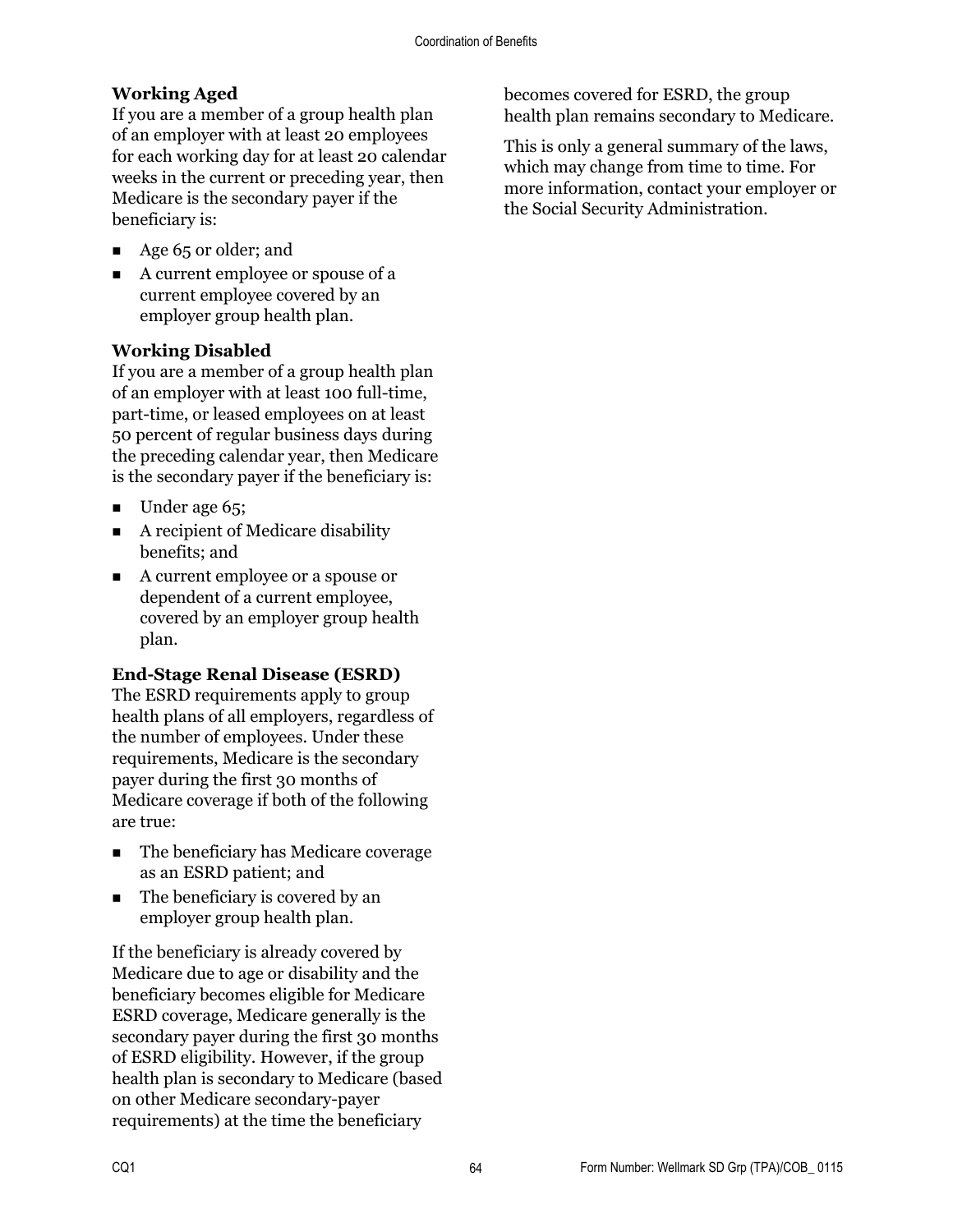# **12. Appeals**

# **Right of Appeal**

You have the right to one full and fair review in the case of an adverse benefit determination that denies, reduces, or terminates benefits, or fails to provide payment in whole or in part. Adverse benefit determinations include a denied or reduced claim, a rescission of coverage, or an adverse benefit determination concerning a pre-service notification requirement. Preservice notification requirements are:

- A precertification request.
- A notification of admission or services.
- A prior approval request.

### **How to Request an Internal Appeal**

You or your authorized representative, if you have designated one, may appeal an adverse benefit determination within 180 days from the date you are notified of our adverse benefit determination by submitting a written appeal. Appeal forms are available at our website, *Wellmark.com*. See *Authorized Representative*, page 69.

#### **Medically Urgent Appeal**

To appeal an adverse benefit determination involving a medically urgent situation, you may request an expedited appeal, either orally or in writing. Medically urgent generally means a situation in which your health may be in serious jeopardy or, in the opinion of your physician, you may experience severe pain that cannot be adequately controlled while you wait for a decision.

#### **Non-Medically Urgent Appeal**

To appeal an adverse benefit determination that is not medically urgent, you must make your request for a review in writing.

#### **What to Include in Your Internal Appeal**

You must submit all relevant information with your appeal, including the reason for your appeal. This includes written comments, documents, or other information in support of your appeal. You must also submit:

- Date of your request.
- Your name (please type or print), address, and if applicable, the name and address of your authorized representative.
- **Member identification number.**
- Claim number from your Explanation of Benefits, if applicable.
- Date of service in question.

If you have difficulty obtaining this information, ask your provider or pharmacist to assist you.

### **Where to Send Internal Appeal**

Wellmark Blue Cross and Blue Shield Special Inquiries P.O. Box 9232, Station 5W189 Des Moines, IA 50306-9232

## **Review of Internal Appeal**

Your request for an internal appeal will be reviewed only once. The review will take into account all information regarding the adverse benefit determination whether or not the information was presented or available at the initial determination. Upon request, and free of charge, you will be provided reasonable access to and copies of all relevant records used in making the initial determination. Any new information or rationale gathered or relied upon during the appeal process will be provided to you prior to Wellmark issuing a final adverse benefit determination and you will have the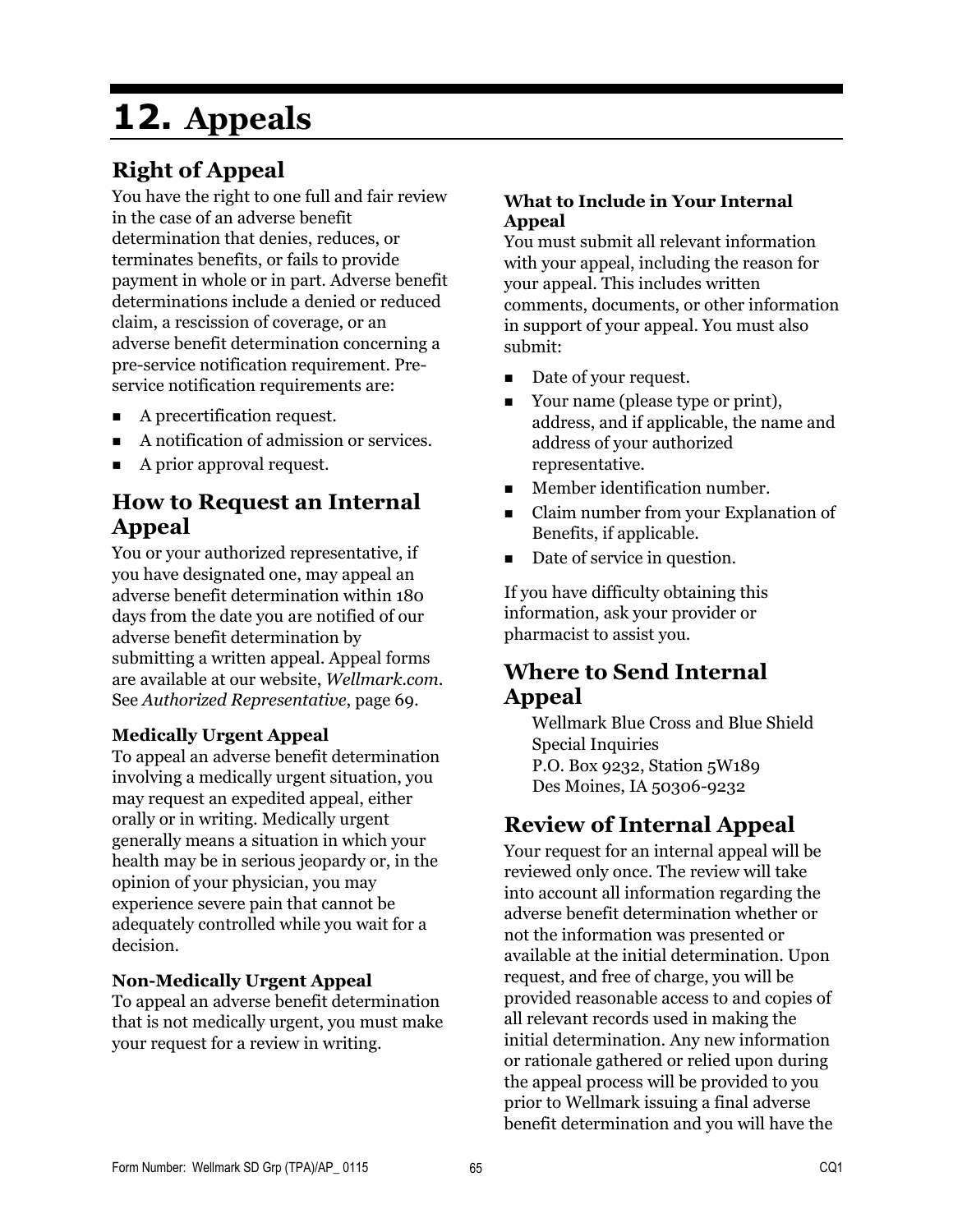opportunity to respond to that information or to provide information.

The review will not be conducted by the original decision makers or any of their subordinates. The review will be conducted without regard to the original decision. If a decision requires medical judgment, we will consult an appropriate medical expert who was not previously involved in the original decision and who has no conflict of interest in making the decision. If we deny your appeal, in whole or in part, you may request, in writing, the identity of the medical expert we consulted.

## **Decision on Internal Appeal**

The decision on appeal is the final internal determination. Once a decision on internal appeal is reached, your right to internal appeal is exhausted.

#### **Medically Urgent Appeal**

For a medically urgent appeal, you will be notified (by telephone, e-mail, fax or another prompt method) of our decision as soon as possible, based on the medical situation, but no later than 72 hours after your expedited appeal request is received. If the decision is adverse, a written notification will be sent.

#### **All Other Appeals**

For all other appeals, you will be notified in writing of our decision. Most appeal requests will be determined within 30 days and all appeal requests will be determined within 60 days.

## **External Review**

You have the right to request an external review of a final adverse determination involving a covered service when the determination involved:

- Medical necessity.
- Appropriateness of services or supplies, including health care setting, level of care, or effectiveness of treatment.
- Investigational or experimental services or supplies.

■ Concurrent review or admission to a facility. See *Notification Requirements and Care Coordination*, page 33.

An adverse determination eligible for external review does not include a denial of coverage for a service or treatment specifically excluded under this plan.

The external review will be conducted by independent health care professionals who have no association with us and who have no conflict of interest with respect to the benefit determination.

**Have you exhausted the appeal process?** Before you can request an

external review, you must first exhaust the internal appeal process described earlier in this section. However, if you have not received a decision regarding the adverse benefit determination within 30 days following the date of your request for an appeal, you are considered to have exhausted the internal appeal process.

**Requesting an external review.** You or your authorized representative may request an external review through the Iowa Insurance Division by completing an External Review Request Form and submitting the form as described in this section. You may obtain this request form by calling the Customer Service number on your ID card, by visiting our website at *Wellmark.com*, by contacting the Iowa Insurance Division, or by visiting the Iowa Insurance Division's website at *www.iid.state.ia.us*.

You will be required to authorize the release of any medical records that may be required to be reviewed for the purpose of reaching a decision on your request for external review.

Requests must be filed in writing at the following address, no later than four months after you receive notice of the final adverse benefit determination:

Iowa Insurance Division Two Ruan Center 601 Locust, 4th Floor Des Moines, IA 50309-3738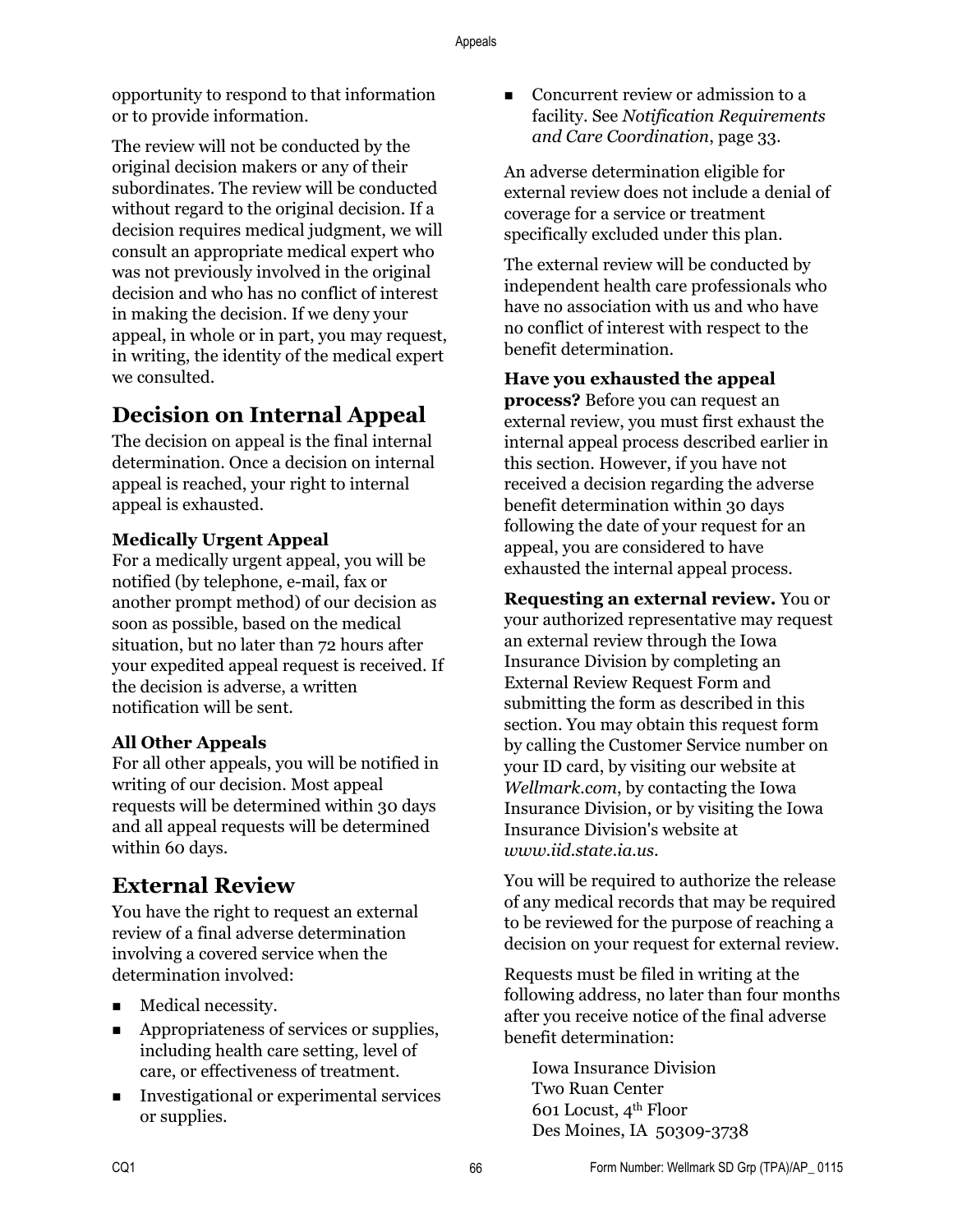Fax: 515-281-3059 E-mail: iid.marketregulation@iid.iowa.gov

**How the review works.** Upon

notification that an external review request has been filed, Wellmark will make a preliminary review of the request to determine whether the request may proceed to external review. Following that review, the Iowa Insurance Division will decide whether your request is eligible for an external review, and if it is, the Iowa Insurance Division will assign an independent review organization (IRO) to conduct the external review. You will be advised of the name of the IRO and will then have five business days to provide new information to the IRO. The IRO will make a decision within 45 days of the date the Iowa Insurance Division receives your request for an external review.

**Need help?** You may contact the Iowa Insurance Division at **877-955-1212** at any time for assistance with the external review process.

#### **Expedited External Review**

You do not need to exhaust the internal appeal process to request an external review of an adverse determination or a final adverse determination if you have a medical condition for which the time frame for completing an internal appeal or for completing a standard external review would seriously jeopardize your life or health or would jeopardize your ability to regain maximum function.

You may also have the right to request an expedited external review of a final adverse determination that concerns an admission, availability of care, concurrent review, or service for which you received emergency services, and you have not been discharged from a facility.

If our adverse benefit determination is that the service or treatment is experimental or investigational and your treating physician has certified in writing that delaying the service or treatment would render it

significantly less effective, you may also have the right to request an expedited external review.

You or your authorized representative may submit an oral or written expedited external review request to the Iowa Insurance Division by contacting the Iowa Insurance Division at **877-955-1212**.

If the Insurance Division determines the request is eligible for an expedited external review, the Division will immediately assign an IRO to conduct the review and a decision will be made expeditiously, but in no event more than 72 hours after the IRO receives the request for an expedited external review.

# **Legal Action**

You shall not start legal action against us until you have exhausted the appeal procedure described in this section.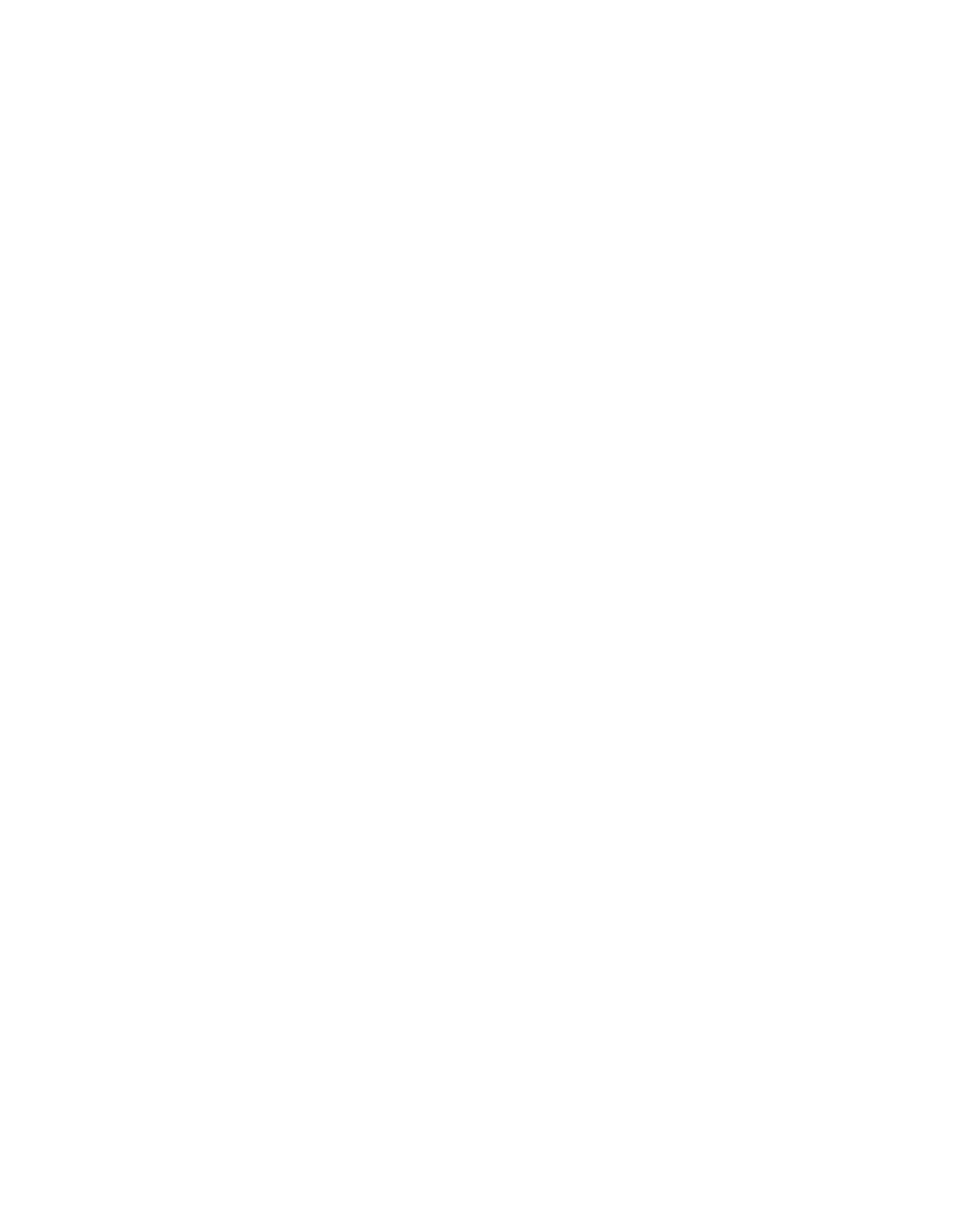# **13. General Provisions**

# **Contract**

The conditions of your coverage are defined in your contract. Your contract includes:

- Any application you submitted to us or to your employer or group sponsor.
- Any agreement or group policy we have with your employer or group sponsor.
- Any application completed by your employer or group sponsor.
- This summary plan description and any riders or amendments.

All of the statements made by you or your employer or group sponsor in any of these materials will be treated by us as representations, not warranties.

## **Interpreting this Summary Plan Description**

We will interpret the provisions of this summary plan description and determine the answer to all questions that arise under it. We have the administrative discretion to determine whether you meet our written eligibility requirements, or to interpret any other term in this summary plan description. If any benefit described in this summary plan description is subject to a determination of medical necessity, unless otherwise required by law, we will make that factual determination. Our interpretations and determinations are final and conclusive.

There are certain rules you must follow in order for us to properly administer your benefits. Different rules appear in different sections of your summary plan description. You should become familiar with the entire document.

# **Authority to Terminate, Amend, or Modify**

Your employer or group sponsor has the authority to terminate, amend, or modify the coverage described in this summary

plan description at any time. Any amendment or modification will be in writing and will be as binding as this summary plan description. If your contract is terminated, you may not receive benefits.

# **Authorized Group Benefits Plan Changes**

No agent, employee, or representative of ours is authorized to vary, add to, change, modify, waive, or alter any of the provisions described in this summary plan description. This summary plan description cannot be changed except by one of the following:

- Written amendment signed by an authorized officer and accepted by you or your employer or group sponsor.
- Our receipt of proper notification that an event has changed your spouse or dependent's eligibility for coverage. See *Coverage Changes and Termination*, page 47.

# **Authorized Representative**

You may authorize another person to represent you and with whom you want us to communicate regarding specific claims or an appeal. This authorization must be in writing, signed by you, and include all the information required in our Authorized Representative Form. This form is available at *Wellmark.com* or by calling the Customer Service number on your ID card.

In a medically urgent situation your treating health care practitioner may act as your authorized representative without completion of the Authorized Representative Form.

An assignment of benefits, release of information, or other similar form that you may sign at the request of your health care provider does not make your provider an authorized representative. You may authorize only one person as your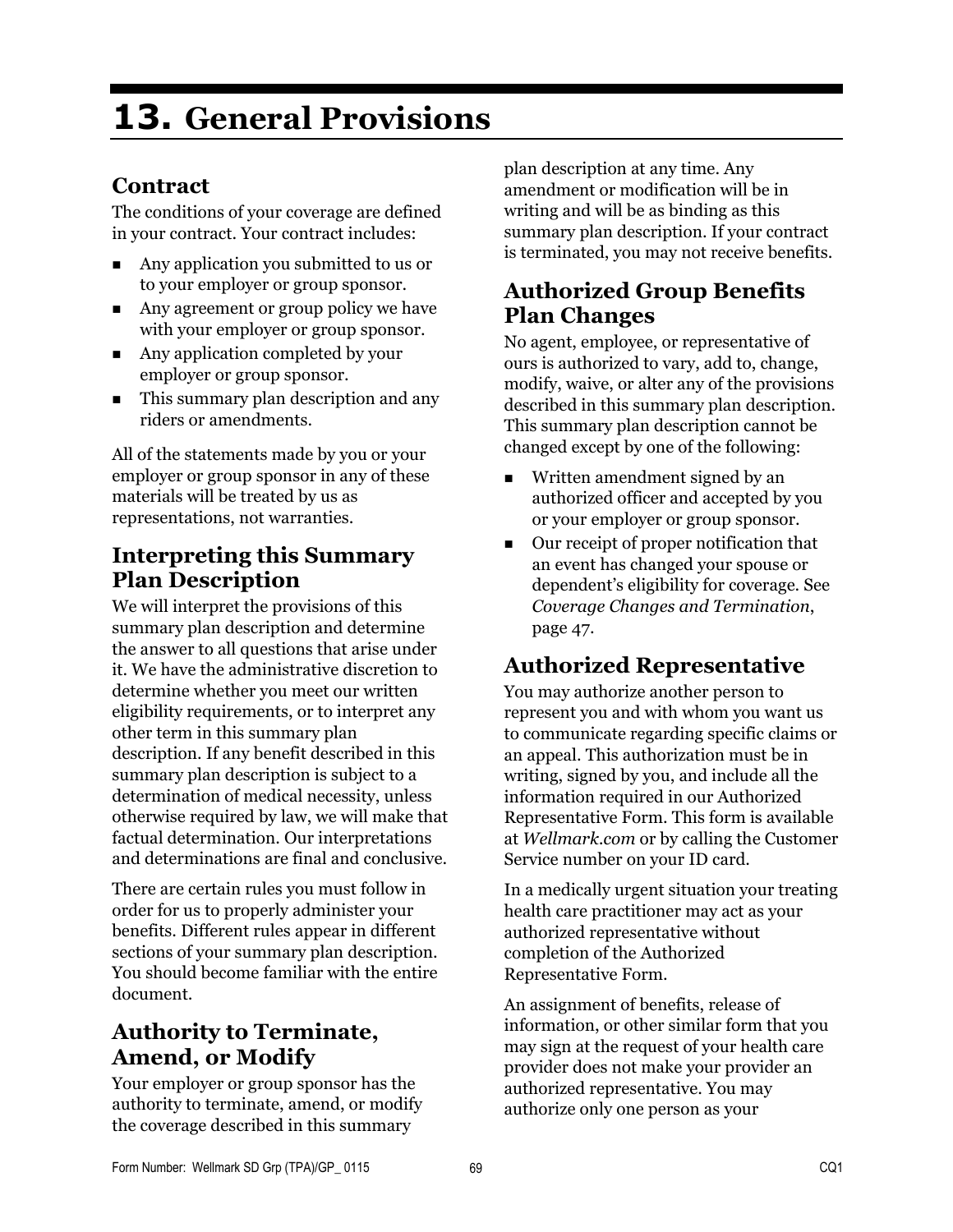representative at a time. You may revoke the authorized representative at any time.

# **Release of Information**

You have agreed in your application (or in documents kept by us or your employer or group sponsor) to release any necessary information requested about you so we can process claims for benefits.

You must allow any provider, facility, or their employee to give us information about a treatment or condition. If we do not receive the information requested, or if you withhold information in your application, your benefits may be denied. If you fraudulently use your coverage or misrepresent or conceal material facts in your application, then we may terminate your coverage under this group health plan.

# **Privacy of Information**

Your employer or group sponsor is required to protect the privacy of your health information. It is required to request, use, or disclose your health information only as permitted or required by law. For example, your employer or group sponsor has contracted with Wellmark to administer this group health plan and Wellmark will use or disclose your health information for treatment, payment, and health care operations according to the standards and specifications of the federal privacy regulations.

#### **Treatment**

We may disclose your health information to a physician or other health care provider in order for such health care provider to provide treatment to you.

#### **Payment**

We may use and disclose your health information to pay for covered services from physicians, hospitals, and other providers, to determine your eligibility for benefits, to coordinate benefits, to determine medical necessity, to obtain payment from your employer or group sponsor, to issue explanations of benefits to the person

enrolled in the group health plan in which you participate, and the like. We may disclose your health information to a health care provider or entity subject to the federal privacy rules so they can obtain payment or engage in these payment activities.

#### **Health Care Operations**

We may use and disclose your health information in connection with health care operations. Health care operations include, but are not limited to, determining payment and rates for your group health plan; quality assessment and improvement activities; reviewing the competence or qualifications of health care practitioners, evaluating provider performance, conducting training programs, accreditation, certification, licensing, or credentialing activities; medical review, legal services, and auditing, including fraud and abuse detection and compliance; business planning and development; and business management and general administrative activities.

#### **Other Disclosures**

Your employer or group sponsor or Wellmark is required to obtain your explicit authorization for any use or disclosure of your health information that is not permitted or required by law. For example, we may release claim payment information to a friend or family member to act on your behalf during a hospitalization if you submit an authorization to release information to that person.

## **Member Health Support Services**

Wellmark may from time to time make available to you certain health support services (such as disease management), for a fee or for no fee. Wellmark may offer financial and other incentives to you to use such services. As a part of the provision of these services, Wellmark may:

■ Use your personal health information (including, but not limited to, substance abuse, mental health, and HIV/AIDS information); and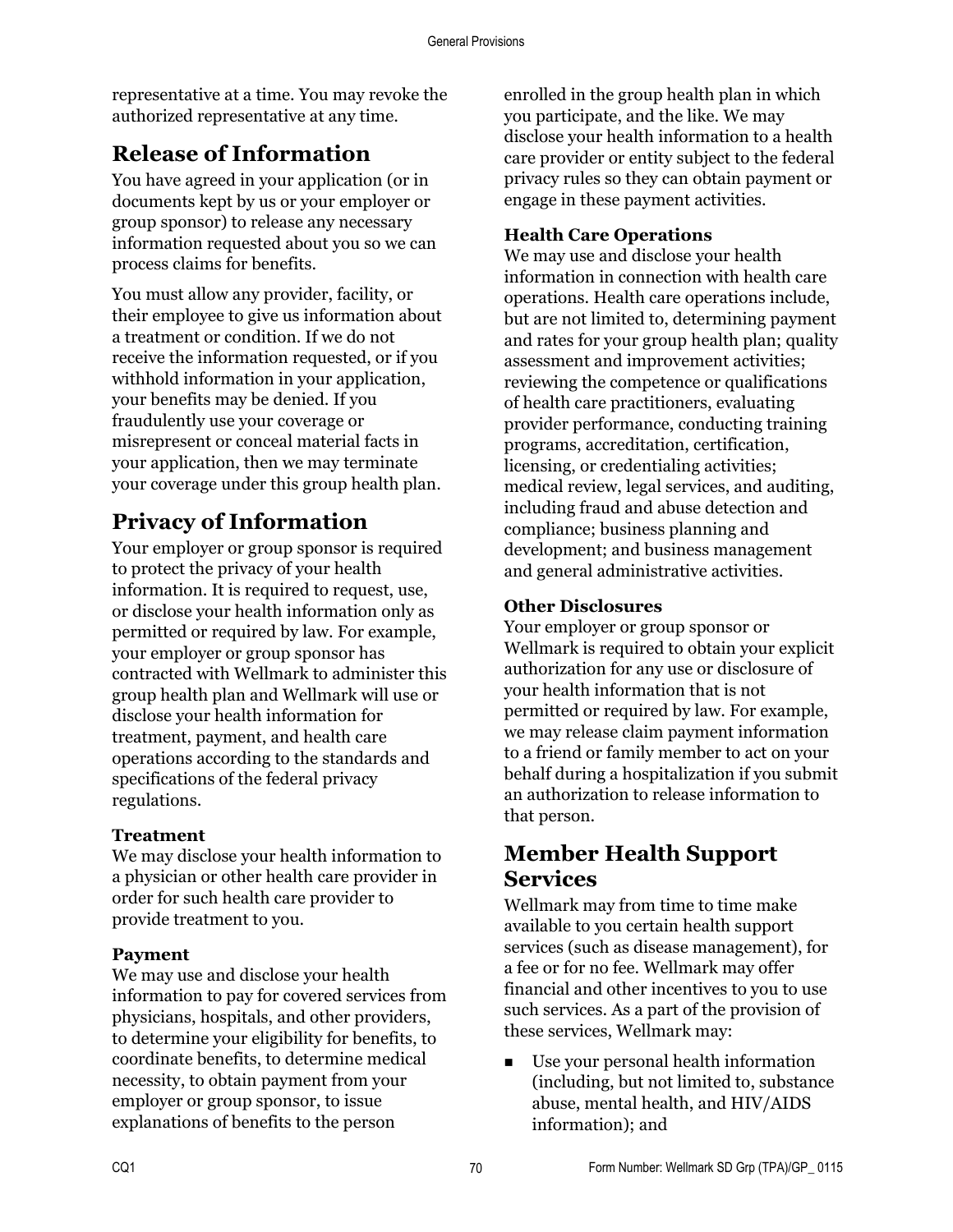Disclose such information to your health care providers and Wellmark's health support service vendors, for purposes of providing such services to you.

Wellmark will use and disclose information according to the terms of our Privacy Practices Notice, which is available upon request or at *Wellmark.com*.

# **Value Added or Innovative Benefits**

Wellmark may, from time to time, make available to you certain value added or innovative benefits for a fee or for no fee. Examples include discounts on alternative/preventive therapies, fitness, exercise and diet assistance, and elective procedures as well as resources to help you make more informed health decisions.

# **Value-Based Programs**

Value-based programs involve local health care organizations that are held accountable for the quality and cost of care delivered to a defined population. Value-based programs can include accountable care organizations (ACOs), patient centered medical homes (PCMHs), and other programs developed by Wellmark, Blue Cross Blue Shield Association, or other Blue Cross Blue Shield health plans ("Blue Plans"). Wellmark and Blue Plans have entered into collaborative arrangements with value-based programs under which the health care providers participating in them are eligible for financial incentives relating to quality and cost-effective care of Wellmark members. Your claims information may be used by the value-based program and any providers involved in such value-based program.

## **Nonassignment**

Benefits for covered services under this group health plan are for your personal benefit and cannot be transferred or assigned to anyone else without our consent. You are prohibited from assigning any claim or cause of action arising out of or relating to this group health plan. Any

attempt to assign this group health plan or rights to payment will be void.

# **Governing Law**

To the extent not superseded by the laws of the United States, the group health plan will be construed in accordance with and governed by the laws of the state of Iowa. Any action brought because of a claim under this plan will be litigated in the state or federal courts located in the state of Iowa and in no other.

# **Legal Action**

You shall not start any legal action against us unless you have exhausted the applicable appeal process and the external review process described in the *Appeals* section.

You shall not bring any legal or equitable action against us because of a claim under this group health plan, or because of the alleged breach of this plan, more than two years after the end of the calendar year in which the services or supplies were provided.

# **Medicaid Enrollment and Payments to Medicaid**

#### **Assignment of Rights**

This group health plan will provide payment of benefits for covered services to you, your beneficiary, or any other person who has been legally assigned the right to receive such benefits pursuant to Title XIX of the Social Security Act (Medicaid).

#### **Enrollment Without Regard to Medicaid**

Your receipt or eligibility for benefits under Medicaid will not affect your enrollment as a participant or beneficiary of this group health plan, nor will it affect our determination of benefits.

#### **Acquisition by States of Rights of Third Parties**

If payment has been made by Medicaid and Wellmark has a legal obligation to provide benefits for those services, Wellmark will make payment of those benefits in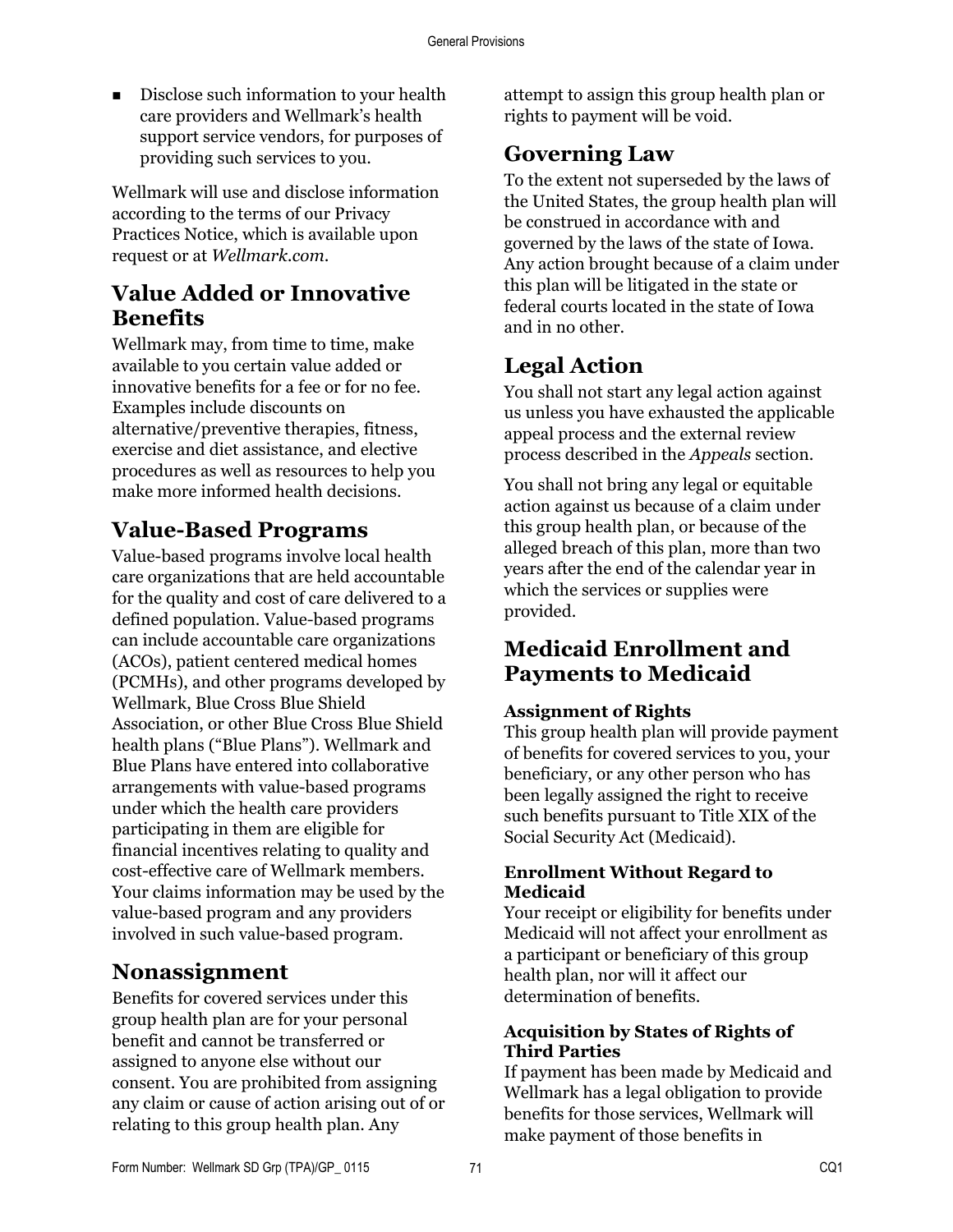accordance with any state law under which a state acquires the right to such payments.

#### **Medicaid Reimbursement**

When a PPO or participating provider submits a claim to a state Medicaid program for a covered service and Wellmark reimburses the state Medicaid program for the service, Wellmark's total payment for the service will be limited to the amount paid to the state Medicaid program. No additional payments will be made to the provider or to you.

# **Subrogation**

#### **Right of Subrogation**

If you or your legal representative have a claim to recover money from a third party and this claim relates to an illness or injury for which this group health plan provides benefits, we, on behalf of your employer or group sponsor, will be subrogated to you and your legal representative's rights to recover from the third party as a condition to your receipt of benefits.

#### **Right of Reimbursement**

If you are injured as a result of the act of a third party and you or your legal representative files a claim under this group health plan, as a condition of receipt of benefits, you or your legal representative must reimburse us for all benefits paid for the injury from money received from the third party or its insurer, to the extent of the amount paid by this group health plan on the claim.

Once you receive benefits under this group health plan arising from an illness or injury, we will assume any legal rights you have to collect compensation, damages, or any other payment related to the illness or injury from any of the following:

- The responsible person or that person's insurer.
- Uninsured motorist coverage.
- Underinsured motorist coverage.

■ Other insurance coverage, including but not limited to homeowner's, motor vehicle, or medical payments insurance.

You agree to recognize our rights under this group health plan to subrogation and reimbursement. These rights provide us with a priority over any money paid by a third party to you relative to the amount paid by this group health plan, including priority over any claim for non-medical charges, or other costs and expenses. We will assume all rights of recovery, to the extent of payment made under this group health plan, regardless of whether payment is made before or after settlement of a third party claim, and regardless of whether you have received full or complete compensation for an illness or injury.

#### **Procedures for Subrogation and Reimbursement**

You or your legal representative must do whatever we request with respect to the exercise of our subrogation and reimbursement rights, and you agree to do nothing to prejudice those rights. In addition, at the time of making a claim for benefits, you or your legal representative must inform us in writing if you were injured by a third party. You or your legal representative must provide the following information, by registered mail, within seven (7) days of such injury to us as a condition to receipt of benefits:

- The name, address, and telephone number of the third party that in any way caused the injury, and of the attorney representing the third party;
- The name, address and telephone number of the third party's insurer and any insurer of you;
- The name, address and telephone number of your attorney with respect to the third party's act;
- **Prior to the meeting, the date, time and** location of any meeting between the third party or his attorney and you, or your attorney;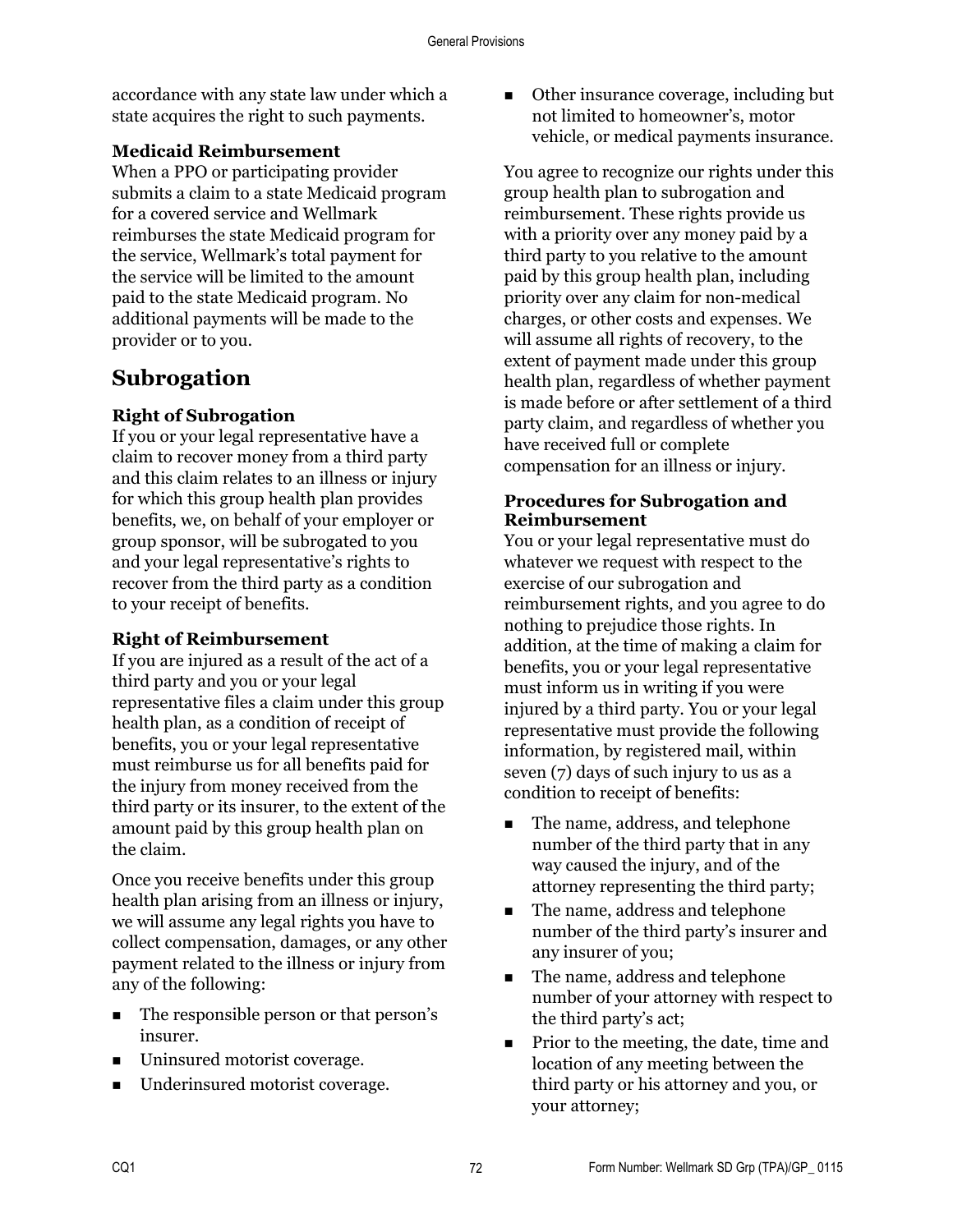- All terms of any settlement offer made by the third party or his insurer or your insurer;
- All information discovered by you or your attorney concerning the insurance coverage of the third party;
- The amount and location of any money that is recovered by you from the third party or his insurer or your insurer, and the date that the money was received;
- Prior to settlement, all information related to any oral or written settlement agreement between you and the third party or his insurer or your insurer;
- All information regarding any legal action that has been brought on your behalf against the third party or his insurer; and
- All other information requested by us.

Send this information to:

Wellmark Blue Cross and Blue Shield 1331 Grand Avenue, Station 5E151 Des Moines, IA 50309-2901

You also agree to all of the following:

- You will immediately let us know about any potential claims or rights of recovery related to the illness or injury.
- You will furnish any information and assistance that we determine we will need to enforce our rights under this group health plan.
- You will do nothing to prejudice our rights and interests including, but not limited to, signing any release or waiver (or otherwise releasing) our rights, without obtaining our written permission.
- You will not compromise, settle, surrender, or release any claim or right of recovery described above, without obtaining our written permission.
- $\blacksquare$  If payment is received from the other party or parties, you must reimburse us to the extent of benefit payments made under this group health plan.
- In the event you or your attorney receive any funds in compensation for your

illness or injury, you or your attorney will hold those funds (up to and including the amount of benefits paid under this group health plan in connection with the illness or injury) in trust for the benefit of this group health plan as trustee(s) for us until the extent of our right to reimbursement or subrogation has been resolved.

- In the event you invoke your rights of recovery against a third-party related to the illness or injury, you will not seek an advancement of costs or fees from us.
- The amount of our subrogation interest shall be paid first from any funds recovered on your behalf from any source, without regard to whether you have been made whole or fully compensated for your losses, and the "make whole" rule is specifically rejected and inapplicable under this group health plan.
- $\blacksquare$  We will not be liable for payment of any share of attorneys' fees or other expenses incurred in obtaining any recovery, except as expressly agreed in writing, and the "common fund" rule is specifically rejected and inapplicable under this group health plan.

It is further agreed that in the event that you fail to take the necessary legal action to recover from the responsible party, we shall have the option to do so and may proceed in its name or your name against the responsible party and shall be entitled to the recovery of the amount of benefits paid under this group health plan and shall be entitled to recover its expenses, including reasonable attorney fees and costs, incurred for such recovery.

In the event we deem it necessary to institute legal action against you if you fail to repay us as required in this group health plan, you shall be liable for the amount of such payments made by us as well as all of our costs of collection, including reasonable attorney fees and costs.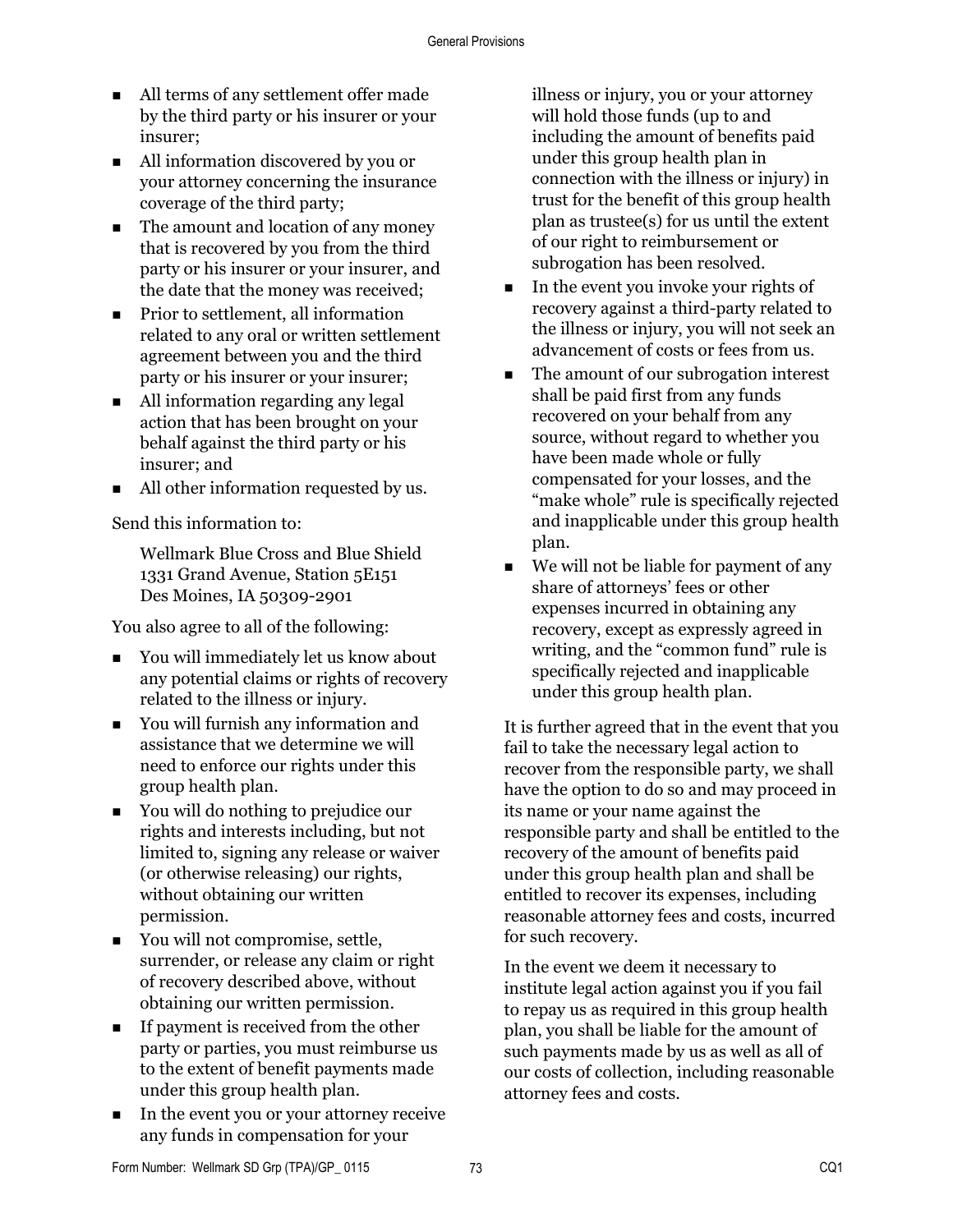You hereby authorize the deduction of any excess benefit received or benefits that should not have been paid, from any present or future compensation payments.

You and your covered family member(s) must notify us if you have the potential right to receive payment from someone else. You must cooperate with us to ensure that our rights to subrogation are protected.

Our right of subrogation and reimbursement under this group health plan applies to all rights of recovery, and not only to your right to compensation for medical expenses. A settlement or judgment structured in any manner not to include medical expenses, or an action brought by you or on your behalf which fails to state a claim for recovery of medical expenses, shall not defeat our rights of subrogation and reimbursement if there is any recovery on your claim.

We reserve the right to offset any amounts owed to us against any future claim payments.

# **Workers' Compensation**

If you have received benefits under this benefits plan for an injury or condition that is the subject or basis of a workers' compensation claim (whether litigated or not), we are entitled to reimbursement to the extent of benefits paid under this plan from your employer, your employer's workers' compensation carrier, or you in the event that your claim is accepted or adjudged to be covered under workers' compensation.

Furthermore, we are entitled to reimbursement from you to the full extent of benefits paid out of any proceeds you receive from any workers' compensation claim, regardless of whether you have been made whole or fully compensated for your losses, regardless of whether the proceeds represent a compromise or disputed settlement, and regardless of any characterization of the settlement proceeds by the parties to the settlement. We will not be liable for any attorney's fees or other expenses incurred in obtaining any proceeds for any workers' compensation claim.

We utilize industry standard methods to identify claims that may be work-related. This may result in initial payment of some claims that are work-related. We reserve the right to seek reimbursement of any such claim or to waive reimbursement of any claim, at our discretion.

## **Payment in Error**

If for any reason we make payment in error, we may recover the amount we paid.

# **Notice**

If a specific address has not been provided elsewhere in this summary plan description, you may send any notice to Wellmark's office:

Wellmark Blue Cross and Blue Shield 1331 Grand Avenue Des Moines, IA 50309-2901

Any notice from Wellmark to you is acceptable when sent to your address as it appears on Wellmark's records or the address of the group through which you are enrolled.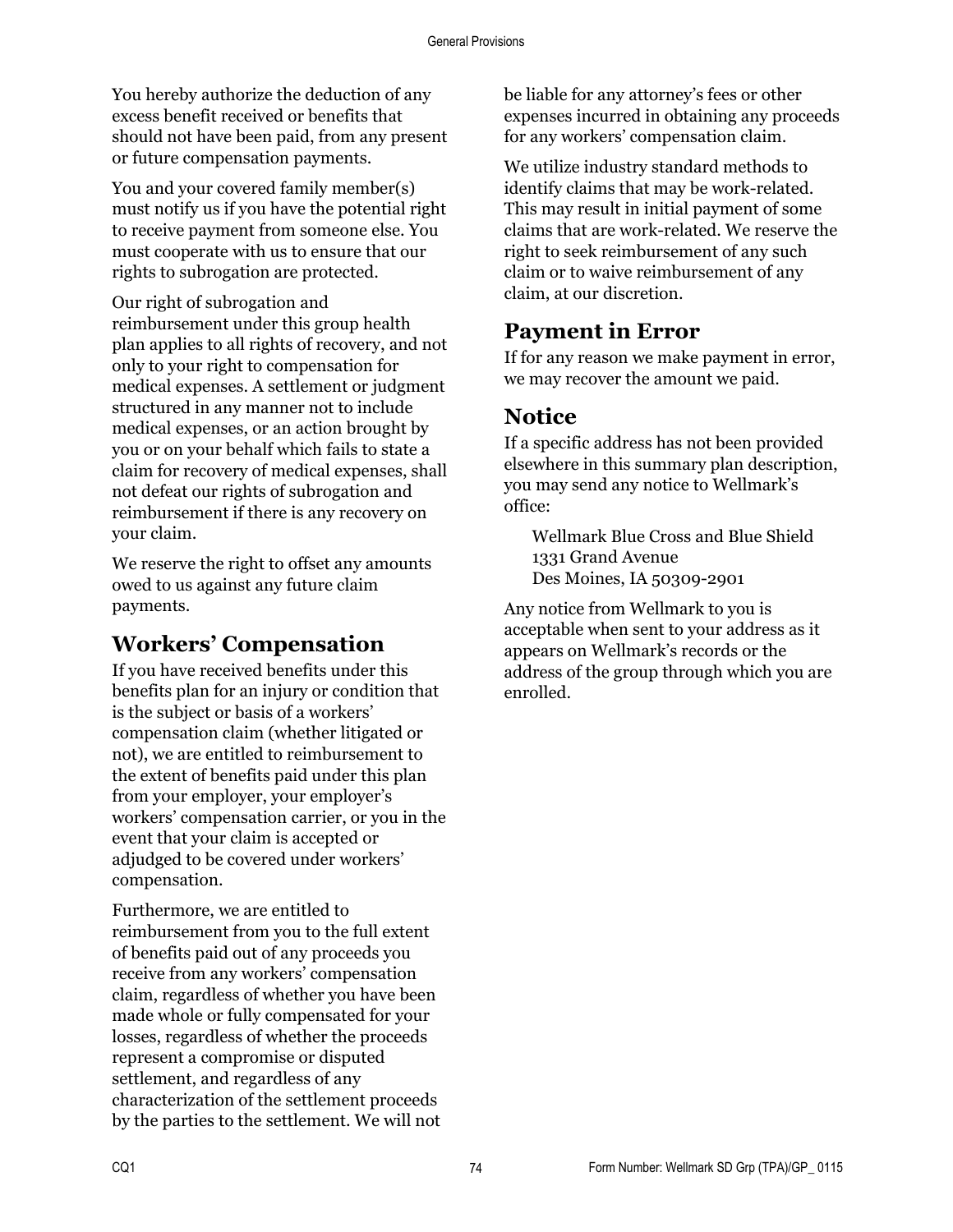# **Glossary**

The definitions in this section are terms that are used in various sections of this summary plan description. A term that appears in only one section is defined in that section.

**Accidental Injury.** An injury, independent of disease or bodily infirmity or any other cause, that happens by chance and requires immediate medical attention.

**Admission.** Formal acceptance as a patient to a hospital or other covered health care facility for a health condition.

**Amount Charged.** The amount that a provider bills for a service or supply, whether or not it is covered under this group health plan.

**Benefits.** Medically necessary services or supplies that qualify for payment under this group health plan.

**BlueCard Program.** The Blue Cross and Blue Shield Association program that permits members of any Blue Cross or Blue Shield Plan to have access to the advantages of PPO Network providers throughout the United States.

**Creditable Coverage.** Any of the following categories of coverage, during which there was no break in coverage of more than 63 days:

- **Group health plan (including** government and church plans).
- $\blacksquare$  Health insurance coverage (including group, individual, and short-term limited duration coverage).
- Medicare (Part A or B of Title XVIII of the Social Security Act).
- Medicaid (Title XIX of the Social Security Act).
- Medical care for members and certain former members of the uniformed services, and for their dependents (Chapter 55 of Title 10, United States Code).
- A medical care program of the Indian Health Service or of a tribal organization.
- $\blacksquare$  A state health benefits risk pool.
- Federal Employee Health Benefit Plan (a health plan offered under Chapter 89 of Title 5, United States Code).
- A State Children's Health Insurance Program (S-CHIP).
- A public health plan as defined in federal regulations (including health coverage provided under a plan established or maintained by a foreign country or political subdivision).
- A health benefits plan under Section 5(e) of the Peace Corps Act.
- An organized delivery system licensed by the director of public health.

**Domestic Partner.** An unmarried person who has signed an affidavit of domestic partnership with the plan member.

**Group.** Those plan members who share a common relationship, such as employment or membership.

**Group Sponsor.** The entity that sponsors this group health plan.

**Illness or Injury.** Any bodily disorder, bodily injury, disease, or mental health condition, including pregnancy and complications of pregnancy.

**Inpatient.** Services received, or a person receiving services, while admitted to a health care facility for at least an overnight stay.

**Medically Urgent Situation.** A situation where a longer, non-urgent response time to a pre-service notification could seriously jeopardize the life or health of the benefits plan member seeking services or, in the opinion of a physician with knowledge of the member's medical condition, would subject the member to severe pain that cannot be managed without the services in question.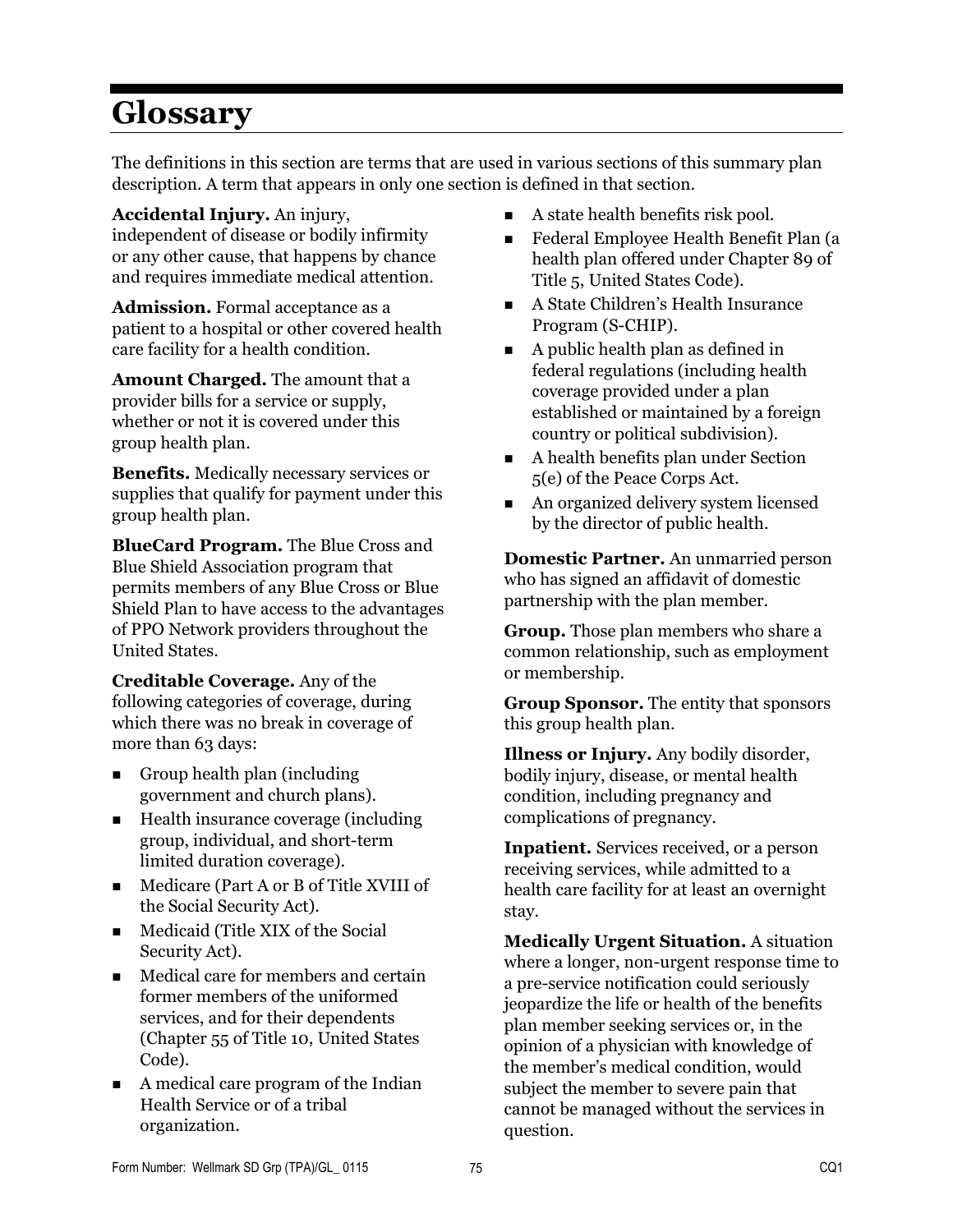**Medicare.** The federal government health insurance program established under Title XVIII of the Social Security Act for people age 65 and older and for individuals of any age entitled to monthly disability benefits under Social Security or the Railroad Retirement Program. It is also for those with chronic renal disease who require hemodialysis or kidney transplant.

**Member.** A person covered under this group health plan.

**Nonparticipating Provider.** A facility or practitioner that does not participate with a Blue Cross or Blue Shield Plan.

**Outpatient.** Services received, or a person receiving services, in the outpatient department of a hospital, an ambulatory surgery center, or the home.

**Participating Provider.** A facility or practitioner that participates with a Blue Cross or Blue Shield Plan but not with a preferred provider program.

**Plan Member.** The person who signed for this group health plan.

**Plan Year.** A date used for purposes of determining compliance with federal legislation.

**PPO Provider.** A facility or practitioner that participates with a Blue Cross or Blue Shield preferred provider program.

**Services or Supplies.** Any services, supplies, treatments, devices, or drugs, as applicable in the context of this summary plan description, that may be used to diagnose or treat a medical condition.

**Spouse.** A man or woman lawfully married to a covered member under any state law (or the law of any U.S. territory or possession or any foreign jurisdiction with legal authority to sanction marriages), including common law marriage, regardless of where the couple lives.

**We, Our, Us.** Wellmark Blue Cross and Blue Shield.

**X-ray and Lab Services.** Tests, screenings, imagings, and evaluation procedures identified in the American Medical Association's Current Procedural Terminology (CPT) manual, Standard Edition, under *Radiology Guidelines* and *Pathology and Laboratory Guidelines*.

**You, Your.** The plan member and family members eligible for coverage under this group health plan.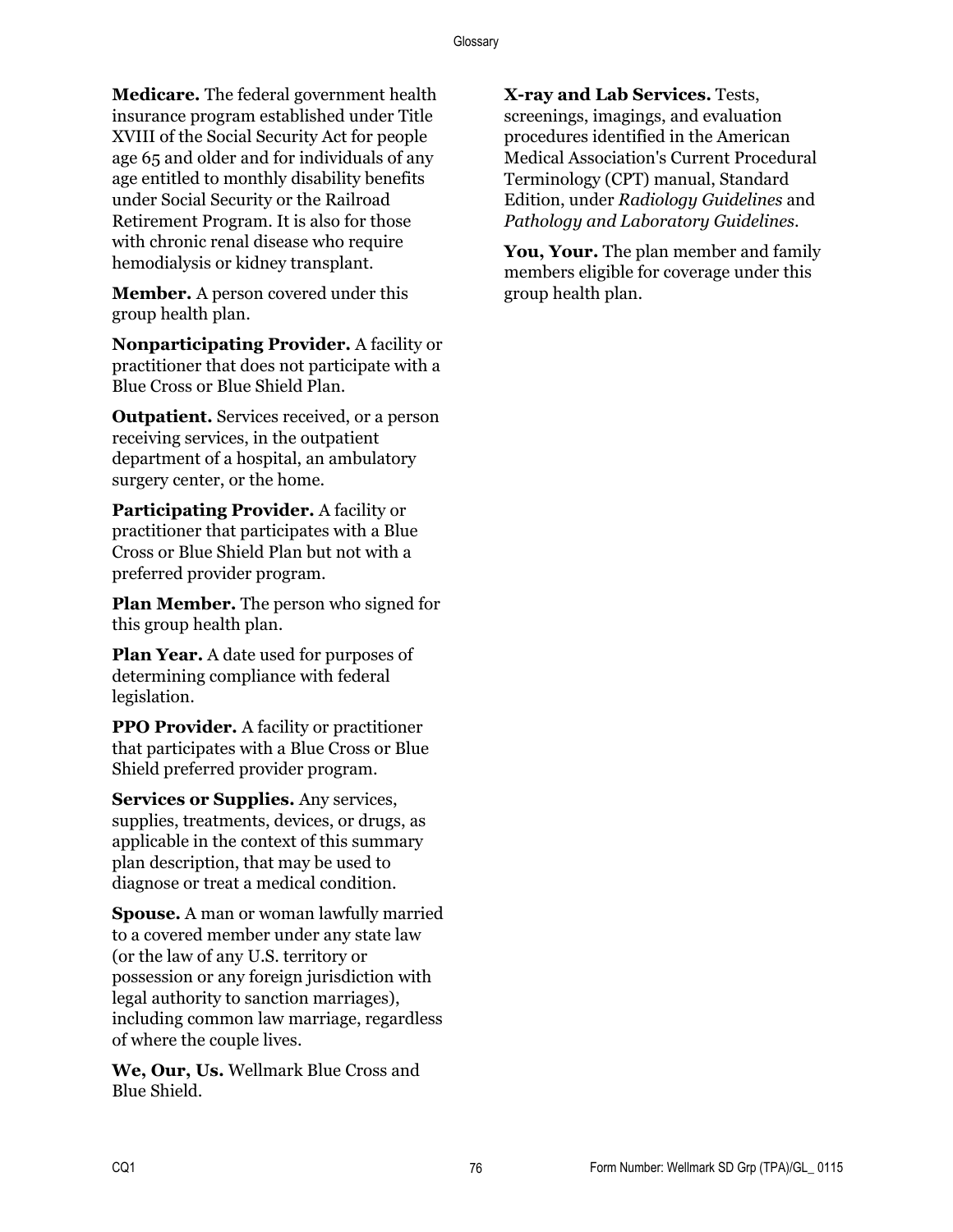# **Index**

# $\mathbf{A}$

| advanced registered nurse practitioners 8, 21 |
|-----------------------------------------------|
|                                               |
|                                               |
|                                               |
| ambulatory facility services  13              |
|                                               |
|                                               |
|                                               |
|                                               |
|                                               |
|                                               |
|                                               |
|                                               |

# $\bf{B}$

# $\mathbf C$

| community mental health center 16 |  |
|-----------------------------------|--|
|                                   |  |
|                                   |  |
|                                   |  |
|                                   |  |
|                                   |  |
|                                   |  |
|                                   |  |
|                                   |  |
|                                   |  |
|                                   |  |
|                                   |  |
|                                   |  |
|                                   |  |
| coverage changes  47, 48, 69      |  |
|                                   |  |
|                                   |  |
|                                   |  |
| coverage termination48, 49, 50    |  |
|                                   |  |
|                                   |  |
|                                   |  |
|                                   |  |

# $\mathbf{D}$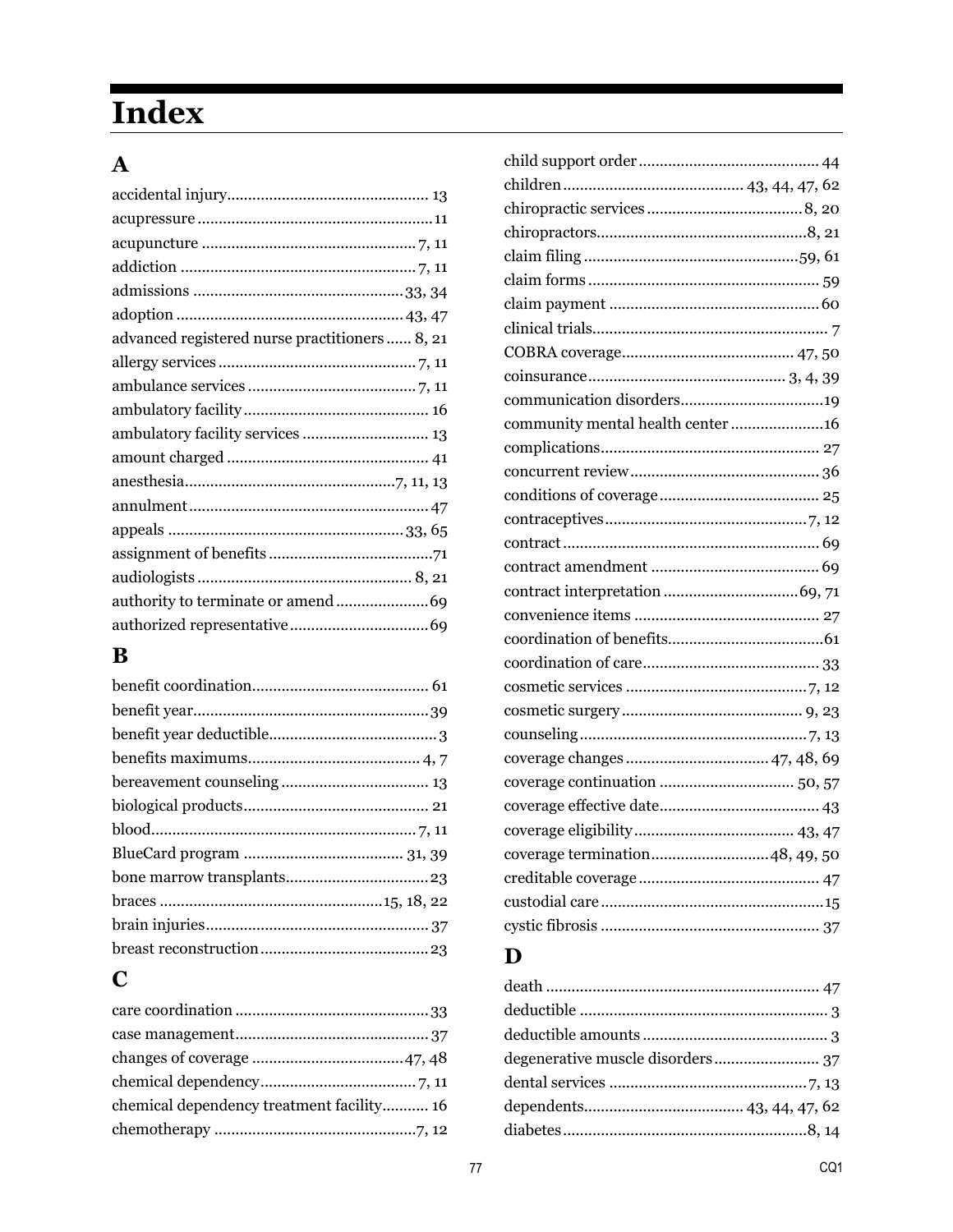# $\mathbf E$

# $\mathbf{F}$

# $\overline{\mathbf{G}}$

# $\mathbf H$

| home/durable medical equipment8, 15 |  |
|-------------------------------------|--|
|                                     |  |
|                                     |  |
|                                     |  |
|                                     |  |

# $\mathbf I$

| inpatient facility admission 33, 34 |
|-------------------------------------|
|                                     |
|                                     |
|                                     |
|                                     |

# $\mathbf K$

|--|--|

# $\mathbf{L}$

| licensed independent social workers 8, 21 |  |
|-------------------------------------------|--|
|                                           |  |
|                                           |  |
|                                           |  |
|                                           |  |
|                                           |  |

# $\mathbf{M}$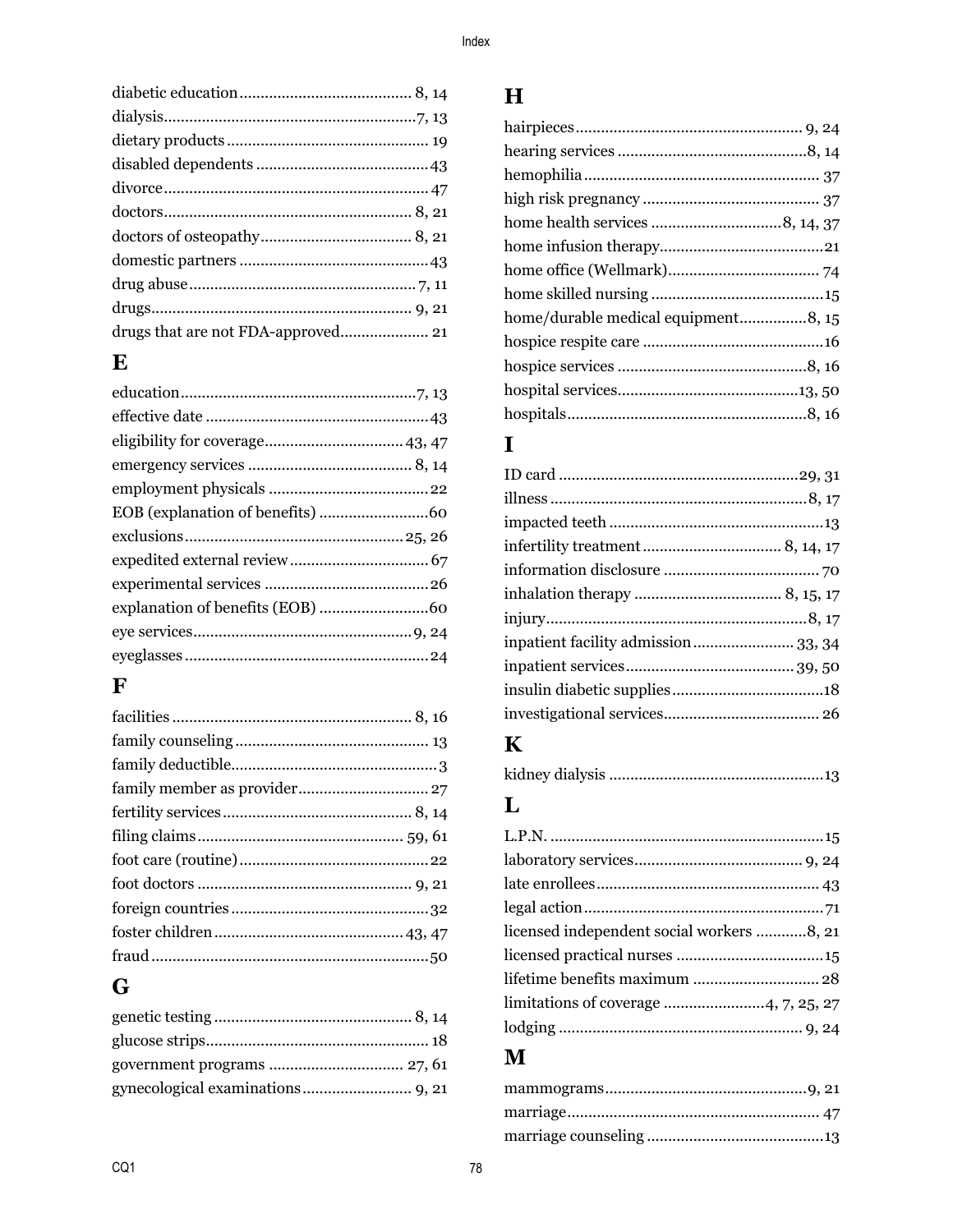| mental health treatment facility 16 |  |
|-------------------------------------|--|
|                                     |  |
|                                     |  |
|                                     |  |
|                                     |  |
|                                     |  |
|                                     |  |
| musculoskeletal treatment 8, 20     |  |

# **N**

# **O**

## **P**

| payment obligations  3, 4, 25, 28, 34, 39    |
|----------------------------------------------|
|                                              |
|                                              |
|                                              |
|                                              |
|                                              |
|                                              |
|                                              |
|                                              |
|                                              |
|                                              |
|                                              |
|                                              |
| preferred provider organization (PPO) 29     |
|                                              |
|                                              |
|                                              |
|                                              |
|                                              |
|                                              |
|                                              |
|                                              |
| psychiatric medical institution for children |
|                                              |
|                                              |
|                                              |

# **Q**

qualified medical child support order .............. 44

## **R**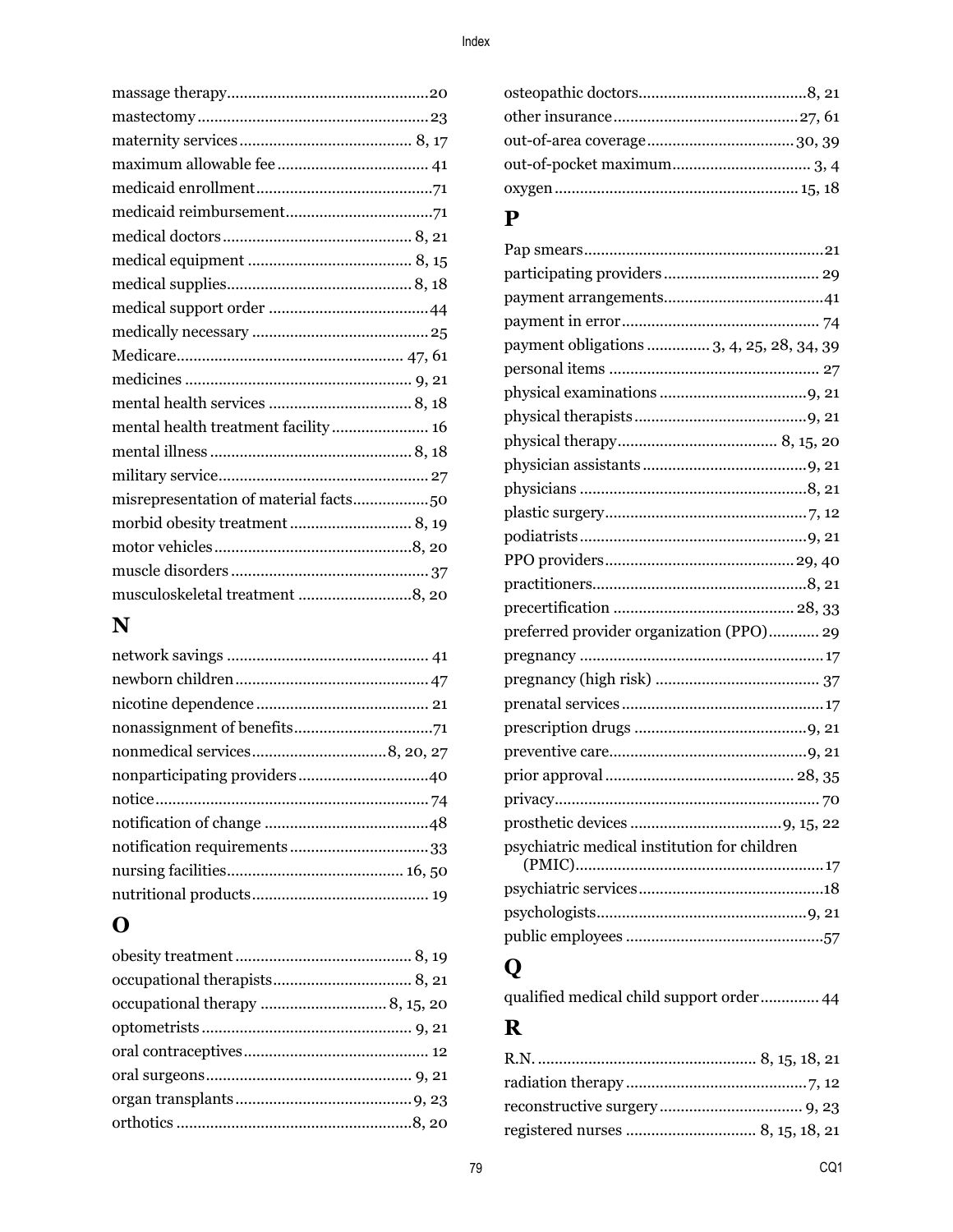| residential treatment facility  16, 17 |  |
|----------------------------------------|--|
|                                        |  |
|                                        |  |
|                                        |  |
|                                        |  |
|                                        |  |

# $\mathbf S$

| sexual identification disorders  19 |  |
|-------------------------------------|--|
|                                     |  |
|                                     |  |
|                                     |  |
|                                     |  |
|                                     |  |
|                                     |  |
|                                     |  |
|                                     |  |
|                                     |  |
|                                     |  |
|                                     |  |
|                                     |  |
|                                     |  |
|                                     |  |

## T

# $\overline{\mathbf{V}}$

### $\boldsymbol{\mathrm{W}}$

# $\mathbf X$

|--|--|--|